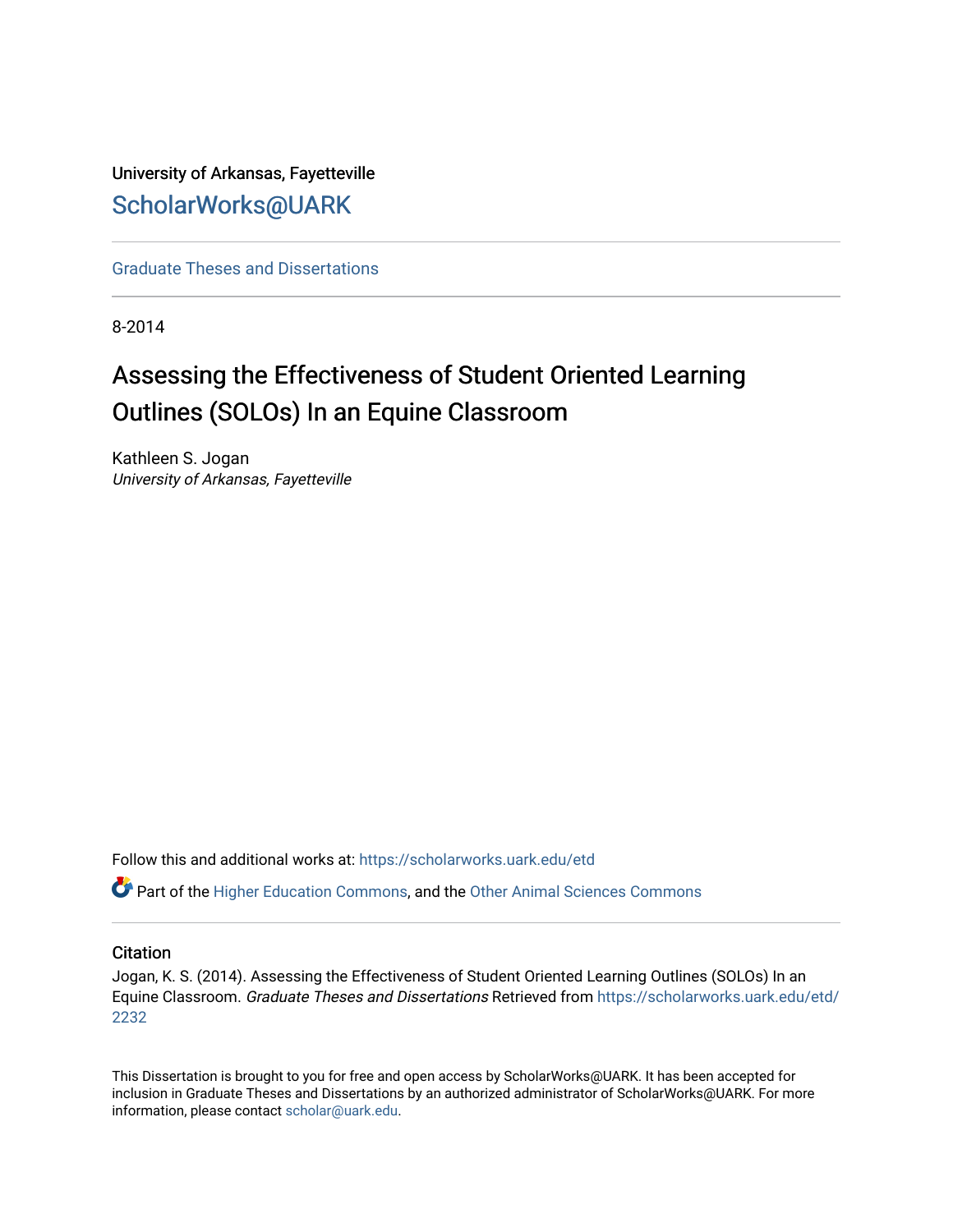Assessing the Effectiveness of Student Oriented Learning Outlines (SOLOs) In an Equine Classroom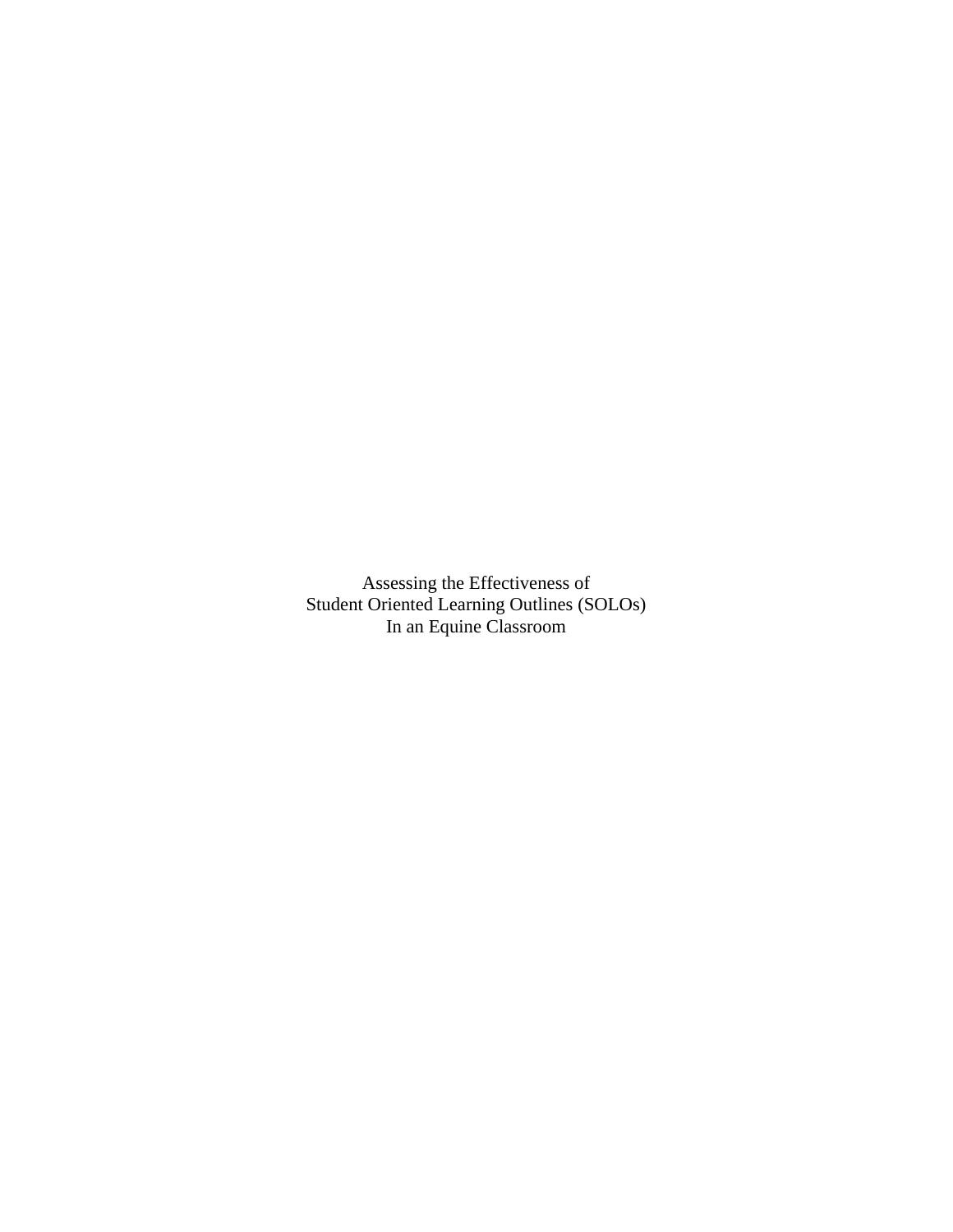Assessing the Effectiveness of Student Oriented Learning Outlines (SOLOs) In an Equine Classroom

A dissertation submitted in partial fulfillment of the requirements for the degree of Doctor of Education in Higher Education

By

# Kathleen S. Jogan Ursinus College Bachelor of Science in Social Sciences, 1974 University of Arkansas Master of Science in Agricultural and Extension Education, 2006

# August 2014 University of Arkansas

\_\_\_\_\_\_\_\_\_\_\_\_\_\_\_\_\_\_\_\_\_\_\_\_\_\_\_\_\_\_\_\_\_ \_\_\_\_\_\_\_\_\_\_\_\_\_\_\_\_\_\_\_\_\_\_\_\_\_\_\_\_\_\_

This dissertation is approved for recommendation to the Graduate Council.

Dr. James O. Hammons Dissertation Director

\_\_\_\_\_\_\_\_\_\_\_\_\_\_\_\_\_\_\_\_\_\_\_\_\_\_\_\_\_\_\_\_\_

Committee Member Committee Member

Dr. Suzanne McCray Dr. Donald M. Johnson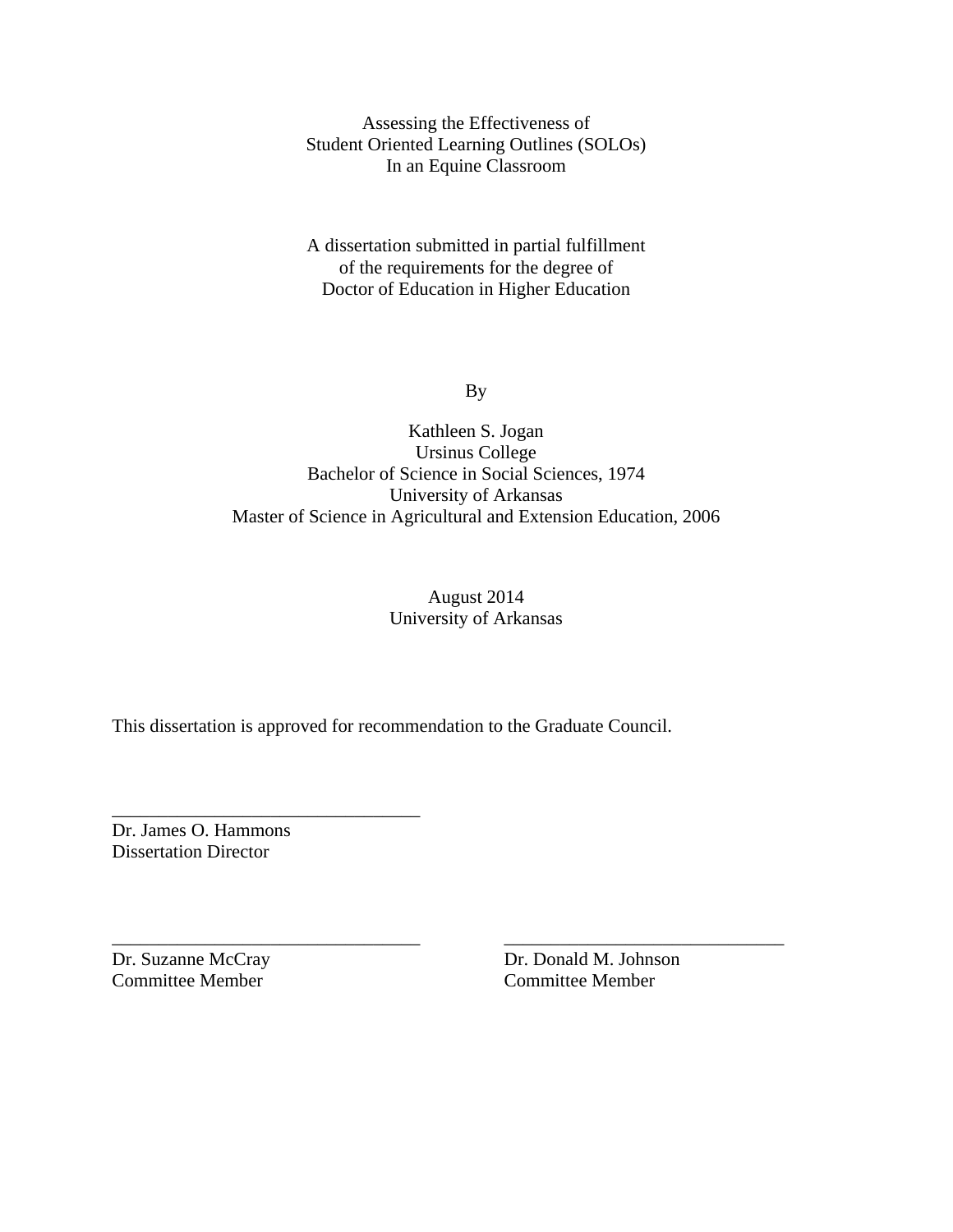#### ABSTRACT

 This study determined if the use of the student oriented learning outline (SOLO) in a University of Arkansas equine production classroom had a positive influence in three areas: mastery of material taught, retention of material taught and voluntary positive student behaviors related to the use of course material. Thirty-one students who were enrolled in 2012 were in the non-SOLO group (control), and 25 students who were enrolled in 2013 were the SOLO group (treatment). Three separate units were taught to the treatment and control groups with only one difference: the treatment group was given a SOLO one week in advance of three equine production labs.

 Lab exam scores on three units taught with and without SOLOs were compared utilizing Analysis of Covariance (ANCOVA). ANCOVA was used to statistically control for any effects due to differences in high school grade point averages of participants. On two unit exams, the SOLO group significantly outperformed the non-SOLO group. On the third unit exam, the difference between the SOLO group and non-SOLO group was not statistically significant.

 When students anonymously responded to statements concerning SOLOs, their perceptions were overwhelmingly positive, underscoring the fact that the students found the SOLOs beneficial in preparing for exams and a useful guide for what should be learned.

 Positive affective indicators of voluntary student behavior were exhibited in each of the three SOLO labs; this demonstrated that students not only gained knowledge and skill but also continued to voluntarily use the knowledge or demonstrate the skill, because they believed it to be worthwhile.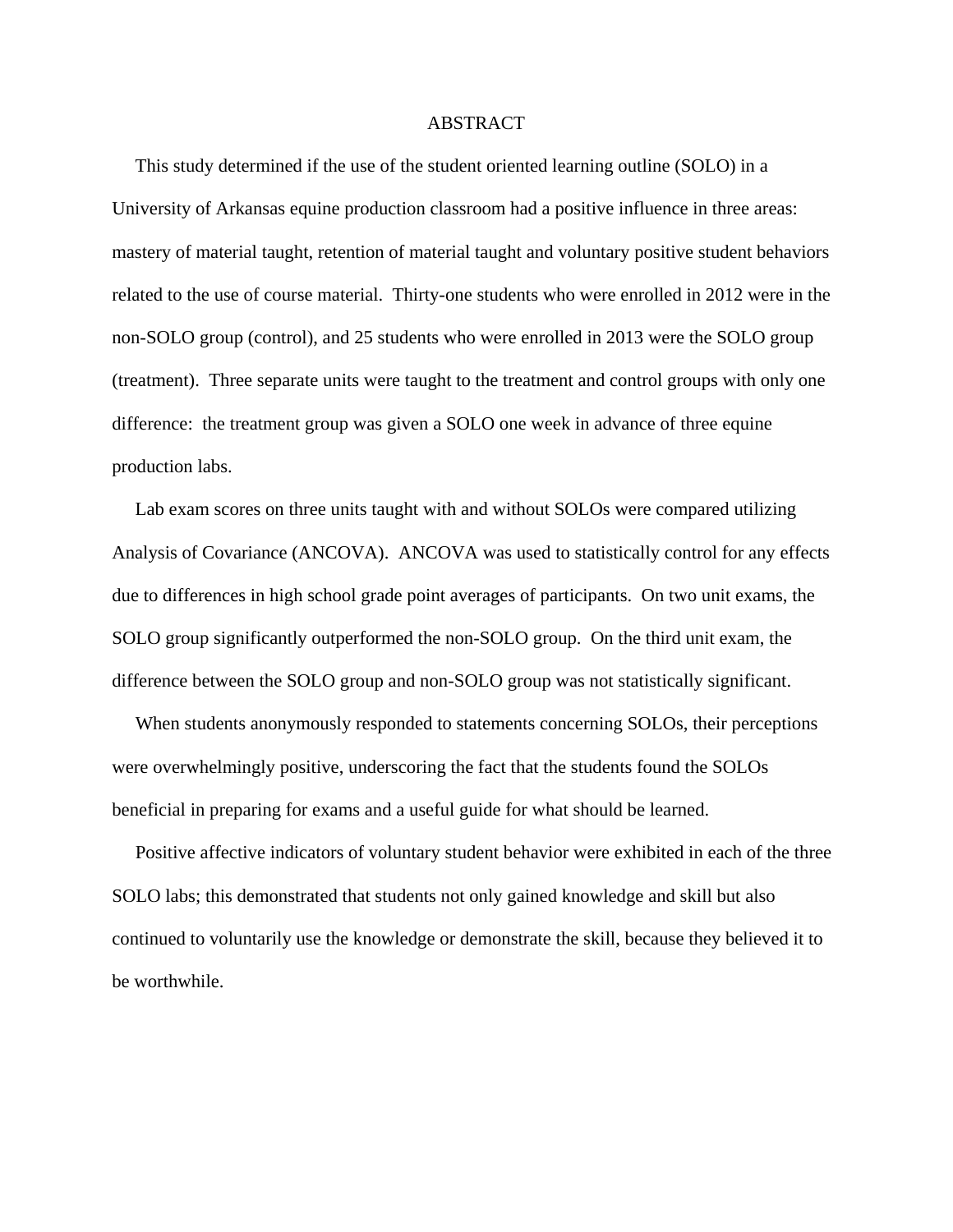#### ACKNOWLEDGEMENTS

 I would like to acknowledge the support and contribution of members of my committee and the time that they willingly spent to help me to achieve my goal. Dr. Hammons taught me so much about course design and how to effectively teach – and then he spent countless hours as my Chair, reading my work, meeting with me and providing outstanding feedback. He is truly dedicated to the students he mentors, and I am so grateful for his time. I am grateful for the input offered by Vice Provost Suzanne McCray and particularly appreciative of her excellent editing skills. I am indebted to Dr. Donald Johnson who freely gave his time and expertise to guide me through statistical problems that I encountered, while also providing valuable feedback.

 In addition to my committee, I would like to acknowledge an amazing group of individuals – the members of my cohort. We took classes together, studied for comps together, and I suspect we will continue to keep in touch long after we obtain our doctoral degrees. In particular, I would like to acknowledge Kelly Vowell Johnson. Kelly and I went through classes together and wrote our dissertations simultaneously. Kelly not only edited my drafts and encouraged me, but through her support and friendship, motivated me to stay on track. Without Kelly, the process of writing this dissertation would have been a very lonely endeavor indeed. I would like to acknowledge all of the people who have cheered me on and supported me, especially Carl and Jan Collier, Marci Crosby, Sandy Hamm, Lauren Aday, Liz Diehl, Jan Knighten, Carol Thompson, Dr. Nancy Jack, and my students.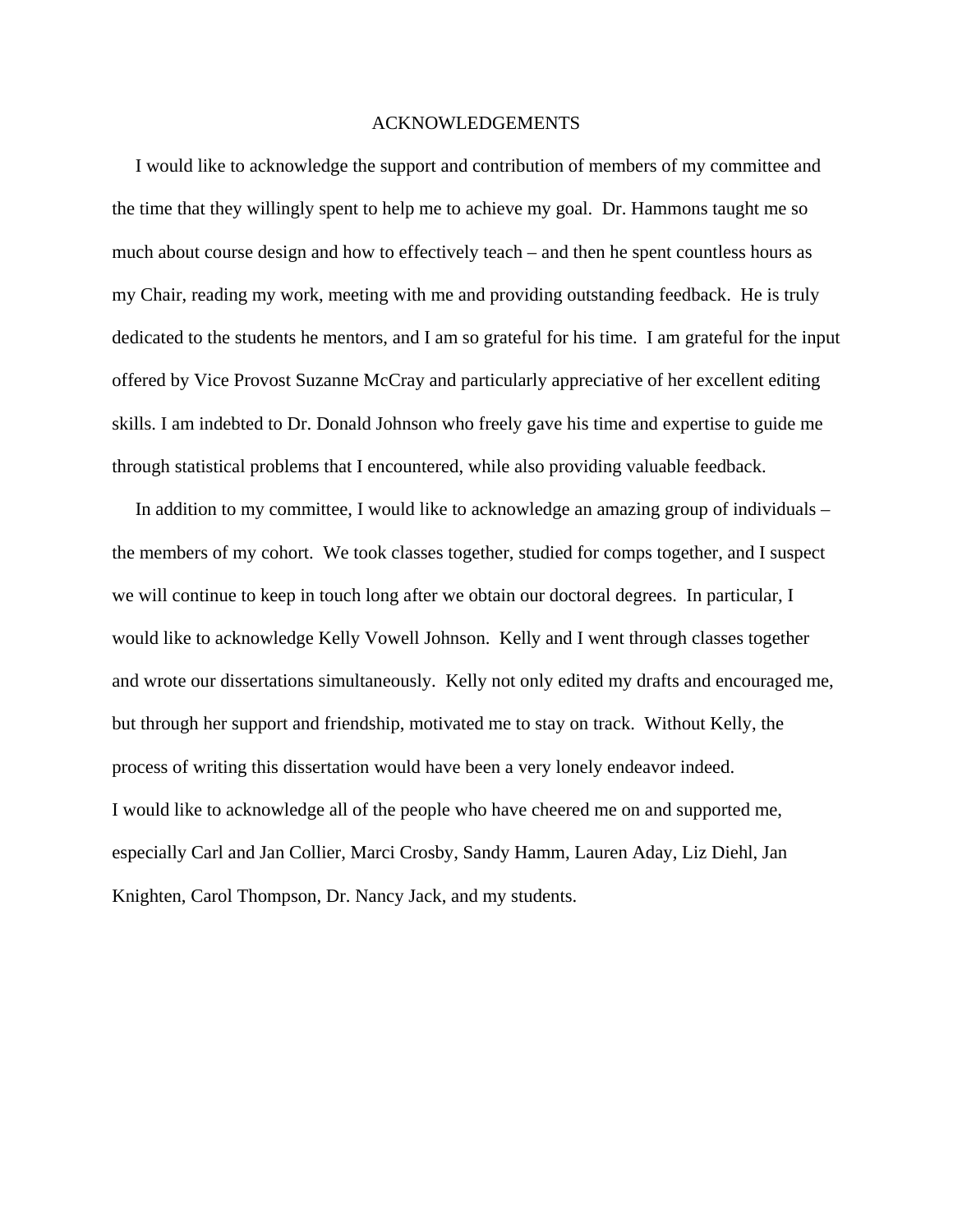# DEDICATION

 I would like to dedicate this dissertation to my sister, Dr. Karen Jogan. I would have never embarked on this project, or realized that my completing a doctorate was even a possibility without her unwavering support, guidance and faith in me.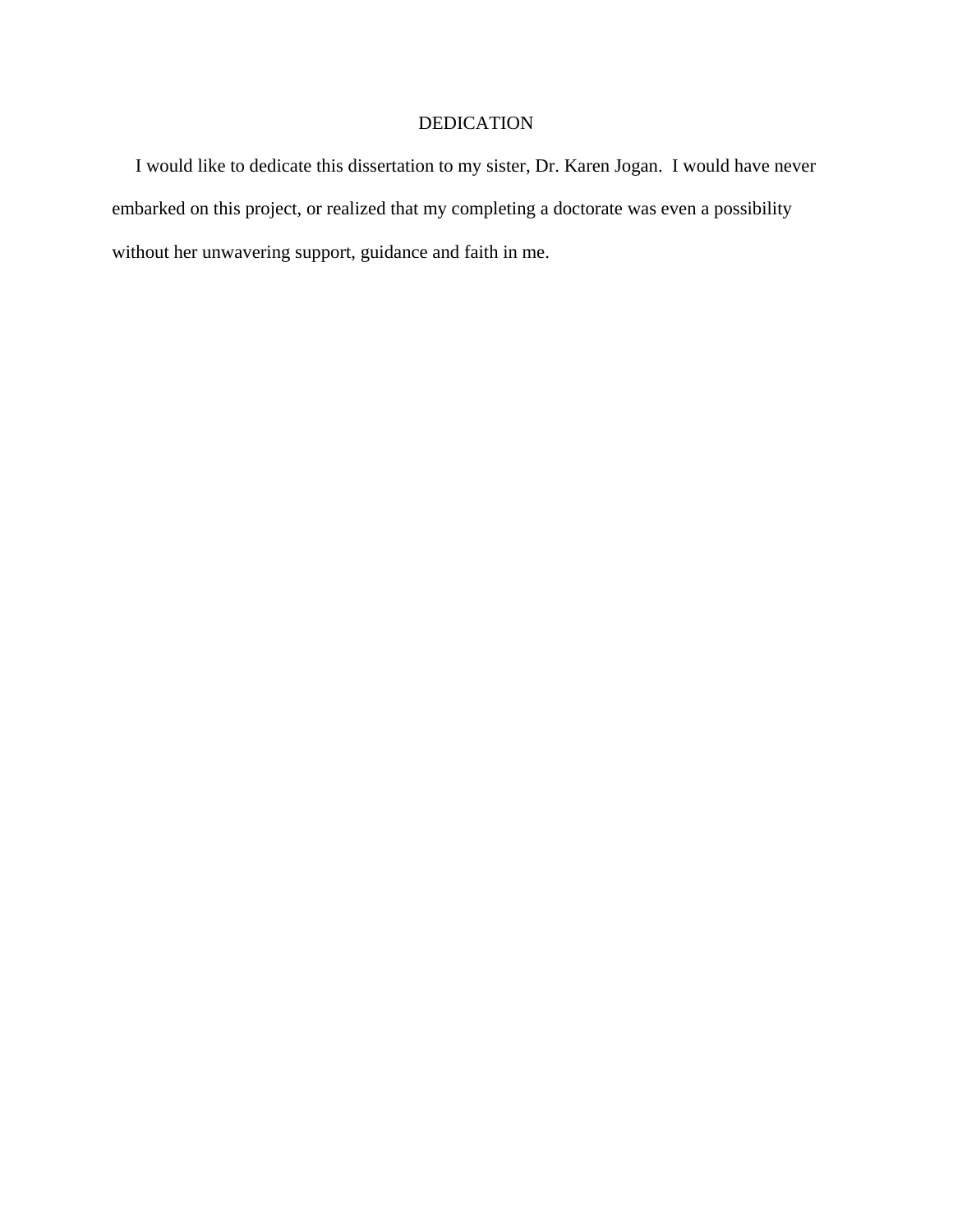| c. The Role Faculty Members Play in the Educational Process and Student           |  |
|-----------------------------------------------------------------------------------|--|
|                                                                                   |  |
|                                                                                   |  |
|                                                                                   |  |
|                                                                                   |  |
|                                                                                   |  |
|                                                                                   |  |
|                                                                                   |  |
|                                                                                   |  |
|                                                                                   |  |
| B. History of SOLOs and Results of Previous Research Utilizing SOLOs 18           |  |
|                                                                                   |  |
|                                                                                   |  |
|                                                                                   |  |
|                                                                                   |  |
|                                                                                   |  |
|                                                                                   |  |
|                                                                                   |  |
|                                                                                   |  |
|                                                                                   |  |
|                                                                                   |  |
|                                                                                   |  |
|                                                                                   |  |
|                                                                                   |  |
|                                                                                   |  |
|                                                                                   |  |
|                                                                                   |  |
|                                                                                   |  |
|                                                                                   |  |
| F. Competency-based Education, Mastery Learning, and Outcomes-based Education  40 |  |
|                                                                                   |  |
|                                                                                   |  |
|                                                                                   |  |
|                                                                                   |  |

# TABLE OF CONTENTS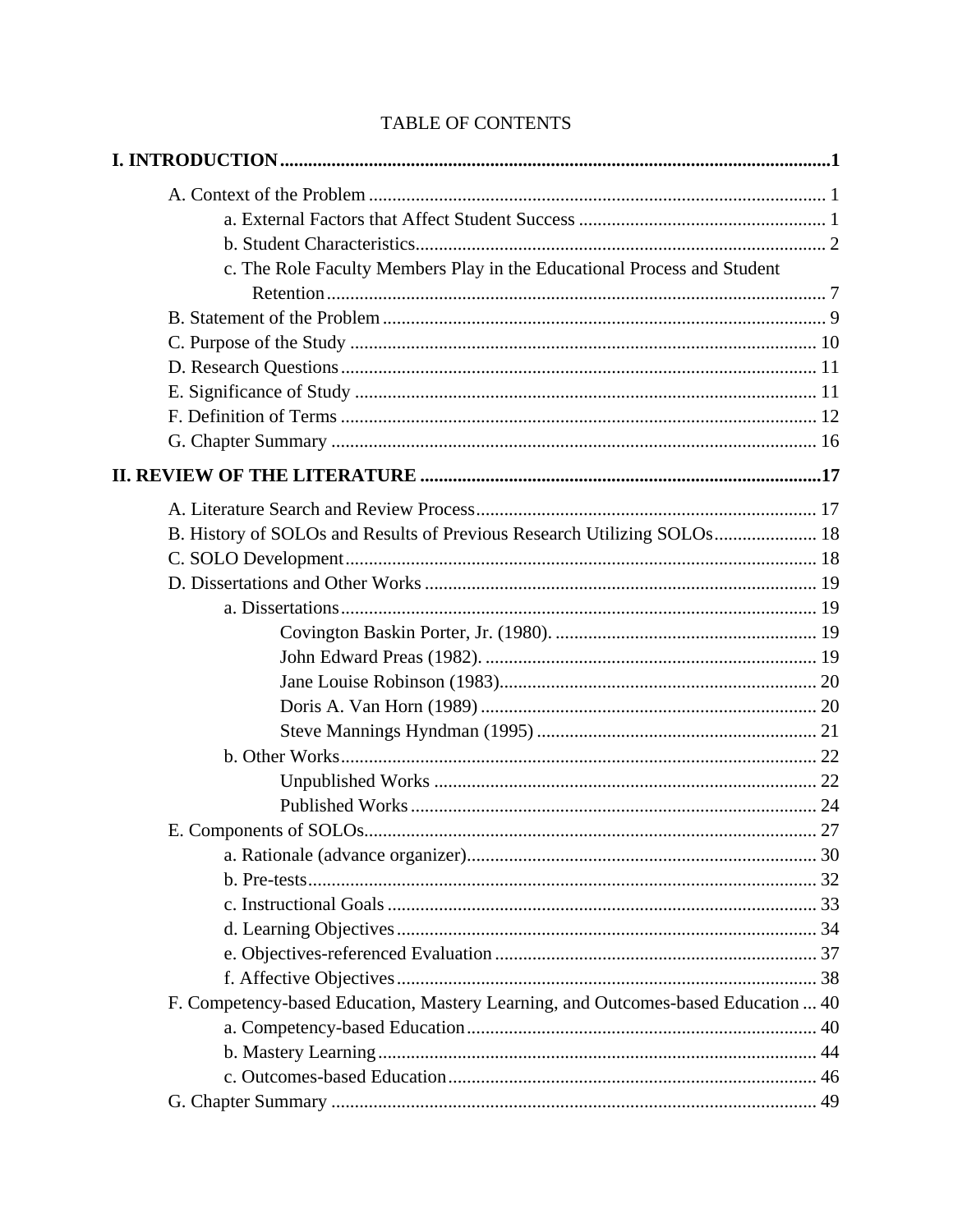| IgG, Colostrum, and Emergency Horse Care Unit Exams.  64          |  |
|-------------------------------------------------------------------|--|
|                                                                   |  |
|                                                                   |  |
|                                                                   |  |
|                                                                   |  |
|                                                                   |  |
| Student Perceptions of SOLOs: Open-Ended Questions, Colostrum     |  |
|                                                                   |  |
| Student Perceptions of SOLOs: Open-Ended Questions, IgG SOLO.  71 |  |
| Student Perceptions of SOLOs: Open-Ended Questions, Emergency     |  |
|                                                                   |  |
|                                                                   |  |
|                                                                   |  |
|                                                                   |  |
| Affective Indicators for the Horse Emergency Care SOLO Lab 74     |  |
|                                                                   |  |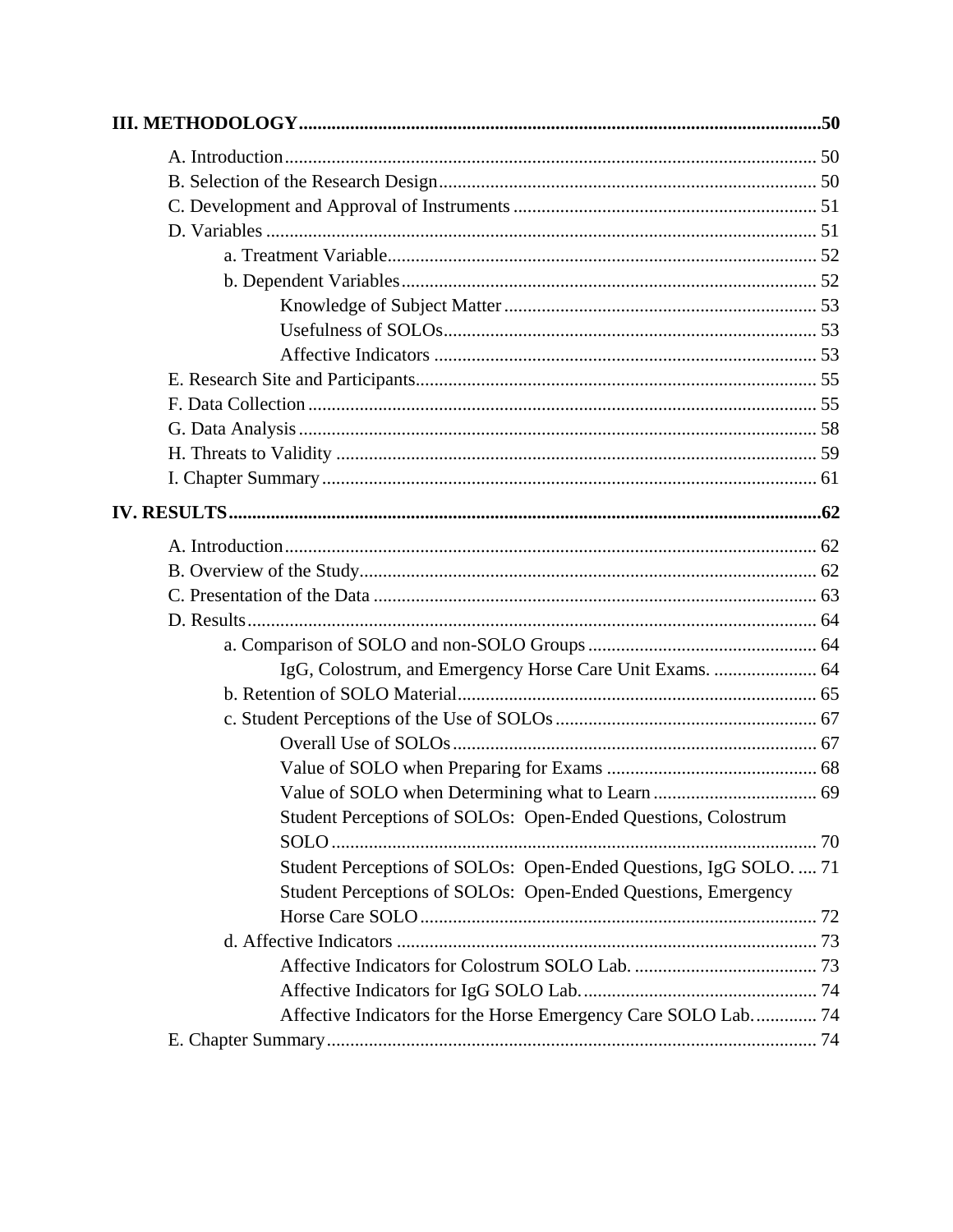| V. FINDINGS, DISCUSSION, CONCLUSIONS, LIMITATIONS AND                       |  |
|-----------------------------------------------------------------------------|--|
|                                                                             |  |
|                                                                             |  |
|                                                                             |  |
|                                                                             |  |
|                                                                             |  |
|                                                                             |  |
|                                                                             |  |
|                                                                             |  |
|                                                                             |  |
|                                                                             |  |
|                                                                             |  |
|                                                                             |  |
|                                                                             |  |
|                                                                             |  |
|                                                                             |  |
|                                                                             |  |
|                                                                             |  |
|                                                                             |  |
|                                                                             |  |
|                                                                             |  |
|                                                                             |  |
|                                                                             |  |
|                                                                             |  |
| APPENDIX C: Advantages of SOLO Use from the Perspectives of Faculty Members |  |
| APPENDIX D: Disadvantages of SOLO Use from the Perspectives of Faculty      |  |
|                                                                             |  |
| APPENDIX E: IRB Approval Form and Amended Approval Form 121                 |  |
|                                                                             |  |
|                                                                             |  |
|                                                                             |  |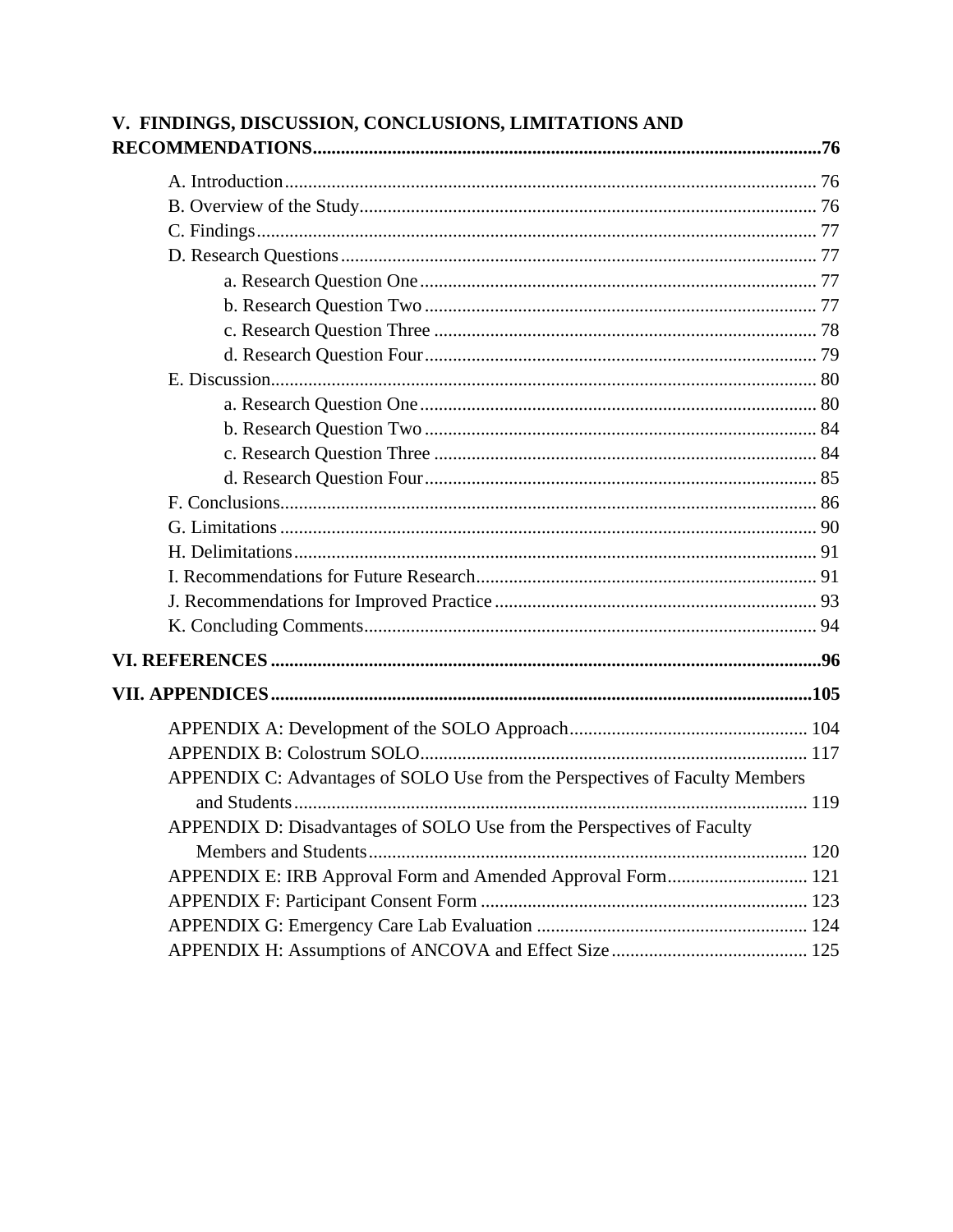# LIST OF TABLES

| Table 3: Updated Bloom's Taxonomy Model and the Relationship between the                      |  |
|-----------------------------------------------------------------------------------------------|--|
|                                                                                               |  |
| Table 4: Comparison of Conventional Education and Competency-Based Education  43              |  |
|                                                                                               |  |
| Table 6: Semester-long Timeline for Equine Production Class Showing Sequence of Activities 57 |  |
|                                                                                               |  |
| Table 8: ANCOVA Tests of IgG, Colostrum, and Emergency Care Unit Exams,                       |  |
|                                                                                               |  |
| Table 9: Means, Medians and Percentages of Correct Answers on Unit Exams                      |  |
| Covering Information Presented in Three SOLO Labs; Colostrum, IgG and Emergency               |  |
|                                                                                               |  |
| Table 10: Percentages of Correct Answers on Unit Exams for SOLO and non-SOLO Material. 67     |  |
| Table 11: Average Student Ratings by Statement Regardless of SOLO and Average Student         |  |
| Ratings for Statements Concerning SOLOS Utilized in Three Labs: Colostrum, IgG,               |  |
|                                                                                               |  |
| Table 12: Frequency and Percentages of Student Ratings for Three SOLO Unit Evaluations of     |  |
|                                                                                               |  |
| Table 13: Frequency and Percentages of Student Ratings for Three SOLO Unit Evaluations of     |  |
| the Statement "The SOLO is Helpful in Determining What I am Expected to Learn" 70             |  |
| Table 14: Frequency of Anonymous Student Responses for Pros and Cons of                       |  |
|                                                                                               |  |
| Table 15: Frequency of Anonymous Student Responses for Pros and Cons of IgG                   |  |
|                                                                                               |  |
| Table 16: Frequency of Anonymous Student Responses for Pros and Cons of                       |  |
|                                                                                               |  |

# LIST OF FIGURES

|  | Figure 1. The Student Time Clock: How Typical College Students Spend their Weekday 4 |  |  |
|--|--------------------------------------------------------------------------------------|--|--|
|  |                                                                                      |  |  |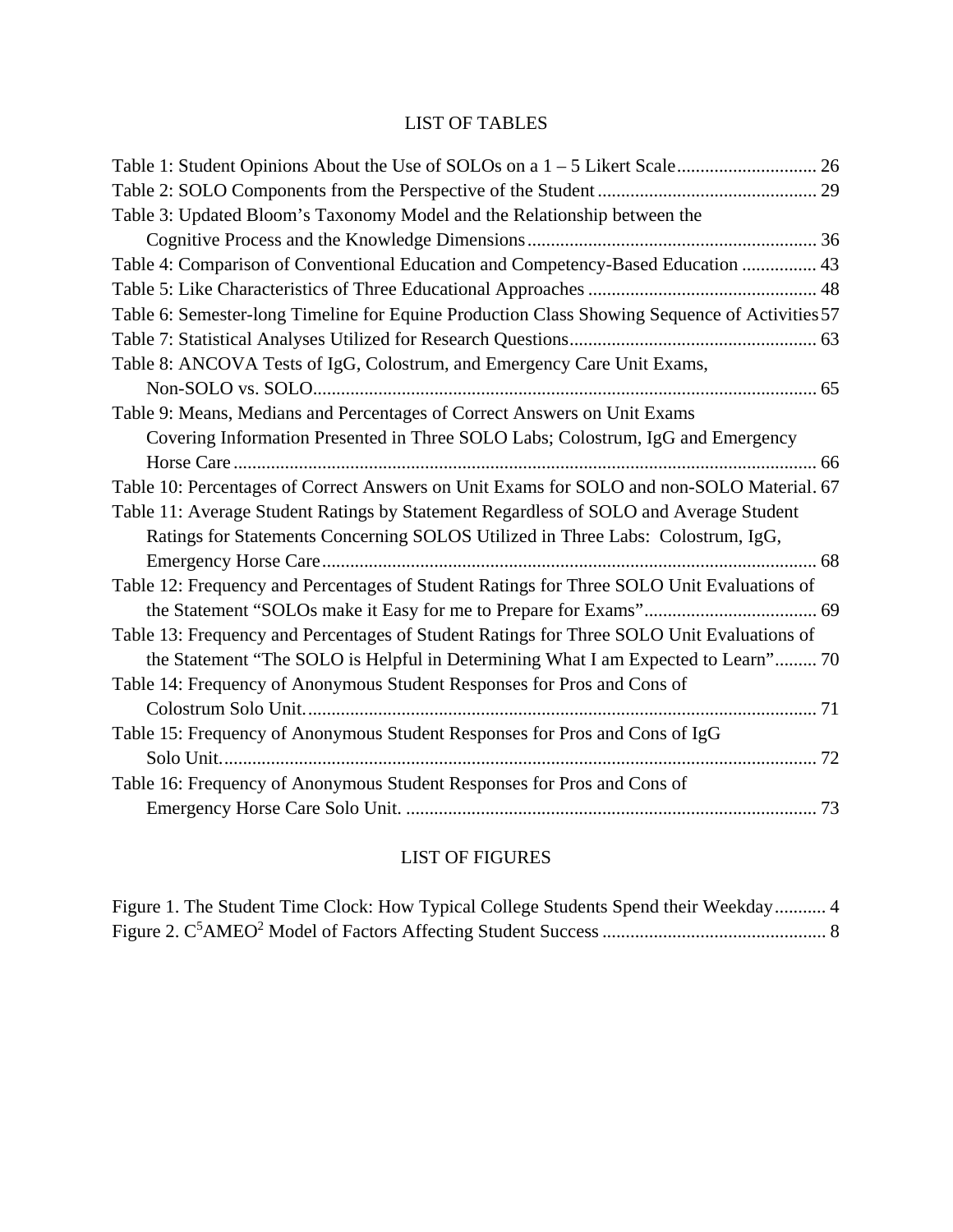#### **I. INTRODUCTION**

#### **Context of the Problem**

 Stakeholders in higher education demand improvement in the quality of education (Education Commission of the States, 1995; National Survey of Student Engagement, 2001). These expectations are warranted because of the knowledge and skills graduates will need to achieve successful careers in our information-based global society (Kuh, 2001). Land grant institutions such as the University of Arkansas are under enormous legislative and stakeholder pressure to improve student retention rates, especially in the science fields (McShannon et al., 2006). Resources in the form of capital, laboratory facilities and faculty time are expended educating students in these fields, and when students either do not graduate or switch majors, this investment is lost. The Office of Institutional Research (IR) at the University of Arkansas reports that only 50% of the 2007 incoming freshman majoring in animal science graduated within six years with a Bachelor of Science in animal science.

 There are a number of factors that influence student retention. Three factors that faculty members should be concerned with are external factors affecting students, student characteristics, and the role faculty members play in the educational process and student retention. These factors meld together, and faculty should be cognizant of the interplay between them.

### **External Factors that Affect Student Success**

 Some of the external factors that are related to lower student performance in the classroom and ultimately retention and student success are beyond the control of faculty or students. These factors include low socioeconomic status, low GPA in high school, ethnicity, and inadequate preparation while in high school (O'Keeffe, 2013; Tinto, 1987). Other external factors affecting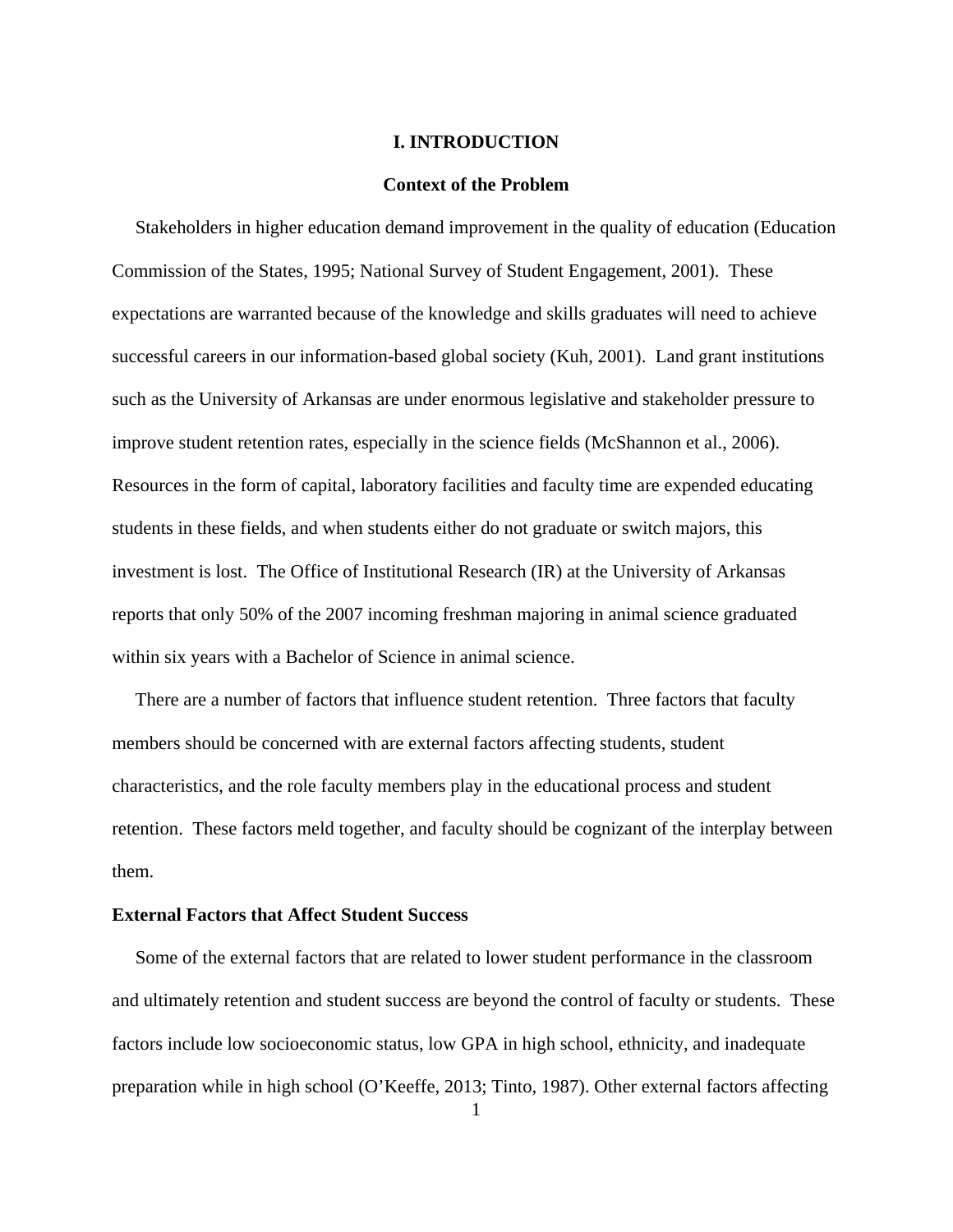student success include student characteristics, financial issues, unwillingness to ask for help, and stress. Some of these are factors that institutional policies and procedures can address (Astin, 1993; Tinto, 1987).

#### **Student Characteristics**

 Two factors influencing student success are the characteristics of today's students and the ways today's college students use their time. Utilizing data obtained from The Education Trust, Greene and Forster (2003) determined that more than half of the students who graduated from high school entered college, yet many were unprepared for college level academics. Greene and Forster (2003) also reported that 32% of students who graduated from high school possessed the bare minimum qualifications needed to apply to college. Unfortunately, while problems stemming from underprepared students who enter institutions of higher education concern faculty, there is little that faculty can achieve if prerequisite courses are not available or required.

 In addition to not being prepared for college, many of today's undergraduate students are pressed for time. Mortenson (2011) examined the survey results of 880 students who participated in the American Time Use Survey (ATUS) from 2003 – 2009. The ATUS was administered by the Bureau of Labor Statistics and determined how much time during the week full-time college students spent on educational activities. As can be seen in Figure l, Mortenson found that students spent only 3.3 hours per weekday attending classes, studying, doing homework and participating in research and working full or part-time jobs. In 2011, the National Center for Education Statistics gathered information from  $16 - 24$  year old undergraduates enrolled in institutions of higher education. They reported that in 2011, 74% of part-time undergraduates and 41% of full-time undergraduates worked (National Center of Education Statistics, 2013). Of the full time undergraduate students in 2011 who worked, 16% reported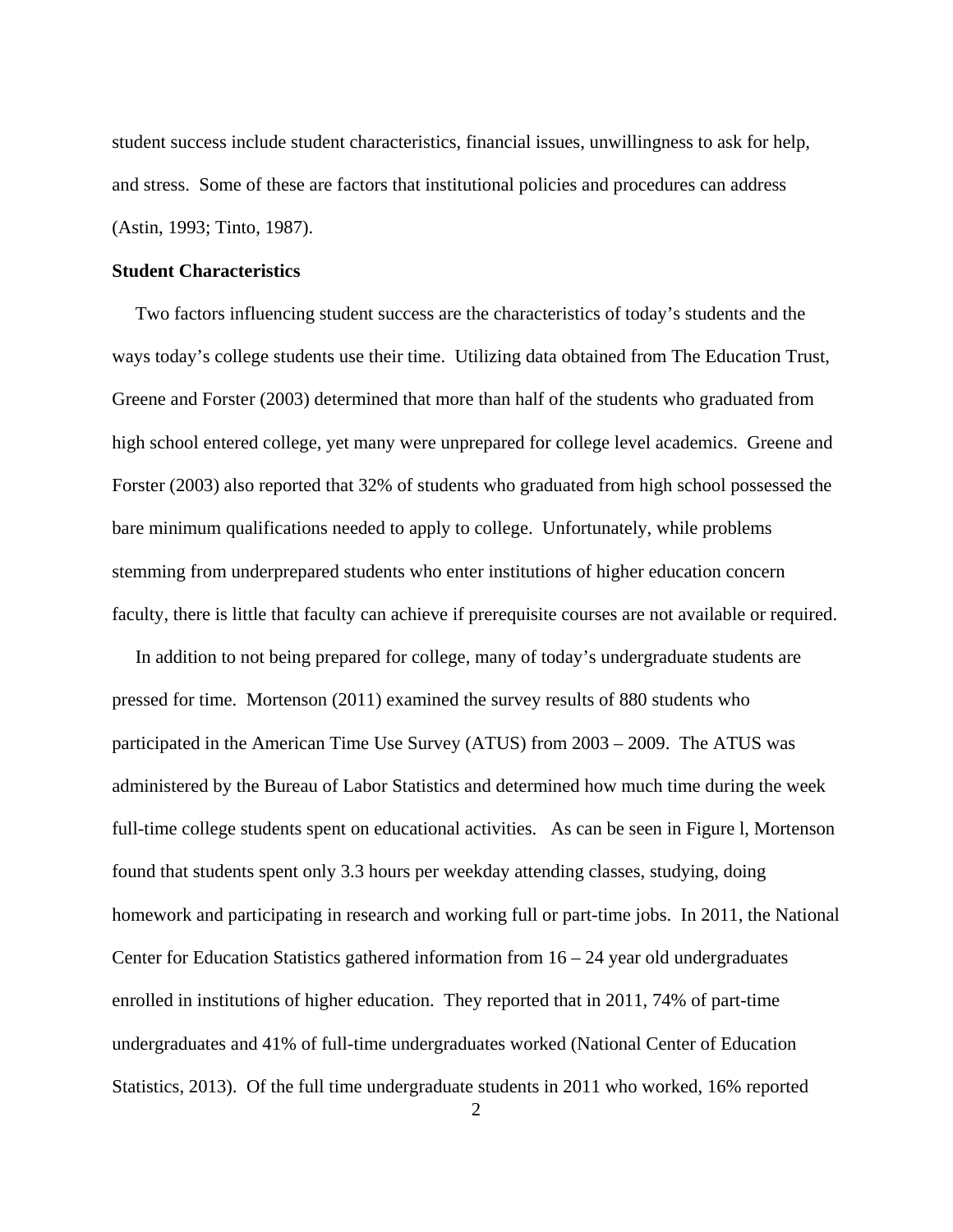working less than 20 hours per week, 18% reported working 20 – 34 hours per week and 6% reported working 35 or more hours per week (National Center of Education Statistics, 2013). Of the part-time undergraduate students in 2011 who worked, 11% reported working less than 20 hours per week, 28% reported working  $20 - 34$  hours per week, and 33% reported working 35 hours or more per week (National Center of Education Statistics, 2013). These statistics are in sharp contrast to undergraduate employment information reported in 2000. It should, however, be pointed out that students who are enrolled in the University of Arkansas' Bumpers College of Animal, Food and Life Sciences (AFLS) may work more hours per week than the average student enrolled in college. Recent figures show that AFLS seniors average 3.004 hours per day working, making the amount of time that they work 15.02 hours per week (National Survey of Student Engagement, 2013); this is in contrast with the 13.0 hours per week students spend working as reported by Mortenson (2011).

 Nationally, a smaller percent of undergraduate students, ages 16 – 24, were working in 2011 than in 2000. In 2000, 52% of all undergraduates were employed, compared to 41% in 2011 (National Center of Education Statistics, 2013). Most notably, there was a decrease between 2000 and 2011 of the percentage of part-time students who worked 35 hours or more per week; in 2000, 47% of all part-time students worked 35 hours per week compared to 35% in 20ll (National Center of Education Statistics, 2013).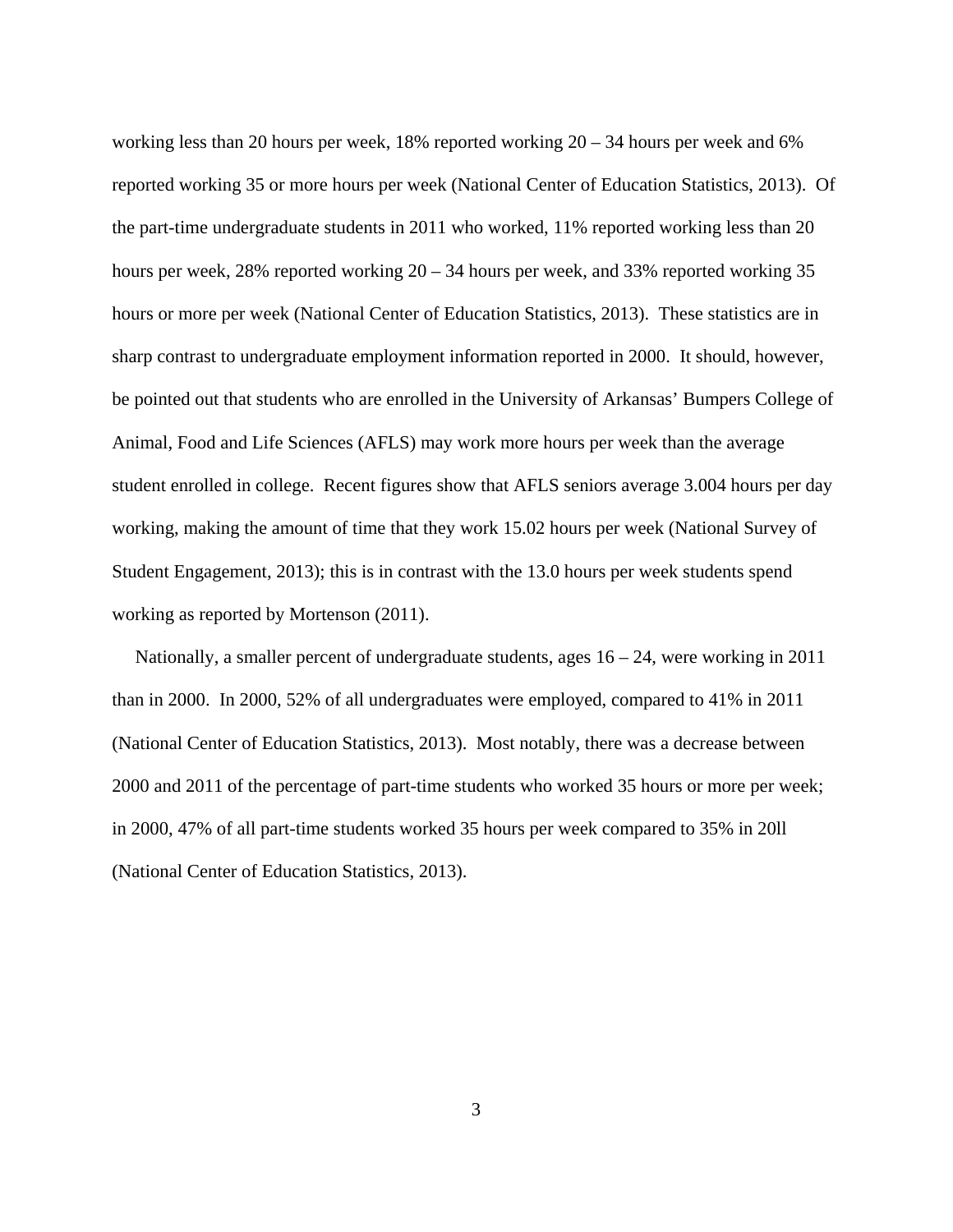

*Figure 1.* The Student Time Clock: How Typical College Students Spend their Weekday From "Time use of full-time college students on weekdays ages 18 - 24 2003 – 2009." by T. G. Mortenson, 2011, *Post Secondary Education Opportunity*, *223*, p. 1.

 Another major difference in how undergraduates of today differ from students of the past is the amount of time today's students spend social networking. As an illustration, a 2009 study of 92 undergraduates reported that students averaged 30 minutes per day on Facebook (Pempek, Yermolayeva & Calvert, 2009). In a more recent study Huang and Capps (2013) investigated how college students spent their time on conventional and academic reading. Participants in this study consisted of 1,265 college students enrolled at a public arts university in the southwestern United States, and results revealed that students spent 7.72 hours per week on academic reading, 4.24 hours per week on recreational reading and 16.13 hours per week on social networking sites (Huang & Capps, 2013). The results of this study confirmed earlier studies indicating that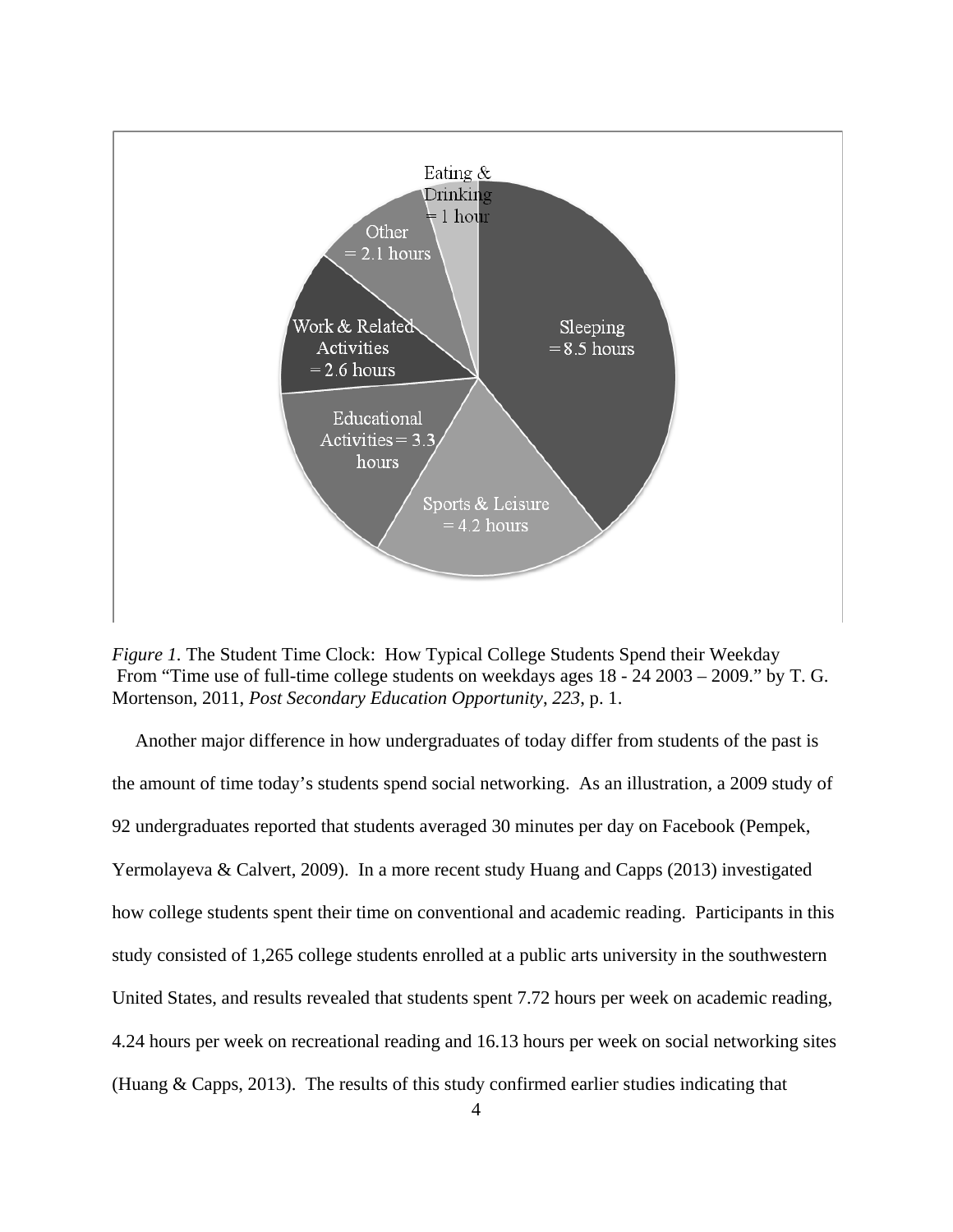students spend more time on social networking sites than they spend on recreational reading and academic reading combined (Mokhtari, Reichard, & Gardner, 2009). Naturally, time spent working and participating in social networking means less time available for students to participate in educational activities.

 In another article, Babcock and Marks compared how much time full-time college students in 1961 spent on educational activities with the amount of time students devoted to those activities in 2003. Full-time college students in 1961 spent 24 hours per week on educational activities while full-time college students in 2003 spent 14 (Babcock & Marks, 2011). The Higher Education Research Institute (2003) reported that in 1987 students claimed they spent six or more hours per week studying outside of class, and that this number has steadily declined since 1987 (Higher Education Research Institute, 2003). The old adage of spending two hours for every one hour in class (Cornell College, 2013; University of Oregon Teaching and Learning Center, 2013) does not apply to many of today's college students. They either do not have the time, or are unwilling to spend their time on educational activities. Over the past several decades, college students are spending less time studying. Winship, a professor at Harvard, believes that reduced time studying has, in part, led to a faculty-student low-low contract (Winship, 2011). Winship (2011) feels that students have low expectations of being taught, and faculty have low expectations of students studying.

 Searching the phrase "student sense of entitlement" in the print media provides the following results: in 1996 this phrase was used 16 times, in 2006, 102 times, and between the years 2007 and 2009, 477 times (Baer & Cheryomukhin, 2011 ). Greenberger et. al (2008) directly relates student entitlement to the grades students think they deserve. One reason cited for this jump in focus on student entitlement is that college students can impact faculty merit and tenure through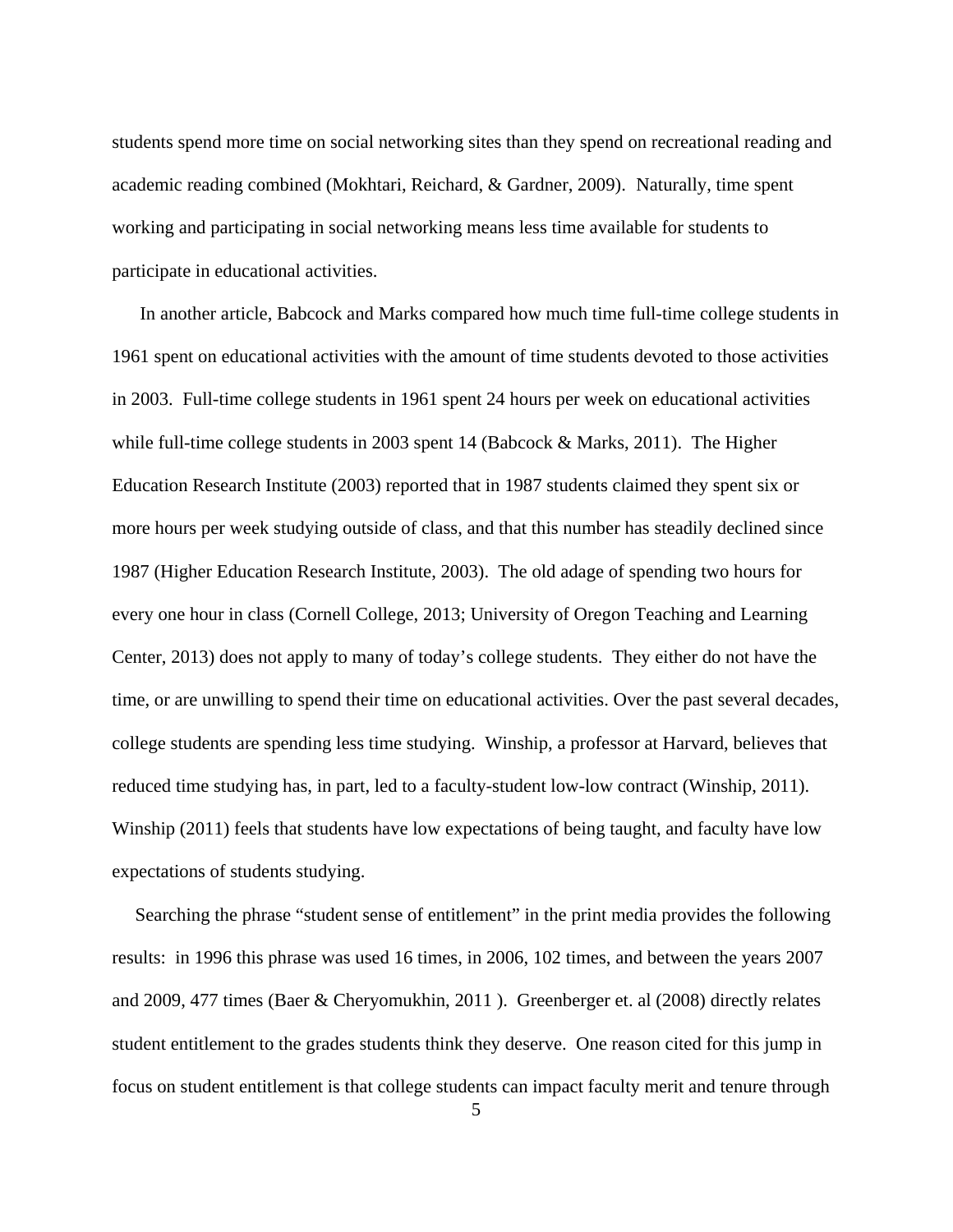student evaluations (Caruth & Caruth, 2013, p. 108). The concept of Academic Entitlement (AE) is defined by Greenberger et al. (2008) as "expectations of high rewards for modest effort, expectations of special consideration and accommodation by teachers when it comes to grades, and impatience and anger when their expectations and perceived needs are not met" (p. 1194). The role of the student in college has changed. College students, along with administrators, parents, accrediting commissions, government oversight and funding bodies are stakeholders and consumers of higher education. One area in which students in their role as stakeholder exert influence is in grading practices. Caruth and Caruth (2013) report that a grade-leniency theory exists. These authors state "students buy good grades and faculty buy good evaluations in return" (Caruth & Caruth, 2013, p. 108).

 Vedder (2010) claims that most of the grade inflation has occurred since student evaluation of faculty began. Caruth and Caruth (2013) caution that grade inflation has created an upward shift in grades without the corresponding upward shift in knowledge. Young explains that over reliance on student evaluation of faculty has negatively impacted the quality of education, because students are not in a position to properly assess faculty competence, and that student evaluations of faculty are often a better measurement of popularity than competence (Young, 1993). Student evaluations are used as a measure of faculty competence and performance and have an impact on tenure, promotion or merit pay decisions (Centra, 1979). Unlike students of past generations, today's students evaluate faculty members, and the evaluations have an impact on grading practices, education quality and even faculty promotion decisions.

 Today's students also differ from students from the past in other ways. Today's undergraduates need direction to determine what is important to learn, and they desire structure in the classroom (Crone & MacKay, 2007). This fact was clearly stated in a 2007 article by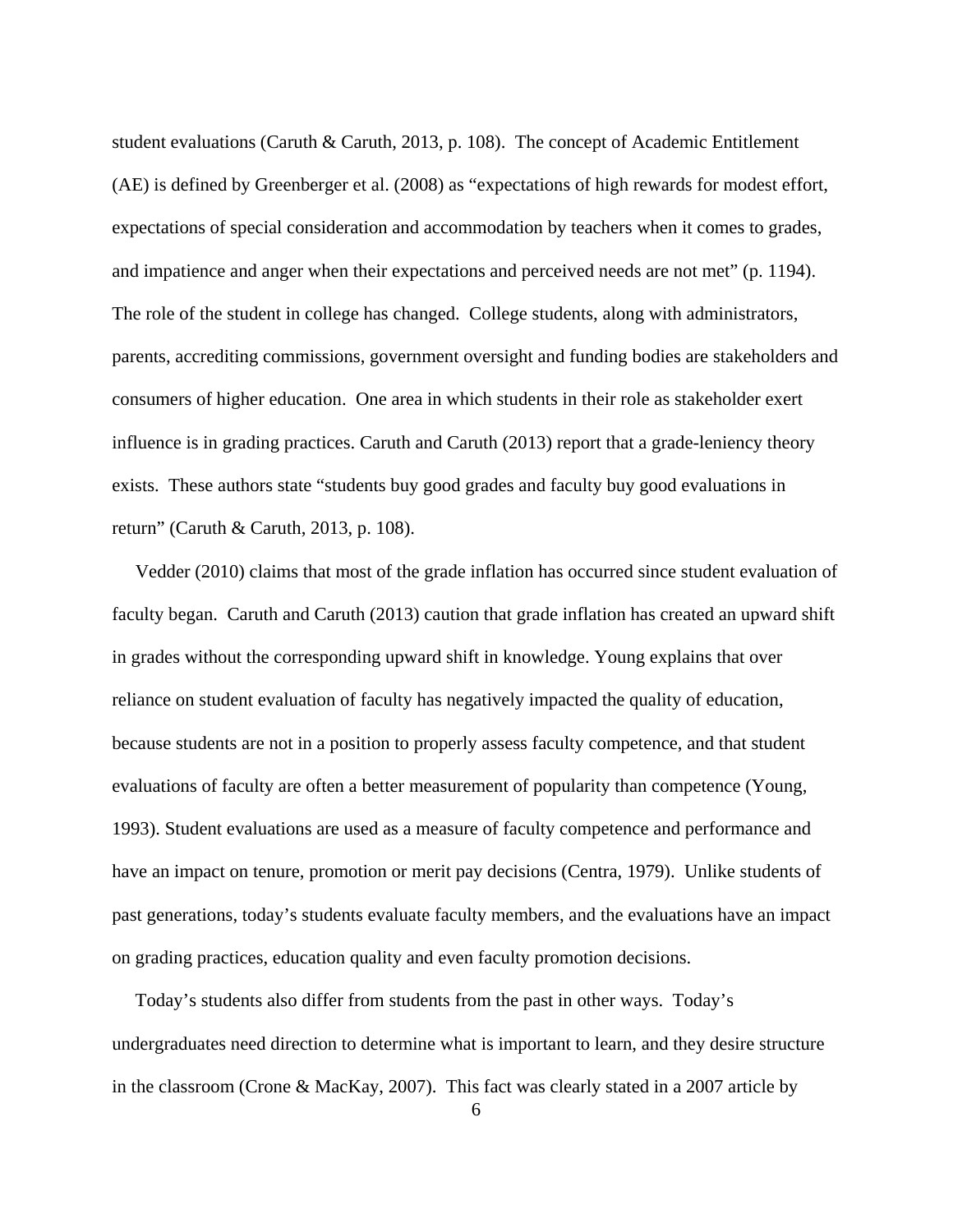Crone and MacKay, entitled *Motivating Today's College Students*. The authors stated "we have also become aware that students increasingly seek someone to provide structure, direction, and praise in a way other generations did not" (Crone & MacKay, 2007, p.19).

 It is important for faculty to understand the amount of time that college students allot for educational activities and their desire for structure. Actions by faculty to maximize the effectiveness and efficiency of students' time on task will help. The Student Oriented Learning Outline (SOLO) is one approach that takes these student characteristics into consideration by making learning more effective and efficient.

#### **The Role Faculty Members Play in the Educational Process and Student Retention**

 In an often cited article for *The Journal of College Student Retention*, Braxton and Mundy (2002) identified 47 recommendations that they viewed as levers to reduce student departure from higher education and listed them by the stakeholders who should implement them. Of these 47 recommendations, only fifteen could be affected directly by faculty (Braxton & Mundy, 2002). However, as Braxton and Mundy (2002) pointed out, faculty members play a crucial role in student retention, and should do what they can to help students succeed.

A more complete list of factors affecting student success is contained in the  $C<sup>5</sup>AMEO<sup>2</sup> Model$ shown in Figure 2 (J. O. Hammons, HIED 6323 lecture, October, 2009). The outer ring of the model, outside environment, is outside of the control of faculty. The second ring of factors, organizational culture (the way things are) and climate (the way students and faculty feel about it) are determined by the people, policies and procedures at the program, department, division or institutional level. Many of these factors, although important in determining student success cannot be directly influenced by individual faculty actions.

7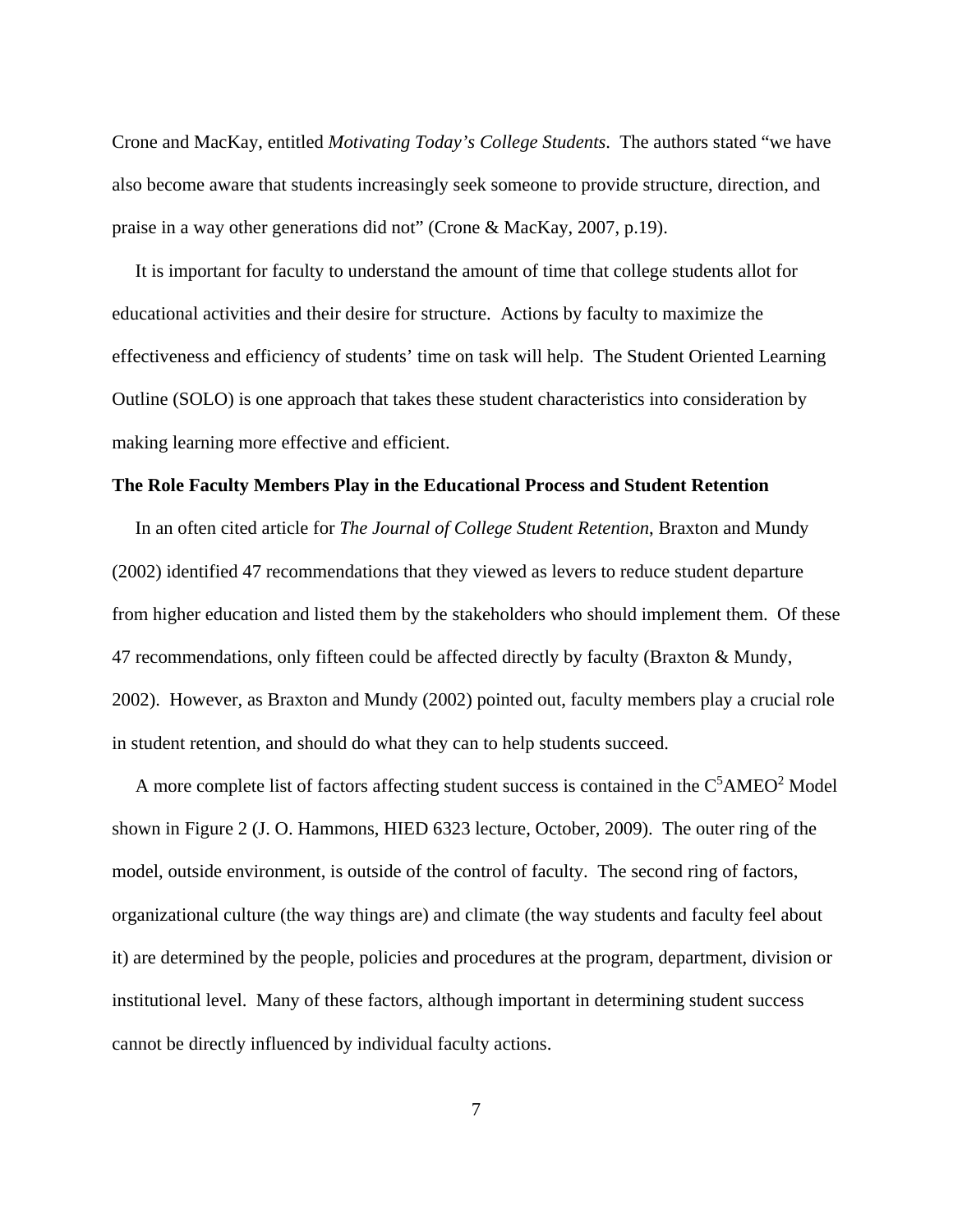

Figure 2. C<sup>5</sup>AMEO<sup>2</sup> Model of Factors Affecting Student Success. From Hammons, 1975, with permission of the author.

 Fortunately, the next ring of factors, classroom culture and climate, are largely under the direct control of faculty. Faculty members can develop clear unit objectives, provide transparent grading systems with rubrics, state convincing reasons why learning objectives are important, include pre-assessments to determine student readiness, identify efficient and effective ways for students to master each objective, and develop objective-referenced assessment measures and a learning oriented environment that reduces the need for students to cheat (Gallant, 2008). The proper development of course materials positively affects student motivation (Entwistle, 2003) and student motivation determines the success of a learning activity (Cole, Feild & Harris, 2004). Motivating students results in a classroom where students, whatever their ability, are motivated to spend time on task.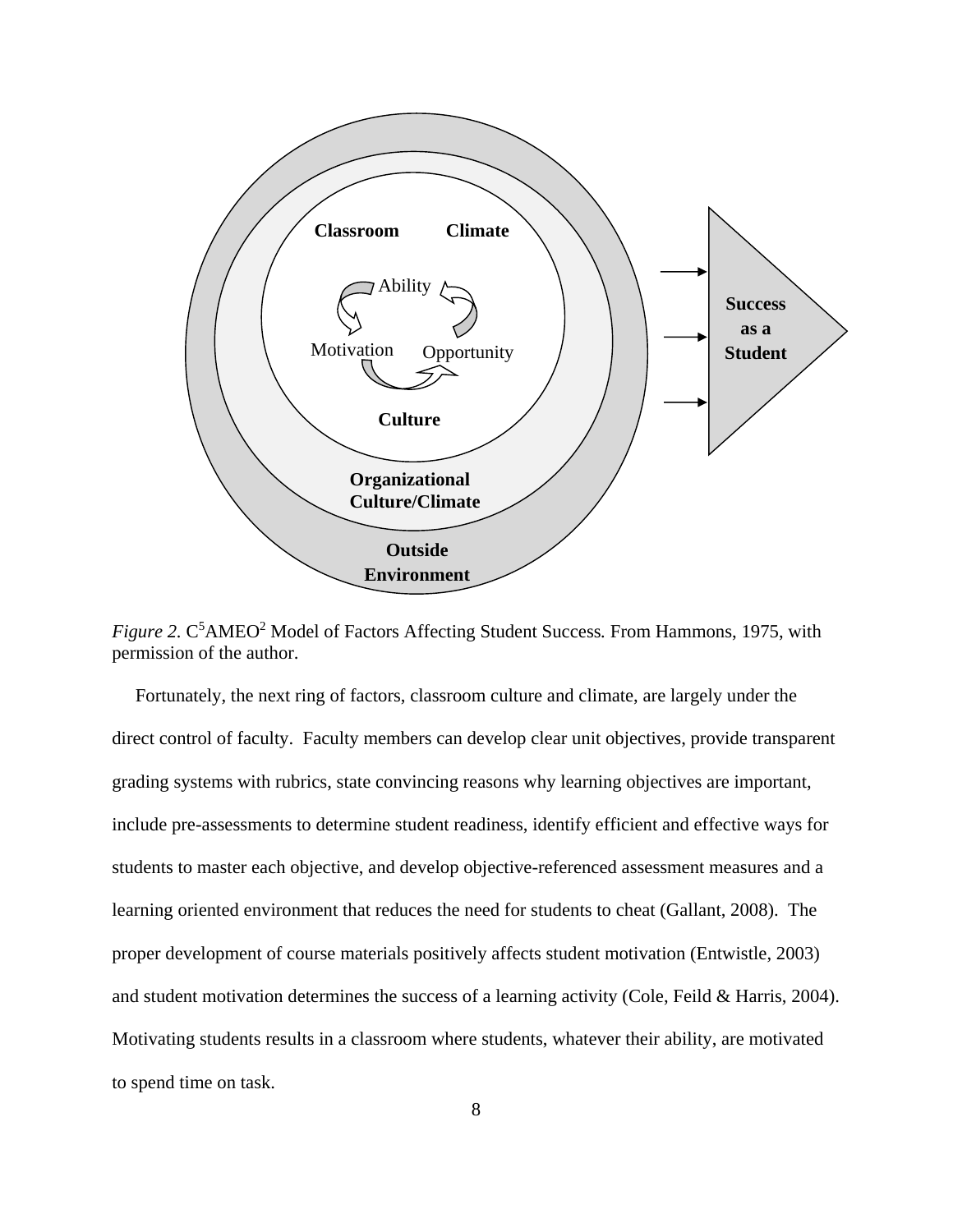Ability, motivation and opportunity are intertwined. Through the use of pre-tests and prerequisites, faculty can make sure that students possess the entry knowledge, skills and abilities they need to succeed. Using non-graded formative assessments prior to testing for grading purposes also allows faculty members to determine where students had problems and where they need to provide assistance, thus ensuring that more students succeed.

 The opportunity for students to demonstrate their ability and apply what they have learned is a key factor in student learning and engagement (Pascarella & Terenzini, 1991). Faculty should also seek to find ways to increase learning efficiency by improving the gains-to-effort ratio (Hu & Kuh, 2003). Simply put, the gains-to-effort ratio in the context of learning efficiency means that faculty should design instruction so that students can maximize learning with the least amount of input. This idea comes from the economic principle of efficiency. If the effort and time that students spend on task is a critical factor determining student learning, faculty can increase student success by making every minute that students are in class or studying count (Groccia & Miller, 2000; Hu & Kuh 2003). One learner-centered approach to teaching that has been shown to have a positive influence on student motivation to learn is through the use of the Student Oriented Learning Outline (SOLO).

#### **Statement of the Problem**

 Since admission standards were raised in 1997, the characteristics of students in animal science and equine science have changed at the University of Arkansas. In the past, students who were seeking a degree in animal science were typically male and came from an agricultural background. Many of these students sought to obtain a degree and then return to the familyowned farm.

9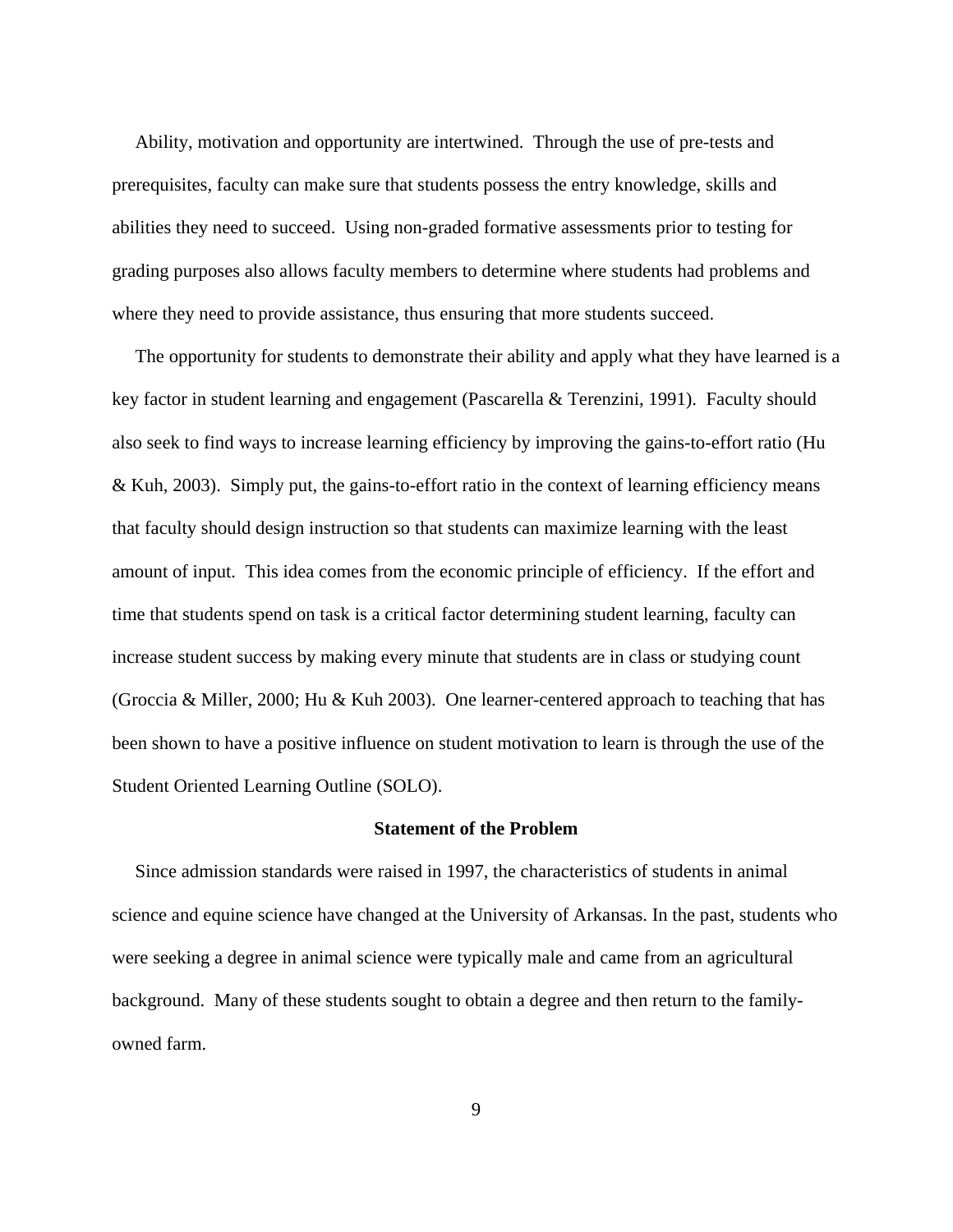Many of today's students are quite different. Undergraduate students majoring in animal science with a concentration in equine science often have little or no experience with livestock. University of Arkansas students were part of a 2013 national survey of undergraduates enrolled in equine programs representing 20 colleges and universities. Of the 862 undergraduates who participated in the survey, only 19.5% described their "home town" as rural and only 22% said that they had "a lot of knowledge about horses" (Bump, 2013). Like many other undergraduates these students have (or are willing to spend) a limited amount of time on educational activities. As pointed out earlier, they will benefit when guided by faculty who direct attention to what is important.

 Undergraduate equine students are not alone in needing guidance. Faculty need guidance as well because many have not been trained in developing courses systematically, and thus "can't do what they don't know *how* to do" (Hammons, 2011a). Being clear about objectives and providing a roadmap showing students how to master objectives is important for both students and faculty. An approach to instruction built around Student Oriented Learning Outlines (SOLOs) offers a strategy that would meet the needs of both faculty and students in achieving the common goal of student success.

#### **Purpose of the Study**

 The purpose of this quantitative study was to determine if the use of SOLOs had a positive influence in three areas: mastery of material taught, retention of material taught and voluntary positive student behaviors related to the use of course material.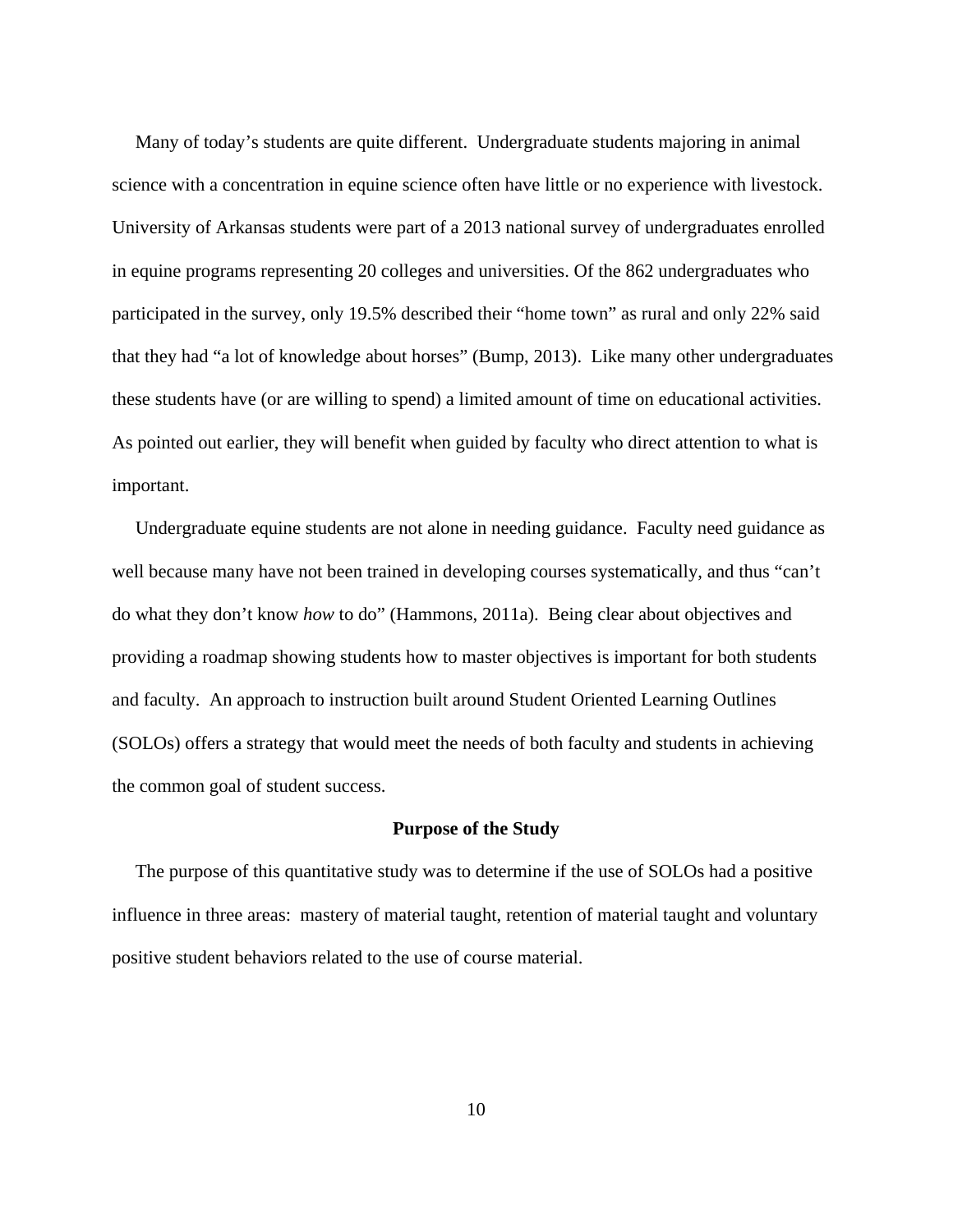### **Research Questions**

 The following research questions guided the study. For University of Arkansas students enrolled in an equine production course:

- 1. After controlling for student high school grade point average, was there a significant difference in student performance on each of three exams between students taught using SOLOs and students taught using traditional methods?
- 2. To what degree do students taught using SOLOs retain the material covered, as measured on unit exams?
- 3. Are SOLOs rated by students as useful to them in preparing for exams or in helping them to determine what they were expected to learn?
- 4. For each unit taught using SOLOs, voluntary affective indicators of behavior were collected. Is there evidence of voluntary positive student behaviors related to the goals of the SOLO unit? (explained more fully under methodology)

### **Significance of Study**

As pointed out earlier, institutions such as the University of Arkansas are under constant pressure to improve retention rates of all students. A part of the responsibility for improving student retention rests with faculty members. One way faculty can improve retention rates is to use effective teaching strategies that result in more effective and efficient student learning. This will be helpful to students, but will be especially helpful for students experiencing time pressures.

 The SOLO is a systematic approach to teaching that begins with unit topics, derives general learning goals from these, provides a convincing rationale for learning, and, for each learning goal, provides specific learning objectives. It then tells students effective ways to learn each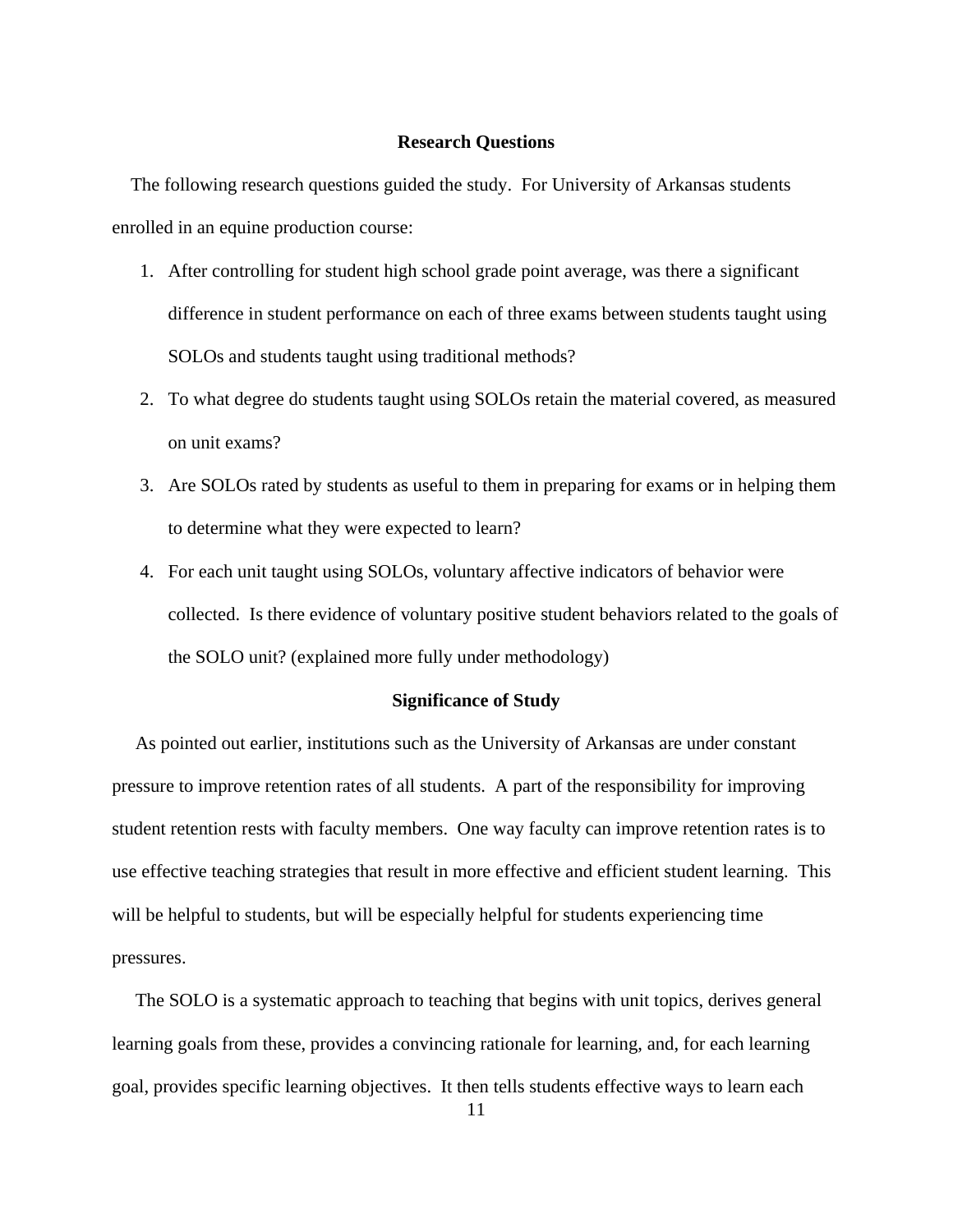objective and furnishes them with a non-graded means of determining if they have learned – prior to being evaluated for grading purposes. Results from this study could provide faculty with an effective method of instruction that not only would increase student time on task but ultimately increase retention rates.

#### **Definition of Terms**

To ensure consistency, and because many terms used throughout the study are often defined differently in the literature, definitions for often used terms are defined below. As a consequence, they will not need to be defined again.

- 1. *Affective indicators:* An affective indicator is a voluntary student behavior which demonstrates that students not only have gained knowledge and skill but are continuing to voluntarily use the knowledge or demonstrate the skill because they believe it to be worthwhile. Affective indicators are best collected unobtrusively and anonymously (Hammons, 2011a).
- 2. *College students of today (or today's student):* Students who are Millennials or Generation Y. They were born between 1984 and 2002 (Holm, 2012).
- 3. *Criterion-referenced evaluation:* Criterion-referenced evaluation occurs when grades are based on comparisons against a standard and not the performance of other students. This form of evaluation indicates what a student has learned, not how the student compares to other students (Hammons & Barnsley, 1992).
- 4. *Curriculum:* Curriculum is that which answers the question "what should be learned?" (J. O. Hammons, HIED 6323 lecture, October, 2009).
- 5. *Formative evaluation:* Formative evaluation is evaluation that serves two purposes; it provides feedback to students so they know how they are doing prior to being tested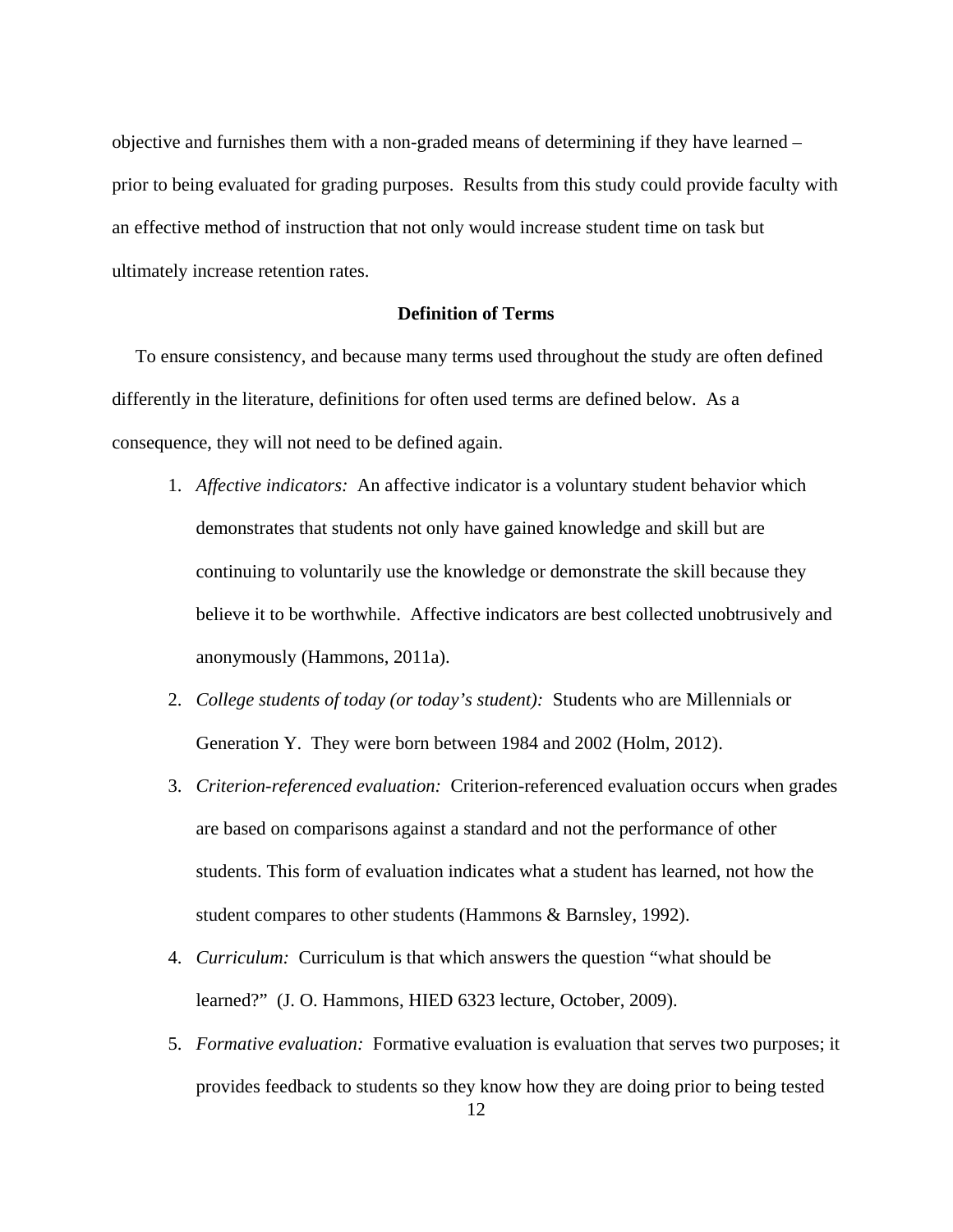for grading purposes and it provides feedback to instructors so they can identify trouble spots and offer additional learning resources or change teaching methods to improve student learning (Hammons, 2011a). In the SOLO approach, formative evaluations are called post-tests or self-quizzes.

- 6. *Pre-test:* A pre-test or pre-assessment can serve three purposes: (a) It can test prerequisite knowledge and skills needed for student success when learning a unit; (b) it can test present knowledge about the topic; (c) in some instances, pre-tests can act as a baseline, against which end of the unit achievement can be measured (Hammons, 2011a). Regardless, pre-tests should be based on the knowledge and skills required by unit objectives.
- 7. *Summative evaluation:* Summative evaluation is evaluation used for grading purposes at the end of a unit for determining the extent to which students have mastered the stated objectives (Hammons, 2011a, p. 195). A post-unit test, midterm or final exam are commonly used approaches for summative evaluation.
- 8. *Learning goal:* A goal is a broad, general statement of intended outcomes in skill, knowledge, or attitude (Hammons, 2011, p. 43). Goals are usually stated so generally that two or more instructors might experience difficulty selecting learning materials or designing the same learning activities to achieve them; they might also disagree on the assessment measures for evaluating the results of instruction, and finally they might disagree about whether-or-not the students had demonstrated mastery (J. O. Hammons, HIED 6323 lecture, October, 2009). Examples of verbs used when writing goal statements are "understand" and "be familiar with."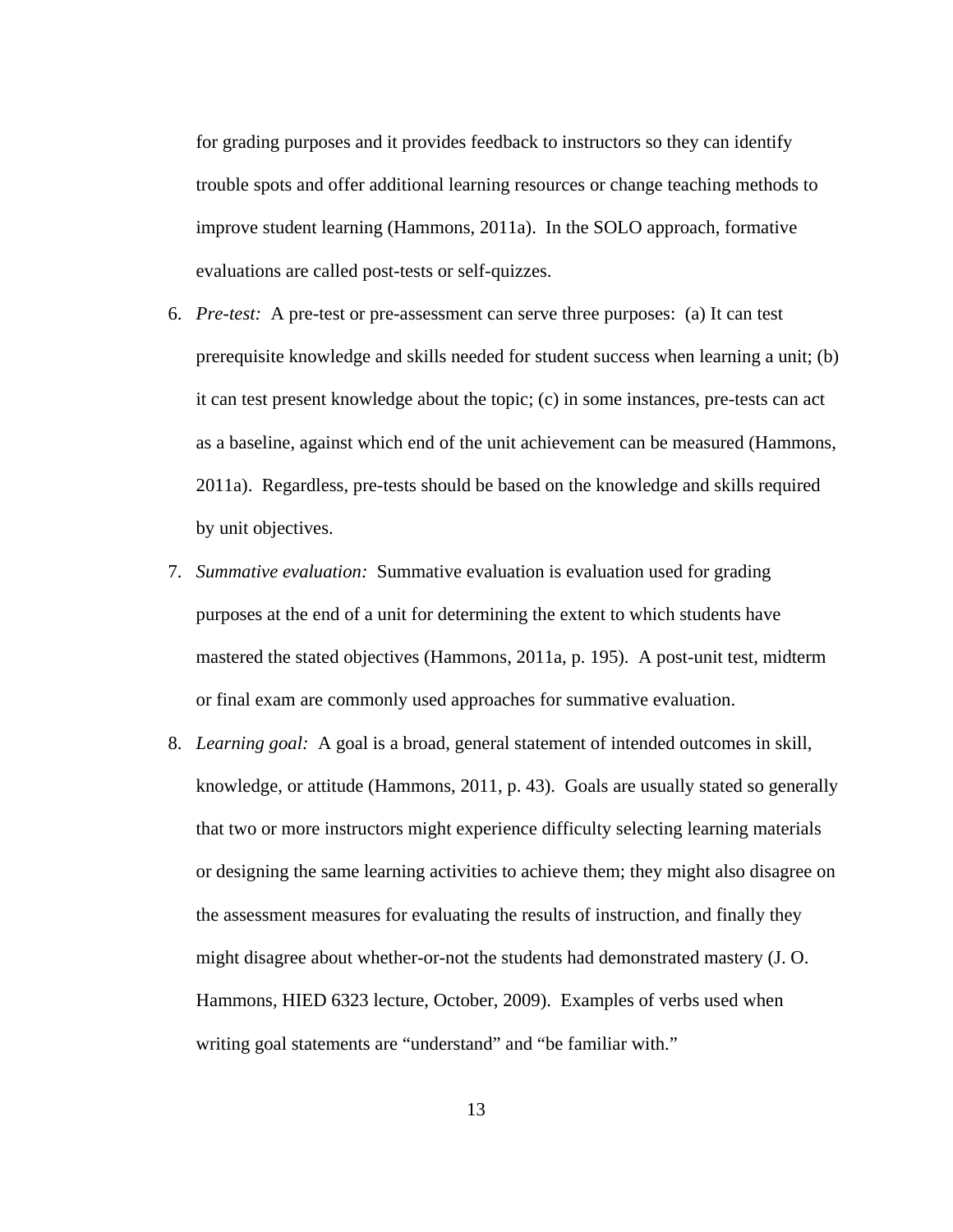- 9. *Learning objective:* A learning objective is a written statement that communicates what students should be able to do when they have successfully completed a learning experience (Hammons, 2011b). Learning objectives are stated in terms of measurable, observable and demonstrable actions. Where appropriate, learning objectives may include conditions under which students should perform the desired outcome (time boundaries, materials available, etc.). In some instances, learning objectives should include the criteria for judging student performance (Hammons, 2011, p. 43). Simply put, a learning objective communicates *what* the learner will be able to do, and, if appropriate, the conditions under which the learner to be able to do it and *how well* it must be done.Examples of verbs used in writing objective statements include "write", "summarize" and "evaluate."
- 10. *Mastery learning:* Mastery learning is a research-based philosophy of instruction based on the assumption that under appropriate conditions most students can learn at levels previously thought obtainable by only a small percentage of students. A mastery learning course is oriented toward desired terminal performances, and instruction focuses on individual student performance not class performance. The instructor's primary role becomes that of a learning manager. A student's performance is evaluated by comparing it with an absolute standard in which grading is based on achievement of objectives, not on the comparison of one student to another. (J. O. Hammons, HIED 6323 lecture, October, 2009).
- 11. *Objective referenced evaluation:* Objective referenced evaluation is an approach to assessing student learning in which tests and other evaluation instruments are based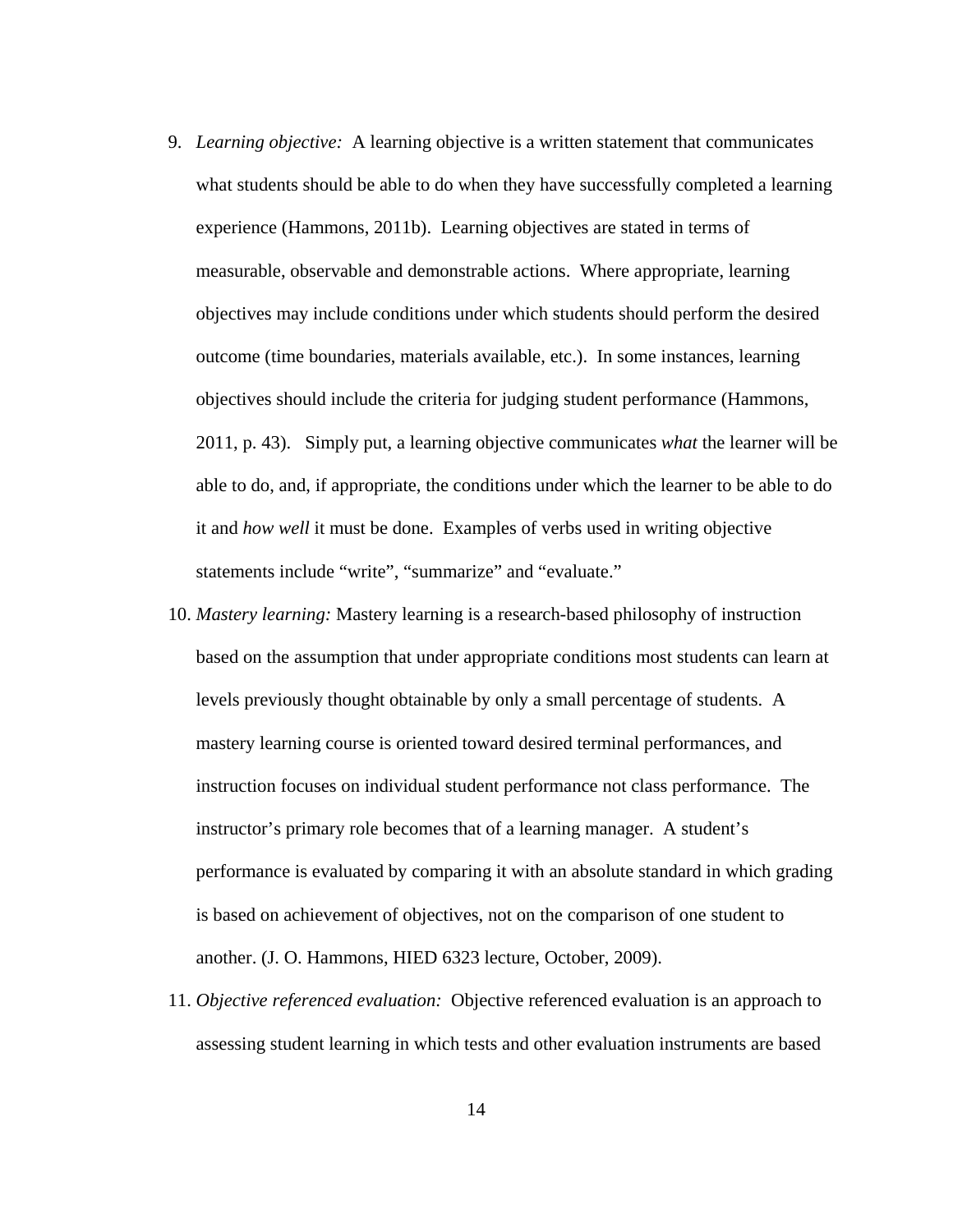on course objectives (adaptation from Van Horn, 1989). Objective referenced formative and summative evaluations are necessary components of SOLOs.

- 12. *Time on task:* Time on task is the amount of time that the student is actively engaged in the learning process. Time on task, the quality of time spent learning and the amount of time allocated for learning are components of student achievement (Florida Education Association, n.d.; Stallings, 1980).
- 13. *Rationale:*Rationale (sometimes called advance organizer) is a framework given to students prior to the start of a unit. The rationale statement serves the following purposes: it identifies and communicates to students the importance of learning the information; it helps students see the value of the unit; and it places the unit in the context of previous units and/or future goals. A well crafted rationale statement should be interesting, simple, and a 'sales pitch' for the unit (Hammons, 2011a, p.154).
- 14. *SOLO:* A Student Oriented Learning Outline is a written document for a specified unit of instruction that is given to students. It usually contains learning objectives describing what the students will be able to do when they have successfully completed the learning experience, and a pretest which serves three purposes: (a) it lets students know how much they already know, (b) it lets students know if they have the requisite skills to successfully complete the unit, and (c) it allows the instructor to identify the level of present skills and knowledge of each student. Creating a SOLO requires the instructor to identify effective and efficient ways students can learn each objective. In most units a SOLO may also contain an ungraded post-test designed to assess student mastery of each objective. In

15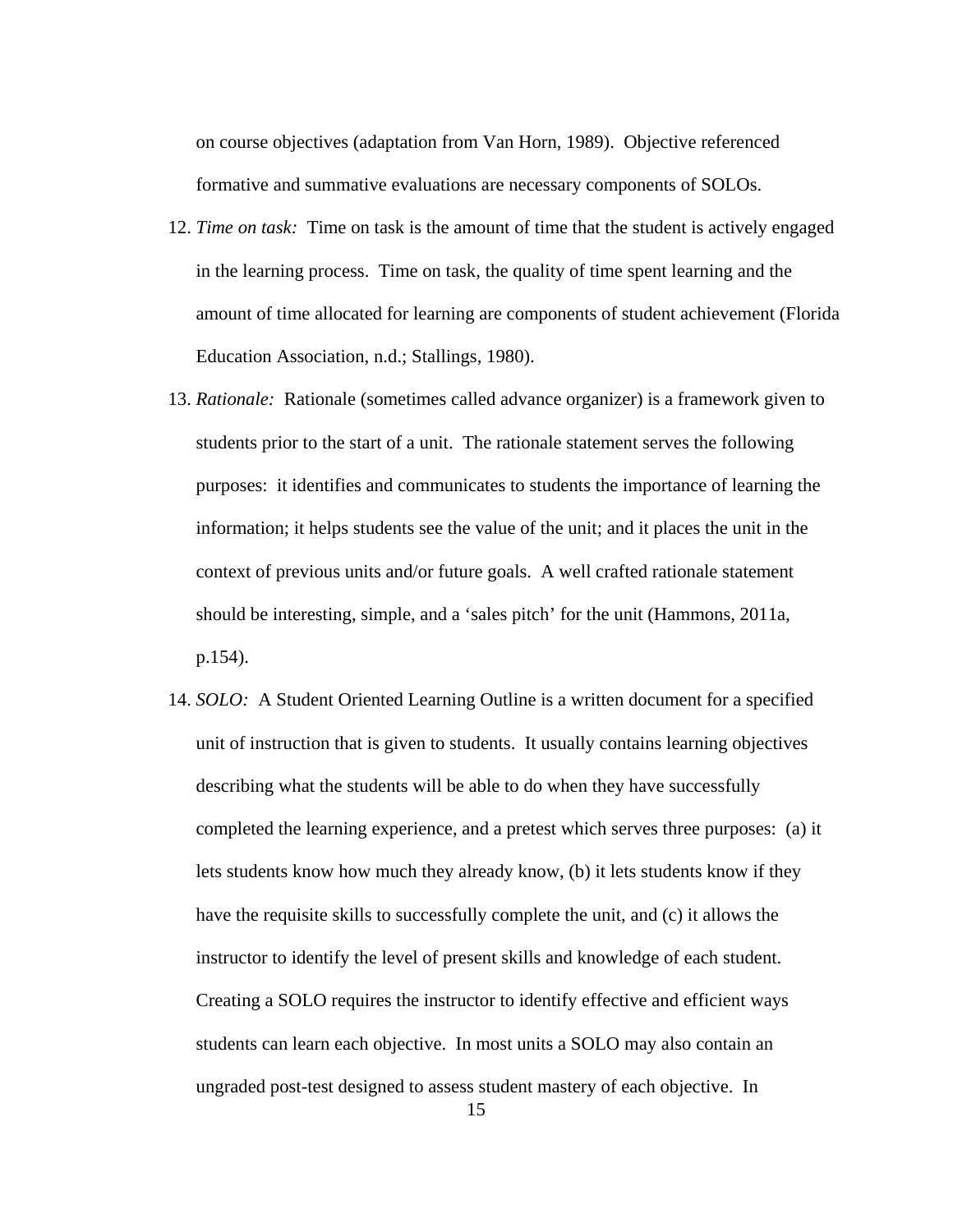developing a SOLO, faculty usually begin with a topic, then for each topic they develop one or more learning goals, then they develop measurable specific learning objectives based on these goals. In short, a SOLO tells students what they are to learn, how they can learn it, and when they have learned it (J. O. Hammons, personal communication, February 1, 2014).

### **Chapter Summary**

 In Chapter I, external factors that affect student success, student characteristics and how faculty can influence student retention were discussed. This discussion set the stage for an explanation of the purpose of this study. One systematic approach to instruction that would meet the needs of both faculty and students in achieving their common goal of student success is the Student Oriented Learning Outline (SOLO). Research questions were provided along with the significance of this study and the potential benefits derived from providing faculty with an effective method of instruction. This chapter ended with a definition of terms that will be used in the study.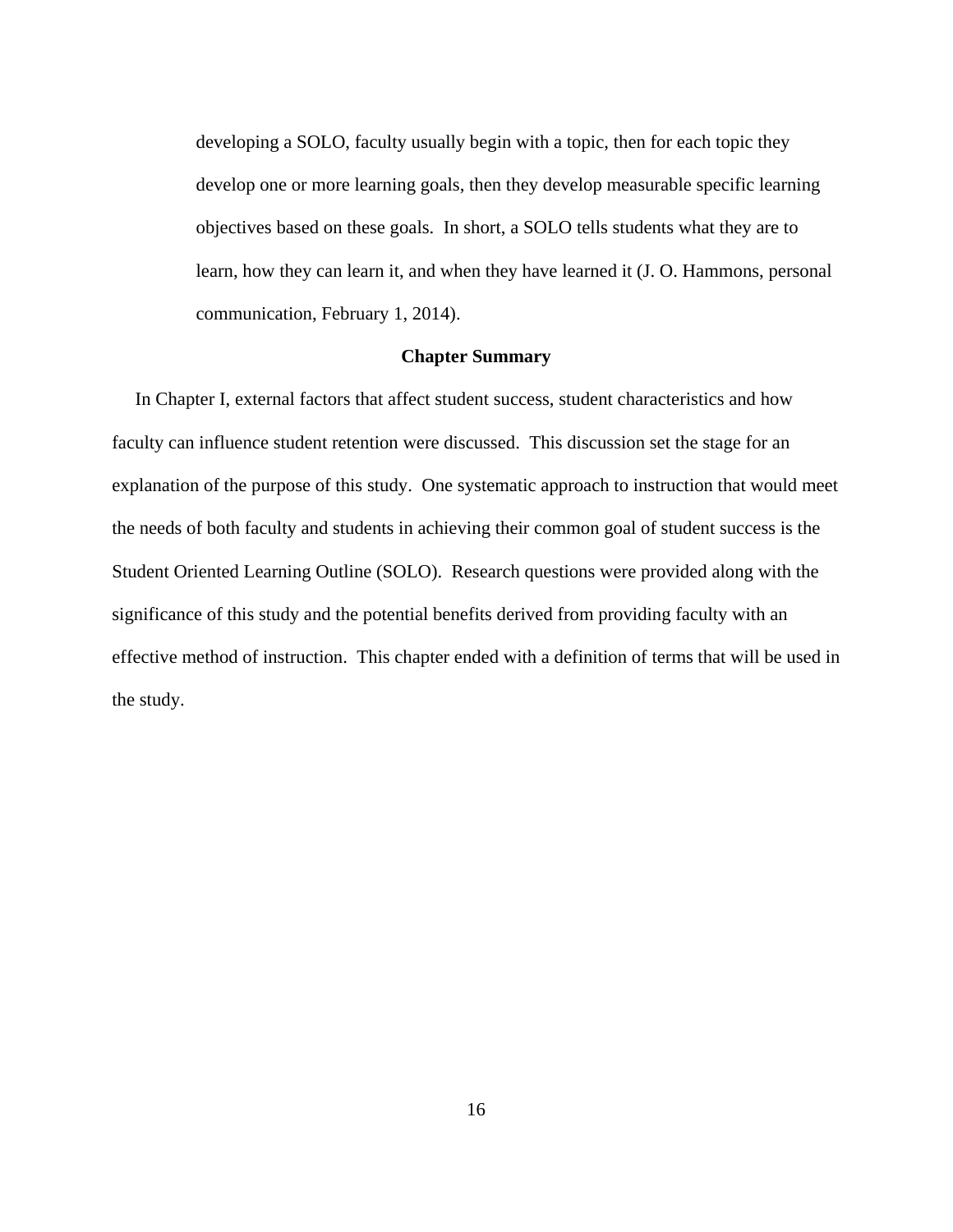#### **II. REVIEW OF THE LITERATURE**

#### **Literature Search and Review Process**

 Searching for articles specifically linking Student Oriented Learning Outlines (SOLOs) to equine science proved unfruitful. After a thorough search utilizing the University of Arkansas search engines, I am satisfied that there has been no research conducted to date utilizing SOLOs in equine science.

 When searching using the key words *SOLO* or *Student Oriented Learning Outline*, a small number of dissertations, journal articles, and unpublished manuscripts were found. The bibliographies of these articles and dissertations yielded additional sources, some of which described the underlying constructs of SOLOs. Because SOLOs were first developed in the early 1970s, I began my review with literature dating from 1970. Dr. James Hammons provided a historical background and unpublished manuscripts from his private collection of materials concerning SOLOs.

 Distinct concepts and terms are associated with SOLOs, and these terms were used as key words to expand the search. A SOLO incorporates topics, goals, rationale, instructional objectives, learning resources/activities, objective-referenced evaluation, pre-tests and formative evaluations called post-tests. These key words were researched individually and information incorporating these key words was located. A broad range of peer reviewed journal articles, books, research reports and dissertations directly related to my topic were reviewed. Various search engines and additional key words were identified with the help of the Mullins Library research librarian. The additional key words identified were: advance organizer, behavioral objective, competency-based education, mastery learning, teaching effectiveness, learnercentered instruction, and outcome- based education. One challenge encountered was that it was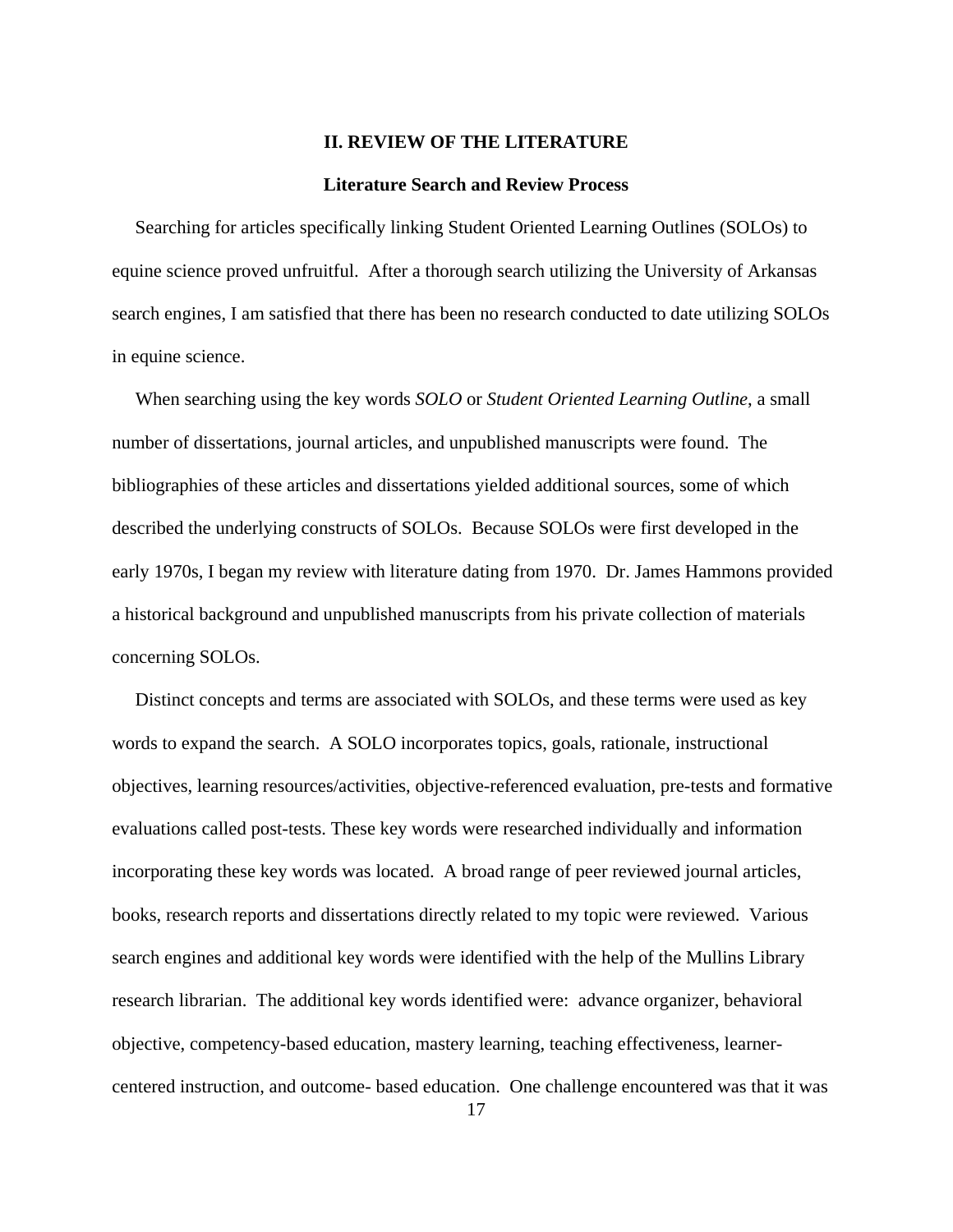difficult to search key words in education because many words had different meanings and authors used different words to describe the same concept.

 This chapter provides an overview of the literature related to Student Oriented Learning Outlines (SOLOs). It is divided into three sections. The first part will provide an overview of the history of SOLOs and the results of previous research utilizing SOLOs; the second part will describe the components of the SOLO; and the third part will review the literature on competency-based education, mastery learning and outcomes based education.

#### **History of SOLOs and Results of Previous Research Utilizing SOLOs**

 When researching any innovative process or method**,** it is important to gather background information to gain an understanding of the history of the events that led to the development of that particular process of method. As with any innovation, a new method goes through a series of steps, which include starting with curiosity, envisioning what the final method should accomplish, trial and error, and finally improvement. It would be prudent to research the history of a new method thoroughly and would be of enormous benefit to gain firsthand information from the developer of the method. Dr. James Hammons, developer of the SOLO (Student Oriented Learning Outline) was available and could seamlessly review the sequence of events and context of those events, which led him to the development of the SOLO.

## SOLO Development

 When asked to provide information about the events leading to the development of the SOLO approach Dr. Hammons generously agreed to take the time to reflect back on this, and as he says "tell the story." In Appendix A the series of events which led to the creation of the SOLO is recounted by Dr. Hammons.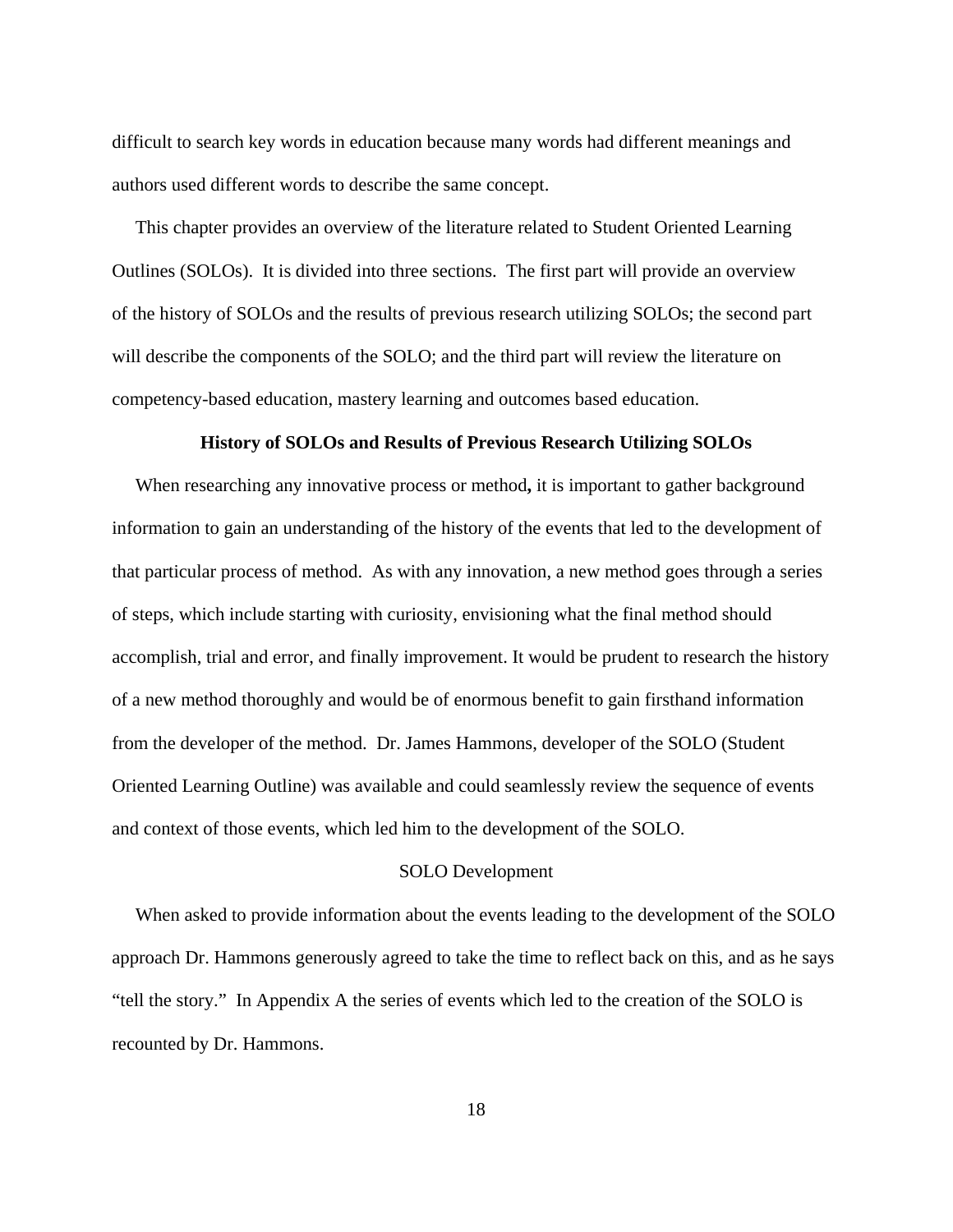#### **Dissertations and Other Works**

Much of the research concerning the effectiveness of SOLOs was done in the 1980s, with four research studies and five identified dissertations covering the two decades from 1980 through 2000. A review of the identified dissertations and unpublished and published works pertaining to SOLOs is presented in this section.

#### **Dissertations**

 A review of the five identified dissertations is presented below in chronological order, and includes purpose of the study, study participants, research design and results.

 **Covington Baskin Porter, Jr. (1980).** Porter's 1980 study sought to examine and identify the effectiveness of Student Oriented Learning Outlines (SOLOs) in four sections of a community college introductory sociology course. Porter utilized a post-test only Control Group Design. The only difference in the randomly assigned groups was the use of SOLOs by the experimental group. The students who used the SOLOs scored significantly higher  $(p < .05)$  on four of the five tests given during the semester and also had a significantly more positive attitude toward the course  $(p < .10)$  than the control group.

 Porter reported "these [positive] results can be accomplished without deleting any part of the more traditional instruction and without adding anything except the SOLOs" (Porter, 1980, p. 64). Porter concluded "the Student Oriented Learning Outline system is an efficient teaching technique that results in higher student achievement and improved student attitudes" (Porter, 1980, p. 64).

**John Edward Preas (1982).** Preas utilized Popham's interrupted time series design to determine if the use of SOLOs positively affected student achievement in a community college introductory speech communication course, and if students had a positive attitude concerning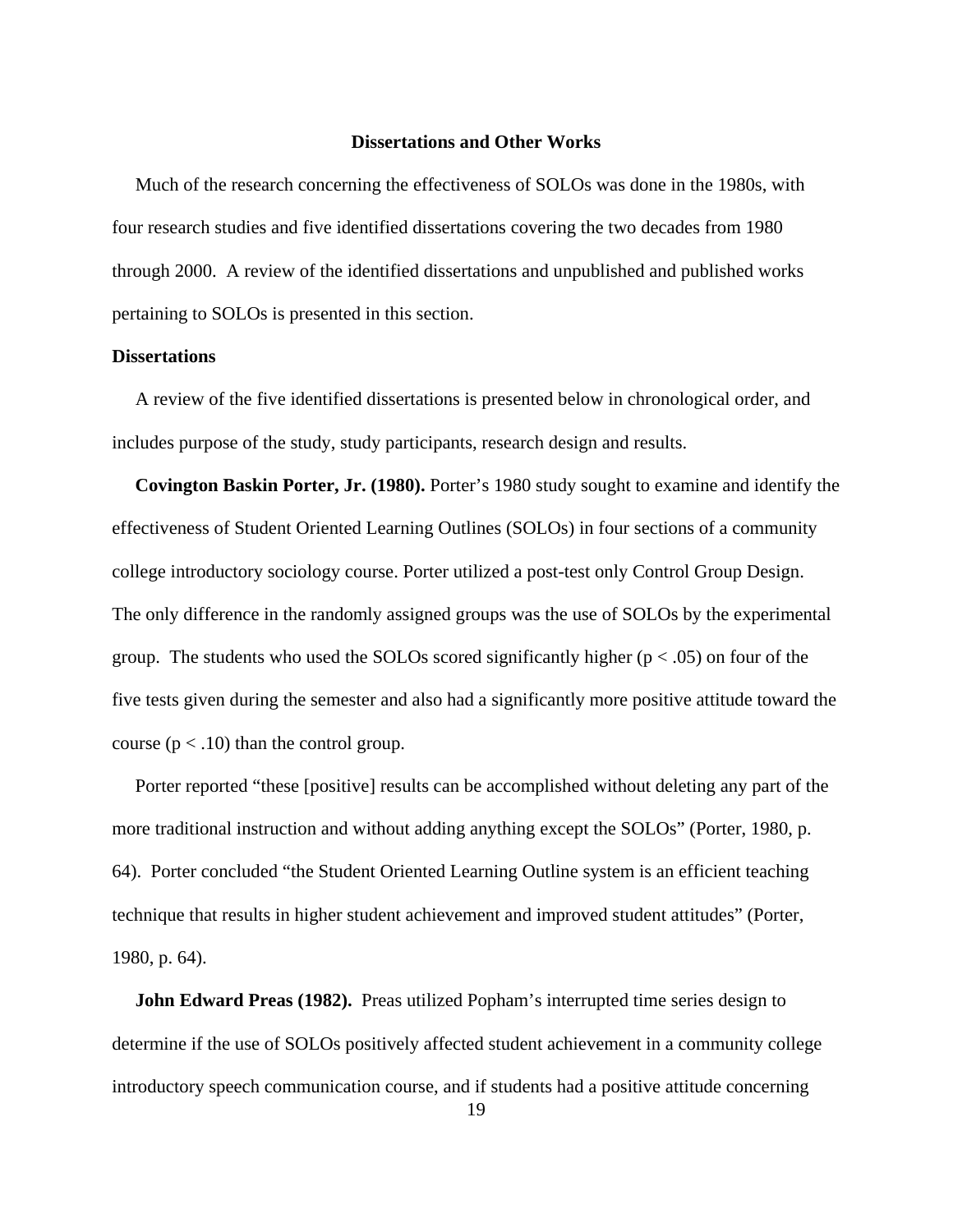SOLOs. Participants in this study were 82 students who were enrolled in four sections of an introduction to speech communication during the 1980-1981 academic year.

 Preas revealed a limitation to his study that influenced his results. He told both the experimental and control groups about the benefits of SOLOs, and as a result, the experimental group shared the SOLOs with the control group, which contaminated the results.

 Preas found that, although students expressed a favorable attitude toward SOLOs, this did not always translate into increased achievement. He stated "Students found SOLOs beneficial, especially in organizing their study" (Preas, 1982, p. 85).

 **Jane Louise Robinson (1983)***.*Robinson's quantitative study was designed to evaluate the use of SOLOs in a community college freshman English composition course, and to determine if the use of SOLOs increased student engagement, interest in and positive attitudes toward the course as compared to traditional instruction. Participants for this study consisted of five sections of freshman composition II. Three sections were in the control group while two sections were in the experimental group. A total of 95 students participated in this study. A post-test only control group design was used. The control and experimental groups were taught in exactly the same fashion, with only one difference; the SOLO was used in the experimental sections.

 Robinson found that SOLOs did not influence student achievement, but student attitudes toward utilizing the SOLOs were positive. The most revealing finding was that the use of SOLOs had a positive impact on the performance of weaker students. The experimental group also had fewer late and incomplete assignments and had a more positive attitude toward the course and the SOLOs.

 **Doris A. Van Horn (1989)***.* The purpose of Van Horn's study was to "determine the impact and effectiveness of SOLOs in a community college business education course as compared with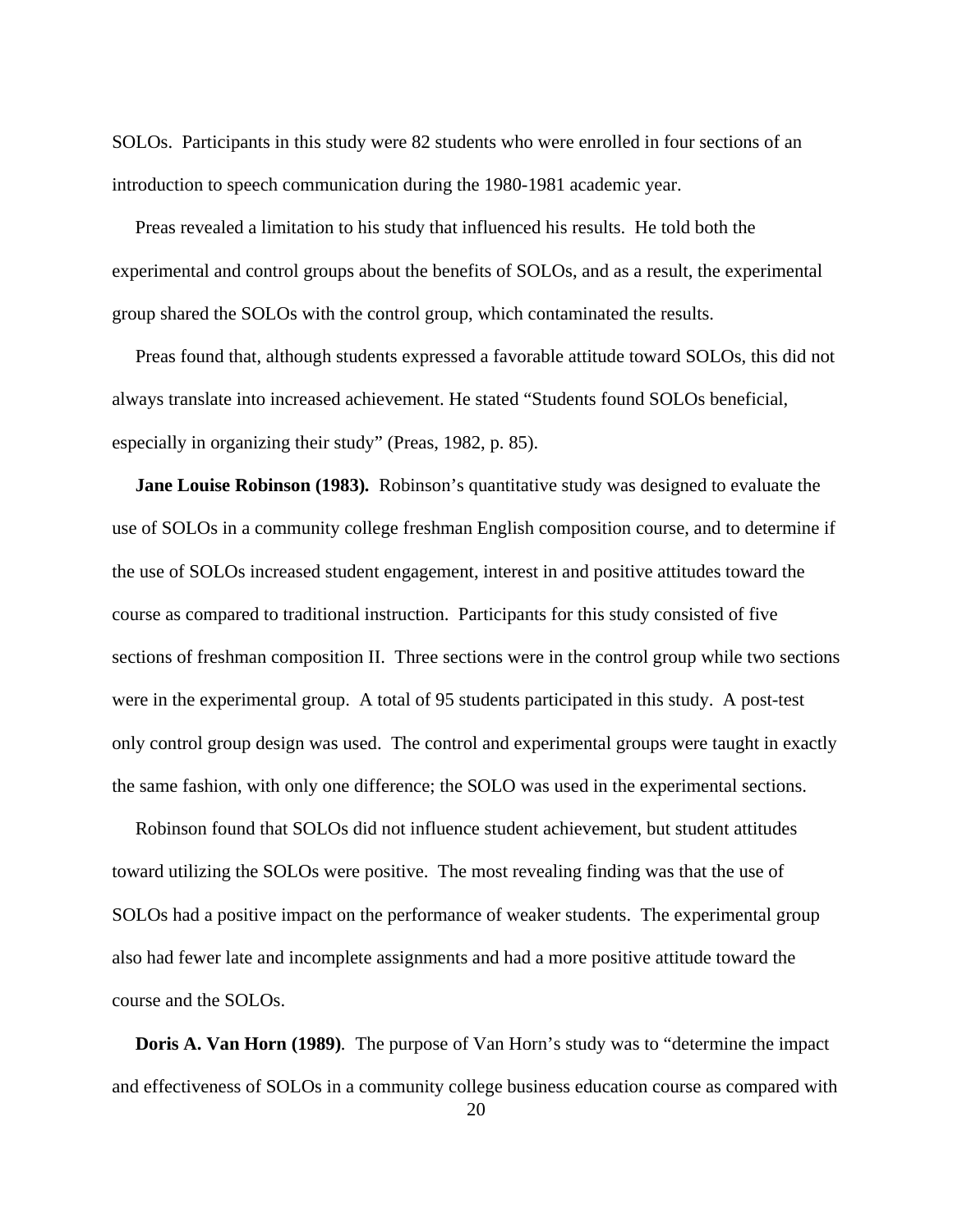traditional instruction in a community college business education course" (Van Horn, 1989, p. 8). Students in two sections of a Business Communication class at Westark Community College (now UA Fort Smith) in Ft. Smith Arkansas were the participants. Students were randomly assigned to either the experimental group (23 students) or the control group (25 students). Instruction was the same in both groups, with the exception that the experimental group was provided access to the SOLOs one week prior to the lecture presentation in which the SOLOs were to be utilized. A modified version of Popham's Interrupted Time Series Design was used.

Although the use of SOLOs was not proven statistically significant with respect to student achievement based on test scores, Van Horn suggested that "the use of SOLOs may have indirectly affected the experimental group's study habits" (Van Horn, 1989, p. 112). Based on student comments on the SOLO evaluation, Van Horn reported that the use of Student Oriented Learning Outlines decreased student test anxiety.

 **Steve Mannings Hyndman (1995)***.*Hyndman used a single case reversal design for his study of 107 participants who were in the Mathies Noncommissioned Officer Academy. Hyndman's 1994 study sought to determine if student achievement, based on test scores, improved when utilizing SOLOs, and if there was a relationship between test scores and students' reading grade level and student attitudes concerning the value of SOLOs.

 The results of Hyndman's study revealed that there was no statistical significant difference in achievement based on exam scores for students when they used SOLOs. He also found no statistically significant correlation between test scores and students' reading grade level. Based on the responses that he obtained from the anonymous survey administered to participants, Hyndman concluded "it seems clear that students did have a positive opinion concerning the value of SOLOs" (Hyndman, 1995, p. 133).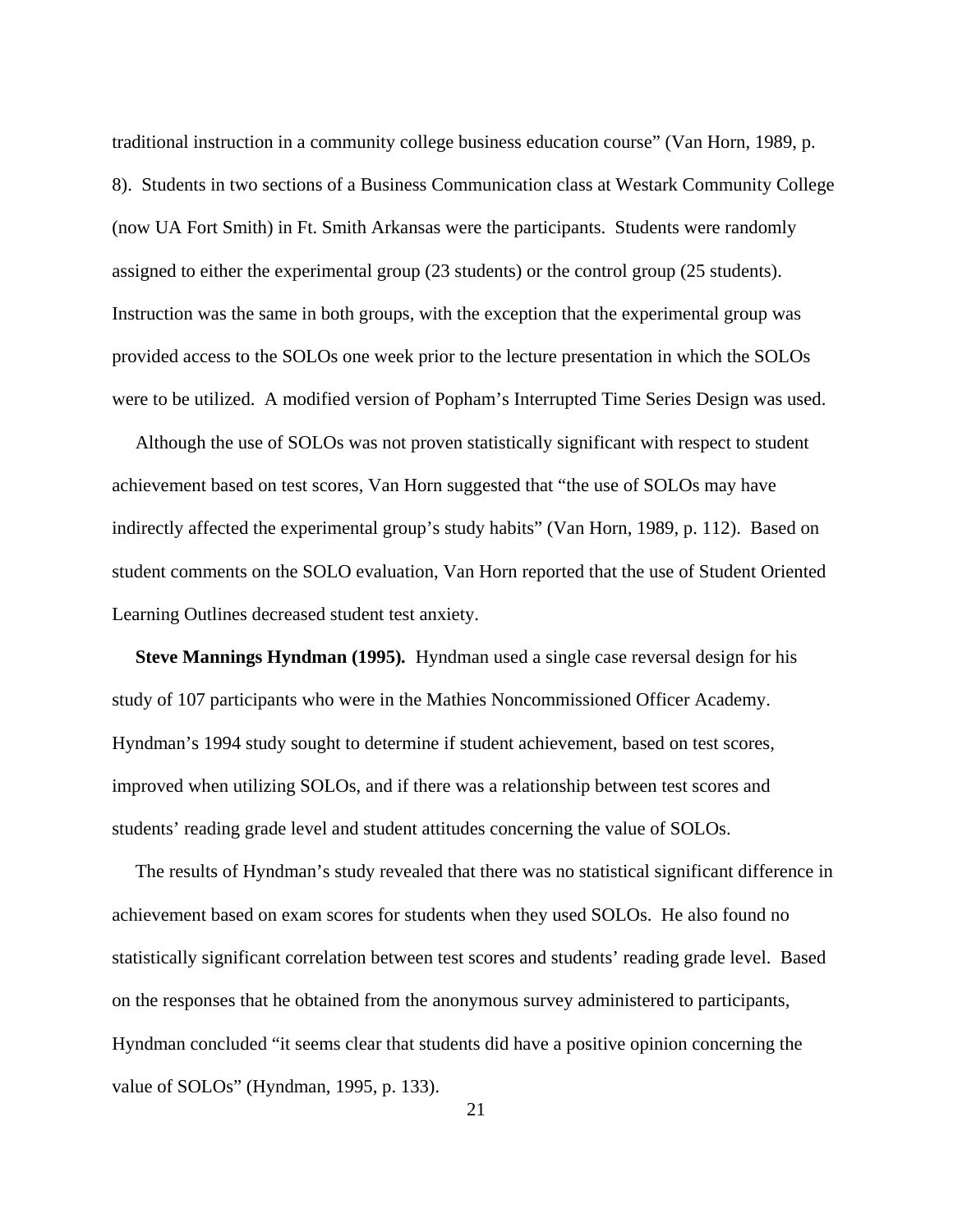#### **Other Works**

As pointed out in the introduction to this section, there is a body of published and nonpublished articles concerning SOLO development and use. Additionally, information about the effectiveness of SOLOs has been presented at regional and national conferences. In this section, these works will be presented.

 **Unpublished Works***.* A body of quasi-experimental unpublished works was obtained from J. O. Hammons. While some of these works were complete, others lacked critical pieces of information.

 In a 1973 unpublished study, Hammons performed a cross section sample survey on collegewide use of SOLOs at Sumter County Community College. Students (*N* = 243) were asked to respond to seven questions concerning the use of SOLOs. When students were asked which parts of the SOLO was useful, 88% indicated clear statements of objectives and 90% responded specification of learning activities and resources. Hammons reported that 90% of students responded that using SOLOs reduced anxiety, made learning more efficient, and helped organize both student and instructor. Eighty-eight percent of students reported that SOLOs were helpful, and 78.6% reported that the particular SOLO used was clear and comprehensive (J. O. Hammons, HIED 6323 lecture, October, 2009).

 Another unpublished study recounted by Hammons (J. O. Hammons, HIED 6323 lecture, October, 2009) was done at The Pennsylvania State University, in which students in a Master's level business course for non-business majors were surveyed. Although the number of participants was not reported, the results of this study clearly supported the use of SOLOs. When students were asked if they used SOLOs when studying for the unit test, 96.8% reported yes; when asked if they felt the SOLO was helpful, 100% reported yes; when asked if SOLOs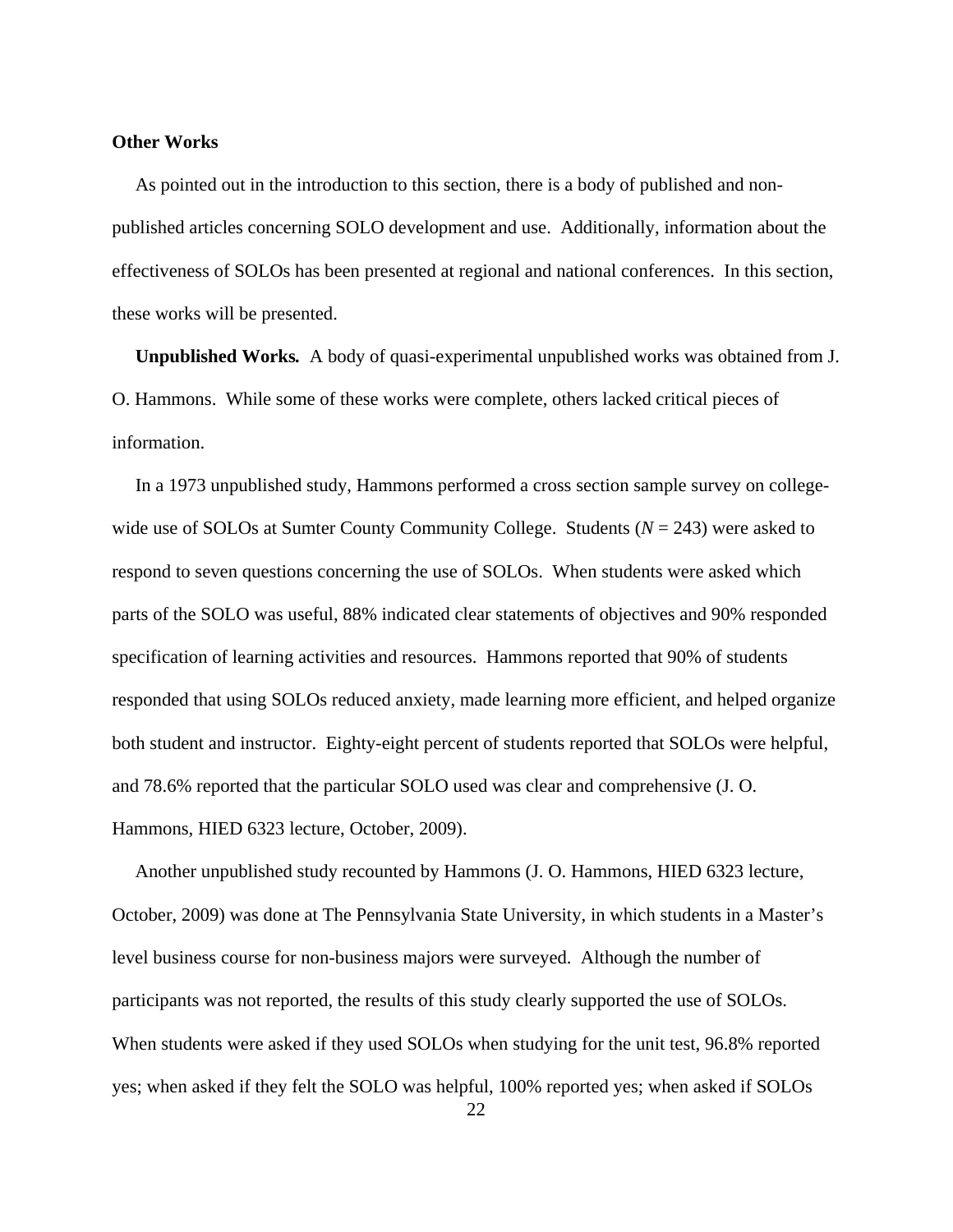should be provided for each unit, 93.5% reported yes, and 97.8% reported that the self-quiz associated with the SOLO was helpful (J. O. Hammons, HIED 6323 lecture, October, 2009).

 As reported by Hammons (J. O. Hammons, HIED 6323 lecture, October, 2009), in 1977 Wallace performed an unpublished study concerning the use of SOLOs in an English composition class at a Harrisburg Area Community College. Students were surveyed concerning the use of SOLOs. The number of students surveyed was not reported. When students were asked if they liked SOLOs, 71% responded positively. At the start of the semester, only 33% of students reported that they enjoyed English courses, and at the end of the semester, 74% of the students reported that they enjoyed English courses (J. O. Hammons, HIED 6323 lecture, October, 2009).

 In 1978, Hammons and Hendrix conducted an unpublished study concerning the use of SOLOs in a management course at Pennsylvania State University (J. O. Hammons, HIED 6323 lecture, October, 2009). Although the number of students who participated in the study was not reported, 100% of surveyed students found SOLOs useful, 97% of students wanted SOLOs for other units, 97% found the objectives helpful, 98% found the self-quiz helpful and 85% of students expected to do well on tests (J. O. Hammons, HIED 6323 lecture, October, 2009).

 Jane Wei created, utilized and collected data on the use of a SOLO for a Principles of Teaching course in Taipei Municipal College in Taiwan. It is unclear when this study was done, but it was presented in the form of an unpublished manuscript. Ninety-five students participated in her study who ranged from sophomore to graduate level. Students were given a SOLO one week prior to the beginning of lectures on a specific unit. Wei stated that she taught the unit exactly as the course was previously taught, with the exception of including the unit SOLO. A 10-item questionnaire to determine the usefulness of the SOLO was administered to the class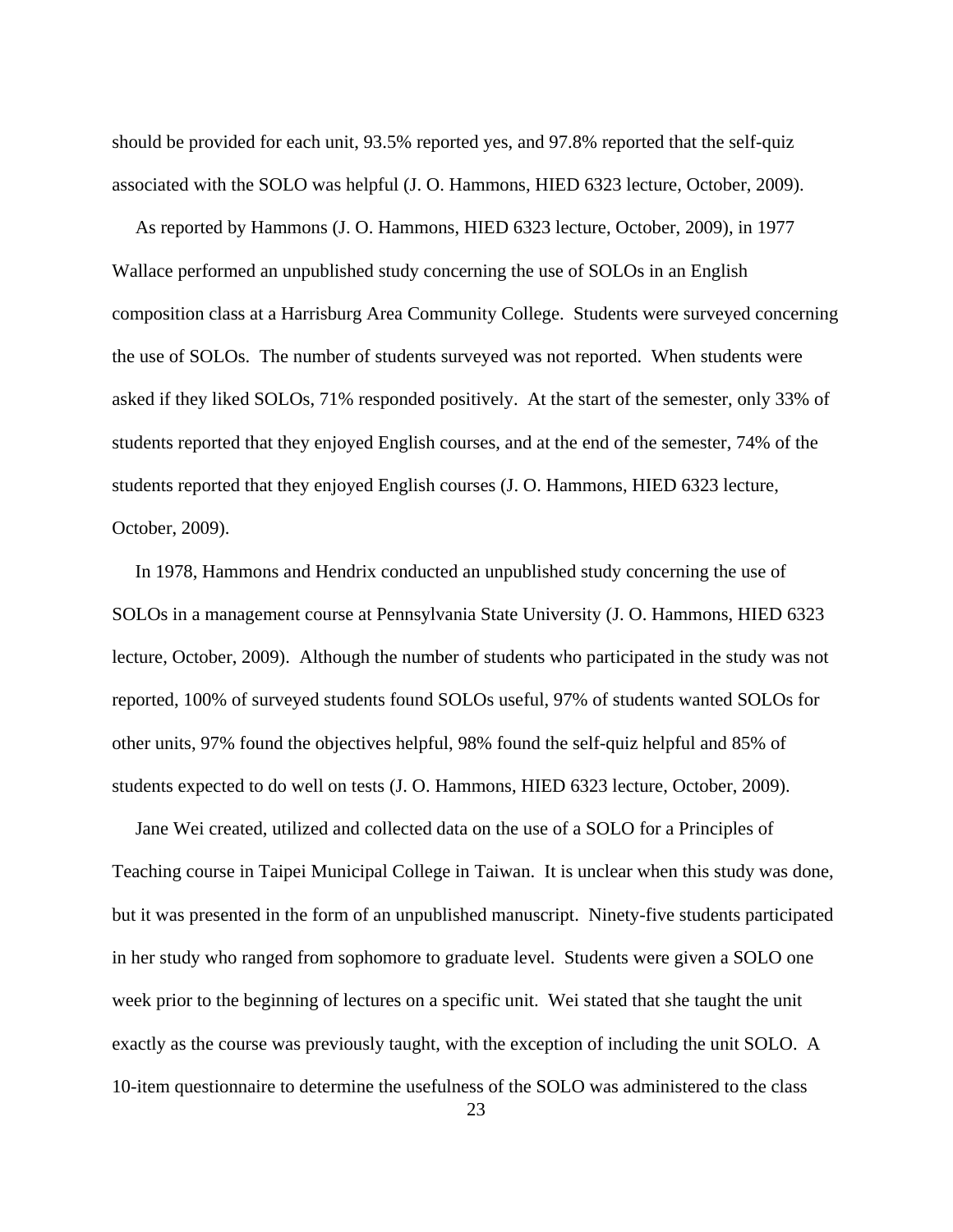after completing the unit. Wei found that, of the 90 students who completed the survey, 100% found the SOLO useful, 97% found the objectives in the SOLO helpful in studying for the unit exam and also indicated that the objectives helped them to know what was expected of them. Eighty-five percent of the students reported that they expected to do well on the exam. Additionally, Wei determined that 85 of the 90 students who completed the survey indicated that similar materials would be helpful if provided for each unit, and 88 of the 90 indicated that the self-quiz was helpful (Wei, nd).

 In addition to these unpublished works, a number of research articles and conference proceedings have been published. These are described below.

 **Published Works***.* In 1996 a poster entitled *Using a "Student-oriented learning outline"(SOLO) to improve performance in writing in agricultural science disciplines* was presented at the 56th annual meeting of the ASHS Southern Region by Garcia and Rom, professors at the University of Arkansas. This poster outlined the steps necessary in creating a SOLO unit (Garcia & Rom, 1996).

 In 1998, VanArsdale and Hammons described the history, components and use of the SOLO in an article in the *Journal of Continuing Education in Nursing* and presented findings based on using two SOLOs in a health assessment course at The University of Arkansas for Medical Sciences in Little Rock, Arkansas. The two SOLO units developed and studied were "Assessment of the Respiratory System" and "Assessment of the Cardiovascular System." A total of 50 students utilized the SOLOs; 100% reported that they found the SOLOs useful; 96% reported that materials similar to the presented SOLOs would be useful if provided for other units (VanArsdale & Hammons, 1998). The authors also reported that 100% of the participants found the self-quizzes helpful. The researchers provided several open-ended questions, and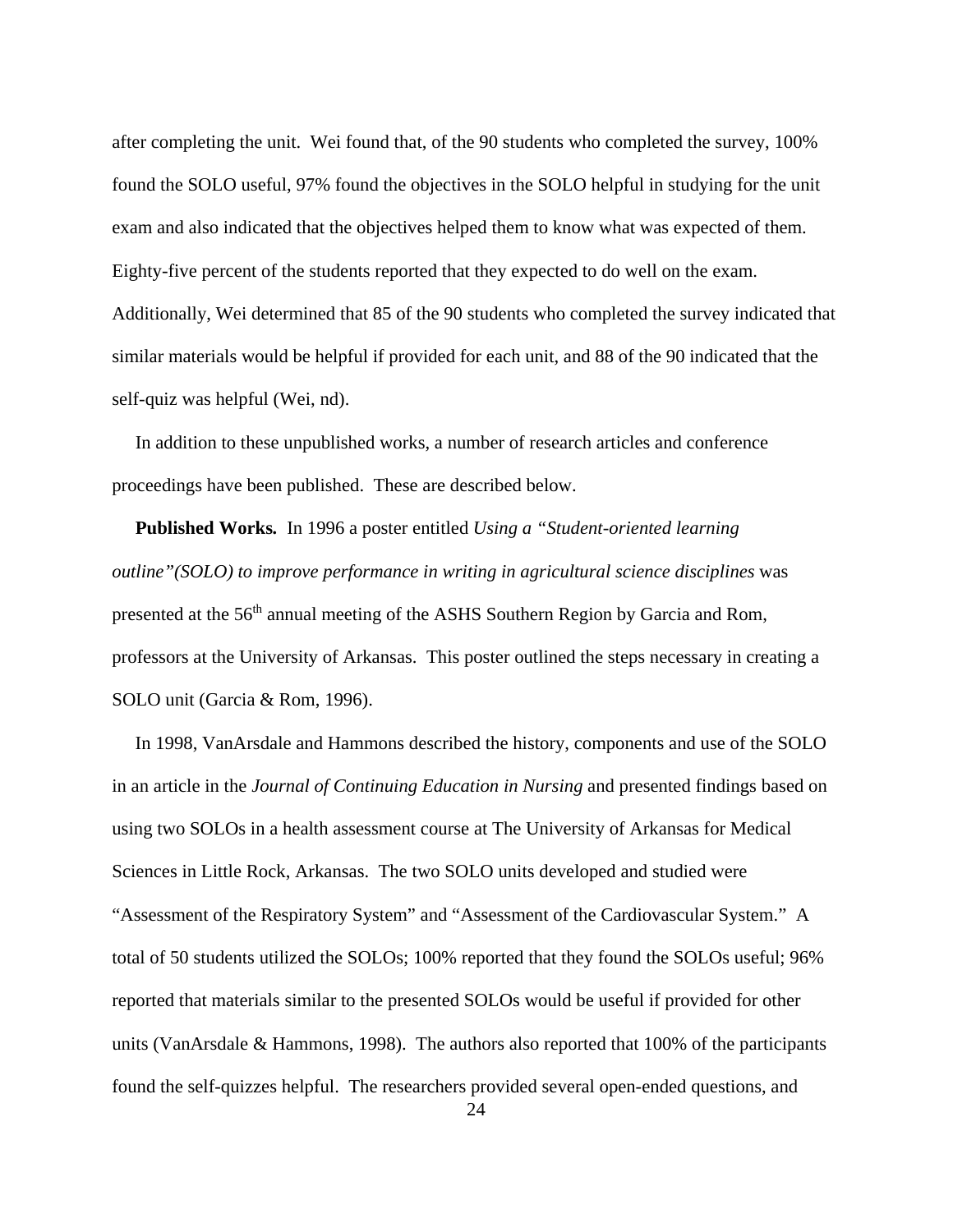found that the most frequently mentioned suggestion "was one advocating use of the SOLO for each body system covered in the health assessment course" (VanArsdale & Hammons, 1998, p. 28). The authors further reported "the mean score on the portion of the examination based on the SOLO was 92% and was the highest mean score in any examination given in the course" (VanArsdale & Hammons, 1998, p. 28).

 Emery and Kalscheur (2000) sought to determine if the SOLO could be used to facilitate student learning in a research course at Eastern Kentucky University. They published an article in *The American Journal of Occupational Therapy* entitled "Use of the student-oriented learning outline in research education." Emery and Kalscheur (2000) developed and implemented a SOLO, which was used for four semesters. A total of 88 undergraduate occupational therapy students enrolled in Research Methods courses  $(n = 29; n = 19; n = 21; n = 19)$  utilized these SOLOs. The researchers tested research knowledge of participants before and after each course and additionally collected student opinions about the usefulness of SOLOs. A Wilcoxon signed rank test revealed a significant difference in student performance before and after instruction. No comparative data was collected to determine utilizing SOLOs affected student performance. At the end of the course, students were asked to rate a series of statements on a Likert scale  $(1 =$ strongly agree;  $5 =$  strongly disagree). Mean scores of evaluative student statements concerning SOLOs (*N* = 88) as reported by Emery and Kalscheur (2000, p. 338) are included in Table 1. Emery and Kalscheur (2000) reported that the use of the SOLO not only helped to promote student learning, but that the students perceived utilizing SOLOs as helpful. The authors concluded, "Although this use of SOLO was limited to one institution, experience suggests that over four semesters, the SOLO was effective in helping to structure the research course to facilitate student learning" (Emery & Kalscheur, 2000, p. 338).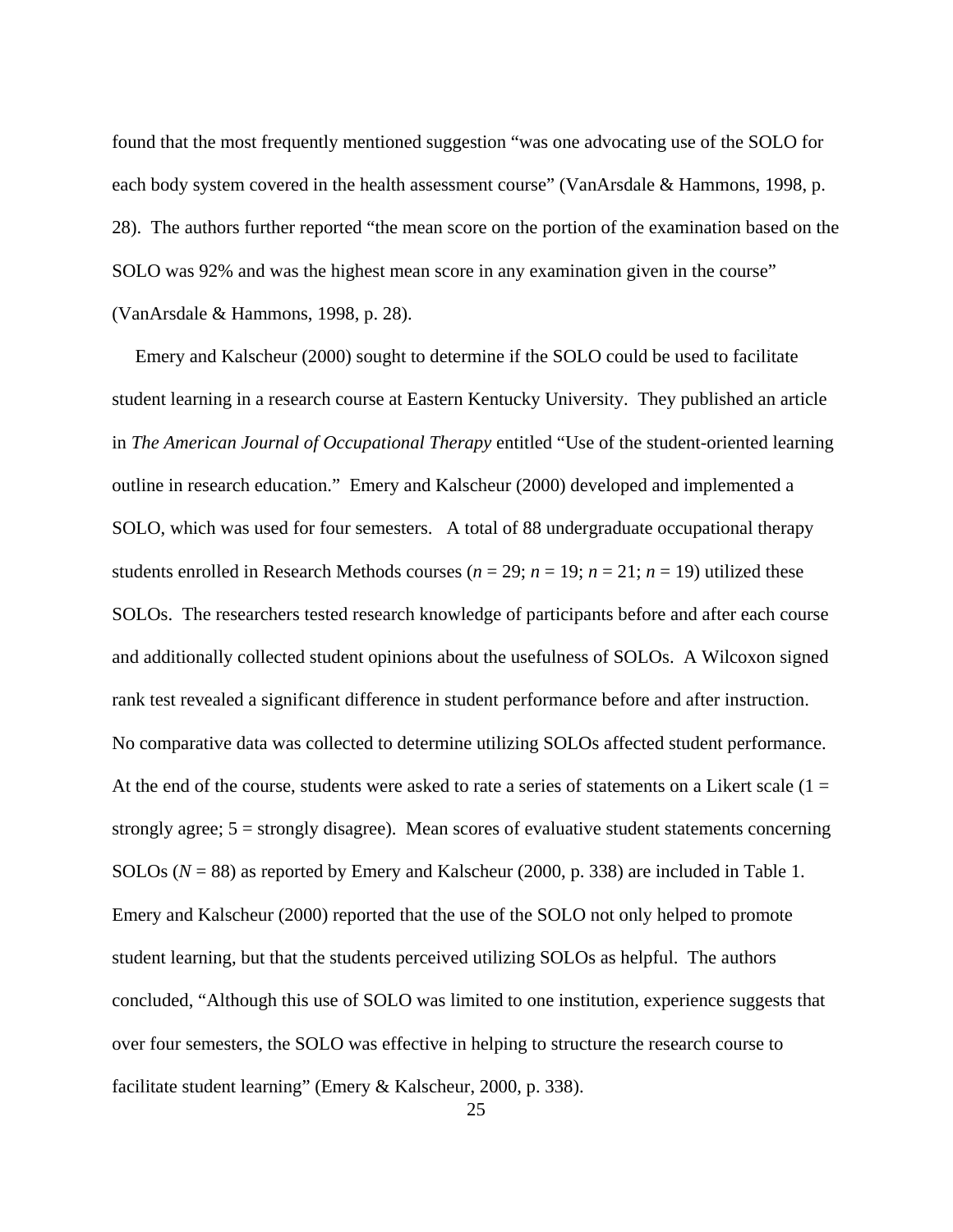### Table 1

*Student Opinions About the Use of SOLOs on a 1 – 5 Likert Scale (1 = strongly agree; 5 = strongly disagree).* 

| <b>Evaluative Statement</b>                             | Mean |
|---------------------------------------------------------|------|
| The expectations in the course were clear               | 4.6  |
| The SOLO handouts increased student learning            | 4.6  |
| The grading in the course was fair                      | 4.7  |
| The research course was beneficial                      | 4.6  |
| The instructor treated me like an adult learner         | 4.8  |
| Responses to student questions were provided in class   | 4.6  |
| Clinical and real-life examples increased understanding | 4.6  |
| Opportunities for small group interaction were provided | 4.7  |
| Student input was used in the course                    | 4.4  |

*Note*.  $N = 88$ ; From "Use of the Student-Oriented Learning Outline in Research Education," by L. J. Emery and J. A. Kalscheur, 2000, *The American Journal of Occupational Therapy, 54*(3), p. 338.

In 1993, Winters made a presentation about a study using SOLOs at the  $11<sup>th</sup>$  annual conference of the Association of Baccalaureate Social Work Program Directors. Winters created SOLOs for a course in statistics for undergraduates in social work and sociology. In his study, he compared answers from students on a one to five Likert scale (  $1 =$  never;  $5 =$  always) gathered over a two year period. In year one SOLOs were not used and in year two SOLOs were used. There were other changes in this class pertaining to computer availability by students making it difficult to definitively compare one year to the next. Winters pointed out that when the SOLO was utilized, students gave more favorable course ratings in multiple areas including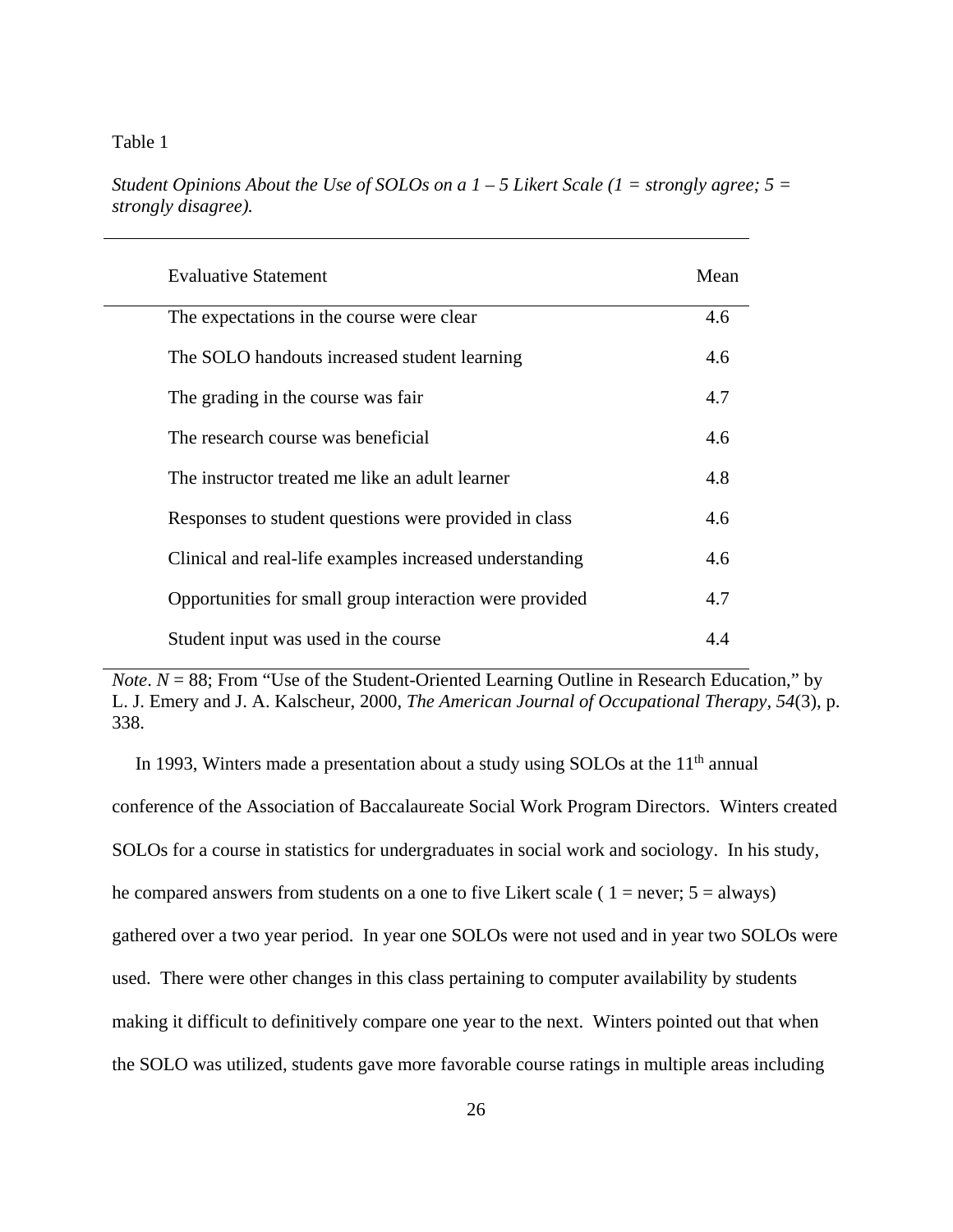communication (a half-point increase in student ratings) and appropriateness of tests (nearly a quarter-point increase). In short, "Students rated the SOLOs as very helpful in their learning" (Winters, 1993, p.33). Winters (1993) also indicated that SOLOs had reduced student anxiety and apprehension.

 In the next section an overview of the necessary components of a SOLO and how the pieces fit together will be reported. Additionally, the advantages and disadvantages of utilizing SOLOs from the perspective of students and faculty members will be explored.

#### **Components of SOLOs**

 A Student Oriented Learning Outline is a written document for a specified unit of instruction that is given to students. It contains learning objectives describing what the students will be able to do when they have successfully completed the learning experience, and often includes a pretest which serves one or more purposes: (a) it lets students know how much they already know, (b) it lets students know if they have the requisite skills to successfully complete the unit, and (c) it allows the instructor to identify the level of present skills and knowledge of each student. Creating a SOLO requires the instructor to identify effective and efficient ways students can learn each objective.

 In most units a SOLO may also contain a post-test designed to assess student mastery of each objective. In developing a SOLO, faculty usually begins with a topic. For each topic faculty develop one or more learning goals, and then they develop measurable specific learning objectives based on these goals. In short, a SOLO tells students what they are to learn, how they can learn it, and whether or not they have learned it (J. O. Hammons, personal communication, February 1, 2014). An in depth explanation of what makes up a SOLO, a sample SOLO and the advantages and disadvantages of the SOLO will follow.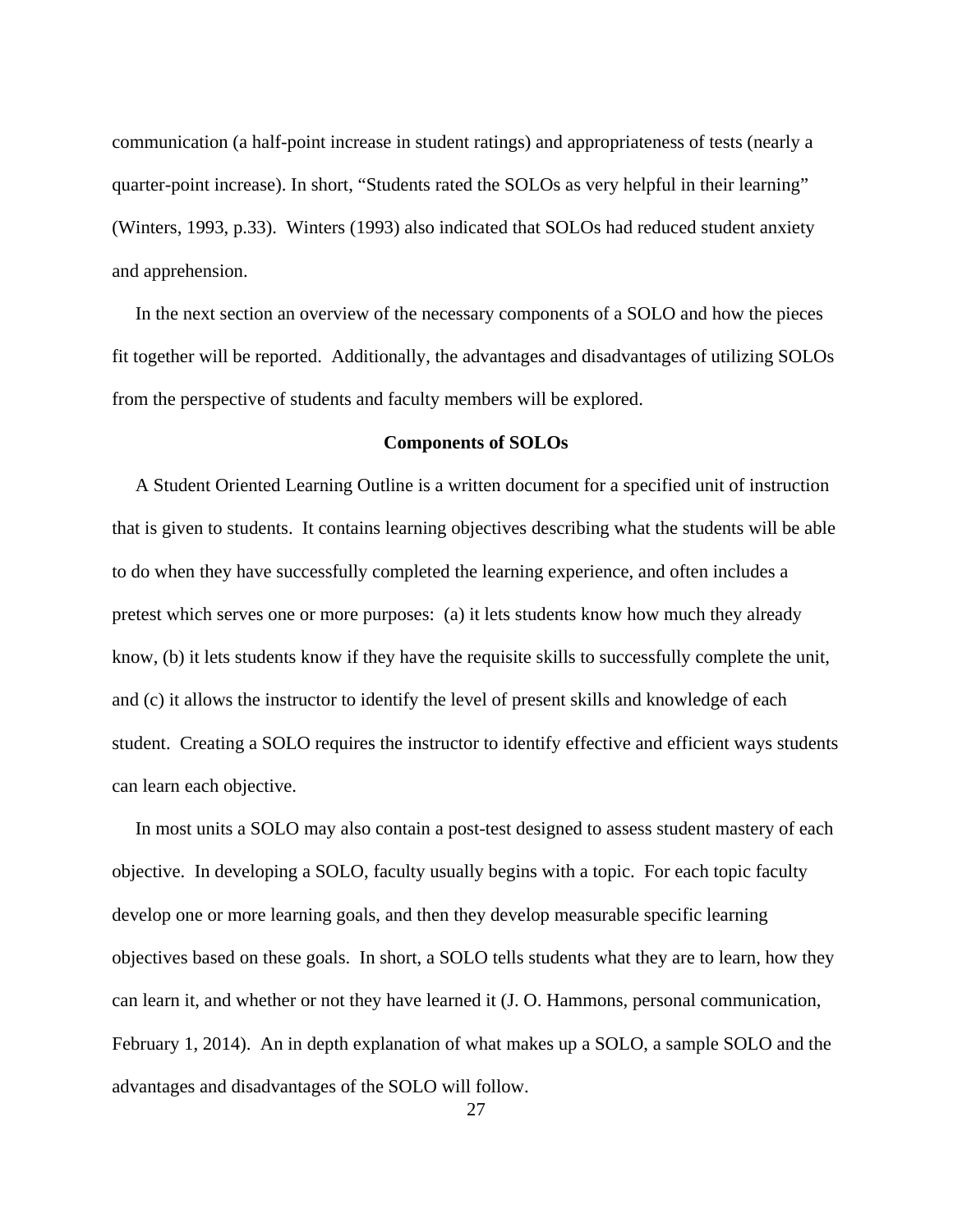A well crafted SOLO is a flexible approach in which various instructional methods can be incorporated. Instructors are only limited by their institution's protocol and their own imagination. Objectives for the unit of instruction, suggested learning activities for students to achieve the stated objectives, and a self-quiz to determine if students have learned the material are typically included in the SOLO infrastructure (Emery & Kalscheur, 2000). Individual instructional objectives are paired with learning resources and activities that the learner completes to master each learning objective. Resources can include readings, assignments, activities, video clips, webinars or even directions to take a self-quiz (Emery & Kalscheur, 2000). It is in this phase that the instructor lets the student know exactly what needs to be done to achieve mastery of the unit. If needed, special instructions may be included which align specific learning resources with each objective. A special instruction provides specification of a unique condition. For example, special instructions can be included to let students know if they should skim or read the required text in depth; if they are required to bring specific information or completed assignments to class; if they will work in groups to achieve a goal; or even if there will be a formative quiz over the objective. One of the SOLOs used in this study is provided in Appendix B. In Appendix B it can be seen that the topic is matched with corresponding goals, instructional objectives, learning resources and special instructions. The rationale identifies and communicates to students the importance of learning the information and places the unit in the context of previous units and/or future goals.

 The first time a SOLO is presented to students, it is important to explain how it is intended to be used and to answer questions or concerns that students may have. Giving students' information about how various components of the SOLO are intended to help them learn can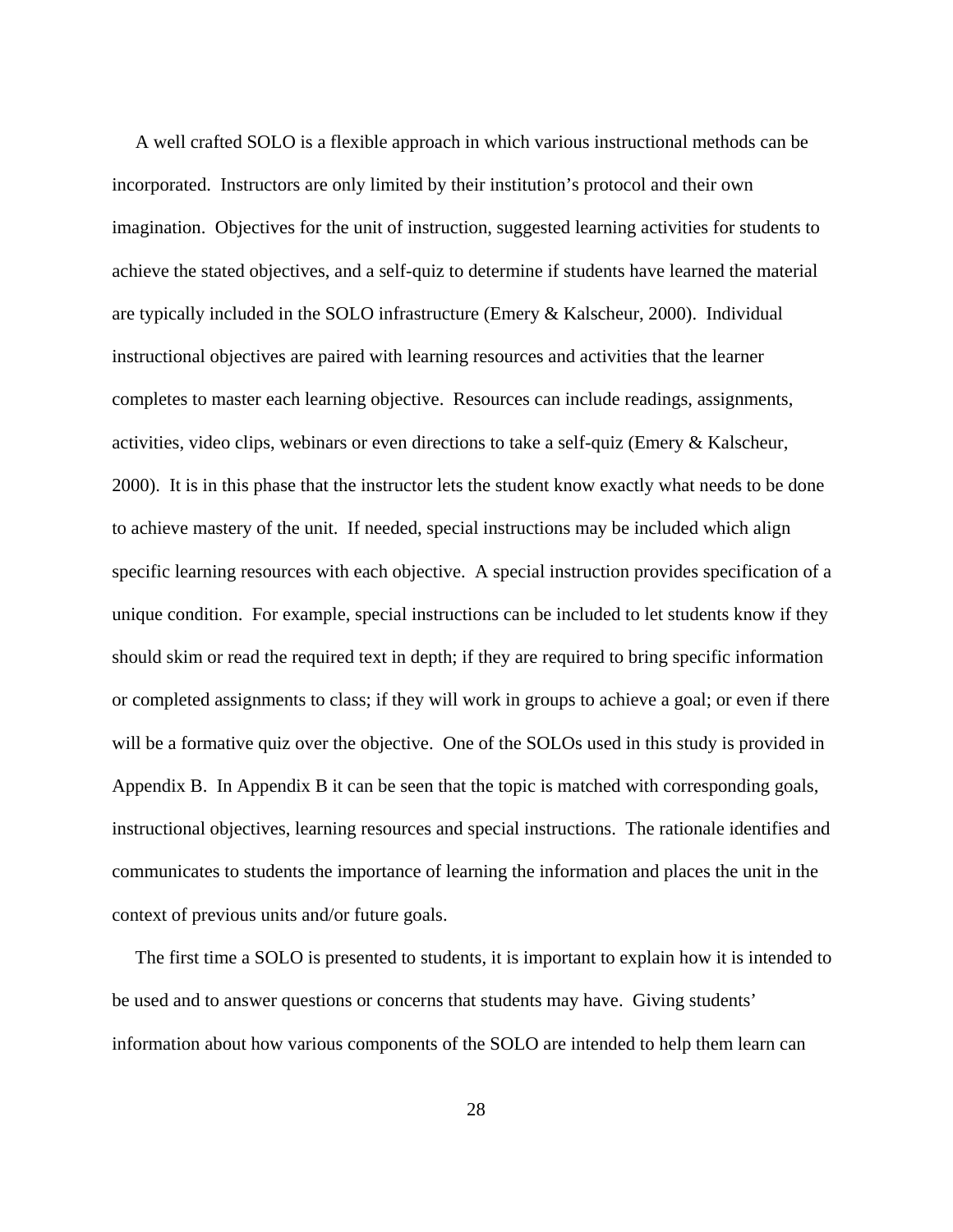increase student buy-in and help students understand the purposes of the various SOLO components and the role these components play in helping them to learn. (See Table 2)

Table 2

| <b>SOLO Component</b>                                                    | <b>Student Perspective</b>                                                                                                  |  |  |  |
|--------------------------------------------------------------------------|-----------------------------------------------------------------------------------------------------------------------------|--|--|--|
| Topics                                                                   | What the unit is about                                                                                                      |  |  |  |
| Goals                                                                    | In general, what the student will learn from this unit                                                                      |  |  |  |
| Rationale                                                                | Why the student should learn the material in the unit                                                                       |  |  |  |
| <b>Instructional Objectives</b>                                          | Specifically, what the student will be able to do after learning the<br>unit                                                |  |  |  |
| Pre-Assessment                                                           | Determination if the student is ready to learn and how much of<br>the material the student already knows                    |  |  |  |
| Learning Resources and<br>Activities                                     | Where the student should go to get the information they need;<br>what they should do to successfully complete the objective |  |  |  |
| <b>Special Instructions</b>                                              | The unique conditions or special directions needed to complete<br>the task.                                                 |  |  |  |
| Self-Quiz                                                                | How much the student learns, and if the student is ready to go to<br>the next unit                                          |  |  |  |
| <b>Revision Information</b><br>included<br>(can be)<br>when appropriate) | Student feedback concerning how the unit can be improved and if<br>the use of the SOLO was worthwhile                       |  |  |  |

*Note.* From "Design and Evaluation," by J. O. Hammons, 2011a, p. 148. Adapted with permission of the author.

 Use of SOLOs is intended to be beneficial for students and faculty members alike. SOLOs are also intended to promote independent learning (Emery & Kalscheur 2000). Feedback from faculty members who have used SOLOs describe SOLOs as useful (Hammons & Jaggard, 1984). Appendix C provides a list of the advantages and Appendix D provides a list of the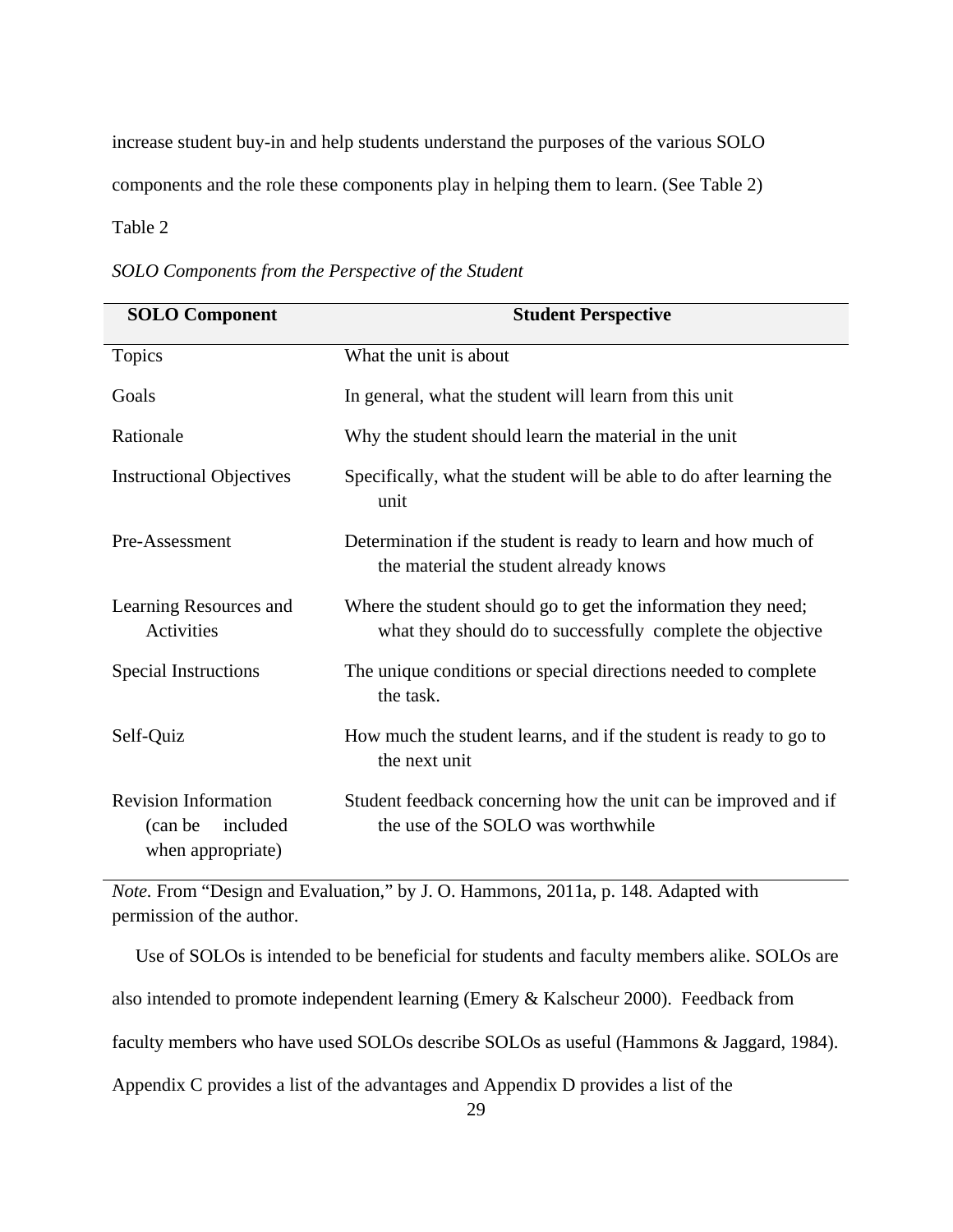disadvantages of using the SOLO as reported by faculty and students (Hammons, 2011a). It is apparent when reviewing Appendices C and D that the advantages of utilizing SOLOs outweigh the disadvantages of utilizing SOLOs for faculty members and students alike. The major disadvantage of SOLOs--the amount of time that it takes faculty members to create SOLOs--is outweighed by the benefits to faculty and students.

 A properly developed SOLO contains certain components. A discussion of the components of the SOLO follows, including rationale (advance organizer), pre-tests, instructional goals, learning objectives, objective-referenced evaluation and affective objectives.

## **Rationale (advance organizer)**

 Rationale, sometimes called an advance organizer, is a framework given to students prior to the start of a unit. The rationale statement serves the following purposes: it identifies and communicates to students the importance of learning the information; it helps students see the value of the unit; and it places the unit in the context of previous units and/or future goals. A well crafted rationale statement should be interesting, simple, and a 'sales pitch' for the unit (Hammons, 2011a, p.154).

 Traced to its inception, the term advanced organizer can be credited to Ausubel (1960). Ausubel stated "learning and retention of unfamiliar but meaningful verbal material could be facilitated by advance introduction of relevant subsuming concepts" (Ausubel, 1960, p. 271). In a 1980 meta analysis (*N* = 135), Luiten, Ames and Ackerson examined published and unpublished studies concerning the effect of advance organizers on learning and retention and concluded "the average advance organizer study shows a small but facilitative effect on learning and retention" (Luiten, et al., 1980, p. 217). Moreover, their findings determined "that advance organizers facilitate learning in all content areas examined, albeit broadly defined, and with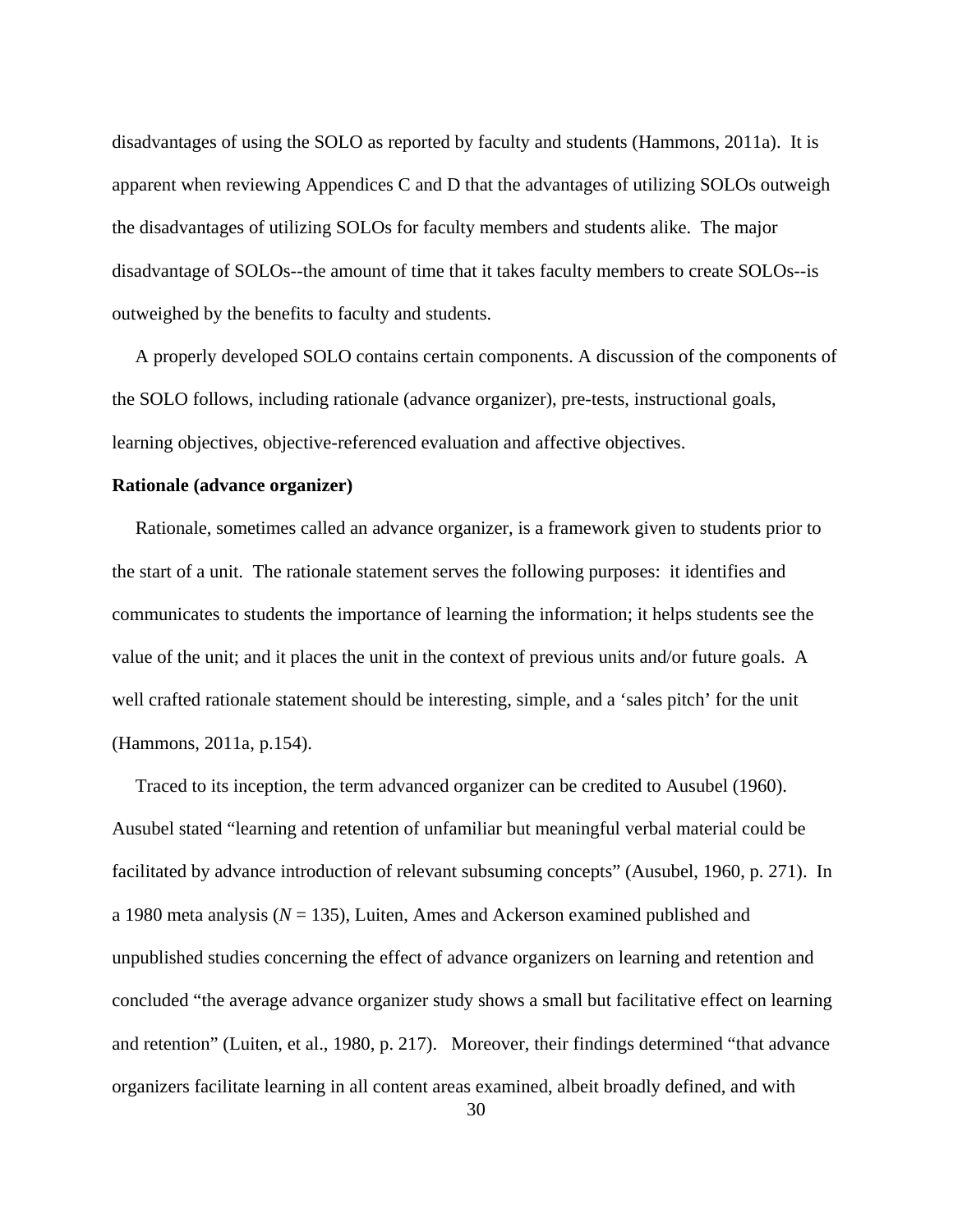individuals of all grade an ability levels" (Luiten, et al., 1980, p. 217). Stone (1983) analyzed 112 advance organizer studies utilizing a meta-analysis technique. Her results showed that the use of advance organizers were associated with increased learning and retention.

 The positive findings of Luiten, et al., (1980) and Stone (1983) are not reflected in other studies. McEneany (1990) suggested that there was reason to doubt that advanced organizers promote learning, and Clark and Bean (1982) concluded that the efficacy of advance organizers yielded little empirical support for their use.

 When looking at advance organizers or a rationale statement as it relates to SOLOs, it is important to view the rationale as a structured method of introducing the learning material. Effective instructional design is the root of effective academic instruction (Becker, 2001; MacSuga-Gage, Simonsen, & Briere, 2012), and a clear rationale communicates the importance of the material to be presented, putting it in the proper context for the student. Student's respond positively to a well organized course (Halawah, 2011). An advance organizer is a summary at the beginning of a unit that allows the learner to profit from a more detailed presentation to follow (Van Horn, 1989).

 Viewed through a wider lens, SOLOs themselves can be considered an advance organizer for students, and will allow students to see the value of what is to be taught as well as relate the content to previous and past units. A correctly written rationale (advance organizer) in the context of a SOLO should provide a concise, acceptable, believable answer to the question "why is it important to learn this material?" (Hammons, 2011a, p. 156), relate the material to past and future material and provide a clear overview of the material to be studied (Hammons, 2011a).

31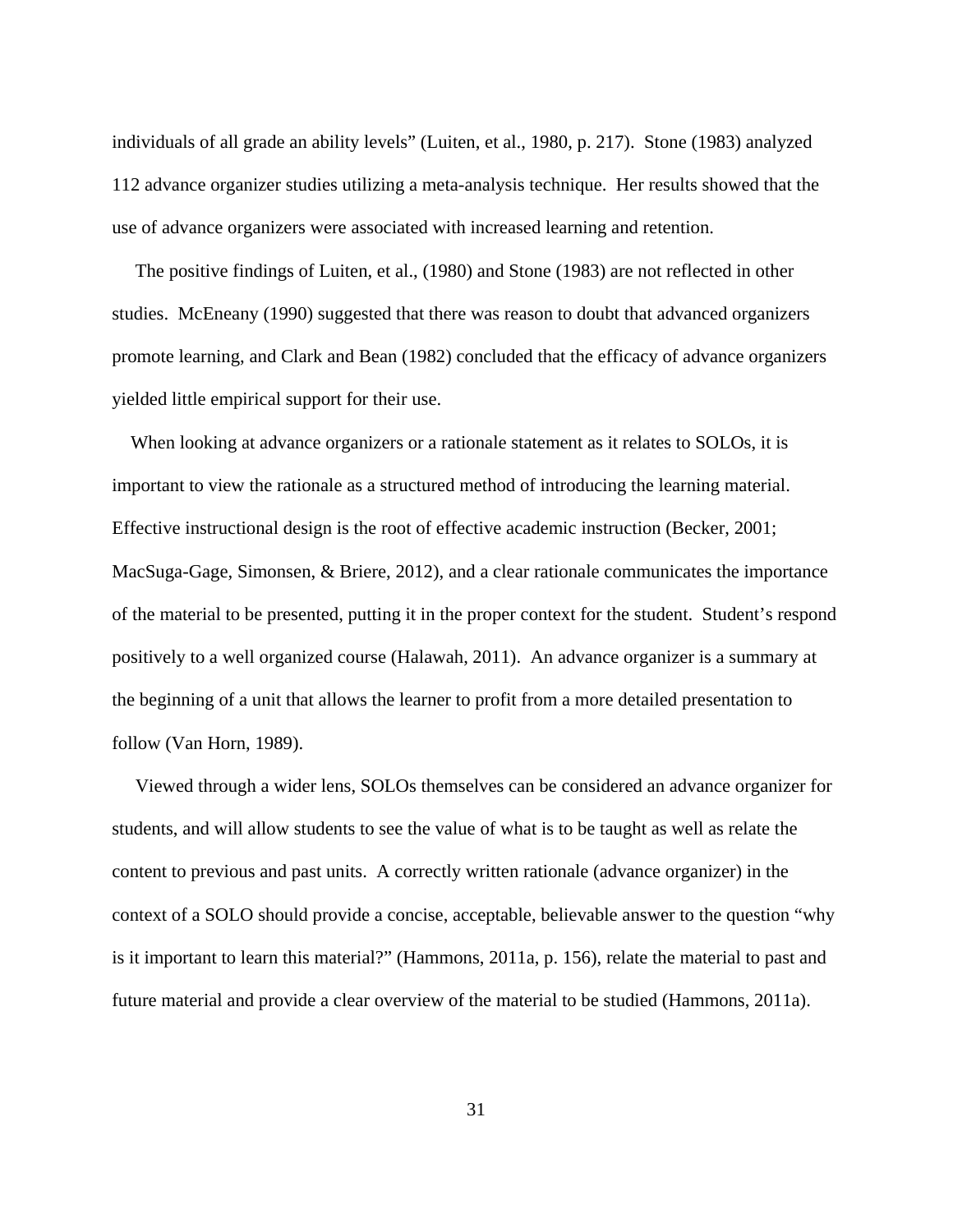Sometimes the best way to illustrate a rationale to students for learning material is through the use of a pre-test. Students who do poorly on a pre-test see that they do not know the material, and this can motivate them.

#### **Pre-tests**

 There is more than one reason that pre-tests are a valuable form of assessment. Students are pre-assessed to determine if they have the requisite skills and knowledge to successfully complete the coursework, to determine if there are any deficits in their knowledge or skills sets, and to determine if they have already mastered any or all of the stated learning objectives (J. O. Hammons, HIED 6323 lecture, October, 2009). A well crafted pre-test is based on the knowledge and skills outlined in the objectives of the course or unit and will let students know if they are ready for the course or unit and how much of the material they have already mastered.

 By determining early in the coursework if there are any deficits in knowledge or skills, the student can be directed to resources that will allow the student to fill these deficits. Giving students the opportunity to be properly prepared for new material will help them succeed. Pretests are particularly useful early in a course if an instructor suspects that students are not prepared for the coursework that follows.

 By pre-testing for a specific unit weeks in advance, students can be directed to learning materials that will help them to be prepared for that unit. For example, if an instructor is going to present a unit teaching students how to administer antibiotics to a horse, it is necessary for students to know how to calculate dosage of antibiotics based on body weight. Students would need to know how to determine the weight of the horse, how to convert kilograms to pounds, how to calculate the dose in milligrams, how to divide the dose by the frequency and how to convert a dose in milligrams to a dose in milliliters. If students do not have a clear

32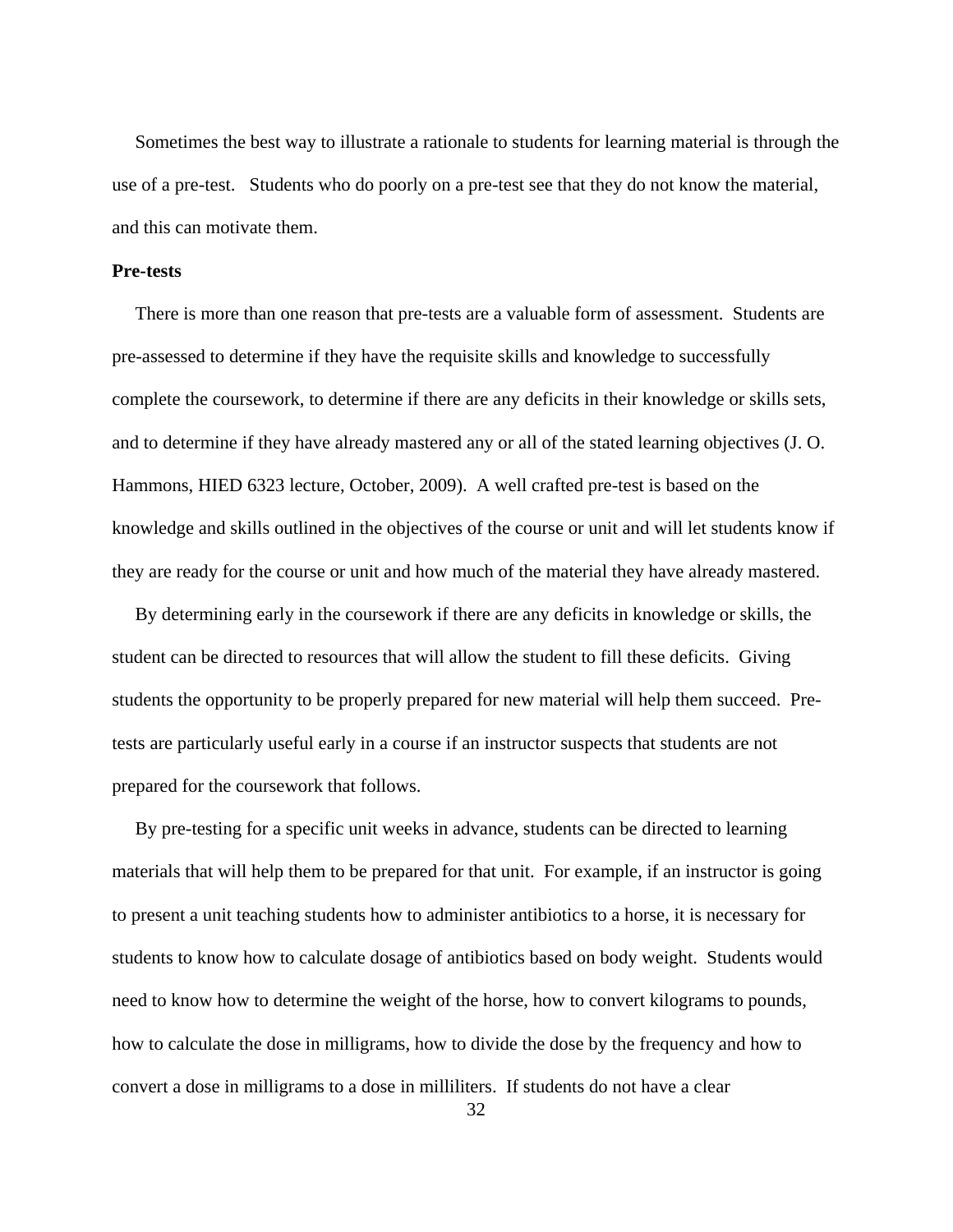understanding of how to determine the weight of a horse, how to utilize conversion tables and how to work with fractions, they are doomed to fail the unit on administering antibiotics to a horse. In this instance, utilizing a pre-test would allow the instructor to assess the student's knowledge; as necessary, the instructor could provide students with a review of concepts they need to succeed in the learning unit.

 Pre-tests can also provide a baseline of student knowledge and skills. Pre-tests that incorporate specific learning objectives serve to clarify the material that the instructor deems important and how the different elements in the course link together (Combs, Gibson, Hays, Saly, & Wendt, 2008). By measuring an objective-based pre-test against an objective-based post-test, the amount of learning that took place in the course or unit can be inferred (Hammons, 2011b).

### **Instructional Goals**

 As earlier stated, an instructional goal is defined as a broad, general statement of intended outcomes in skills, knowledge, or attitudes (Hammons, 2011a, p. 43). Goals are usually stated so generally that two or more instructors might not select the same materials or design the same learning activities to achieve them, and they might disagree on the assessment measures for evaluating the results of instruction (Hammons, 2011a).

 Providing a statement of unit goals will give students an overview of what they are to learn, and will serve to show students what the instructor deems as important. Instructional goals are written as statements of general outcomes.

 Perhaps the best way to illustrate what instructional goals encompass is to compare and contrast them to learning objectives. Learning objectives and goals have one thing in common: they both specify an intended outcome. Unlike goals, properly written learning objectives are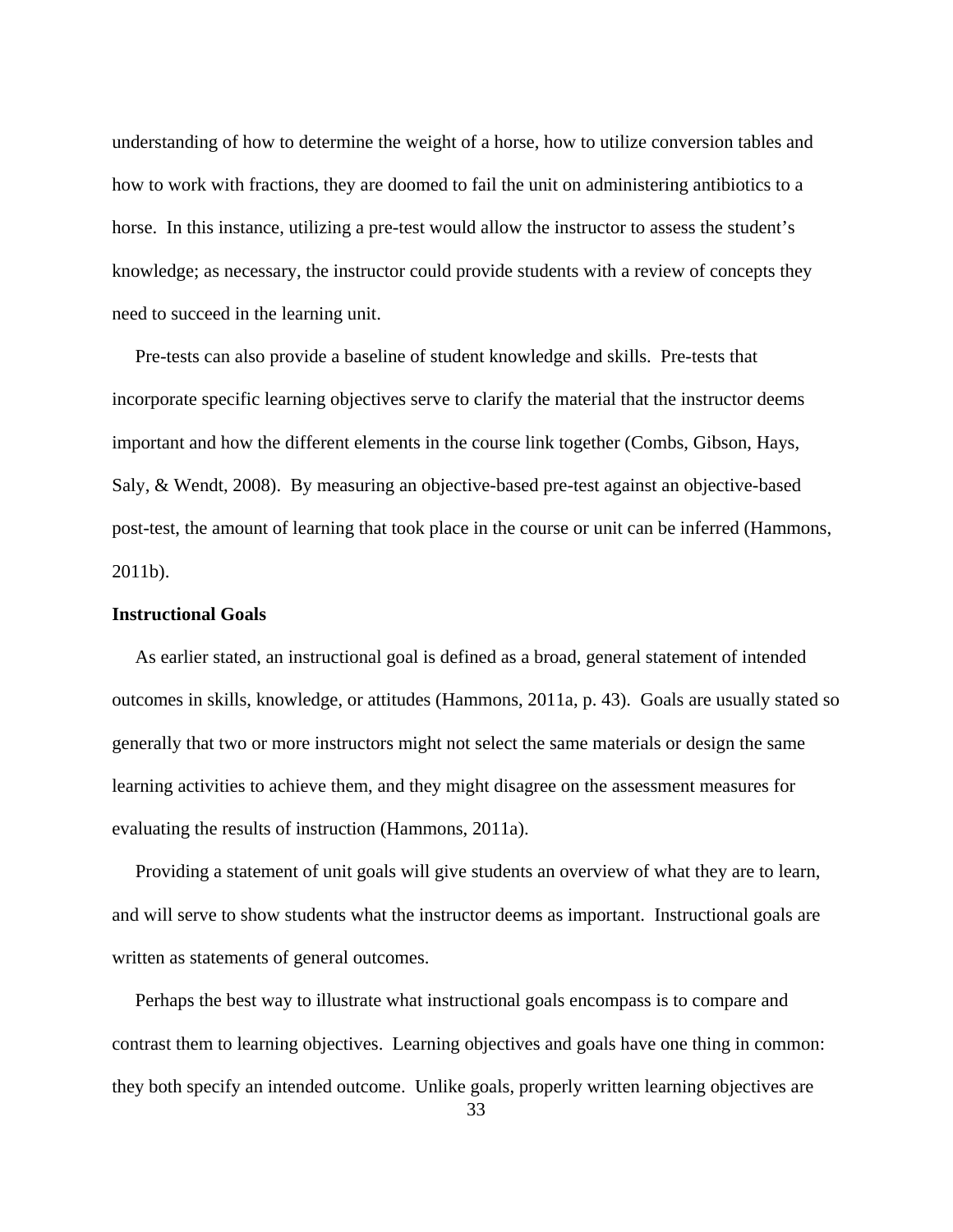stated in terms of measurable outcomes. Where needed, they may include conditions present when performing the outcome, like time constraints and materials available. They may, where necessary, include criteria by which the performance will be judged. Learning objectives are often used to describe the tangible steps that need to be taken in order for a goal to be achieved.

 Typical words used when writing goals are: understand, know, learn, recognize and develop. An example of a goal statement and its companion learning objectives follows:

Goal - The student will gain an understanding of determining parturition in the mare. Objective 1 – Given a 5 ml sample of mammary secretion from a pre-partum mare, compute the likelihood that the mare will foal within 48 hours utilizing a titration test. Objective 2 – Given three pre-partum mares to assess, determine which one is most likely to foal first based on their physical characteristics including.

Objective 3 – Given a mare's age, previous foaling history, and last breeding date, evaluate the likelihood that the mare will foal within a two-week period.

## **Learning Objectives**

As defined earlier, a learning objective is a written statement that communicates what the student should be able to do when they have successfully completed a learning experience (Hammons, 2011a). Learning objectives are stated in terms of measurable, observable and demonstrable actions. Where appropriate, learning objectives may include conditions under which students should perform the desired outcome (time boundaries, materials available, etc.), and include the criteria for judging student performance (Hammons, 2011a, p. 43). Simply put, a learning objective communicates *what* the learner will be able to do, and, if appropriate, the conditions under which the learner to be able to do it and *how well* it must be done.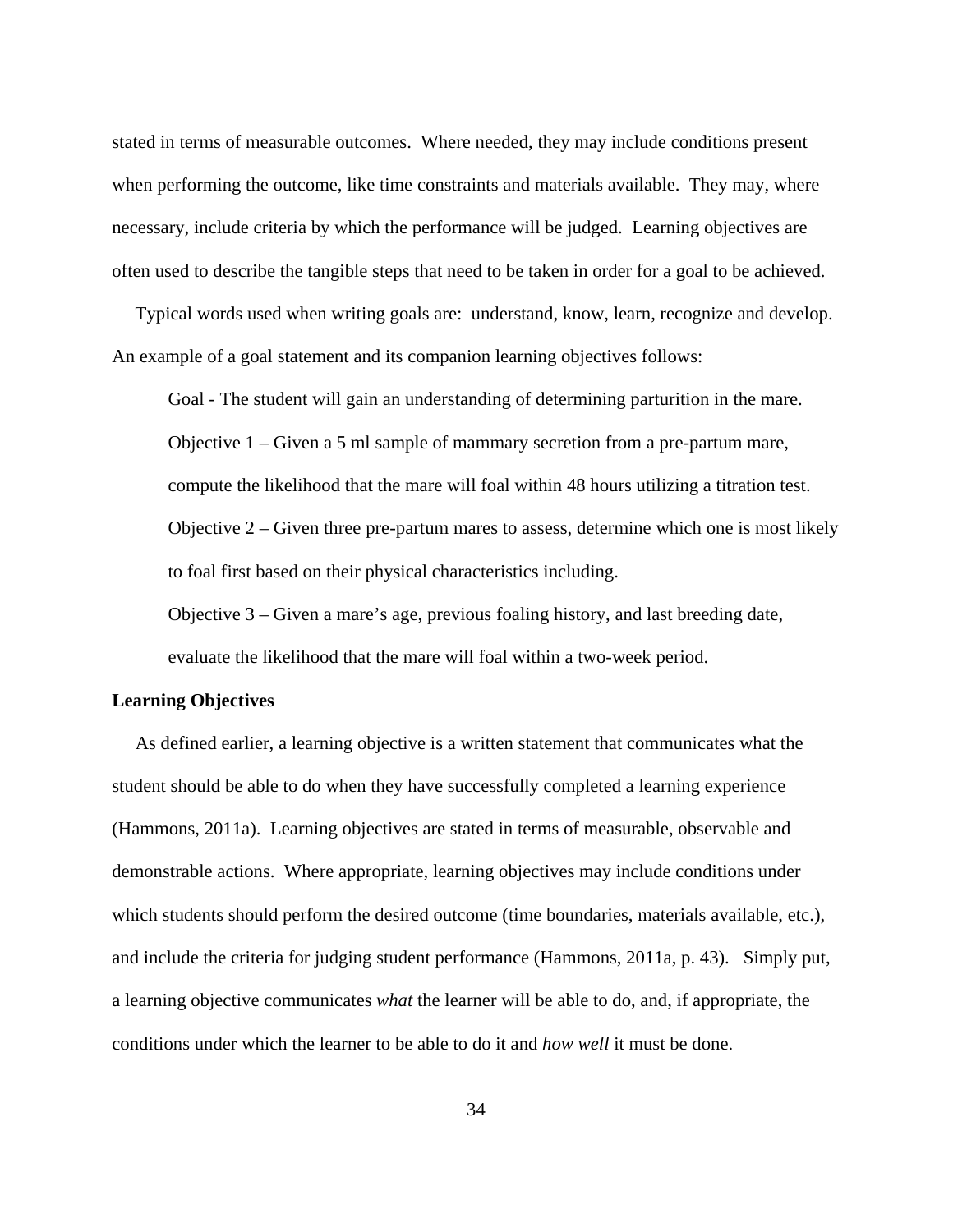"Course learning objectives define a course in terms of the outcomes the instructor expects students to achieve" (Combs, et al., 2008, p. 88). It is recommended that course objectives be stated in specific behavioral statements that the instructors wish the students to obtain (Combs et al., 2008; Hammons, 2011a; McKeachie, 2002). Some authors are not prescriptive in how to write successful learning objectives, and some are rigorous and prescriptive.

 Hammons suggests that learning objective statements contain the following: an action verb, a product of the outcome of the desired behavior, circumstances or conditions, where necessary, under which the behavior must be demonstrated and standards of proficiency that the behavior must meet (Hammons, 2011a). Examples of a circumstance or condition would be letting students know the conditions under which they will be tested and if a 'pass' means having 100% correct answers on an applied test covering giving injections, or having to complete a task within a certain amount of time.

 Although Hammons (2011a) advocates three possible components, Kibler, Cegala, Watson, Barker and Miles (1981) suggest five components of a successful learning objective: (a) who is to perform the desired behavior (b) the specific, observable act (or behavior) that the student is to perform (c) the result or product of the student's behavior (d) the relevant conditions under which the behavior is to be performed, and (e) the standard or criterion that will be used to evaluate the success of the product or performance (Kibler et al., 1981p. 61-69).

 Ordering or categorizing objectives is the first step in writing clear learning objectives. A taxonomy, or classification system, can be broadly construed as a system of describing the way that things are put into groups. Utilizing taxonomy facilitates communication. The idea of classifying objectives can be traced back to the 1948 Convention of the American Psychological Association. Benjamin Bloom's interest was sparked during this meeting, and with a group of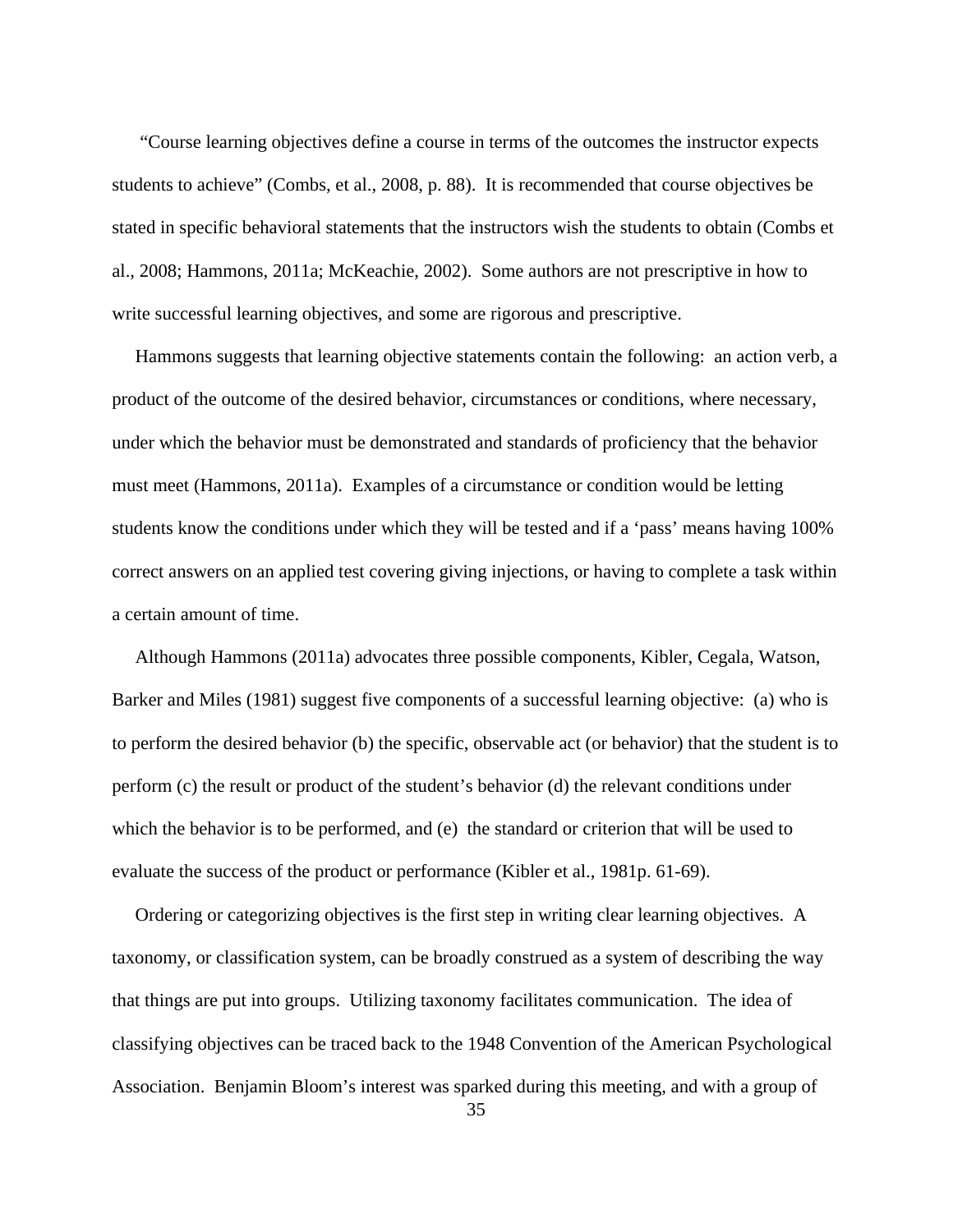experts and educators, he took on the task of classifying objectives (Forehand, 2010). As a result, in 1956, a handbook outlining Bloom's Taxonomy of cognitive domains was created. Since that time, Bloom's Taxonomy has been updated, and in 2001 a revised Bloom's Taxonomy was published. One of the major changes in this revised edition of Bloom's Taxonomy was to change the six major category descriptors from nouns to action verbs (Forehand, 2010). The updated Bloom's Taxonomy model is a grid of cognitive process dimensions and knowledge dimensions, which is helpful in writing learning objectives (Forehand, 2010). The grid in Table 3, created by Anderson and Krathwohl, 2001, depicts the structure of the revised taxonomy and addresses two dimensions of learning (Krathwohl, 2002). The table is structured in the form of a matrix suggesting that the cognitive and knowledge dimensions interact with each other, and the intersections of the knowledge dimension and the cognitive dimension form cells. Objectives can be classified in these cells (Krathwohl, 2002).

Table 3

*Updated Bloom's Taxonomy Model and the Relationship between the Cognitive Process and the Knowledge Dimensions* 

| The Knowledge<br>Dimension  | The Cognitive Process Dimension |            |       |         |          |        |
|-----------------------------|---------------------------------|------------|-------|---------|----------|--------|
|                             | Remember                        | Understand | Apply | Analyze | Evaluate | Create |
| <b>Factual Knowledge</b>    |                                 |            |       |         |          |        |
| Conceptual Knowledge        |                                 |            |       |         |          |        |
| Procedural Knowledge        |                                 |            |       |         |          |        |
| Meta-cognitive<br>Knowledge |                                 |            |       |         |          |        |

*Note*. From "A Taxonomy for Learning, Teaching, and Assessing," by W. A. Lorin and D. R. Krathwohl, 2001, p. 28.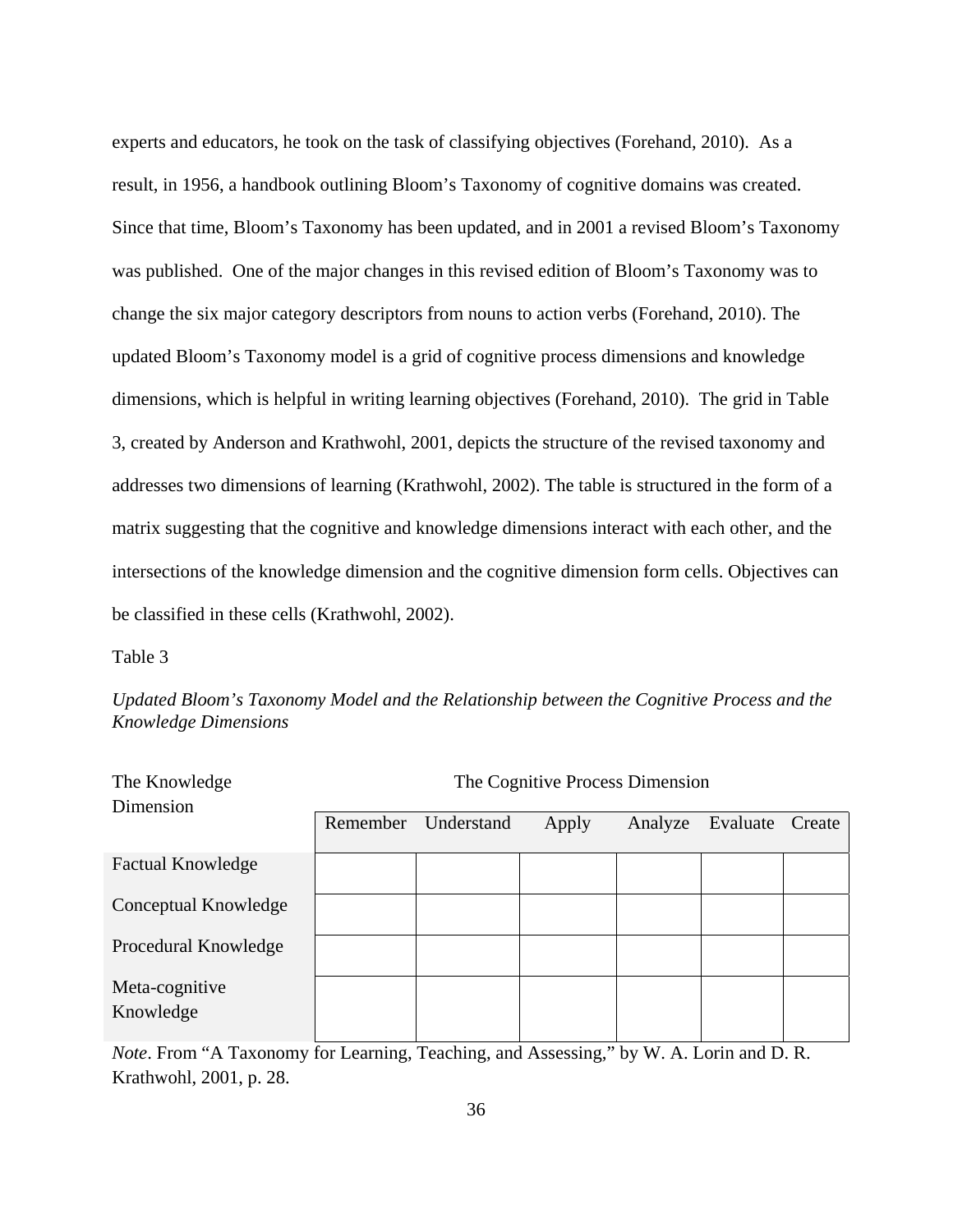Action verbs, such as analyze, list, summarize, compose and tabulate are commonly used in writing learning objectives. It is important to use action verbs that produce measurable results, and not to use verbs or phrases that cannot be measured, such as 'knows,' 'learns,' 'has an appreciation for' or 'memorizes'.

### **Objectives-referenced Evaluation**

 Objectives-referenced evaluation is an approach to assessing student learning in which tests and other evaluation instruments are based on course objectives (adaptation from Van Horn, 1989). According to Linnenbrink and Pintrich (2003) instructors can enhance students' ability to achieve goals by providing accurate, specific feedback. Objective referenced formative and summative evaluations are often components of SOLOs.

 Formative evaluation serves two purposes; it provides feedback to students so they know how they are doing and it provides feedback to instructors so they can identify trouble spots and change teaching methods to improve student learning. This cyclic nature is what defines formative evaluation (Sadler, 1998). The role that formative evaluation plays in student learning is suggested in theory and research (Herman, Osmundson, Ayala, Schneider, & Timms, 2006). Through formative assessment, student needs and student progress are monitored. Herman, et al. (2006) contends that through the use of formative assessment "learning sequences can be appropriately designed, instruction adjusted during the course of learning, and programs refined to be more effective in promoting student learning goals" (p. 1). In a landmark study, Black and Wiliam (1998) documented the benefits of formative assessment. Black and Wiliam's (1998) meta-analysis of 250 studies linking assessment and learning found that "typical effect sizes of the formative assessment experiments were between 0.4 and 0.7" (Black & Wiliam, 1998, p.2). These authors additionally stated "these effect sizes are larger than most of those found for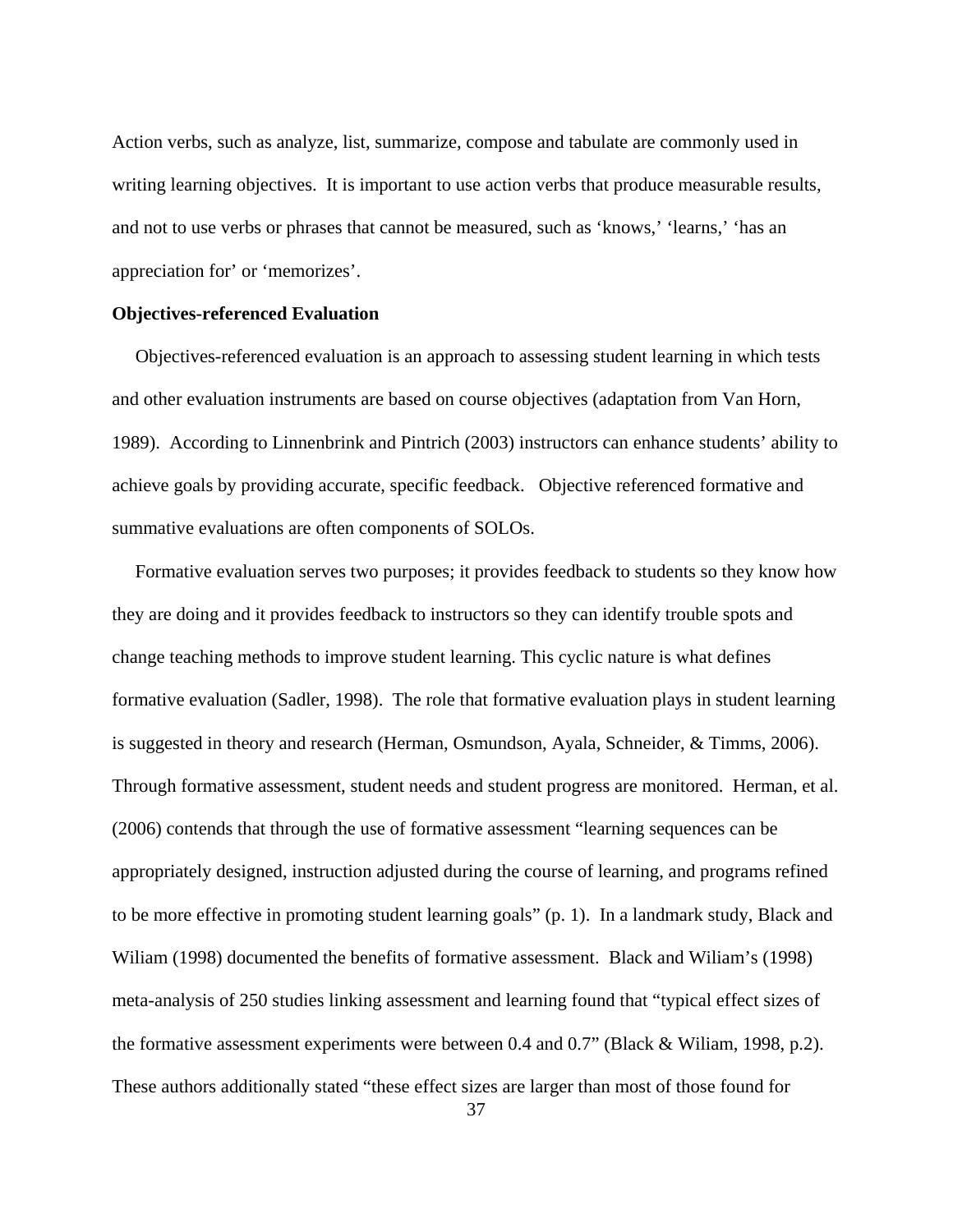educational intervention" (Black & Wiliam, 1998, p.2). In short, the value of formative evaluation is undisputed.

 Summative evaluation is evaluation used for grading purposes at the end of a unit for determining the extent to which students have mastered the stated objectives (Hammons, 2011a, p. 195). A post-unit test, midterm or final exam are the most commonly used approaches for summative evaluation. As Johnson and Jenkins state, "When objectives are clearly specified and connected to instruction, summative assessment provides information about a student's achievement of specific learning objectives" (Johnson & Jenkins, 2009, para. 4).

### **Affective Objectives**

An affective objective or indicator is a voluntary student behavior which demonstrates that students not only have gained knowledge and skill but also are continuing to voluntarily use the knowledge or demonstrate the skill because they believe it to be worthwhile. Affective indicators are usually collected unobtrusively and anonymously, and will determine if students will do or use what they have been taught (J. O. Hammons, HIED 6323 lecture, October, 2009).

 We can trace the importance of affective indicators in the literature to Bloom (1956) and then to Mager (1968) and Krathwohl (1964). Bloom identified three domains of learning: cognitive, psychomotor and affective. The affective domain is concerned with the beliefs, attitudes and values of the student. Krathwohl, Bloom and Masia (1973) developed a hierarchy of five levels of the affective domain: receiving phenomena, responding to phenomena, valuing phenomena, and organization and internalizing values. Progression from the first level to the fifth level corresponds to an increasing level of internalization of attitudes, interest and/or values (Lynch, Russell, Evans, & Sutterer, 2009).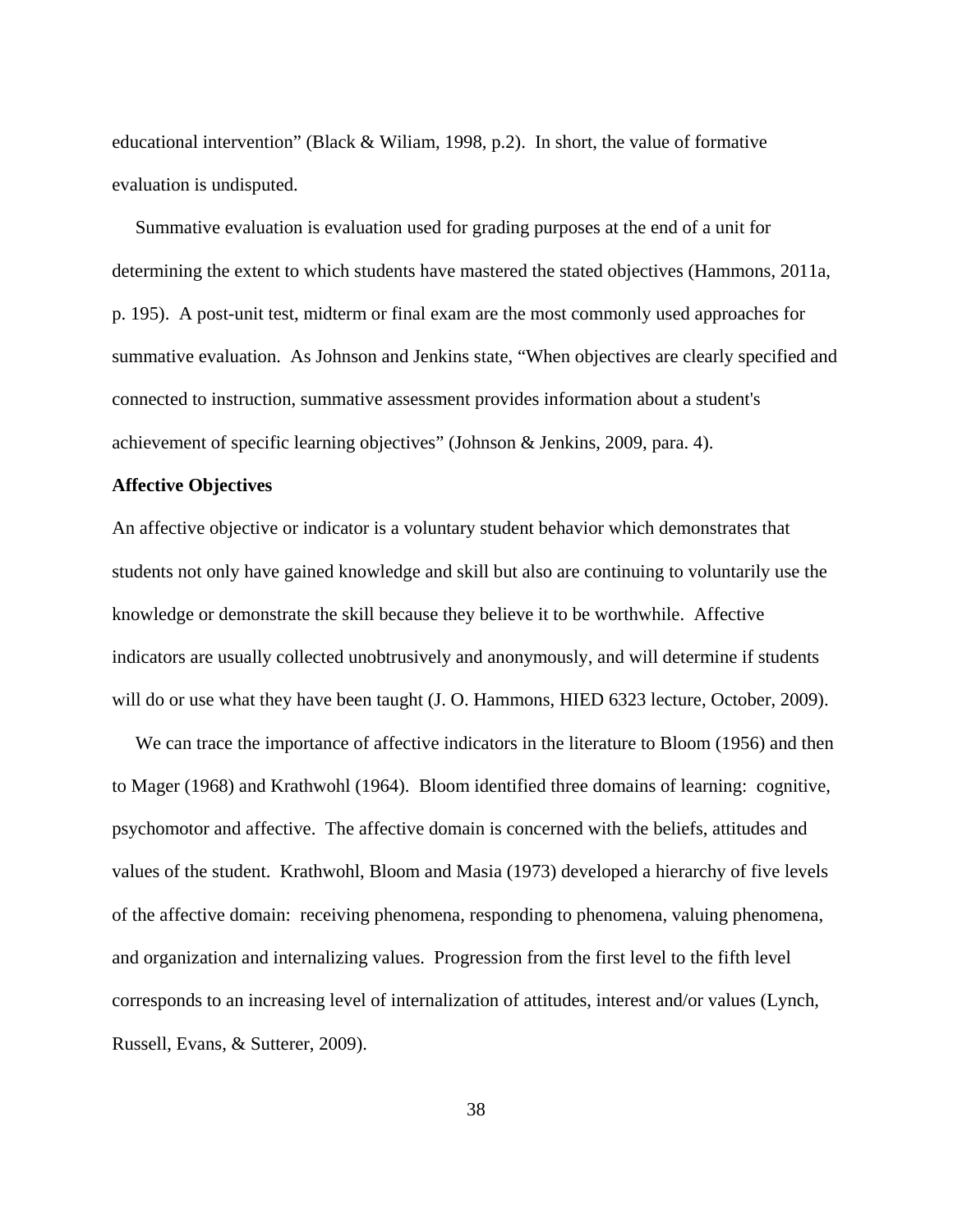The affective domain is more focused on how a student feels than how they think, and is concerned with what students will do instead of what they know they should do (J. O. Hammons, HIED 6323 lecture, October, 2009). Progressing from the first to the second level of internalization, students start with a willingness to give their attention to an instructor or to the subject matter and receive a form of emotional satisfaction. When students reach the third level, they will attach some value to the subject matter. This value can range from mild acceptance to a real commitment. Upon reaching the fourth level, students organize their values. When students have reached the fifth level, they will integrate their beliefs, attitudes and values into a philosophy that will guide their future behaviors (J. O. Hammons, HIED 6323 lecture, October, 2009).

 Achievement of affective indicators is evaluated anonymously and unobtrusively. Indicators of affective change would include approach/avoidance behaviors, unobtrusive behavioral indicators, and direct questioning (J. O. Hammons, HIED 6323 lecture, October, 2009). Approach behaviors would be exhibited by a student who takes additional courses concerning a subject, brings in a news article concerning the subject, or stays after class. A student who delays taking a course or is the first student to leave at the end of class would be exhibiting an avoidance behavior. Examples of unobtrusive indicators are well-prepared students, very well written papers and good questions in and out of class. Generally, faculty members avoid collecting information on affective objectives, because they are unable to specify if they have been achieved, and don't know how to measure achievement of affective objectives. As Hammons says "You don't do what you don't know how to do." (Hammons, 2011b).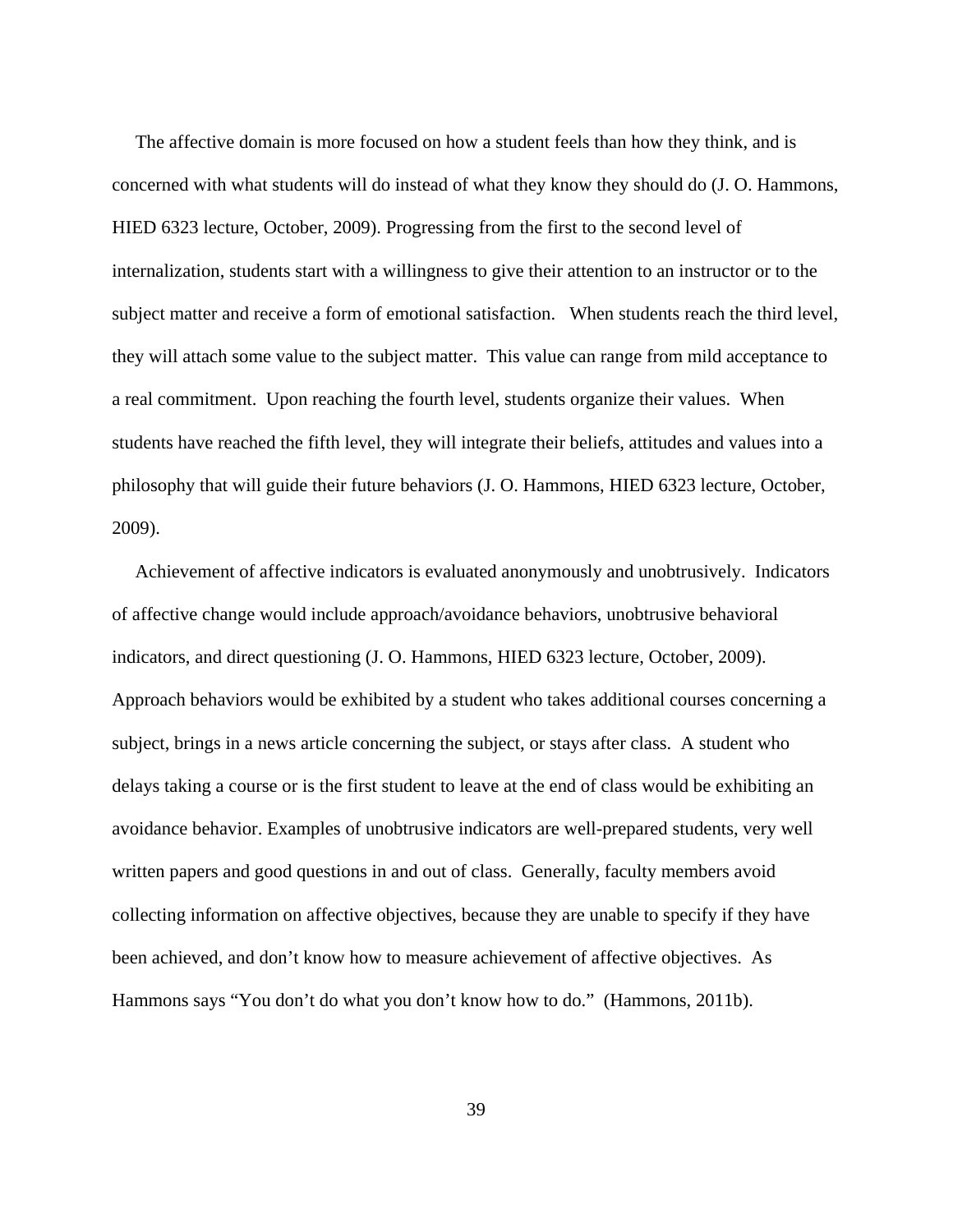#### **Competency-based Education, Mastery Learning, and Outcomes-based Education**

Education is comprised of curriculum, or content which is what should be learned and instruction, which describes all the methods used to teach the content (Hammons, 2011a, p.2). Former Secretary of Education Arne Duncan and President Barack Obama have both spoken in favor of competency-based programs, and support giving students' credit for what they know instead of credit for "seat time" (Carney, 2013; Chan, 2014).

## **Competency-based Education**

 As faculty, our job is not to sort students, but to prepare students for their futures by providing assistance and helping them to learn. Competency is defined in Webster's Dictionary as "the quality of being adequately or well qualified physically and intellectually" (Morse, 2014). When used in the context of education,

Competency is a statement of a minimum standard of knowledge or skill that learners are expected to acquire stated in sufficient clarity that it is possible to determine whether or not a student does or does not possess it (J. O. Hammons, HIED 6323 lecture, September, 2009).

Competency-based education (CBE) is not a new concept. In the 1950s, Bloom developed a taxonomy for educational objectives. Shortly thereafter, the concept of CBE emerged and can be traced back to the 1960s in response to concerns that students were not taught the skills that they needed for specific jobs or for life after school (Malan, 2000). Defining CBE is made more difficult because educators use different terms to describe the same thing. For example, competency-based education, individualized instruction, learning for mastery, and programmed instruction are often used interchangeably (Blank, 1982).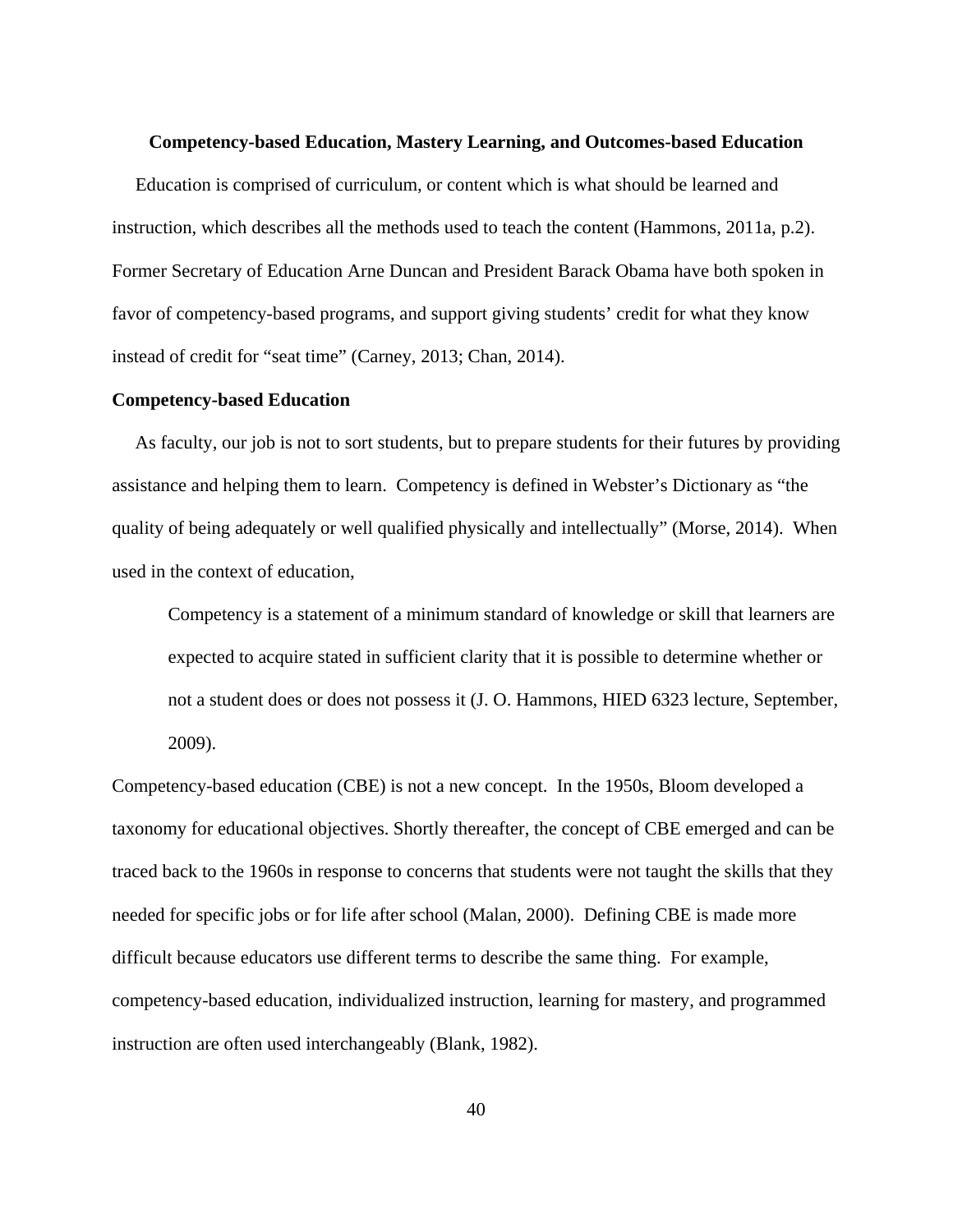While different authors gave a slightly different ways of describing CBE, they all include a number of principles (Hammons, 2011a; Malan, 2009; Oglesby, 2013; Van Der Horst, & McDonald, 1997)

- 1. Students are assessed prior to instruction to determine where within the curriculum they should start the learning process.
- 2. Course competencies are determined by the knowledge, skills and attitudes deemed important for graduates.
- 3. Course competencies are given to students prior to instruction. Course competencies may include all levels of skills or knowledge.
- 4. Instructional activities are selected because they are effective and efficient ways for students to master competencies.
- 5. Assessment criteria are developed and matched to matched competencies or objectives, and are based on predetermined standards. Performance-based evaluation is criterion-referenced and is based on required outcomes.
- 6. Students advance (are awarded a certificate, etc.) when they have demonstrated mastery.

In addition to the design principles, there are implied characteristics of CBE (Hammons, 2011a; Oglesby, 2013)

- 1. CBE is individualized.
- 2. Revision is based on student feedback.
- 3. A systematic instructional design is implemented.
- 4. Instruction is organized into units or modules of manageable size.
- 5. The student as well as the instructor is held accountable for student achievement.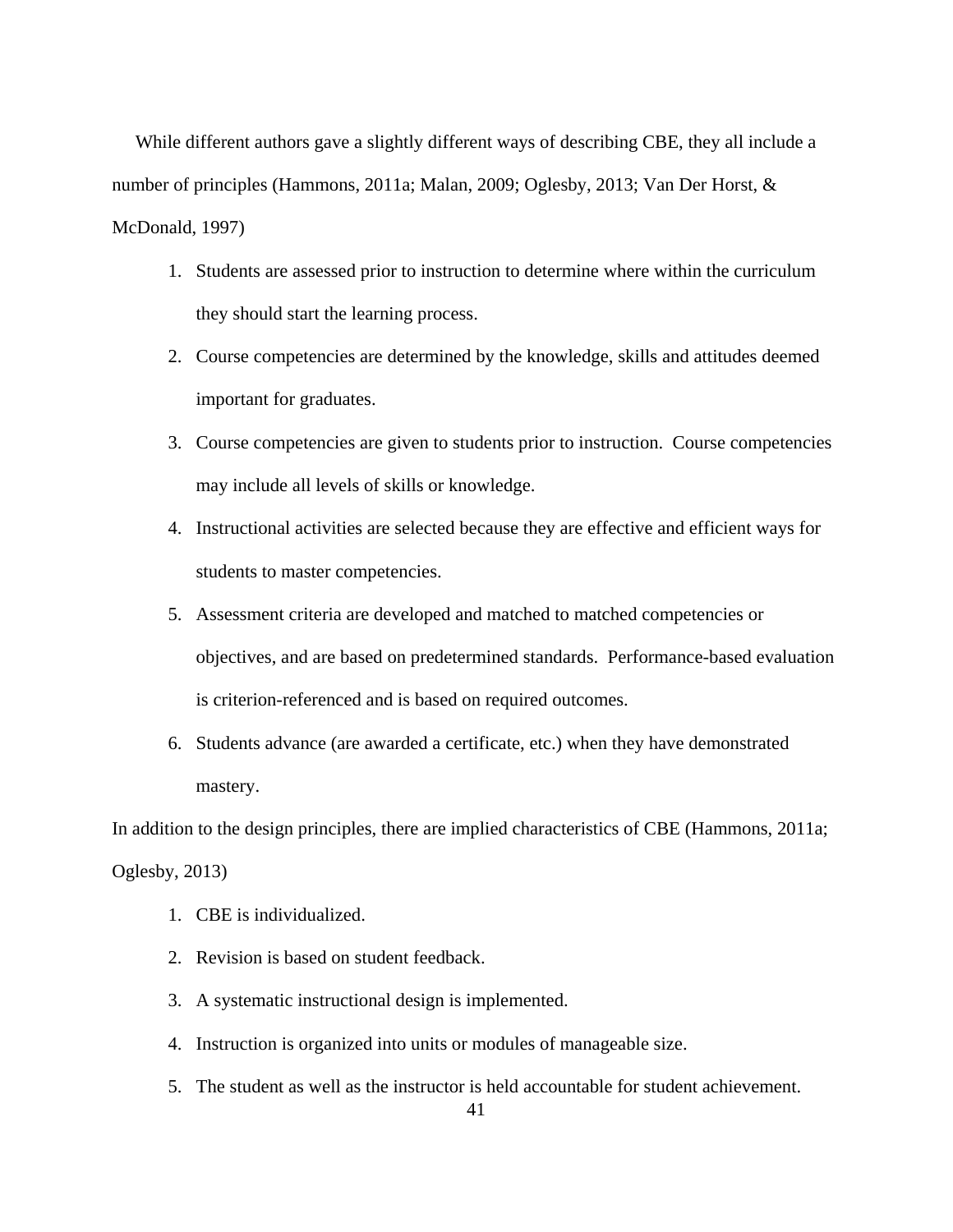- 6. Instructional strategies are chosen based on their efficiency and effectiveness in helping students to achieve stated competencies.
- 7. The selected content is based on desired competencies.
- 8. The responsibility for student learning is shared between student and instructor.
- 9. The role of the teacher is fundamentally changed. Teachers guide students to produce evidence of mastery. They focus on student learning and not student grades.
- 10. More feedback is given to students in the form of rapid differentiated support.

Formative assessments are aligned with learning objectives, and these assessments allow students to focus on trouble spots that are blocking their achievement of mastery. Summative assessments are adaptive and timely. Teachers assess competencies in multiple ways.

- 11. Assessments are tied to previously stated learning objectives.
- 12. Greater emphasis is placed on gathering evaluation data; revisions are based on these data.

 The proponents of CBE point out the value of this system to learners. As Table 4 shows, there are fundamental differences between CBE and a conventional approach to education.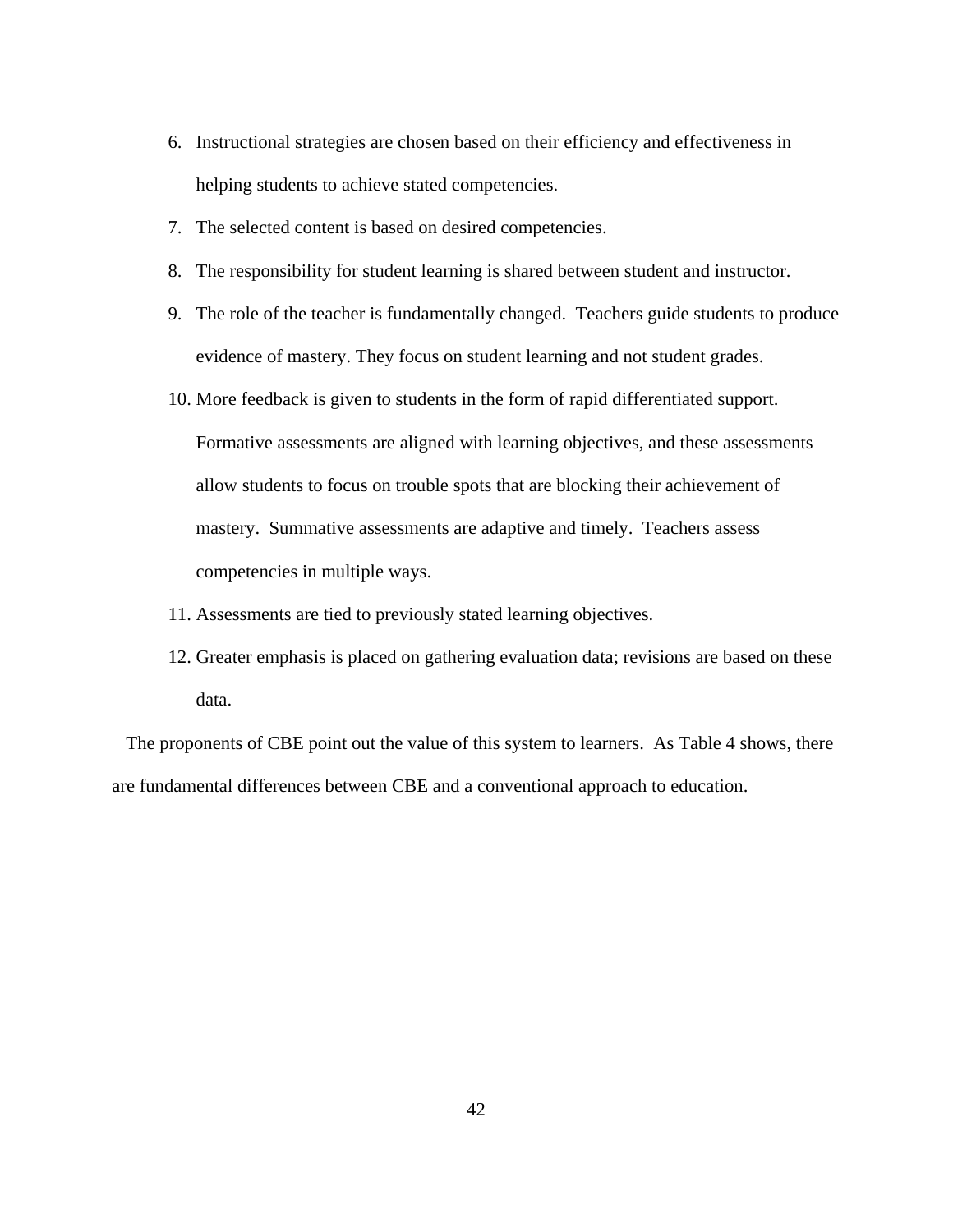# Table 4

|                 | Conventional                                                                          | Competency-Based                                                                         |  |  |
|-----------------|---------------------------------------------------------------------------------------|------------------------------------------------------------------------------------------|--|--|
| Method of       |                                                                                       |                                                                                          |  |  |
| Instruction     | Lecture, Discussion,<br>Laboratory                                                    | Varies with objectives – May be a<br>large group, independent study,<br>laboratory, etc. |  |  |
| Learning        |                                                                                       |                                                                                          |  |  |
| Objectives      | Generally not defined; vague                                                          | Clear and specific                                                                       |  |  |
| Successful      |                                                                                       |                                                                                          |  |  |
| Learning        | Often not clear about what<br>constitutes successful<br>learning; norm-<br>referenced | Successful learning defined by<br>predetermined standards;<br>criterion referenced       |  |  |
| <b>Teachers</b> |                                                                                       |                                                                                          |  |  |
|                 | Focused on teaching                                                                   | Focused on student learning                                                              |  |  |
|                 | Lead class discussion,<br>dispense knowledge                                          | Guide students to produce evidence<br>of mastery                                         |  |  |
| Assessment      |                                                                                       |                                                                                          |  |  |
|                 | Summative assessment relied<br>upon heavily; mid-term                                 | Includes summative assessment                                                            |  |  |
|                 | and final                                                                             | Uses frequent formative assessment<br>as feedback to guide student<br>learning           |  |  |
|                 |                                                                                       | Formative assessment used to<br>improve instruction                                      |  |  |
|                 |                                                                                       | All assessment matched to<br>competencies/objectives                                     |  |  |

# *Comparison of Conventional Education and Competency-Based Education*

*Note.* Adapted from "Design and Evaluation," by J. O. Hammons, 2011a, with permission of the author.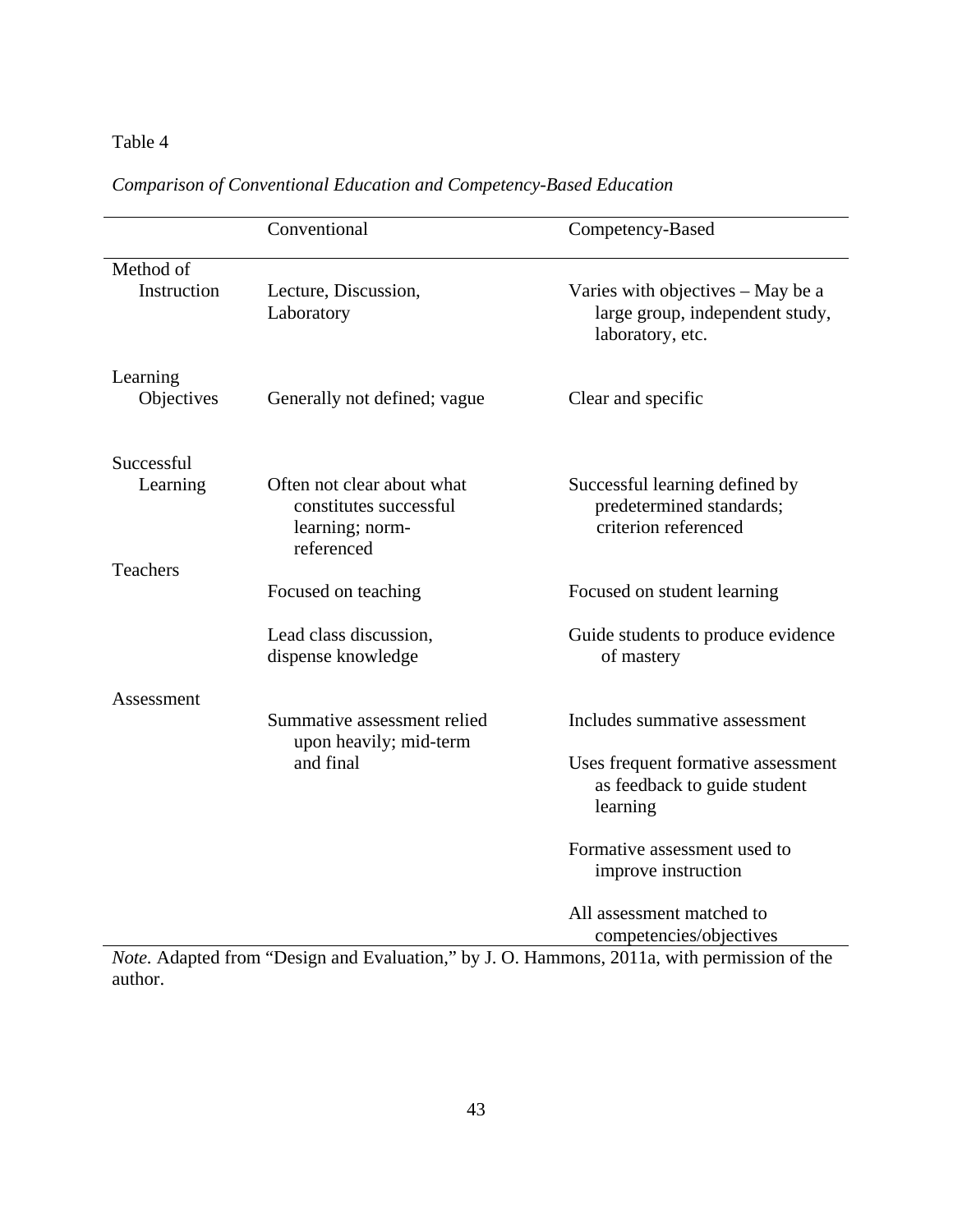## **Mastery Learning**

 Mastery learning is a system of instruction based on the assumption that most students can learn at high levels previously thought obtainable by only a small percentage of students. A course based on mastery learning principles is oriented toward desired terminal performances and instruction focuses on the individual student. The instructor's primary role is that of a learning manager. A student's performance is evaluated by comparing it with an absolute standard, and grading is based on achievement of objectives, not on the comparison of one student to another (Hammons, 2011a). In short, mastery learning is a philosophy that asserts that under certain conditions virtually all students can master most of what they are taught, and instructors can teach so that students do learn (J. O. Hammons, HIED 6323 lecture, September, 2009).

 The idea of mastery learning can be traced back to Benjamin Bloom. Bloom (1968) believed that teaching systems should be provided that would enable a majority of students to master subject matter and methods and materials should be developed that would enable the largest proportion of students to master material taught. When outlining the important components of the mastery concept, Bloom (1968) made five assumptions:

> 1. Bloom (1968) stated that the aptitudes of students in a class resemble a bell curve: at one end of the curve were students who were particularly gifted, and at the other end of the curve were students with special disabilities for a particular type of learning, such as difficulties a tone deaf student would experience when studying music, or a color blind student would experience when studying art. Bloom thought that the vast majority of students were in the middle of the

> > 44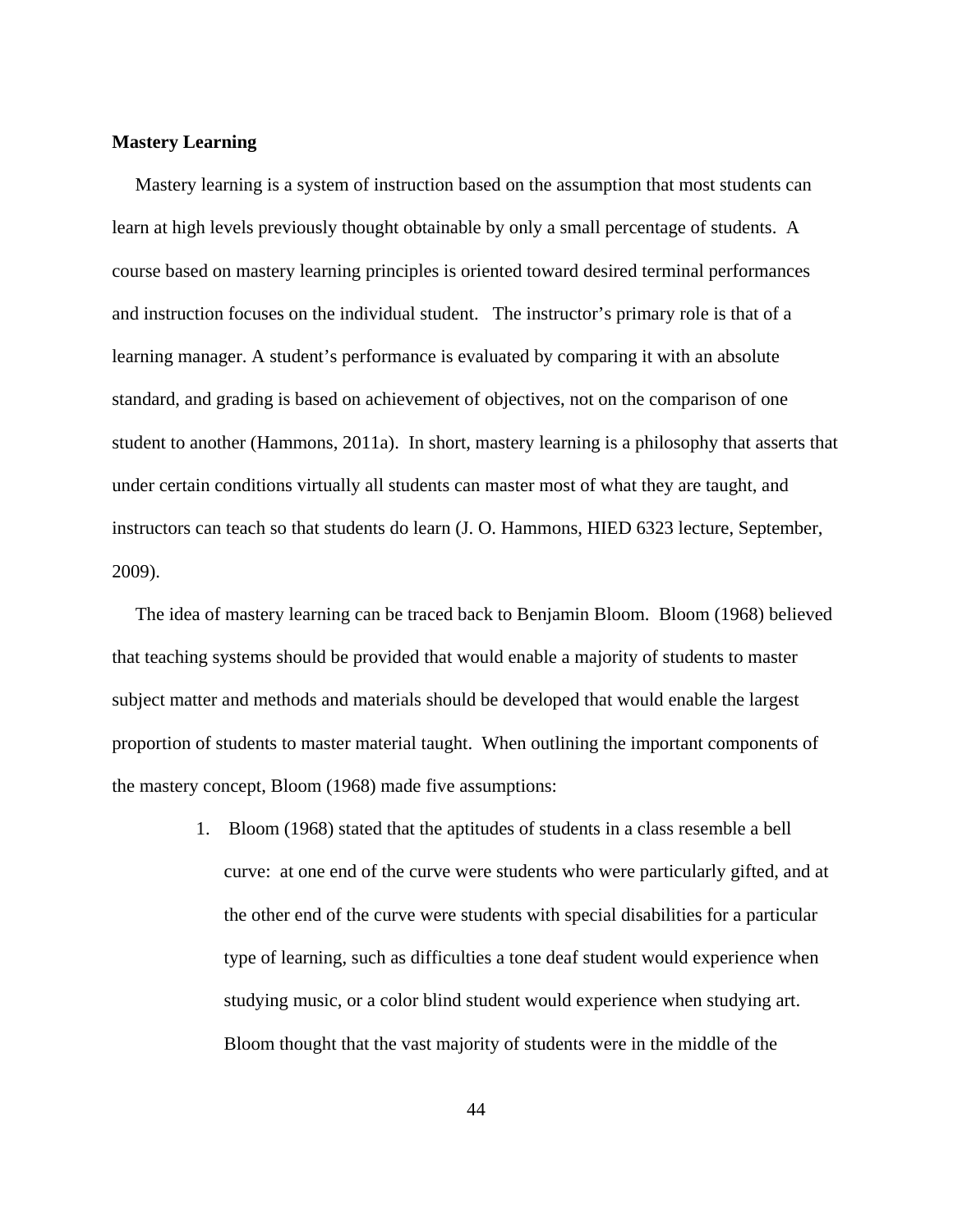aptitude bell curve, and that most students could master material if the proper instructional system was used.

- 2. Bloom (1968) felt that different students needed different types and qualities of instruction to achieve mastery of subject matter. Some students needed concrete illustrations, more examples, or multiple repetitions of the same type of problem to achieve mastery.
- 3. Bloom (1968) suggested that a student's ability to understand instruction, whether the teacher's instructions to a class or the instructional materials used, would affect mastery. Tutors, study groups, alternate text books and workbooks were suggested as effective alternative measures that could positively affect student mastery of subject matter. Bloom (1968) believed that teachers should utilize instructional alternatives that would enable a majority of students to learn subject matter at a high level.
- 4. Bloom (1968) determined that perseverance level of the student had an effect on mastery of subject matter. Bloom (1968) believed that ascertaining the correct learning materials for individual students would enhance the likelihood that they would spend time on task.
- 5. Bloom (1968) also believed that time spent on learning could be reduced if learning time could be used more effectively.

 There are many strategies to achieve mastery of learning according to Bloom (1968). Bloom thought that providing tutors, self-pacing of instruction and providing different tracks within a school system would benefit a student's achievement of mastery. Bloom, 1968, recommended the use of formative assessments. He also believed that if non-mastery areas were pointed out to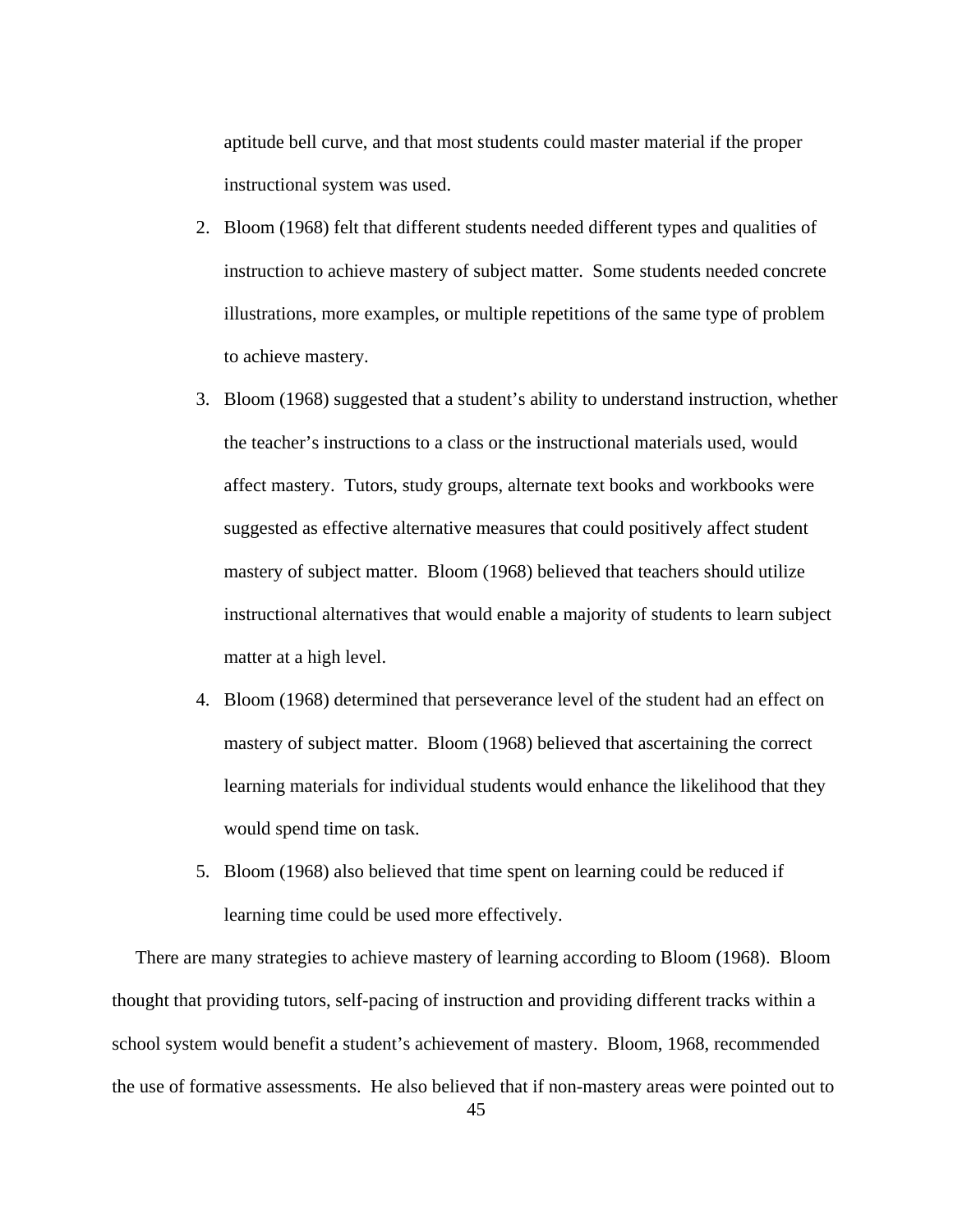students, along with specific suggestions for improvement, then most students would do what was needed to achieve mastery (Bloom, 1968).

 Support for mastery learning is found in the literature. A review of almost 40 meta-analyses revealed that mastery programs have produced positive effects in achievement outcomes (Kulik, Kulik, & Bangert-Drowns, 1990).

## **Outcomes-based Education**

Outcomes-based education (OBE) cannot be traced back to a single source. Some say it traces back to B. F. Skinner; others say it traces back to mastery learning proposed by Benjamin Bloom; and others say the concept of OBE is derived from the curriculum objectives of Ralph Tyler (Jansen, 1998). William Spady is generally regarded as the leading proponent of OBE (Malan, 2000). Spady (1994) defines outcomes-based education in the following way:

Outcome-based education means clearly focusing and organizing everything in an educational system around what is essential for all students to be able to do successfully at the end of their learning experiences. This means starting with a clear picture of what is important for students to be able to do, then organizing curriculum, instruction, and assessment to make sure this learning ultimately happens (Spady, 1994, p. 12).

 Spady (1994) lists two factors necessary for an outcome-based system: (a) creating a clear set of learning outcomes and (b) establishing the opportunities and conditions that enable students to achieve those outcomes (Spady, 1994, p. 12). When discussing OBE it is important to clearly define the term outcome. Spady (1994) stated "outcomes are clear learning results that we want students to demonstrate at the end of significant learning experiences" (Spady, 1994, p. 13). These outcomes are not beliefs, opinions or attitudes but instead are an application of what the student has learned. Outcomes involve actual performance, and need to be defined according to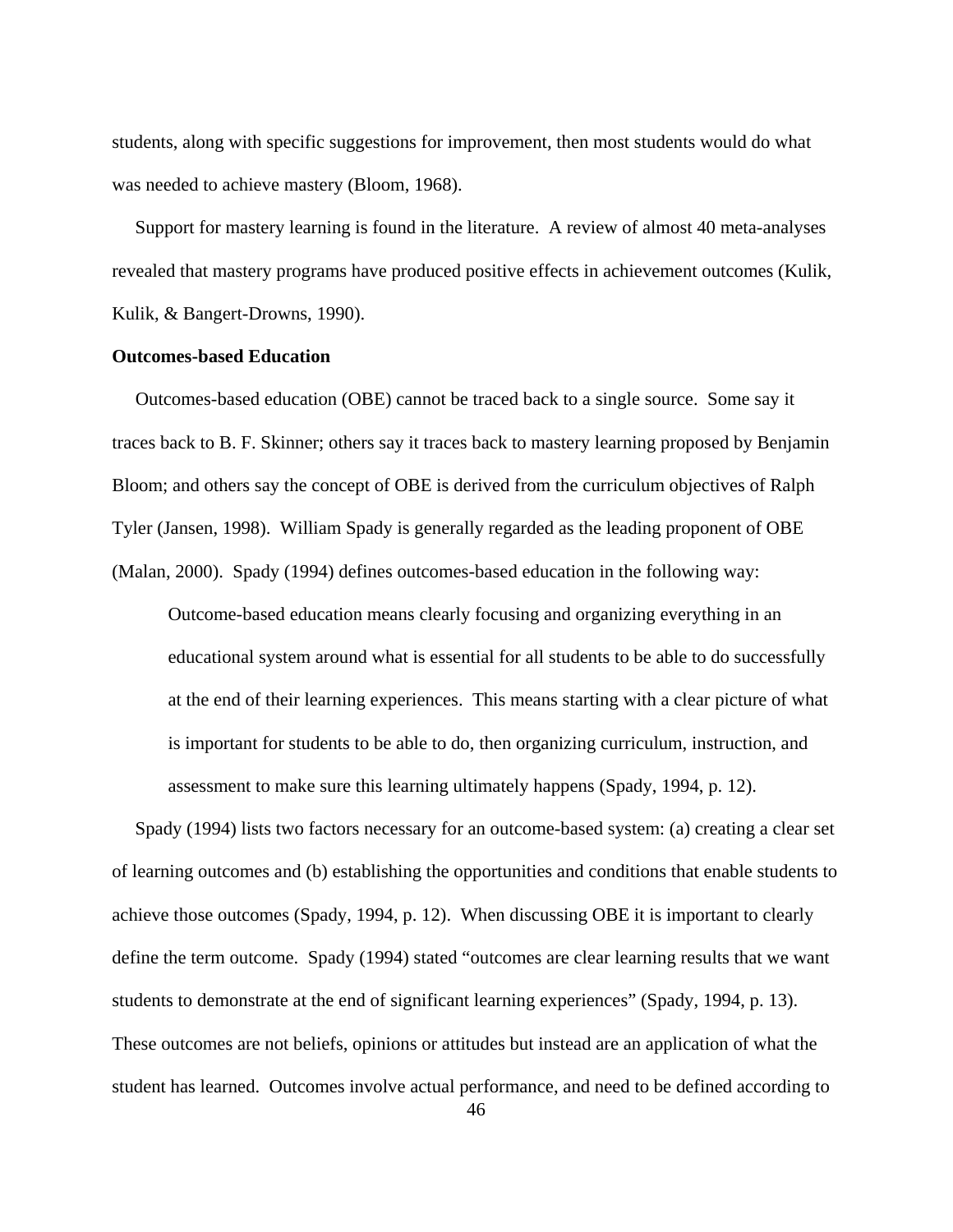the desired action. Observable action verbs such as explain and produce should be used when developing outcomes. "Without those verbs, what are called outcome statements lack a clearly defined demonstration process, and without that defined process the outcome statement takes on the character of a goal rather than a true outcome demonstration" (Spady, 1994, p. 13).

 The roots of outcomes-based education can be traced back to mastery learning and competency-based education (Malan, 2000). As seen in Table 5, OBE, mastery learning and CBE have many similarities.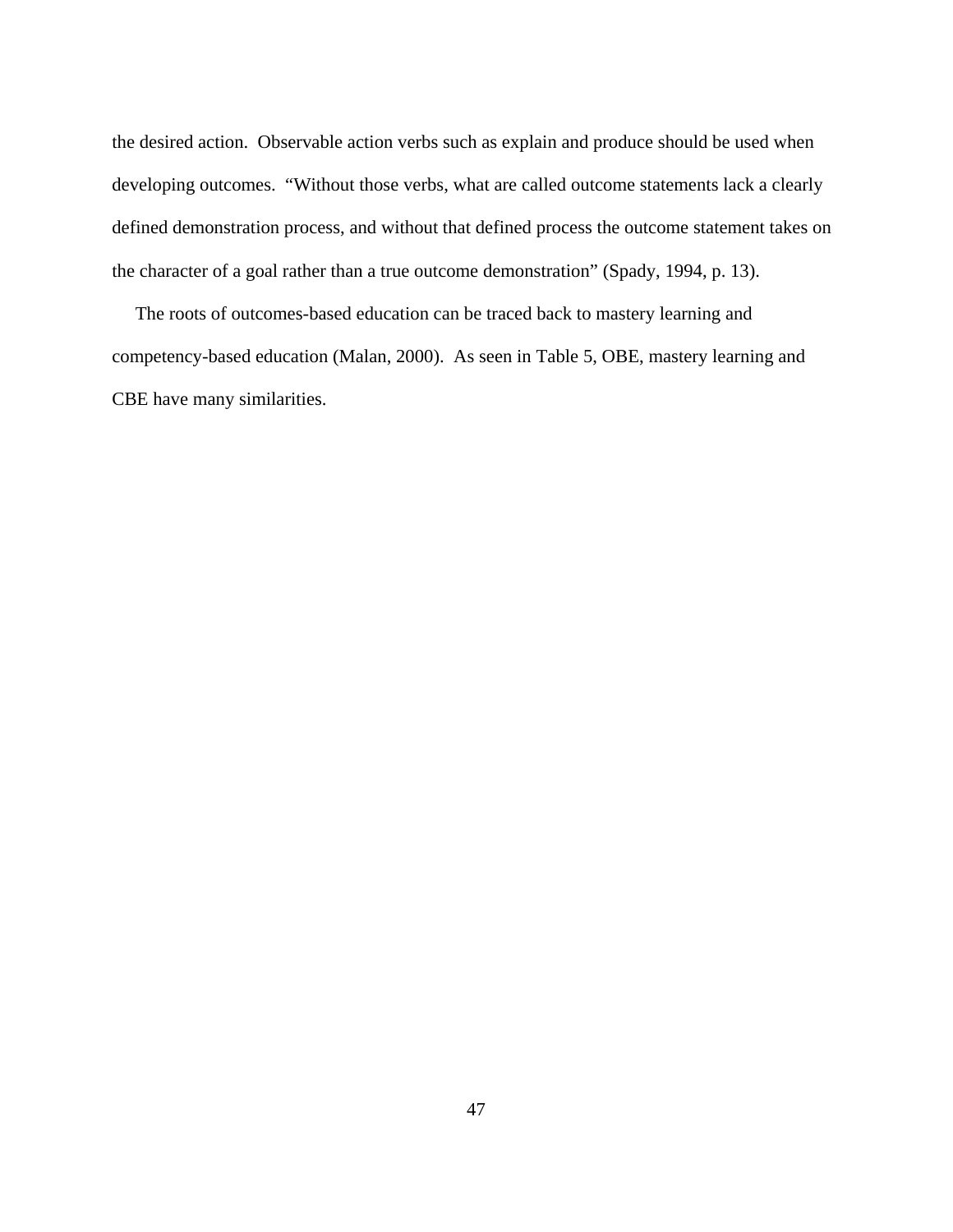## Table 5

## *Like Characteristics of Three Educational Approaches*

| Characteristics                                                                              | Outcomes-<br>based | <b>Mastery</b><br>Learning | Competency-<br>based |
|----------------------------------------------------------------------------------------------|--------------------|----------------------------|----------------------|
| Outcomes define system                                                                       | X                  | X                          | X                    |
| Allows for expanding learning opportunities beyond<br>traditional seat time as learning time | X                  | X                          | X                    |
| Based on successful attainment of predetermined<br>performance outcomes                      | X                  | X                          | X                    |
| Aided by instructional guidance where learners<br>receive continuous learning support        | X                  | X                          | X                    |
| Builds on a culminating achievement of desired<br>learning outcomes                          | X                  | X                          | X                    |
| Geared towards integrating concepts across the<br>curriculum and learning areas              | X                  |                            |                      |
| Success-oriented allowing for individual learners to<br>succeed according to own abilities   | X                  | X                          |                      |
| Characterized by cooperative learning                                                        | X                  |                            |                      |
| Attainment of outcomes is confirmed by criterion<br>assessment                               | X                  |                            | X                    |
| Based on collaborative structures allowing for<br>democratic input from the community        | X                  |                            |                      |

*Note.* From "The 'new paradigm' of outcomes-based education in perspective," by S. Malan, 2000, Information in table gleaned from Malan, 2000, *Journal of Family Ecology and Consumer Sciences*, *2*, p. 2

 Two of the OBE characteristics are not seen in CBE or mastery learning. In OBE, mastering content is not an end in itself, and implementation of OBE decreases individual competition and encourages teamwork (Malan, 2000). Malan further describes OBE curriculum as not fixed and "open to the environment" (Malan, 2000, p. 27).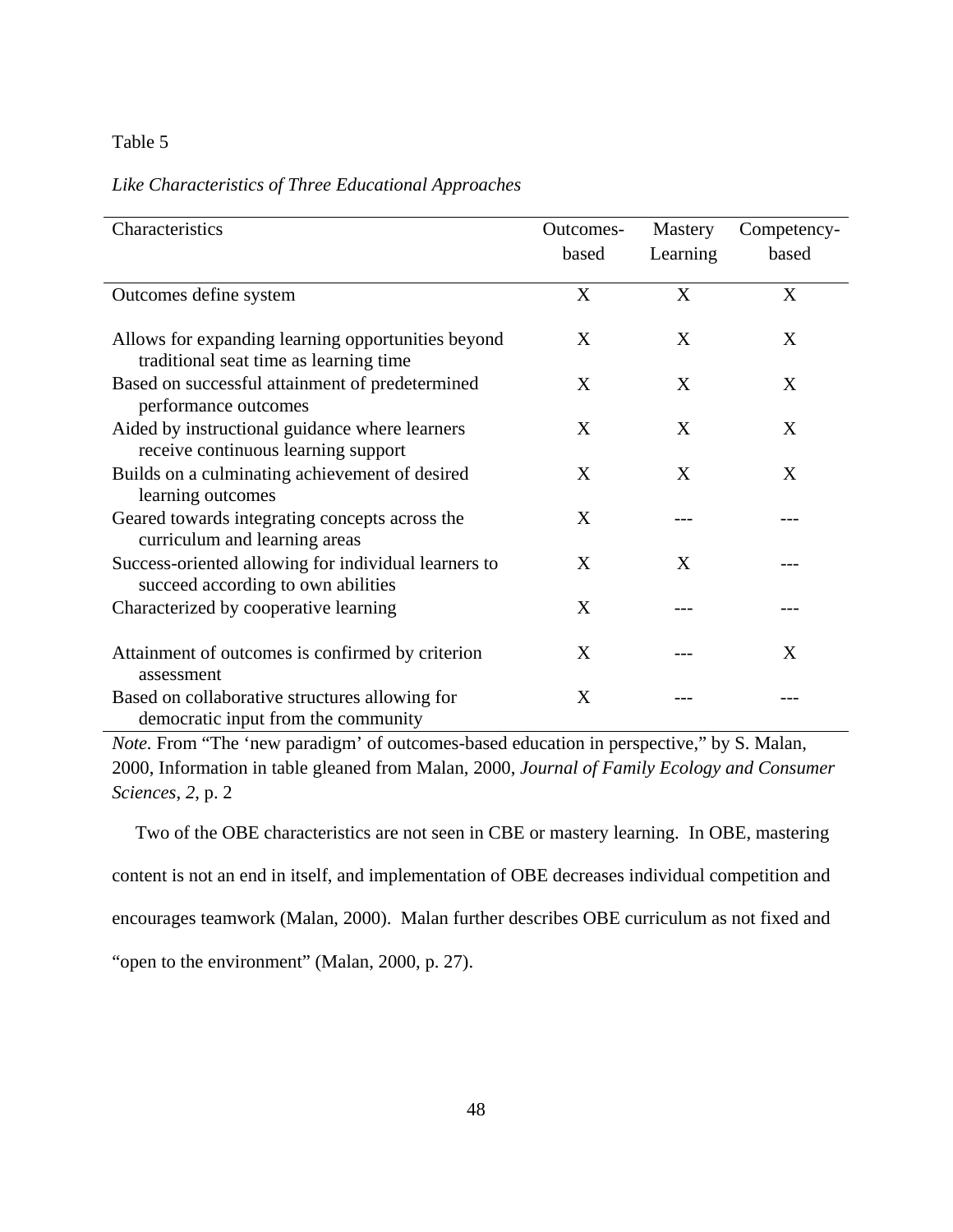## **Chapter Summary**

 Chapter II provided an overview of the literature related to Student Oriented Learning Outlines (SOLOs). An overview of the history of the SOLO, literature supporting the use of the SOLO, and the components of the SOLO were presented. The components of the SOLO rationale, pre-tests, instructional goals, learning objectives, objectives-referenced evaluation and affective objectives were discussed. In addition, an explanation of competency-based education, mastery learning and outcomes-based education was discussed.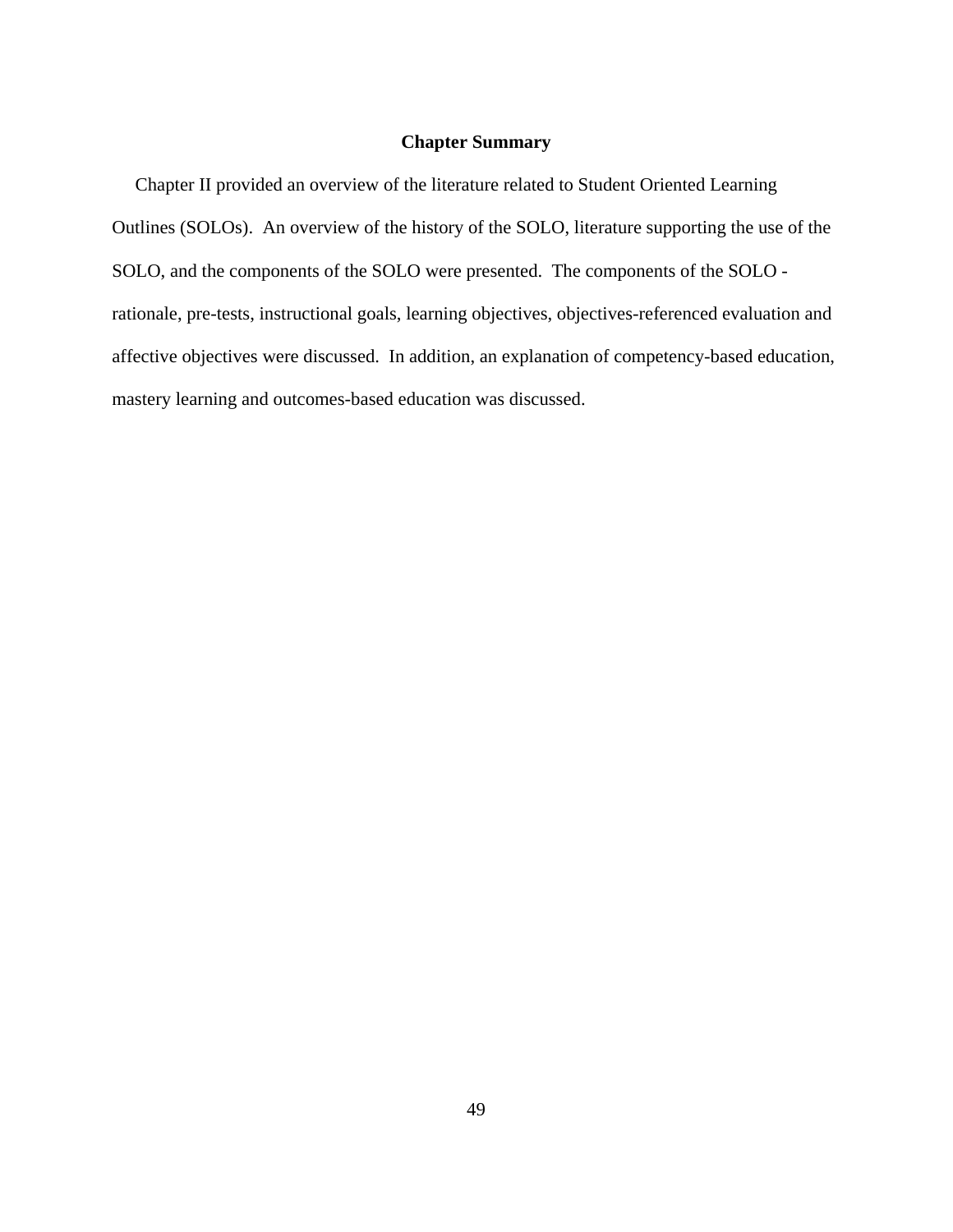#### **III. METHODOLOGY**

#### **Introduction**

 The purpose of this quantitative study was to determine if there was a positive relationship between the use of SOLOs and three measures: mastery of material taught, retention of material taught, and voluntary student behaviors related to course material. This chapter will explain the rationale for selecting the research design, the selection of participants, and the procedures and tools used in collecting data.

 The following research questions guided the study. For University of Arkansas students enrolled in an equine production course:

- 1. After controlling for student high school grade point average, was there a significant difference in student performance on each of three exams between students taught using SOLOs and students taught using traditional methods?
- 2. To what degree do students taught using SOLOs retain the material covered, as measured on unit exams?
- 3. Are SOLOs rated by students as useful to them in preparing for exams or in helping them to determine what they were expected to learn?
- 4. For each unit taught using SOLOs, voluntary affective indicators of behavior were collected. Is there evidence of voluntary positive student behaviors related to the goals of the SOLO unit?

## **Selection of the Research Design**

 An Analysis of Covariance (ANCOVA) was selected for this study for research question one. This design consisted of treatment and control groups that were a convenience sample not randomly assigned. In the present case, the covariate was high school grade point average.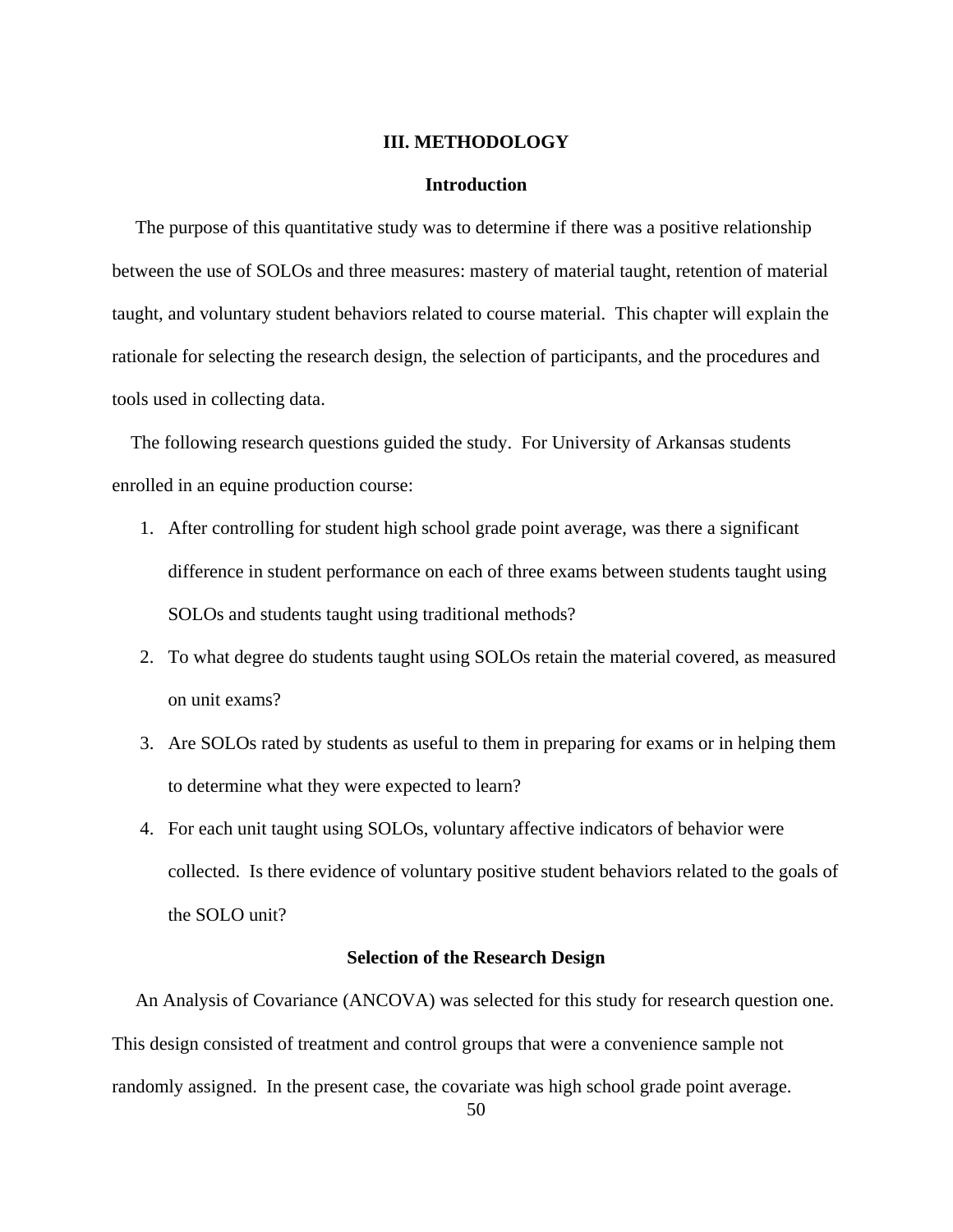Research questions two, three and four were based on a single group design, where the intent was to provide only descriptive information. Research question two concerned the retention of material taught with the use of SOLOs. Unit exams covered both SOLO and non-SOLO material. Scores on the SOLO and non-SOLO portions of the unit exams were compared. Research question three concerned student perceptions of the usefulness of SOLOs, and research question four concerned quantifying evidence of voluntary student behaviors related to the goals of the SOLO unit.

#### **Development and Approval of Instruments**

 Before this research was conducted, I developed and pilot-tested SOLOs and exam questions. Exam questions were reviewed by Dr. N. Jack, a professor of Equine Science, and SOLOs were reviewed by Dr. J. Hammons, professor of Higher Education, author of the SOLO and expert in the field of SOLO development. An expert is defined as an individual possessing special skills or knowledge in a given area (Gove, 1981). Research was reviewed and approved by the University of Arkansas Institutional Review Board (Appendix E). A consent form that explained the research and that refusal of participation would not affect the relationship with the instructor or effect benefits was given to the students (Appendix F). Students were allowed to ask questions about the research, and then were given the opportunity to sign the consent form or opt out of the research. An additional request was made and approved by the IRB (Appendix E) to utilize the aptitude, demographic and in-class performance data from 2012 students of the same course.

## **Variables**

The treatment variable for this study was the use of SOLOs as a teaching methodology for specific units in a horse production course. The dependent variables were retention of SOLO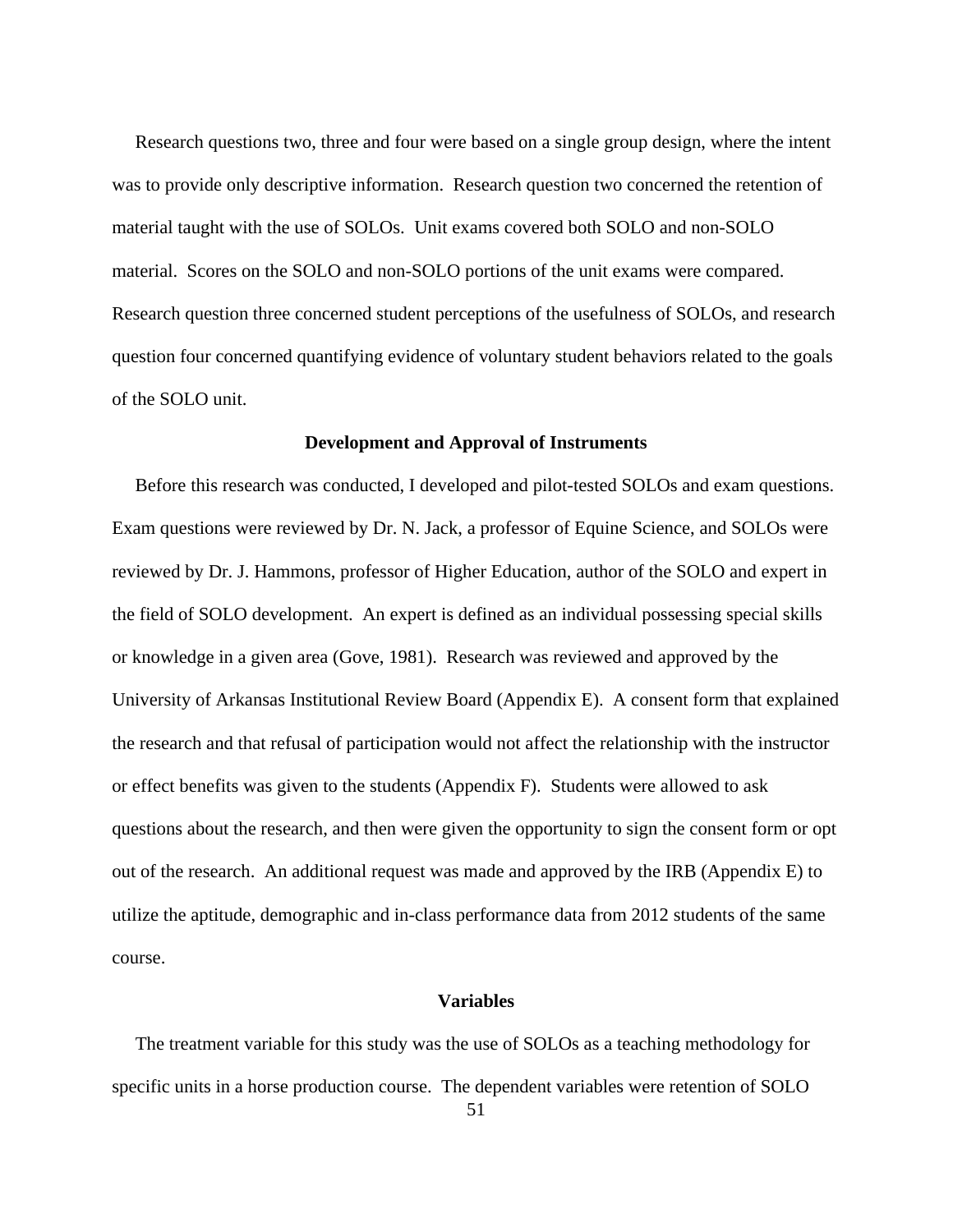material as measured by the unit exams. Additionally, assessments of the usefulness of SOLOS to students and affective indicators relating to SOLOs were collected.

## **Treatment Variable**

Faculty members should seek ways to increase learning efficiency of students (Hu & Kuh, 2003) and can increase student learning by making every minute that students are in class or studying count (Groccia & Miller, 2000; Hu & Kuh 2003). The purposes of this quantitative study were to determine if the use of SOLOs had a positive influence in three areas: mastery of material taught, retention of material taught and voluntary student behaviors related to the use of course material.

 I designed three SOLOs that were distributed to students who were in the treatment group. SOLO materials included subject matter pertaining to course objectives, pre-tests, post-tests and SOLO evaluations. The control group was taught identical subject matter without the use of SOLOs. Unit exams were developed and administered at designated time-points throughout a 15 week semester to the treatment and control groups.

## **Dependent Variables**

The dependent variables in this study consisted of three assessments: knowledge of subject matter, usefulness of SOLOs, and affective behaviors exhibited by students utilizing SOLOs. The dependent variables were assessed in the following ways: unit exams were used to assess of knowledge of subject matter for the control and the treatment group; anonymous rating sheets were used by students in the treatment group to assess the usefulness of SOLOs; and I unobtrusively collected affective indicators exhibited by the treatment group after utilizing SOLOs.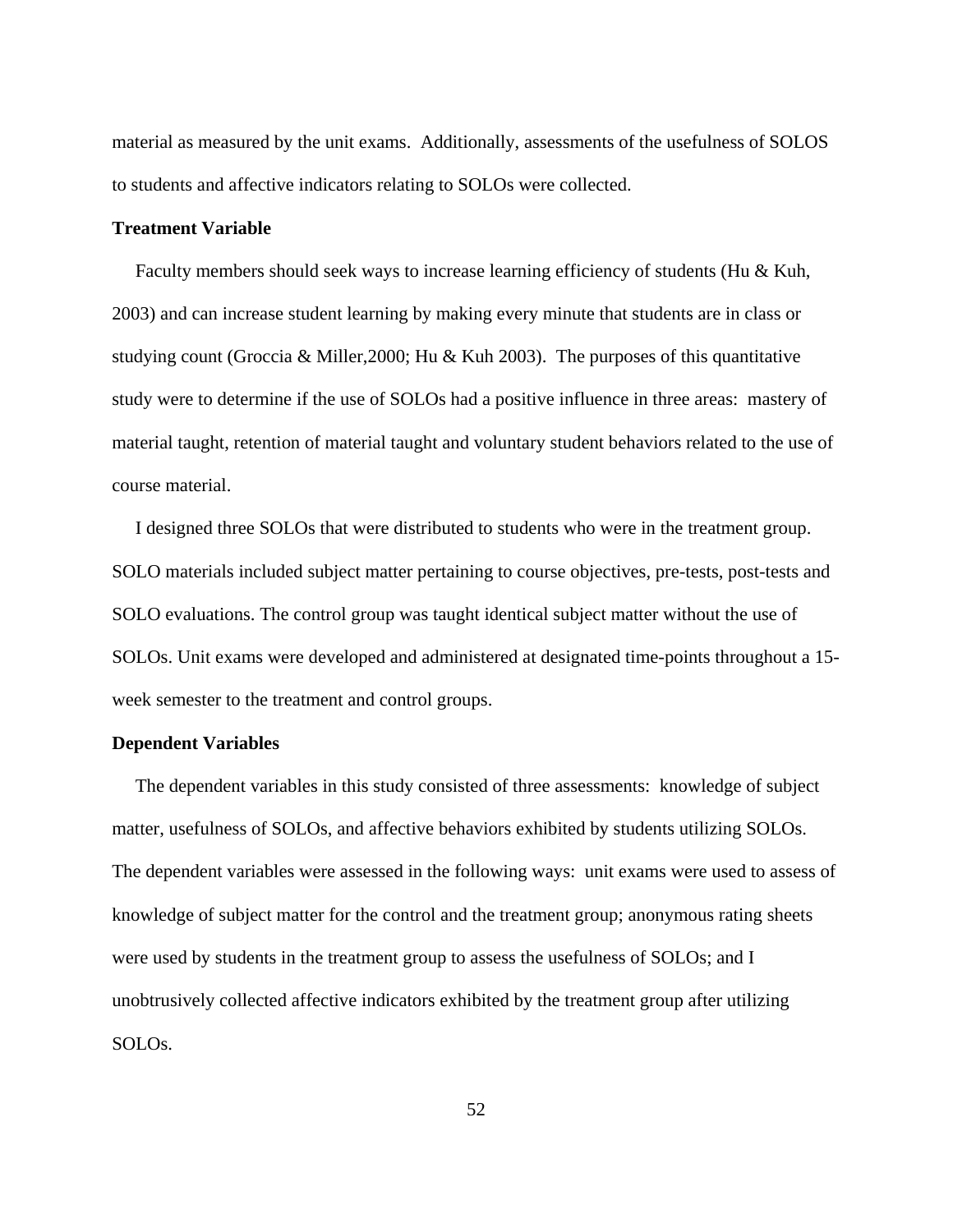**Knowledge of Subject Matter***.* The following subject areas were assessed in the unit exams for both the control and the treatment groups: (a) foal IgG, (b) colostrum, and (c) emergency horse care. The knowledge of subject matter was assessed by unit exams. Unit exams at the end of each of three course units included material taught to the control and treatment groups. For the treatment group, one SOLO taught lab was included on the unit exam. The same material was taught to the control group but without the use of SOLOs. The material covered on the unit exams for both groups was foal IgG, colostrum or emergency horse care. The questions were not exactly the same, but they covered the same objectives.

 **Usefulness of SOLOs***.* Students in the treatment group were asked to rate the value of the SOLOs at the end of the SOLO unit (Appendix G). A series of between nine and eleven statements was developed to determine the usefulness that students placed on the three SOLO units. These statements were rated on a  $1 - 5$  Likert scale. Responses were collected anonymously. Sample statements students were asked to rate included were "This module made it easy for me to understand exactly what I was expected to learn" and "I think that being taught this way would be beneficial to me in other courses." Additionally, open-ended questions were provided requesting information about what students liked most and least about SOLOs.

 **Affective Indicators***.* An affective indicator is a voluntary student behavior, which demonstrates that students not only have gained knowledge and skill but are continuing to voluntarily use the knowledge or demonstrate the skill because they believe it to be worthwhile, and are not influenced by a reward or grade compensation. Atherton (2004) reported that affective indicators provide information about the participant's feelings or emotions. Affective indicators of the treatment group were collected unobtrusively by the researcher after each of the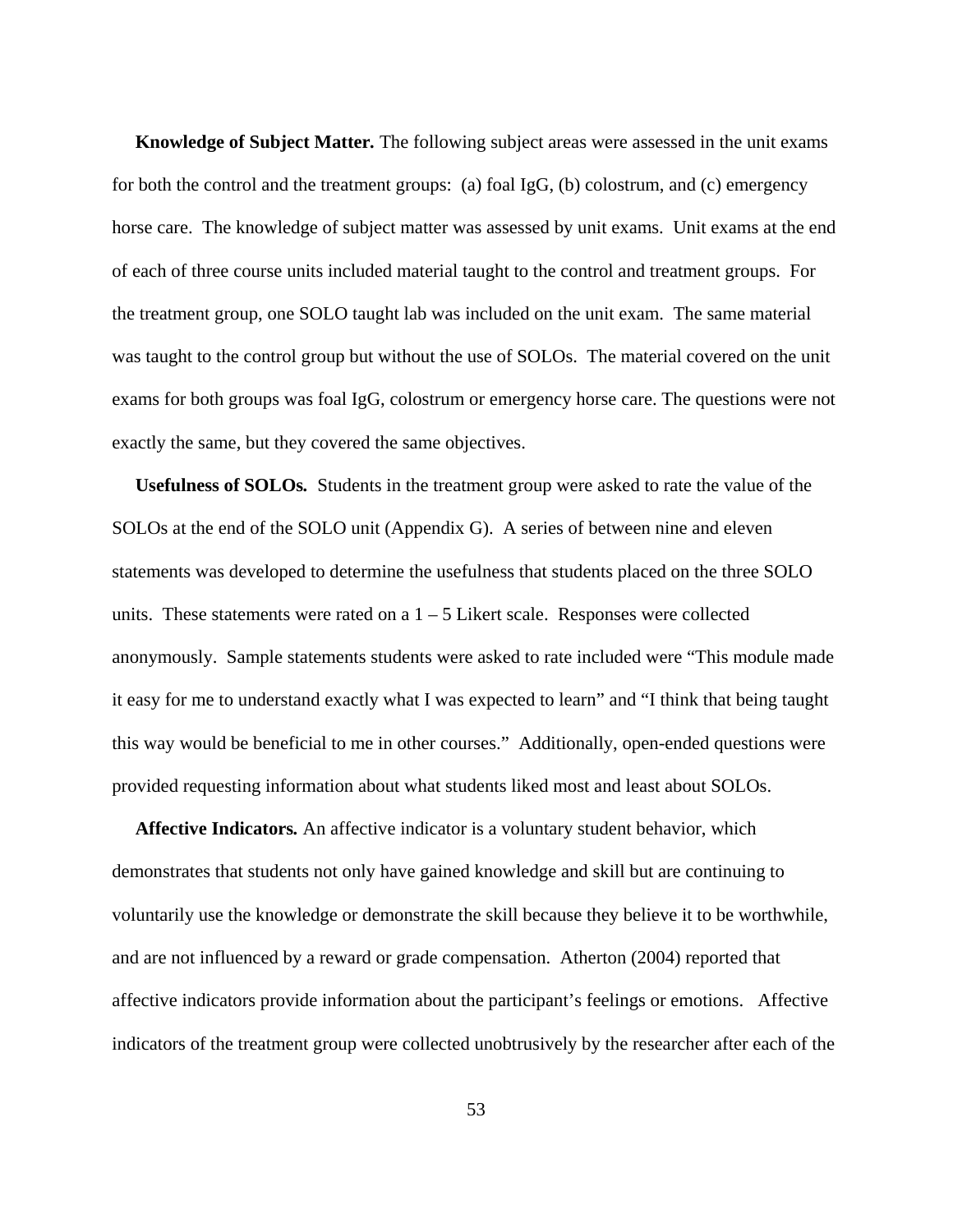three SOLO units: (a) foal IgG, (b) colostrum, and (c) emergency horse care. The affective indicators collected for the treatment group were:

- Colostrum: When the SOLO materials were made available, an e-mail was sent to the students in the class. This e-mail included links to journal articles along with a message that said that no questions on exams or the final would come from the material found in the articles. Students were asked to anonymously answer the true/false statement "I read the journal articles provided, although they weren't required".
- IgG: When the SOLO materials were made available, a reminder e-mail was sent to the students in the class. Included in this e-mail were links to journal articles with a message that no questions on exams or the final would come from the material found in the articles. The number of students who anonymously indicated that they read these articles was tabulated. Additionally, the number of students who opted to stay after lab to ask questions and discuss what was included in the journal articles was recorded.
- Emergency horse care: This lab was planned to end 15 minutes prior to the end of the scheduled lab time. At the end of the emergency horse care lab, I made an announcement that any student who wished to practice hands-on skill sets learned in lab could take the opportunity to practice utilizing equipment and supplies. I also told the class that I would be available to answer any additional questions pertaining to the lab. The number of students who stayed after the lab ended was recorded, as well as the number of students who remained after the scheduled end of lab. Additionally, students requested additional opportunities to practice what they had learned in lab. This number of students was recorded.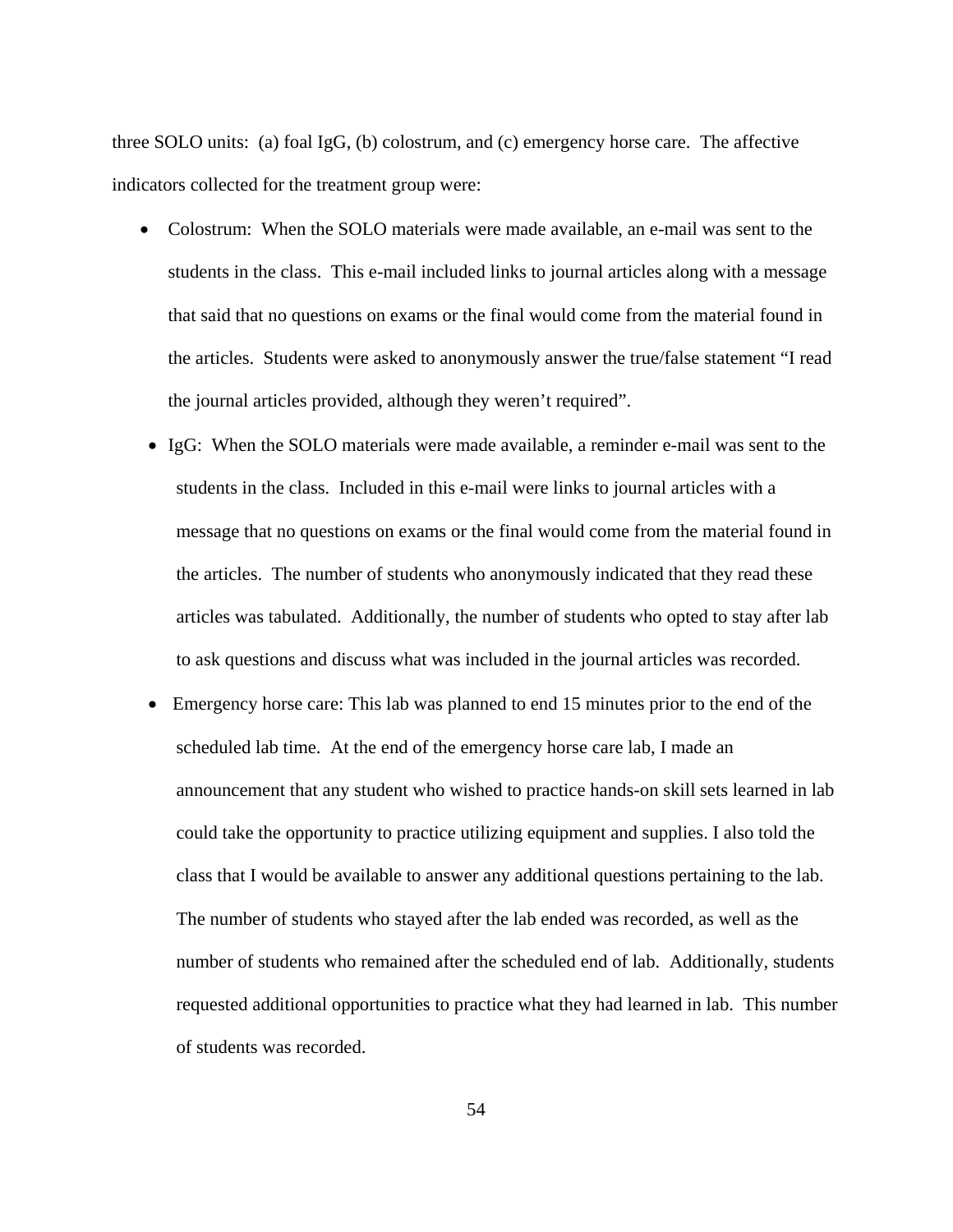#### **Research Site and Participants**

 The sample for this study consisted of sophomore, junior and senior-level University of Arkansas students pursuing a minor in equine science who were enrolled in an equine production class in either the spring of 2012 or the spring of 2013. This non-probability sample was used because of the accessibility of participants (Ary, Jacobs & Razaviech, 2002). Thirty-one students enrolled in the 2012 class were in the control group and 27 students enrolled in the 2013 class were in the treatment group. Both semester-long 15-week classes consisted of a weekly lab lasting 1 hour and 50 minutes and 2 weekly lecture classes lasting 50 minutes each. The research site was the equine production lab located in Whitaker Animal Science Center at the University of Arkansas.

## **Data Collection**

 The sequence of events including the topics taught and exam schedule for this study is provided in Table 6. The only difference between the treatment and control group course experiences was the use of SOLOs. The sequence and topics were the same for both groups.

 Three labs utilizing SOLOs were taught. Other labs were taught without the use of SOLOs. All 50 minute lecture classes were taught without SOLOs.

 For the SOLO presentations, pre-tests and post-tests were utilized. Pre-tests were administered in advance of the SOLOs. An anonymous student evaluation form pertaining to the SOLO unit was given to the students at the completion of the SOLO lab. These evaluation forms asked students to evaluate the usefulness of the SOLO on a  $1 - 5$  Likert scale (1 = strongly disagree; 5 = strongly agree), and also included open-ended questions asking students to describe what they liked best and least about the SOLO unit. Affective indicators of student engagement were observed and collected for each lab where SOLOs were used. As outlined in Table 6,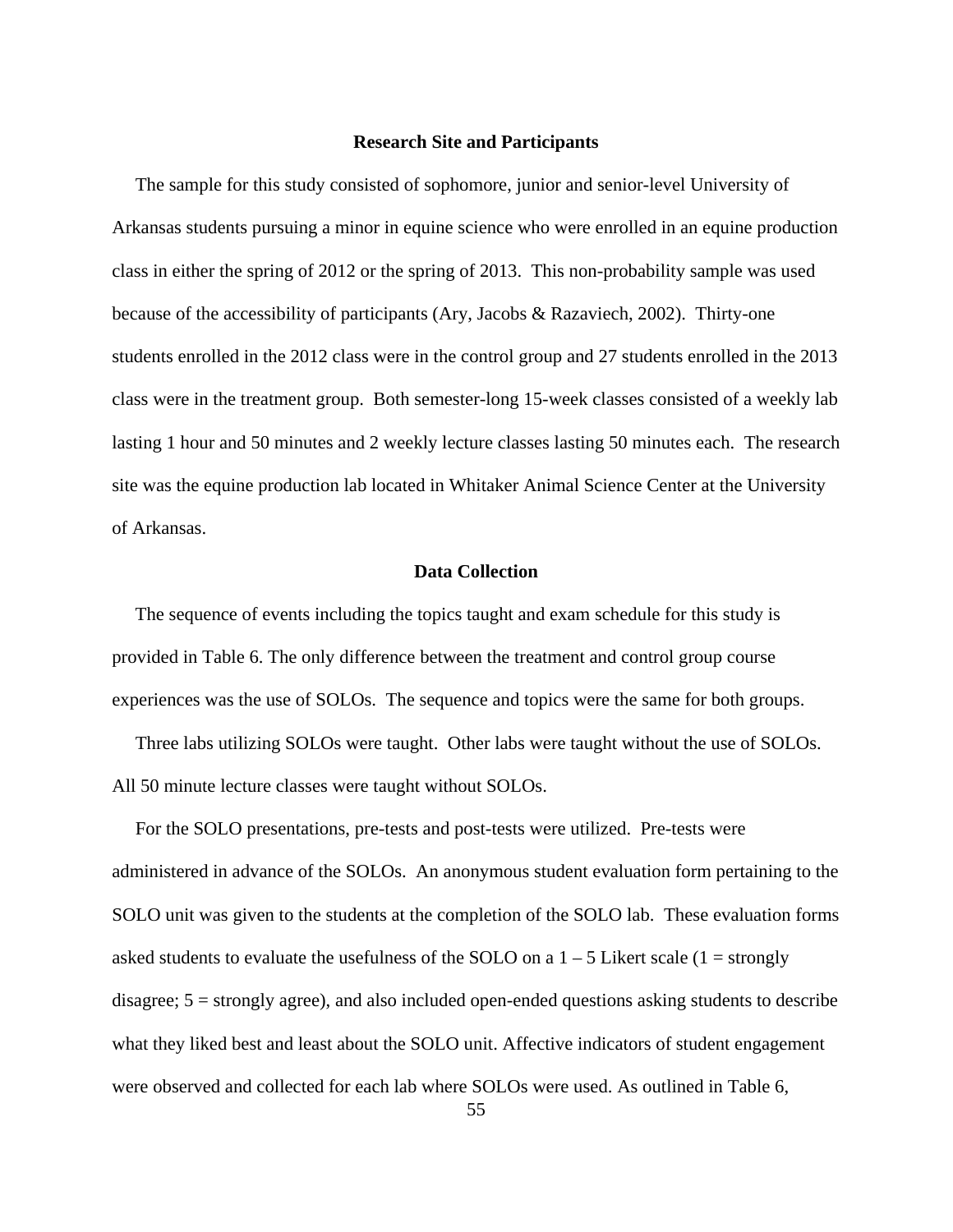SOLOs covering the indicated topics were given to the students. SOLO taught topics were: colostrum, foal IgG, and emergency horse care.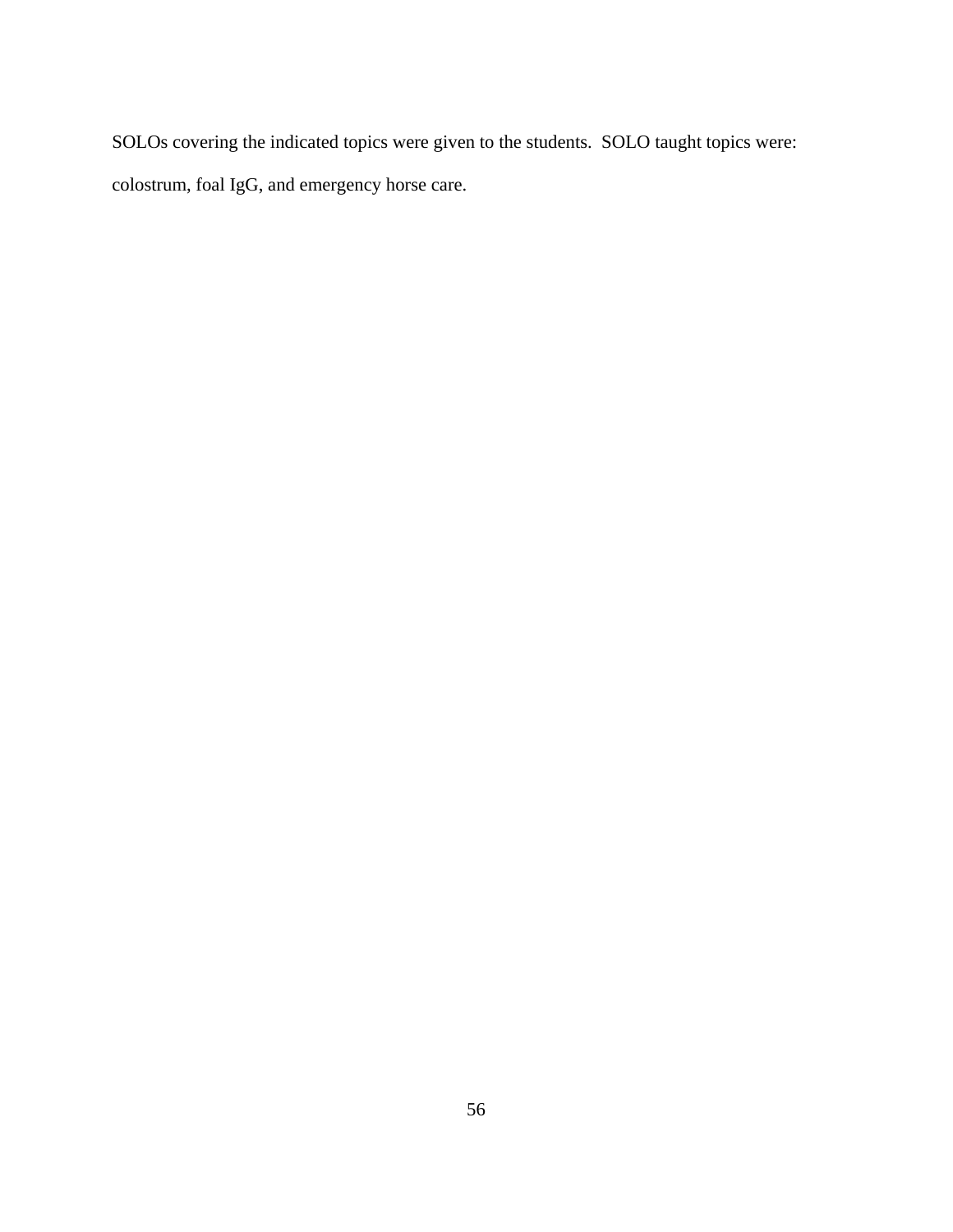#### Table 6

|                |          |            | Affective   |                               |                              |           |       |
|----------------|----------|------------|-------------|-------------------------------|------------------------------|-----------|-------|
|                | No.      | Content of | Indicators  | Content of                    | Content of                   |           |       |
| Week           | subjects | SOLO Lab   | Collected   | non-SOLO Lab                  | non-SOLO classes             | Unit Exam | Final |
| 1              |          |            |             | <b>Syllabus Review</b>        | Anatomy                      |           |       |
| $\overline{2}$ |          |            |             |                               | Conformation                 |           |       |
| 3              |          |            |             | <b>Monitoring Parturition</b> | Unsoundness                  |           |       |
| 4              | 27       | Colostrum  | $\mathbf X$ |                               | Mare Reproduction            |           |       |
| 5              |          |            |             |                               | Broodmare Mgt.               | Exam 1    |       |
| 6              | 17       | Foal IgG   | $\mathbf X$ |                               | <b>Pregnancy Hormones</b>    |           |       |
| $\overline{7}$ |          |            |             | <b>Practical Nutrition</b>    | <b>Stallion Repro</b>        |           |       |
| 8              |          |            |             | Field Trip                    | <b>Equine Diseases</b>       |           |       |
| 9              |          |            |             |                               | <b>Equine Genetics</b>       | Exam 2    |       |
| 10             |          |            |             | <b>SPRING BREAK</b>           |                              |           |       |
| 11             | 21       |            | $\mathbf X$ | <b>Emergency Care</b>         | <b>Controlling Parasites</b> |           |       |
| 12             |          |            |             | Parasitology                  | <b>Internal Parasites</b>    |           |       |
| 13             |          |            |             |                               | Equine disorders             | Exam 3    |       |
| 14             |          |            |             | <b>Pasture Management</b>     | Nutrition                    |           |       |
| 15             |          |            |             |                               | Fencing and Housing          |           |       |
| 16             |          |            |             |                               |                              |           | Final |

# *Semester-long Timeline for Equine Production Class Showing Sequence of Activities*

57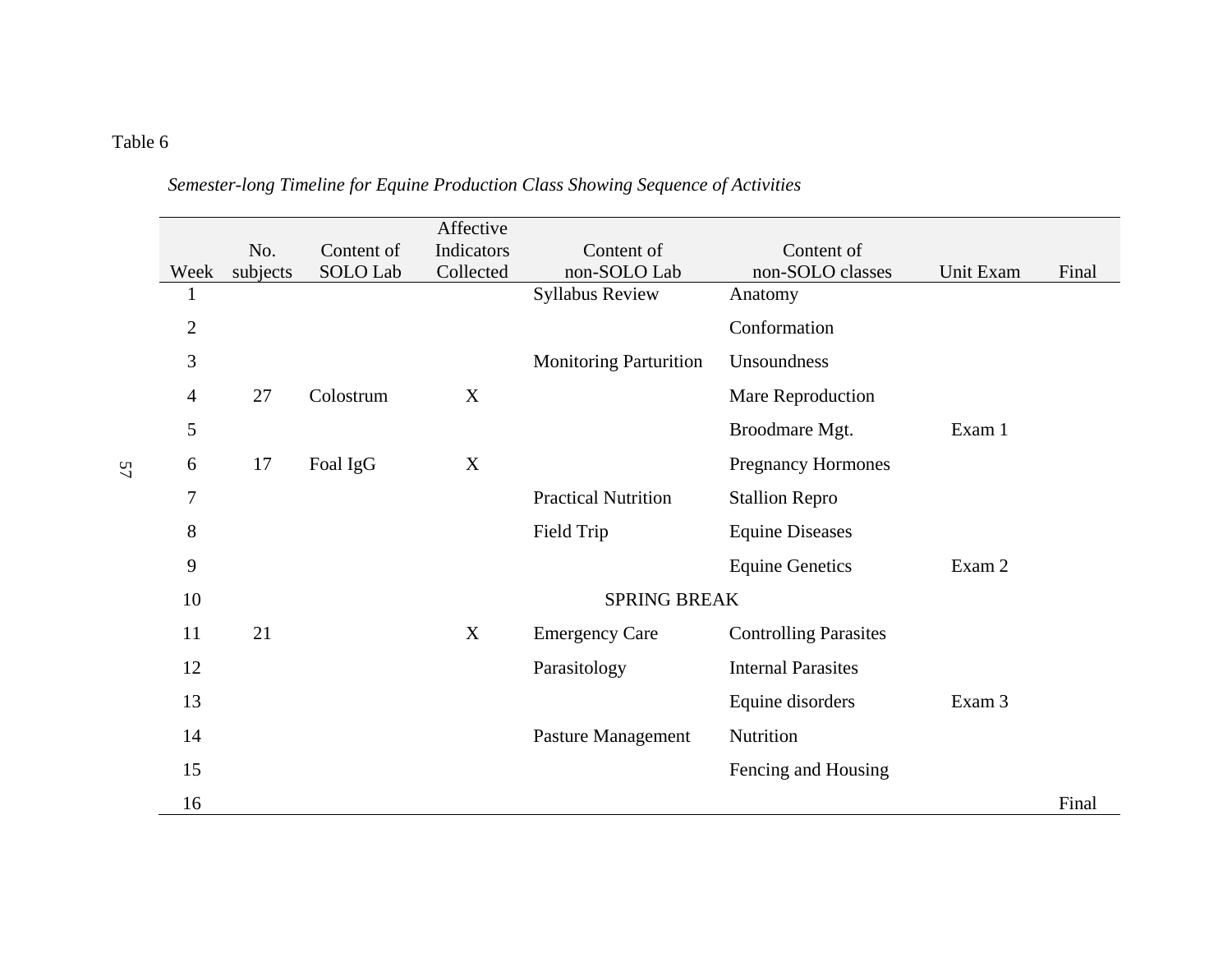Material covered in each of the three unit exams utilized in this study included information from: one SOLO lab and all non-SOLO lectures and labs. Exams including SOLO-taught material were administered on the fourth, sixth and eleventh week of the semester.

#### **Data Analysis**

 Each participant's high school grade point average was collected. This information was obtained from a data request to the registrar's office and delivered securely through the Associate Director for Assessment in University Housing using the University secure file transfer system, also known as "Dropbox IT." All identifiers for the treatment and control groups were subsequently removed, and a random identifying number was added for each participant. I entered data into an excel spread sheet, and all data were carefully cleaned and reviewed for missing data.

 Descriptive statistics and an ANCOVA was conducted for each of the three unit exams to analyze research question one to determine if there were significant differences in the outcomes of each unit exam. The ANCOVA technique removed the portion of each participant's exam score that was in common with their high school grade point average, allowing an estimate of the distinct effect of the treatment on each outcome, independent of prior academic achievement. Before calculating the ANCOVA could be done, there were eight primary assumptions that needed to be tested and met (Appendix H). These eight were: equal sample sizes, absence of outliers, normality of sampling distributions, homogeneity of variance, linearity, homogeneity of regression, correlation of covariate and dependent variables, and reliable covariates. The alpha level that was used to determine the statistical significance of each ANCOVA test was .02. Effect sizes were adjusted for the covariate.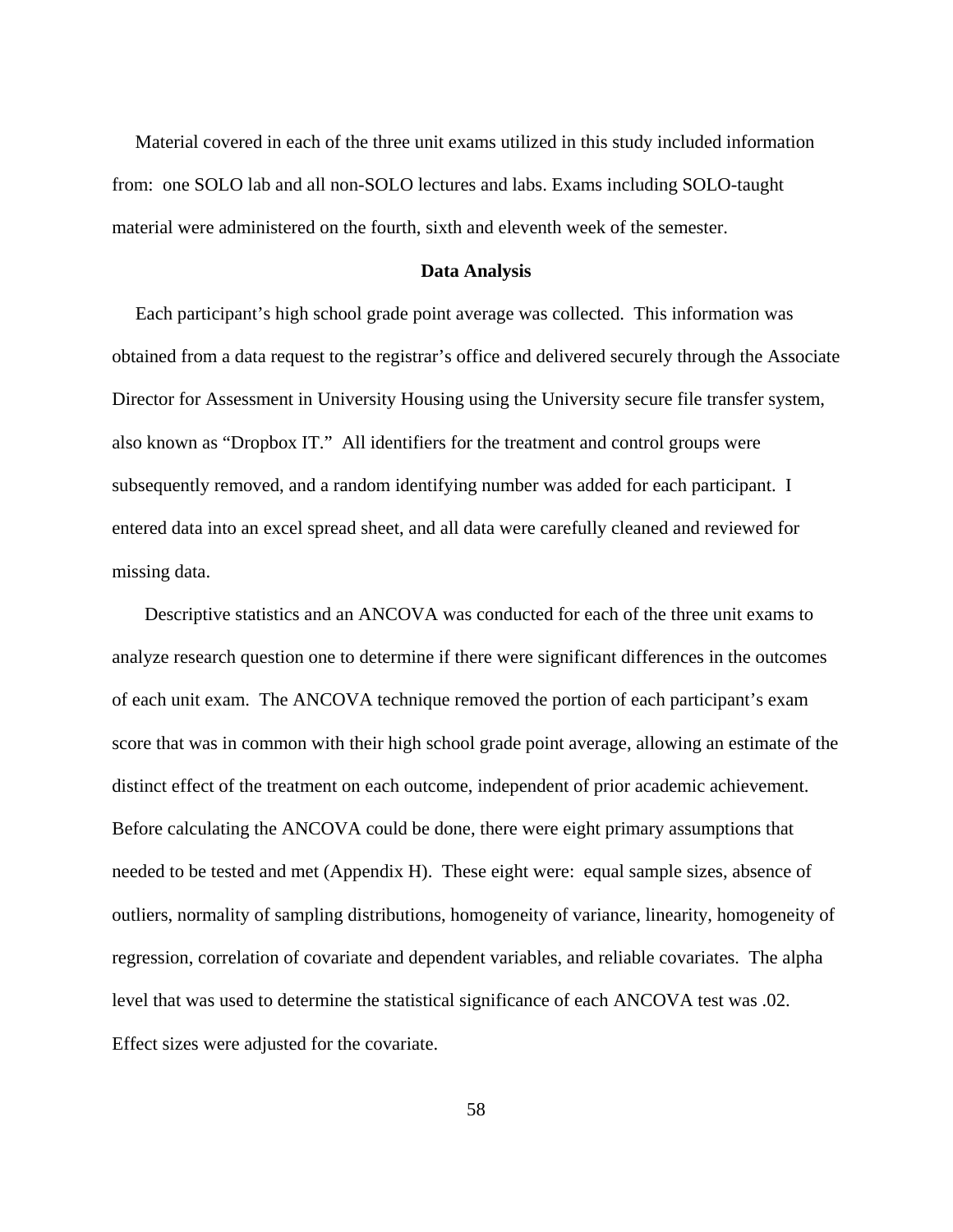Descriptive statistics were used to analyze research questions two and three. Means, frequencies and percentages were calculated for question three concerning the usefulness of the three SOLOs utilized by the treatment group.

 Descriptive statistics or "techniques for organizing, summarizing, and describing observations" (Ary, Jacobs & Razaviech, 2002) were used to analyze research question four, which collected evidence of voluntary student behaviors related to the goals of the SOLO unit.

#### **Threats to Validity**

 Students in the treatment and control groups were given three unit exams that tested objectives of the same material. The control group was taught material *without* the use of SOLOs in 2012, and the treatment group was taught the same material utilizing SOLOs in 2013. According to Creswell (2008), threats to internal and external validity need to be addressed in experimental research in order to make valid inferences. Problems that threaten the ability to draw correct cause-and-effect inferences because of experiences of participants or the experimental procedures utilized cause threats to internal validity (Creswell, 2008). There are eight potential threats that could have affected the internal validity of this study (Creswell, 2008, p. 312).

 The first threat to internal validity was history. Students in both the control group and the treatment group were allowed a variable amount of time between when the material was presented and the unit exams. Because of the nature of this study, and the fact that students required time to study, the researcher could not control or monitor events that took place in the interim. Results of this study could have been affected by the length of time that individual students spent studying material, and any other environmental event or external influence.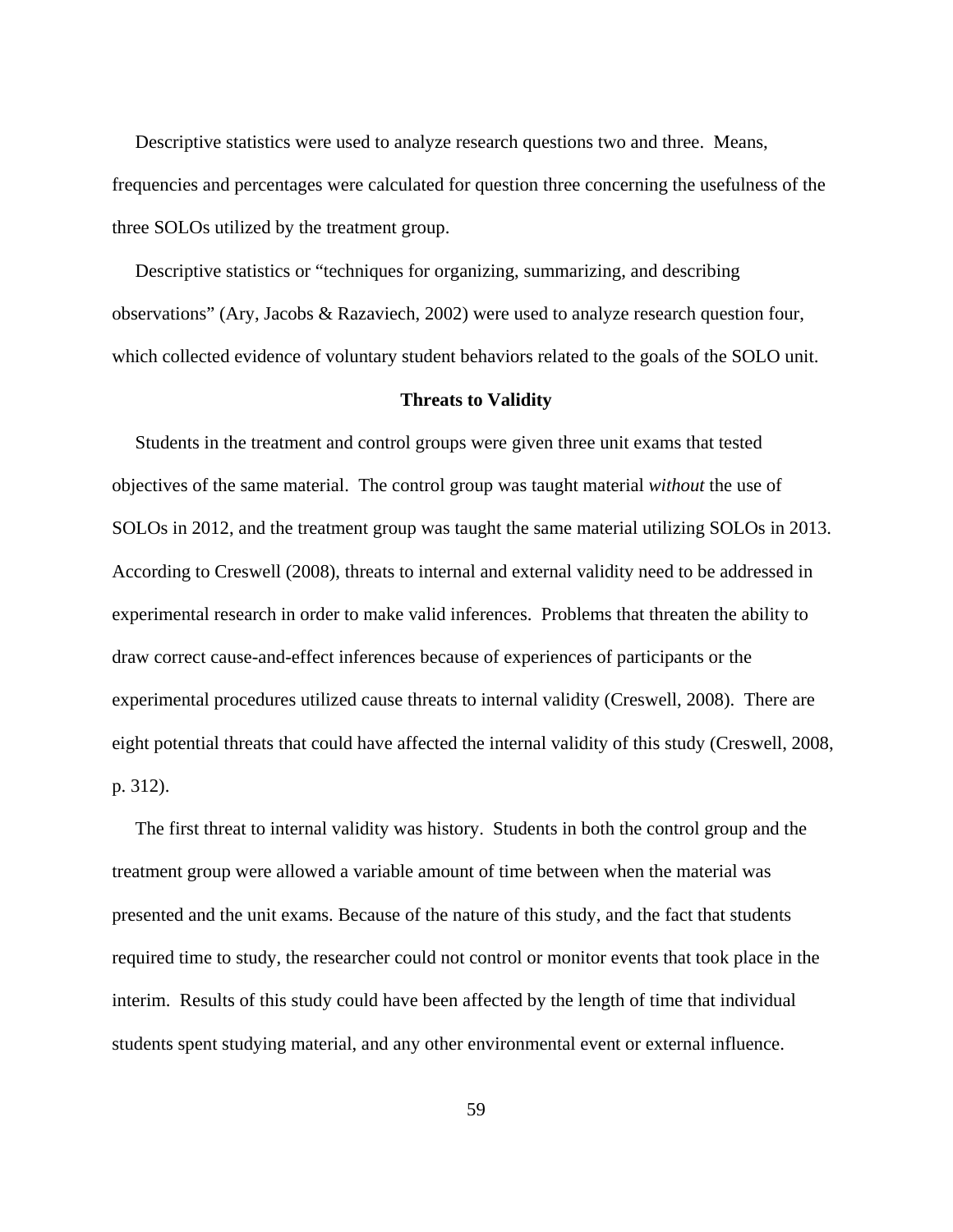Changes that could occur due to maturation, and simply the passage of time, were the second threat. Participants could have become wiser, less motivated or even more motivated due to scores they received on previous exams, and it is reasonable to conclude that this may have affected the results (Ary, Jacobs & Razaviech, 2002; Cresswell, 2008).

 The third threat to internal validity, regression, was negligible. Regression was controlled for because this was a convenience sample of intact groups, and thus participants for this study were not selected for either low or high performance on any critical variables, and were matched to the best of the ability of the researcher.

 Differential selection, the fourth threat to internal validity, was present. Differential selection "is most likely to occur when the researcher cannot assign subjects randomly but must use intact groups" (Ary, Jacobs & Razaviech, 2002, p. 285). In an attempt to minimize the threat of differential selection, effects of high school grade point average were statistically controlled.

 The fifth threat to internal validity was mortality. If participants dropped out of the study for any reason, this would create the threat of mortality (Creswell, 2008). Two students chose not to participate in the control group. Because the control and treatment groups were matched, validity issues due to mortality were negligible.

 The sixth threat to internal validity concerned interactions with selection. Some threats may have interacted in such a way to affect internal validity. For example, one of the groups could have had a higher rate of maturation, and the selection-maturation interaction could have been mistaken for the effect of the treatment. One group may have had more pre-vet students. These students would have been more motivated to earn the high grades necessary to be competitive for vet school. While this is a threat to internal validity, it is not highly likely that it could be an alternative explanation for the results observed. Each year there is a mixture of students in this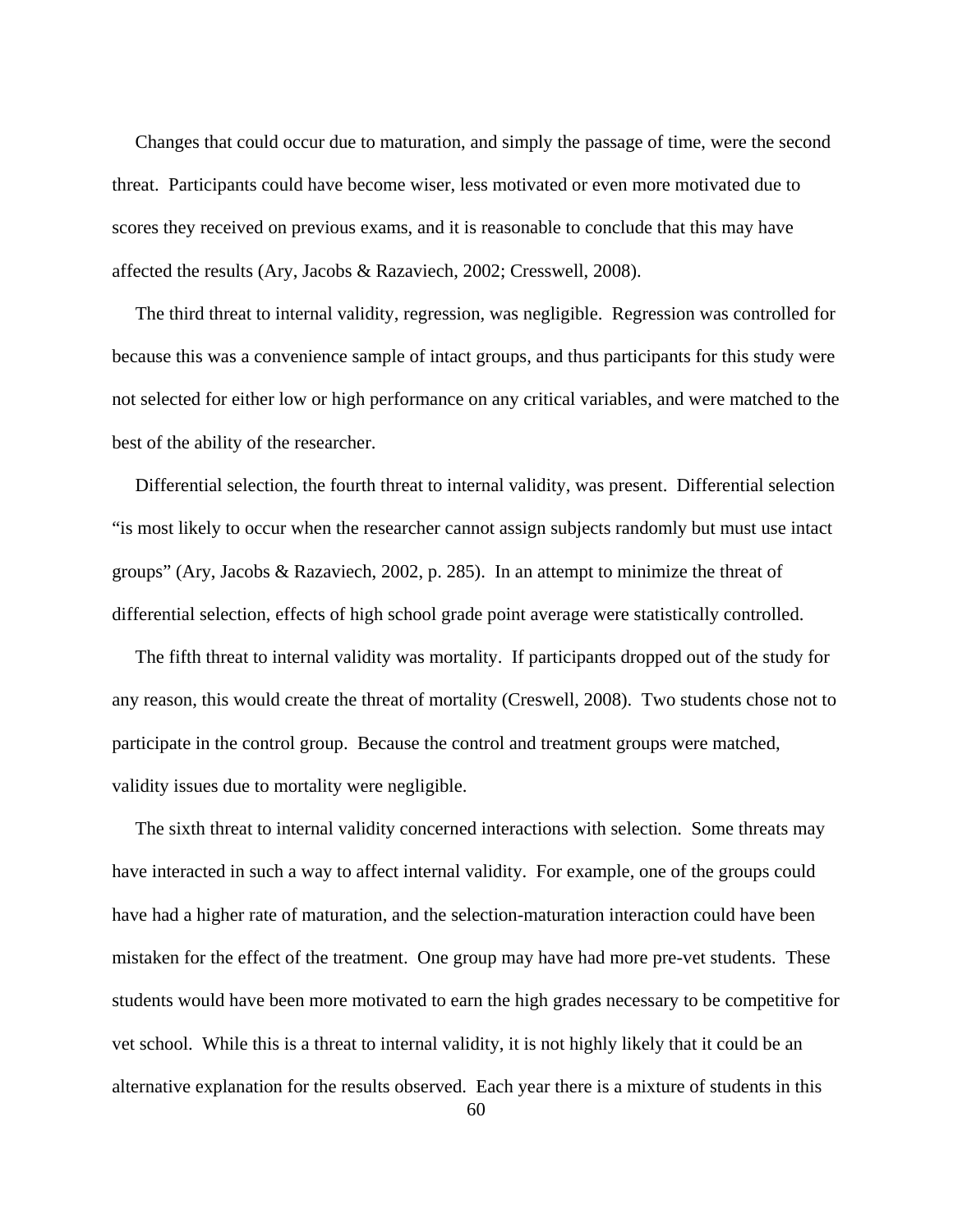particular course, so it is safe to conclude that the classroom composition was very similar for the treatment and control groups.

 The two remaining potential threats to internal validity were testing and procedures. Pre-tests and post-tests were administered as part of the SOLO units. This was a threat to internal validity because the treatment group may have benefited from the use of these tests. For the unit exams, a different set of questions was developed for the treatment group and control group. Both groups were tested over unit objectives, but the wording of the questions was not identical.

 It is impossible to generalize the results of this study due to threats to external validity not under the control of the researcher. Threats to external validity are defined by Creswall (2008) as "problems that threaten our ability to draw correct inferences from the sample data to other persons, settings, and past and future situations" (Creswell, 2008, p. 310).

## **Chapter Summary**

 This chapter described the methodology for this study. Included in this chapter were the instruments, research design, data collection information and techniques utilized in the data analysis. The participants of this study consisted of two intact classes of 4000 level undergraduates who were enrolled in an equine production class within the Department of Animal Science at the University of Arkansas in 2012 and 2013. Descriptive statistics and *t*-tests were used to evaluate the difference in knowledge that students obtained when utilizing SOLOs and not utilizing SOLOs. Additionally, affective indicators were collected unobtrusively and student rating of SOLOs was collected.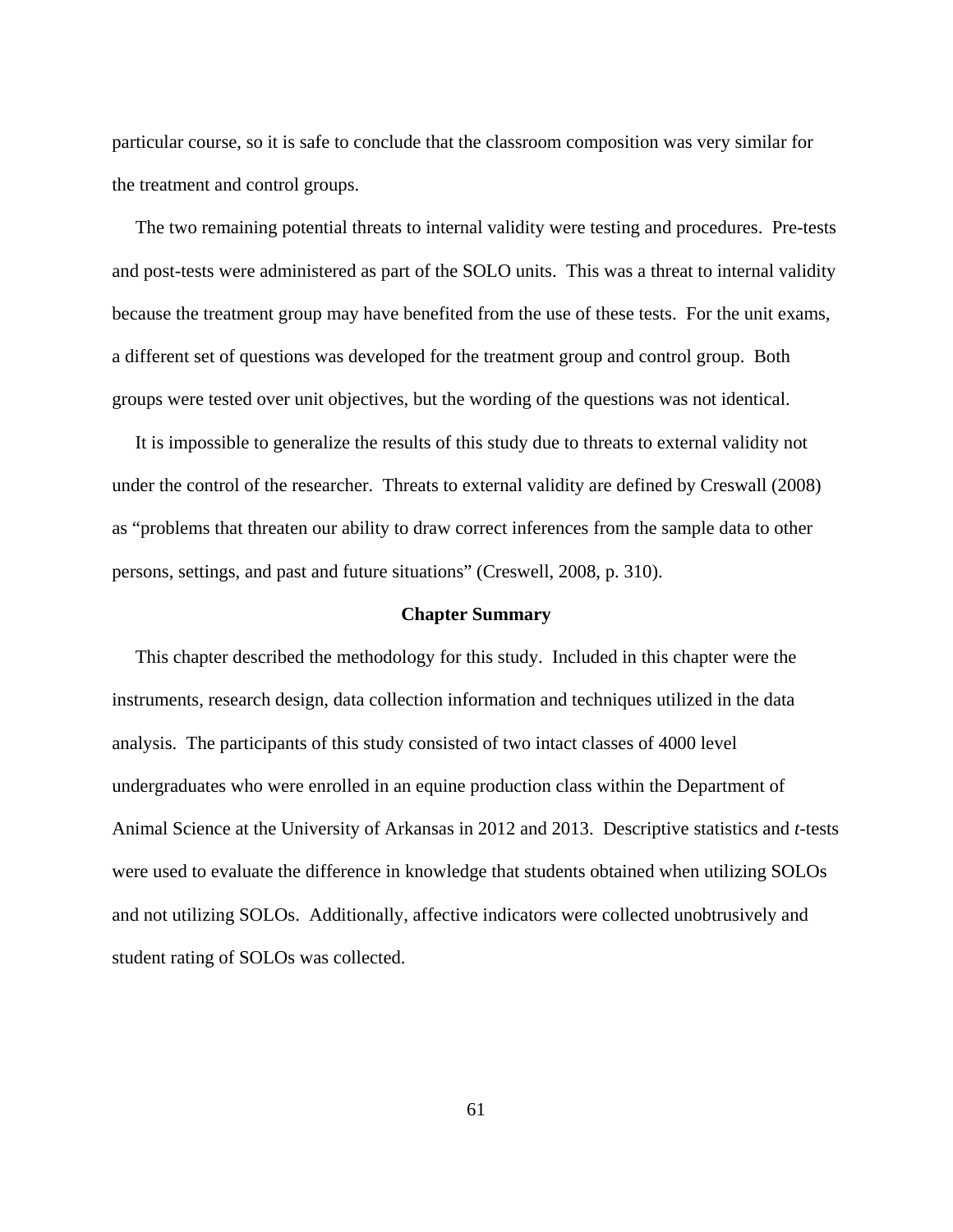#### **IV. RESULTS**

#### **Introduction**

 This chapter begins with an overview of the study including information about participants and data analysis. Four types of data were collected and analyzed for this study: Analysis of covariance for results of three different exams for SOLO and non-SOLO taught students, descriptive statistics for retained SOLO taught material for three SOLOs, descriptive statistics for anonymous student perceptions concerning three SOLOs and descriptive statistics of voluntarily affective student behavior for three SOLOs. Data analysis is followed by a presentation of the data obtained and the process of analyzing the data. A summary of the results and major findings concludes this chapter.

#### **Overview of the Study**

 The study sample consisted of a control group of 28 students enrolled in a horse production class in 2012 and a treatment group of 25 students enrolled in a horse production class in 2013 at the University of Arkansas who consented to participate in this study. Both were 15-week classes, which consisted of a weekly lab lasting 1 hour and 50 minutes and 2 weekly lecture classes lasting 50 minutes each. The research site was the equine production lab located in the Whitaker Animal Science Center at the University of Arkansas.

 Both the treatment and control groups were taught the same material; the only difference was that the treatment group was given a SOLO one week in advance of three labs. All other labs and lectures were taught without the use of SOLOs. Additionally, the treatment group was given a pre-test, a post-test, and an anonymous student evaluation form pertaining to the SOLO unit at the completion of the SOLO lab. Additionally, affective indicators of student engagement were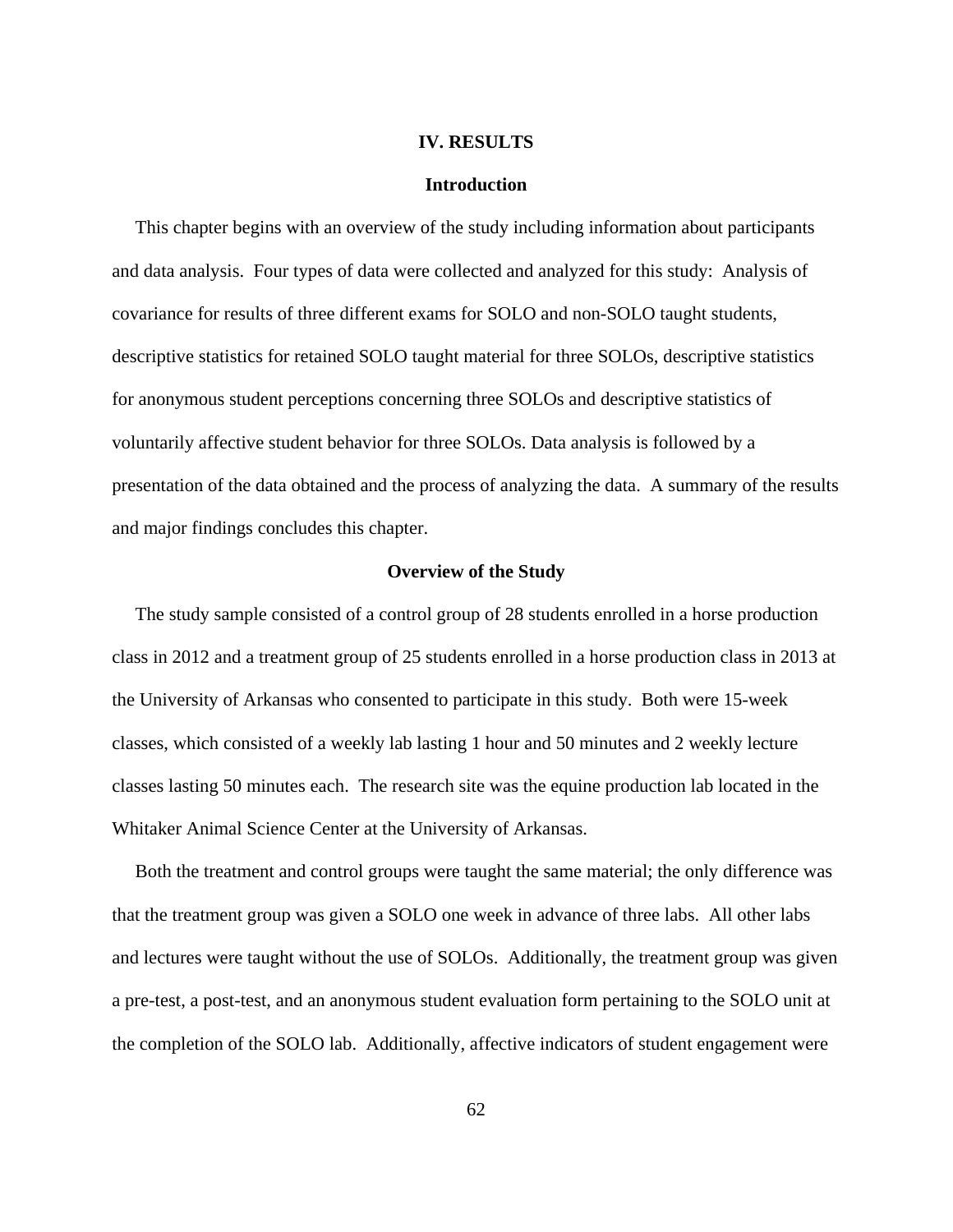observed and collected for each lab where SOLOs were used. Table 7 depicts the statistical analyses utilized for this study.

Table 7

*Statistical Analyses Utilized for Research Questions* 

| RO#             | Construct                                     | <b>Statistical Analysis</b>              |
|-----------------|-----------------------------------------------|------------------------------------------|
| RQ1             | Comparison of SOLO and<br>non-SOLO groups     | <b>ANCOVA</b>                            |
| RQ <sub>2</sub> | Retention of SOLO material                    | Descriptive statistics: <i>M, Mdn,</i> % |
| RQ3             | <b>Student Perceptions of</b><br><b>SOLOs</b> | Descriptive statistics: $M$ , %, $f$     |
| RO <sub>4</sub> | <b>Affective Indicators</b>                   | Descriptive statistics: $M$ , %, $f$     |

# **Presentation of the Data**

 Lab exam scores on three units taught with and without SOLOs were compared utilizing Analysis of Covariance (ANCOVA). ANCOVA is a "statistical technique used to control for the effect of an extraneous variable known to be correlated with the dependent variable" (Ary, Jacobs, & Razaviech, 2002, p. 292). ANCOVA is primarily concerned with reducing error variance and increasing statistical power when there are two intact groups. Because of concerns that students' high school grade point averages could be related to the dependent variables (unit exam scores), grade point averages were correlated with performance on unit exam scores and ANCOVA was used to control for any effects due to differences in grade point averages.

Descriptive statistics were also used to analyze the data. The analysis of these results were examined independently for each research question and summarized.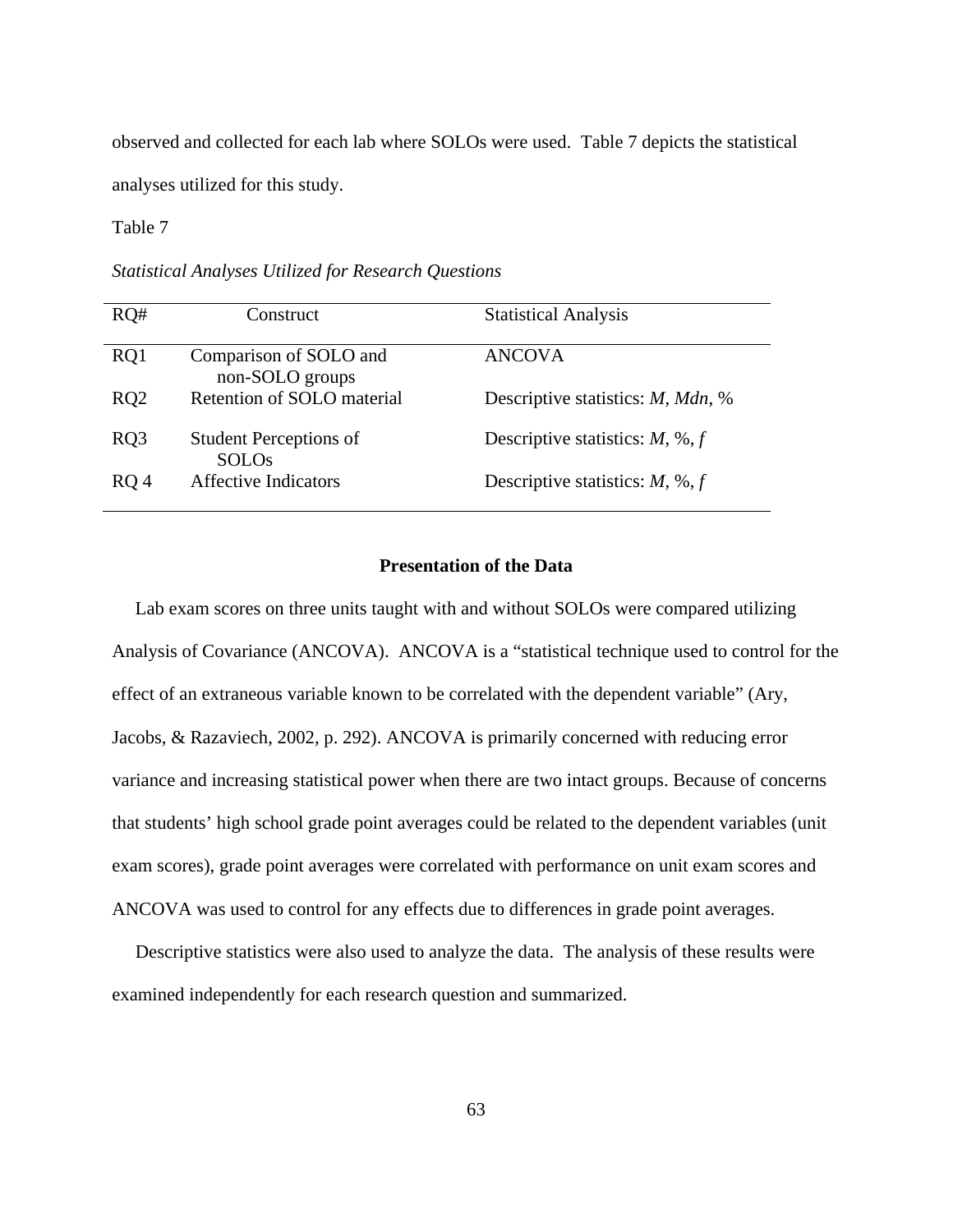#### **Results**

#### **Comparison of SOLO and non-SOLO Groups**

 **IgG, Colostrum, and Emergency Horse Care Unit Exams.**An Analysis of Covariance (ANCOVA) was conducted for each of the three unit exams. Before this could take place, however, there were eight assumptions that needed to be tested and met before ANCOVA could be conducted. These eight were: equal sample sizes, absence of outliers, normality of sampling distributions, homogeneity of variance, linearity, homogeneity of regression, correlation of covariate(s) with the dependent variable, and reliable covariates. Effect sizes and proofs of assumptions are in Appendix F. A conservative alpha level of 0.02 was used to determine the statistical significance of the ANCOVA tests for the three unit exams because multiple statistical tests were made.

 The non-SOLO group had a higher grade point average and a higher percentage of seniors, which may have given the non-SOLO group a slight advantage in exam performance. Despite this fact, on two of the three unit exams, colostrum and emergency horse care, the SOLO group outperformed the non-SOLO group. The observed differences between the two groups were statistically significant. For the IgG unit exam, the non-SOLO group outperformed the SOLO group. However, this difference was not statistically significant. (Table 8)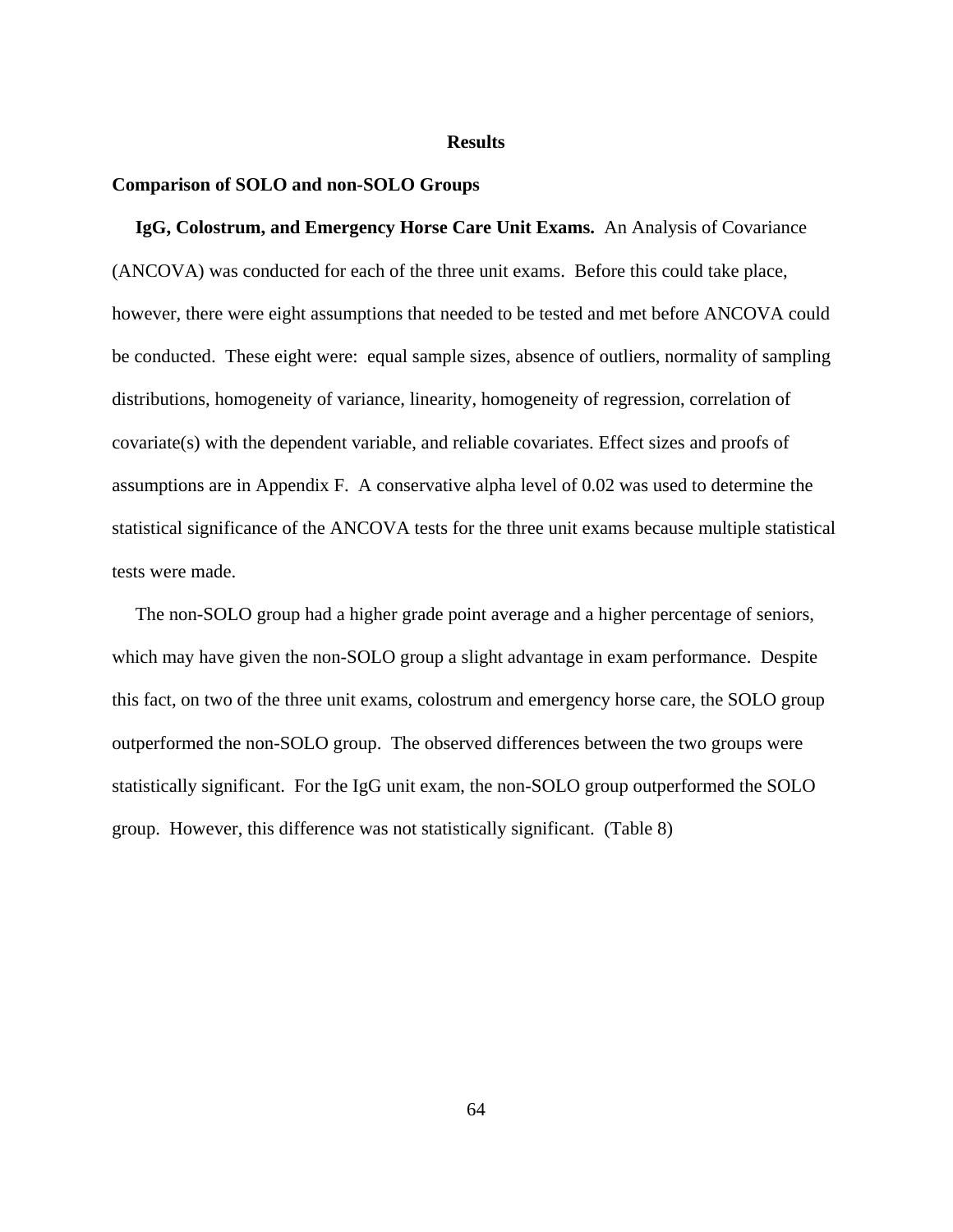| Variable          | LS Means | df           | Type III SS | $\boldsymbol{F}$ | $\boldsymbol{p}$ | R-squared |
|-------------------|----------|--------------|-------------|------------------|------------------|-----------|
| IgG               |          | $\mathbf{1}$ | 29.54       | 4.34             | 0.04             | 0.08      |
| Non-SOLO          | 11.56    |              |             |                  |                  |           |
| <b>SOLO</b>       | 10.01    |              |             |                  |                  |           |
| Colostrum         |          | $\mathbf{1}$ | 36.63       | 6.53             | 0.01             | 0.12      |
| Non-SOLO          | 11.20    |              |             |                  |                  |           |
| SOLO              | 12.00    |              |             |                  |                  |           |
| Emergency<br>Care |          | $\mathbf{1}$ | 103.30      | 18.62            | < 0.001          | 0.28      |
| Non-SOLO          | 10.92    |              |             |                  |                  |           |
| <b>SOLO</b>       | 13.85    |              |             |                  |                  |           |

*ANCOVA Tests of IgG, Colostrum, and Emergency Care Unit Exams, Non-SOLO vs. SOLO* 

# **Retention of SOLO Material**

 The retention of SOLO taught material as measured by exam scores is depicted in Table 9. Twenty-five students in the 2013 horse production class took all three of the unit lab exams, which were worth a total of 25 points each, and covered SOLO taught material. On the first lab exam, testing retention of the colostrum SOLO unit, the average score was 87%. On the second lab exam, testing retention of the IgG SOLO unit, the average score was 73%, and on the third exam, testing retention of the emergency horse care SOLO unit, the average was 89%.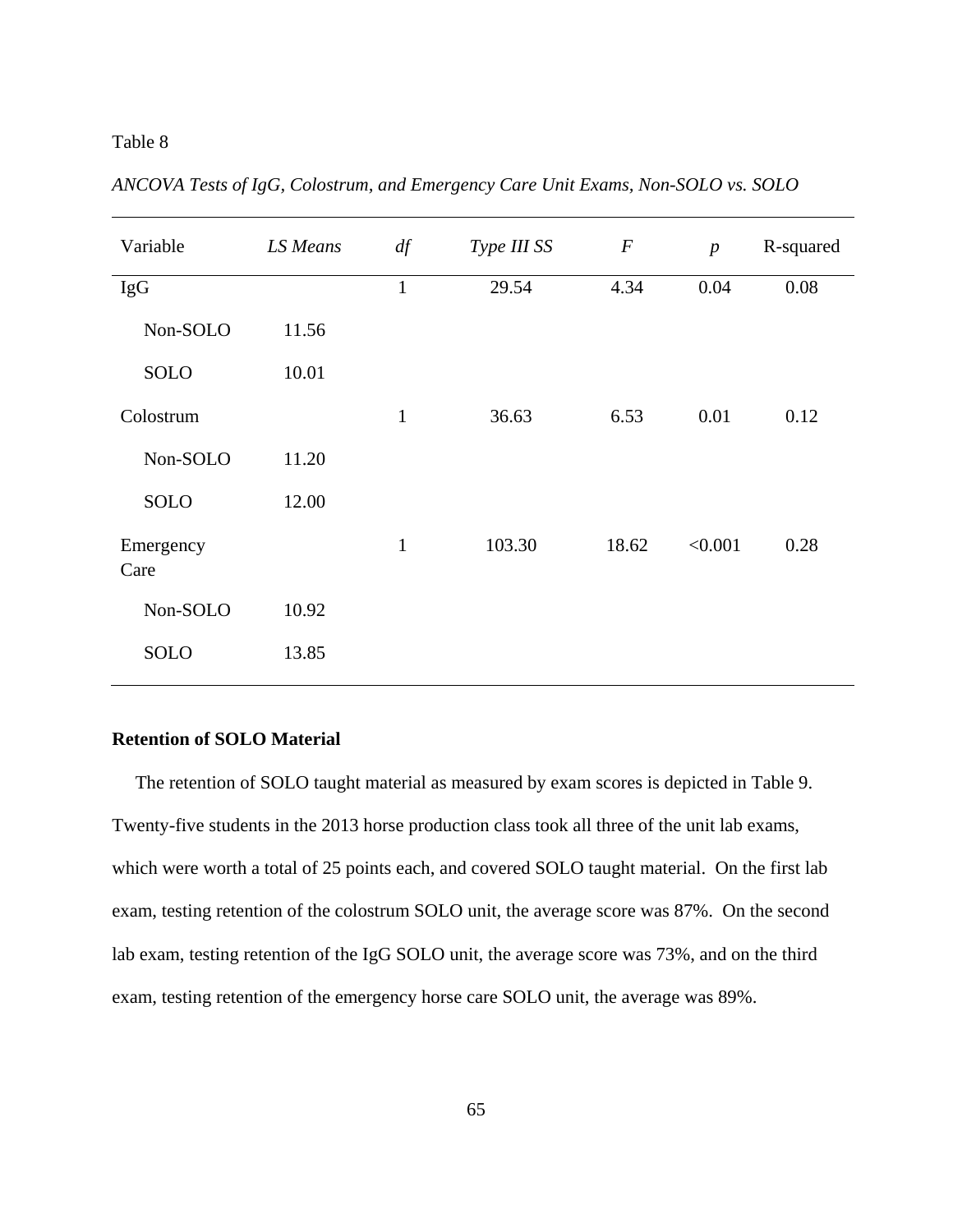*Means, Medians and Percentages of Correct Answers (out of 25 total points) on Unit Exams Covering Information Presented in Three SOLO Labs; Colostrum, IgG and Emergency Horse Care* 

| SOLO Lab              | N  | M     | Mdn.  | % Correct |
|-----------------------|----|-------|-------|-----------|
| Colostrum             | 25 | 21.68 | 18.14 | 87%       |
| <b>IgG</b>            | 25 | 24.0  | 19.0  | 73%       |
| <b>Emergency Care</b> | 25 | 22.14 | 22.5  | 89%       |

 Unit exams were comprised of material taught in SOLO labs and non-SOLO material taught in additional labs and lectures. Table 10 depicts the percentage of correct answers for SOLO and non-SOLO material covered on the three unit exams. In every case, the students outperformed on the questions covered in the SOLO taught material versus the questions covered in the non-SOLO taught material. Exam 1 included the information from the colostrum SOLO; exam 2 covered the information from the IgG SOLO; and exam 3 covered the information from the emergency horse care SOLO.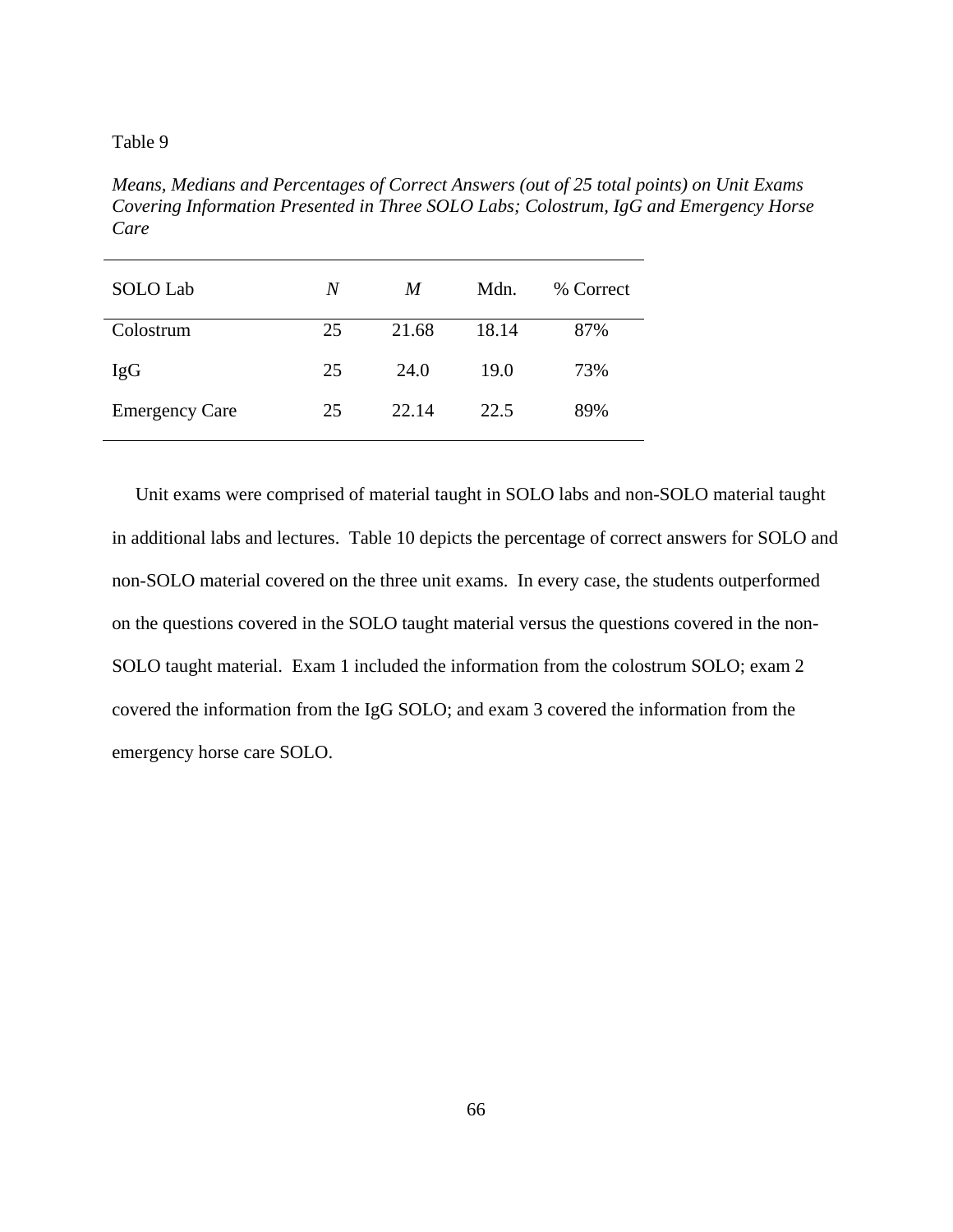| Unit Exam | N  | % Correct<br>non-SOLO | % Correct<br><b>SOLO</b> |
|-----------|----|-----------------------|--------------------------|
| Exam 1    | 25 | 81%                   | 87%                      |
| Exam 2    | 25 | 68%                   | 73%                      |
| Exam 3    | 25 | 78%                   | 89%                      |

*Percentages of Correct Answers on Unit Exams for SOLO and non-SOLO Material* 

# **Student Perceptions of the Use of SOLOs**

**Overall Use of SOLOs.** Students in the 2013 horse production class were asked to anonymously rate statements pertaining to SOLOs. At the end of each of the three SOLO labs, seven statements were rated on a  $1 - 5$  Likert scale (1 = strongly disagree; 5 = strongly agree). In Table 11, the overall ratings based on the Likert scale are presented. The range in means for all statements regardless of SOLO unit was between 3.44 and 4.62. The averages of the means for all of the statements pertaining to the three SOLO units were: colostrum SOLO  $M = 3.85$ , IgG SOLO *M* = 4.31, and emergency horse care SOLO *M* = 4.27. The colostrum SOLO was the first taught. After students had the opportunity to participate in a SOLO-taught lab, the mean overall statement scores of the remaining two SOLO rose, indicating that as a group the students agreed with the statements.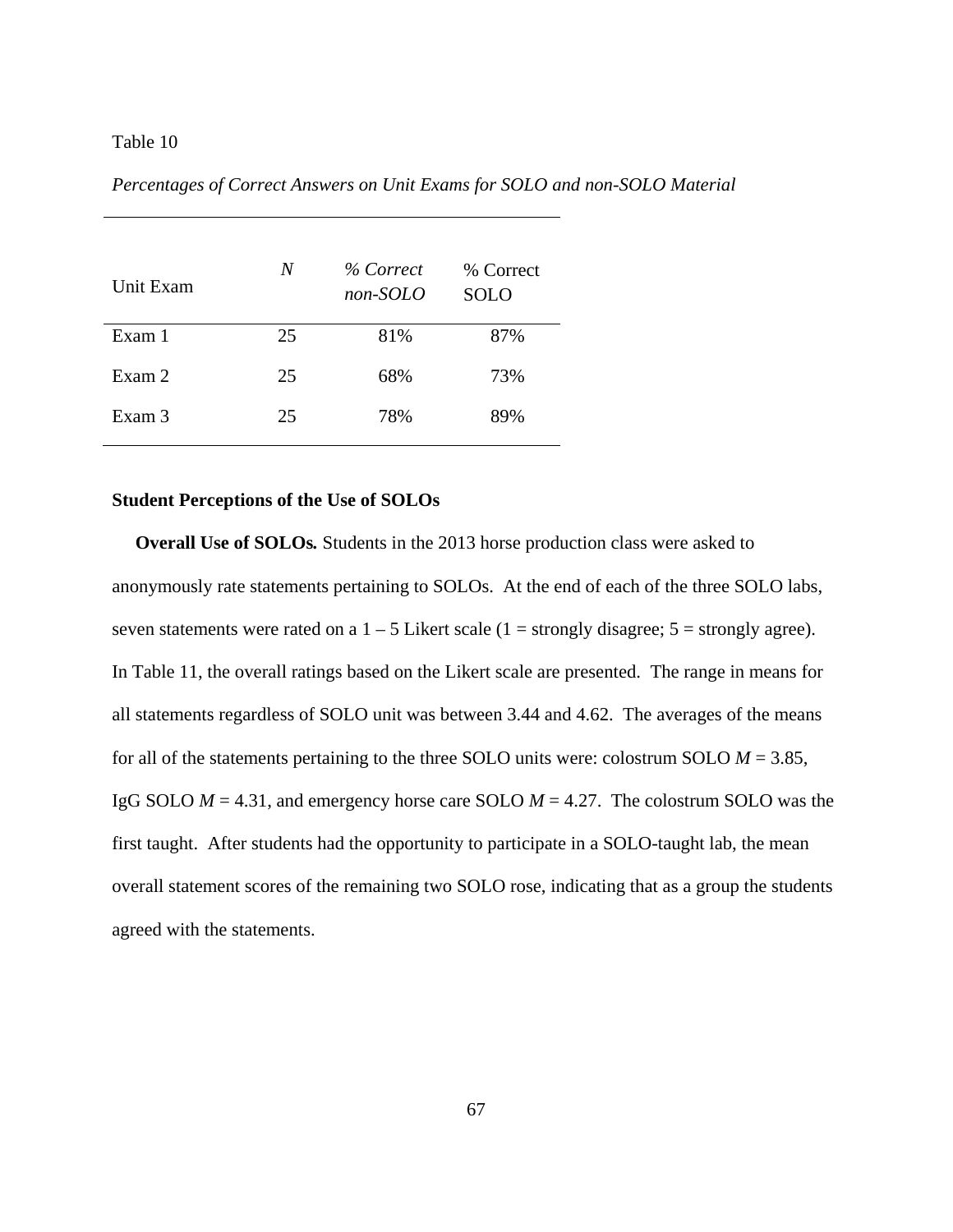*Average Student Ratings by Statement Regardless of SOLO and Average Student Ratings for Statements Concerning SOLOS Utilized in Three Labs: Colostrum, IgG, Emergency Horse Care* 

|                                                             | <b>Overall Rating</b> |        |         |        |  |
|-------------------------------------------------------------|-----------------------|--------|---------|--------|--|
|                                                             | Colostrum             | IgG    | Em Care | Total  |  |
| <b>Statement</b>                                            | $n=25$                | $n=17$ | $n=21$  | $N=63$ |  |
| SOLOs made it easy for me to prepare for<br>exams           | 3.88                  | 4.35   | 4.00    | 4.05   |  |
| SOLOs would be helpful in other courses                     | 3.92                  | 4.30   | 3.71    | 3.95   |  |
| SOLOs helpful in determining what I am<br>expected to learn | 3.92                  | 4.06   | 4.10    | 4.02   |  |
| I found the activities and scenarios helpful                | 3.72                  | 3.94   | 4.76    | 4.13   |  |
| The self-quiz was beneficial                                | 4.04                  | 4.53   | 4.62    | 4.37   |  |
| Handouts were pertinent                                     | 4.04                  | 4.47   | 4.24    | 4.22   |  |
| I liked the SOLO                                            | 3.44                  | 4.53   | 4.48    | 4.08   |  |
| 7 statement average based on SOLO Unit                      | 3.85                  | 4.31   | 4.27    | 4.11   |  |

*Note.* Ratings on  $1 - 5$  Likert Scale ( $1 =$  strongly disagree;  $5 =$  strongly agree)

 **Value of SOLO when Preparing for Exams.** Student ratings of statements concerning SOLOs can be seen in Table 12. When students were asked to rate the statement "SOLOs make it easy for me to prepare for exams," 52% of students strongly agreed with this statement for the colostrum SOLO unit, 52.4% of students strongly agreed with this statement for the emergency horse care SOLO unit, and over 70% either agreed or strongly agreed with this statement for the IgG SOLO unit. Fewer than 10% of the students felt that the SOLO was not helpful in preparing for exams. In examining the total average score for all three SOLO units, 67% of students who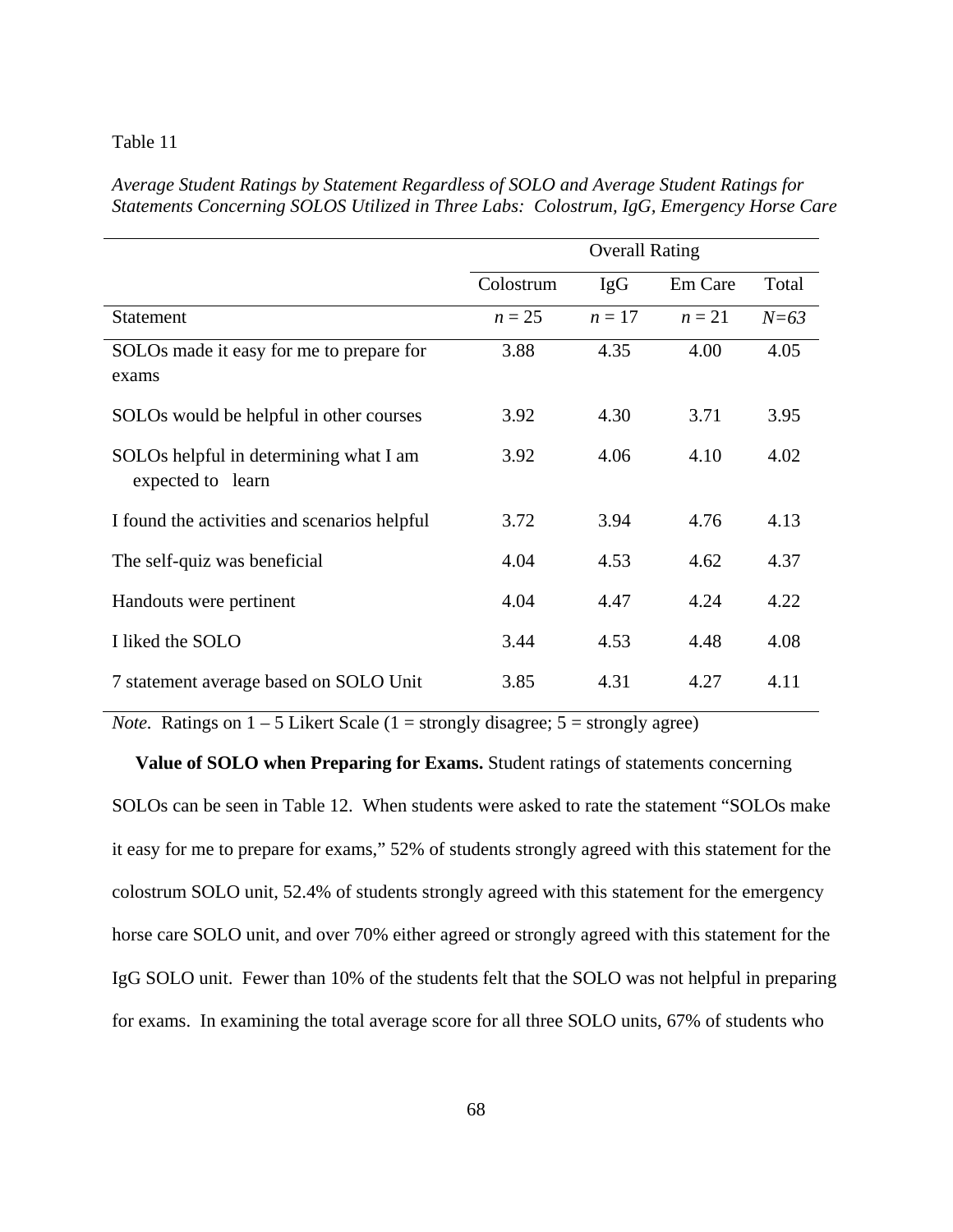responded to the evaluations either strongly agreed or agreed that SOLOs were beneficial when

preparing for exams.

# Table 12

| Frequency and Percentages of Student Katings for Three SOLO Unit Evaluations of the |  |
|-------------------------------------------------------------------------------------|--|
| Statement "SOLOs make it Easy for me to Prepare for Exams"                          |  |
|                                                                                     |  |

*Frequency and Percentages of Student Ratings for Three SOLO Unit Evaluations of the* 

|            |                  |                | Strongly<br>Disagree |                | Dis-<br>agree |                | Neutral |                | Agree |    | Strongly<br>Agree |
|------------|------------------|----------------|----------------------|----------------|---------------|----------------|---------|----------------|-------|----|-------------------|
| Unit       | $\boldsymbol{N}$ | n              | %                    | n              | $\%$          | n              | %       | n              | %     | N  | %                 |
| Colostrum  | 25               | $\overline{2}$ | 8%                   | $\overline{2}$ | 8%            | 5              | 20%     | 3              | 12%   | 13 | 52%               |
| <b>IgG</b> | 17               | $\mathbf{0}$   | 0%                   | $\overline{0}$ | 0%            | 5 <sup>5</sup> | 29.4%   | 6              | 35.3% | 6  | 35.3%             |
| Em Care    | 21               |                | 4.8%                 | $\mathbf{1}$   | 4.8%          | 4              | 19.1%   | $\overline{4}$ | 19.1% | 11 | 52.4%             |
| Total      | 64               | 3              | 4.7                  |                | 3 4.7%        | 14             | 23.4%   | 13             | 20.3% | 30 | 46.9%             |

*Note.* Bold indicates greatest percentage of student answers per unit;

 $1 - 5$  Likert Scale (1 = strongly disagree;  $5 =$  strongly agree

 **Value of SOLO when Determining what to Learn.** The majority of students who completed the anonymous SOLO evaluations strongly agreed with the statement "The SOLO is helpful in determining what I am expected to learn" (see table 13). Of the students who responded, 68% either agreed or strongly agreed concerning the colostrum SOLO, 72.2% either agreed or strongly agreed concerning the IgG SOLO and 59.1% either agreed or strongly agreed concerning the emergency horse care SOLO. The analysis of the total average score for all three SOLO units showed that over 67% of the students either agreed or strongly agreed that the SOLO was helpful in determining what they should learn, while less than 10% of the students felt that SOLOs were not helpful in determining what they should learn.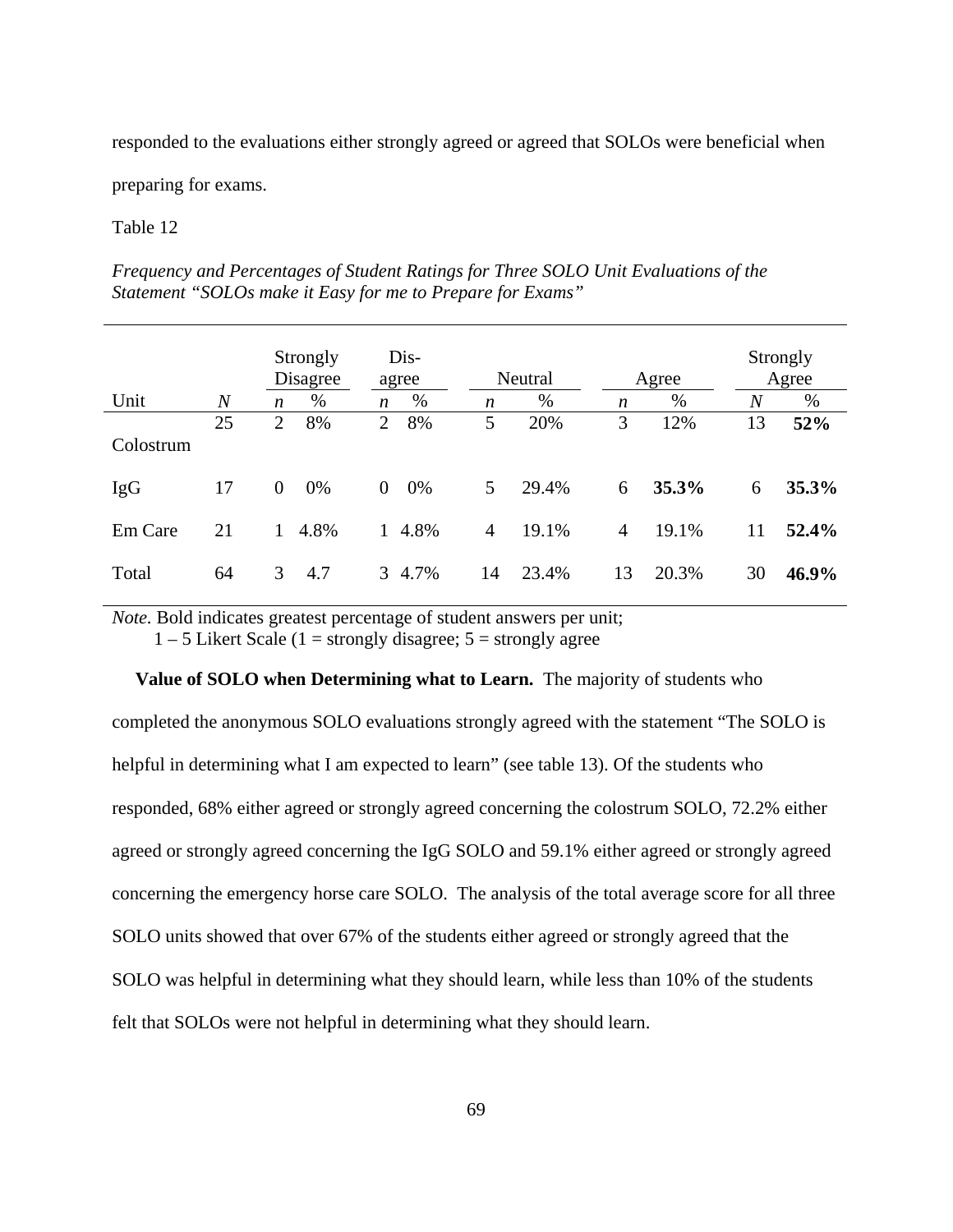|            |                |                  | Strongly<br>Disagree |          | Disagree |                  | Neutral |                  | Agree |                  | Strongly<br>Agree |
|------------|----------------|------------------|----------------------|----------|----------|------------------|---------|------------------|-------|------------------|-------------------|
| Unit       | $\overline{N}$ | $\boldsymbol{n}$ | %                    | n        | %        | $\boldsymbol{n}$ | %       | $\boldsymbol{n}$ | %     | $\boldsymbol{N}$ | $\%$              |
| Colostrum  | 25             | 3                | 12%                  |          | 0.4%     | 4                | 16%     | 5                | 20%   | 12               | 48%               |
| <b>IgG</b> | 17             | $\boldsymbol{0}$ | 0%                   | $\theta$ | 0%       | 5 <sup>1</sup>   | 27.8%   | 6                | 33.3% | 7                | 38.9%             |
| Em Care    | 21             | 1                | 4.6%                 | 1        | 4.6%     | 7                | 31.8%   | 5                | 22.7% | 8                | 36.4%             |
| Total      | 64             | 4                | 6.25%                | 2        | 3.16%    | 16               | 25%     | 16               | 25%   | 27               | 42.19%            |

*Frequency and Percentages of Student Ratings for Three SOLO Unit Evaluations of the Statement "The SOLO is Helpful in Determining What I am Expected to Learn"* 

*Note.* Bold indicates greatest percentage of student answers per unit;

 $1 - 5$  Likert Scale (1 = strongly disagree;  $5 =$  strongly agree)

# **Student Perceptions of SOLOs: Open-Ended Questions, Colostrum SOLO.** In addition to the student ratings, students were asked to anonymously respond to two open ended questions at the completion of the three SOLO labs; these questions concerned what students liked most and least about the SOLO labs. Table 14 reports frequency of both positive and negative responses concerning the colostrum SOLO taught lab  $(N = 25)$ . Twenty-four students identified components of the colostrum SOLO they liked most, while only nine identified things they liked least about the colostrum SOLO.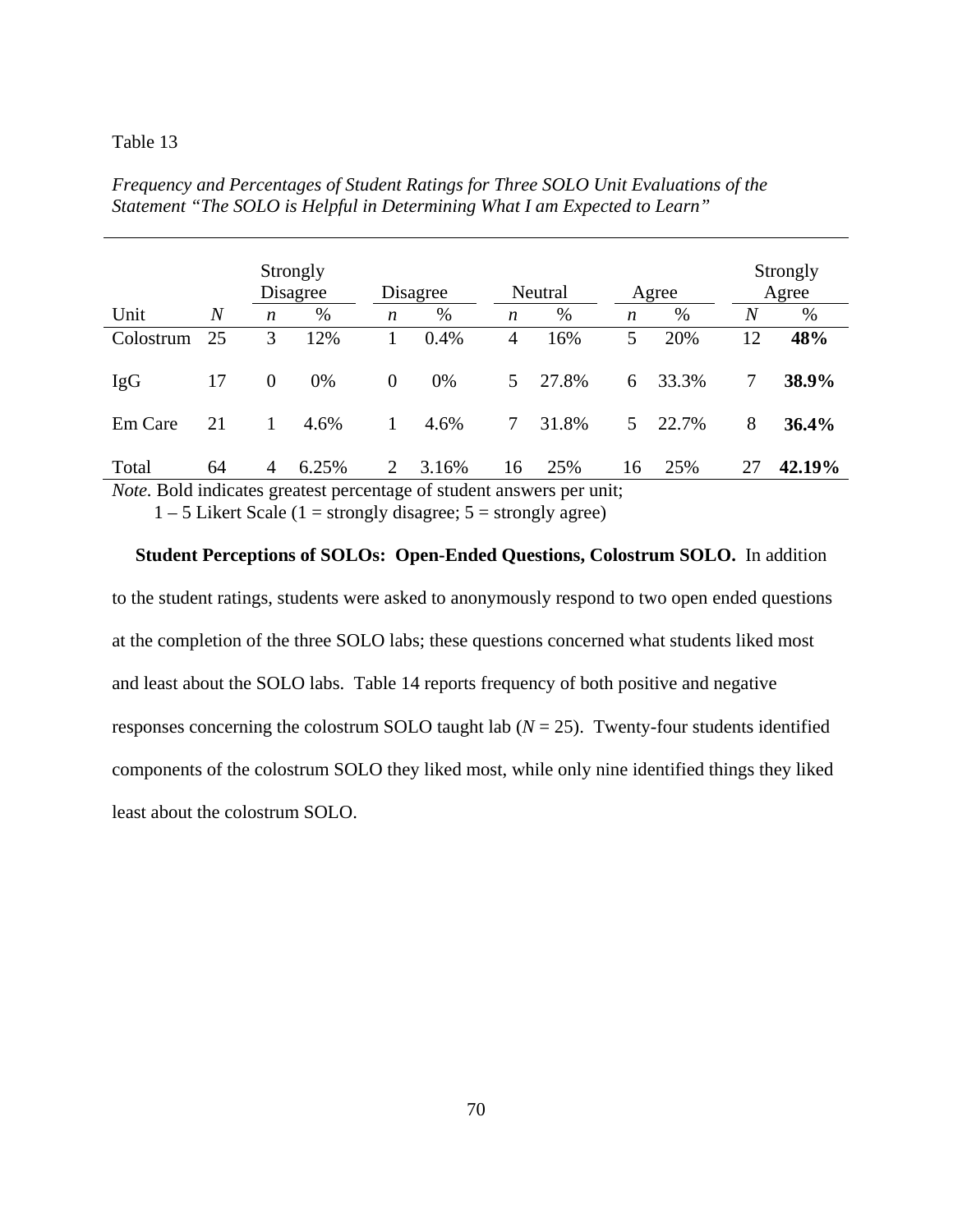| <b>Student Responses</b>                                                        |                |                                                            |                |  |  |  |
|---------------------------------------------------------------------------------|----------------|------------------------------------------------------------|----------------|--|--|--|
| Pros                                                                            | Frequency      | Cons                                                       | Frequency      |  |  |  |
| Straight forward                                                                | $\mathbf{1}$   | Some concepts difficult, but class<br>cleared up questions | 1              |  |  |  |
| Solidifies facts                                                                | $\mathbf{1}$   | One question from pre-test wasn't<br>in reading material   | $\overline{2}$ |  |  |  |
| Easy for me to learn what I<br>should learn                                     | $\overline{2}$ | More work for me before class                              | $\overline{2}$ |  |  |  |
| Good way for me to learn<br>because of detail provided                          | $\overline{2}$ | Had a hard time getting on<br>blackboard to retrieve SOLO  | $\overline{A}$ |  |  |  |
| More interaction with material                                                  | $\overline{2}$ |                                                            |                |  |  |  |
| Hands-on activities/real life<br>scenarios                                      | 3              |                                                            |                |  |  |  |
| Pre-test: so you know what you<br>don't know                                    | 6              |                                                            |                |  |  |  |
| I can learn at my own pace,<br>then ask questions in class<br>for clarification | 7              |                                                            |                |  |  |  |

*Frequency of Anonymous Student Responses for Pros and Cons of Colostrum Solo Unit* ( $N = 25$ ).

 **Student Perceptions of SOLOs: Open-Ended Questions, IgG SOLO.** Eighteen students anonymously responded to two open-ended questions which asked about the pros and cons of the IgG SOLO at the end of the IgG SOLO lab. A majority of students reported they liked the learning activities and hands-on portion associated with this SOLO, while almost a half of the students reported that the IgG SOLO covered a lot of material.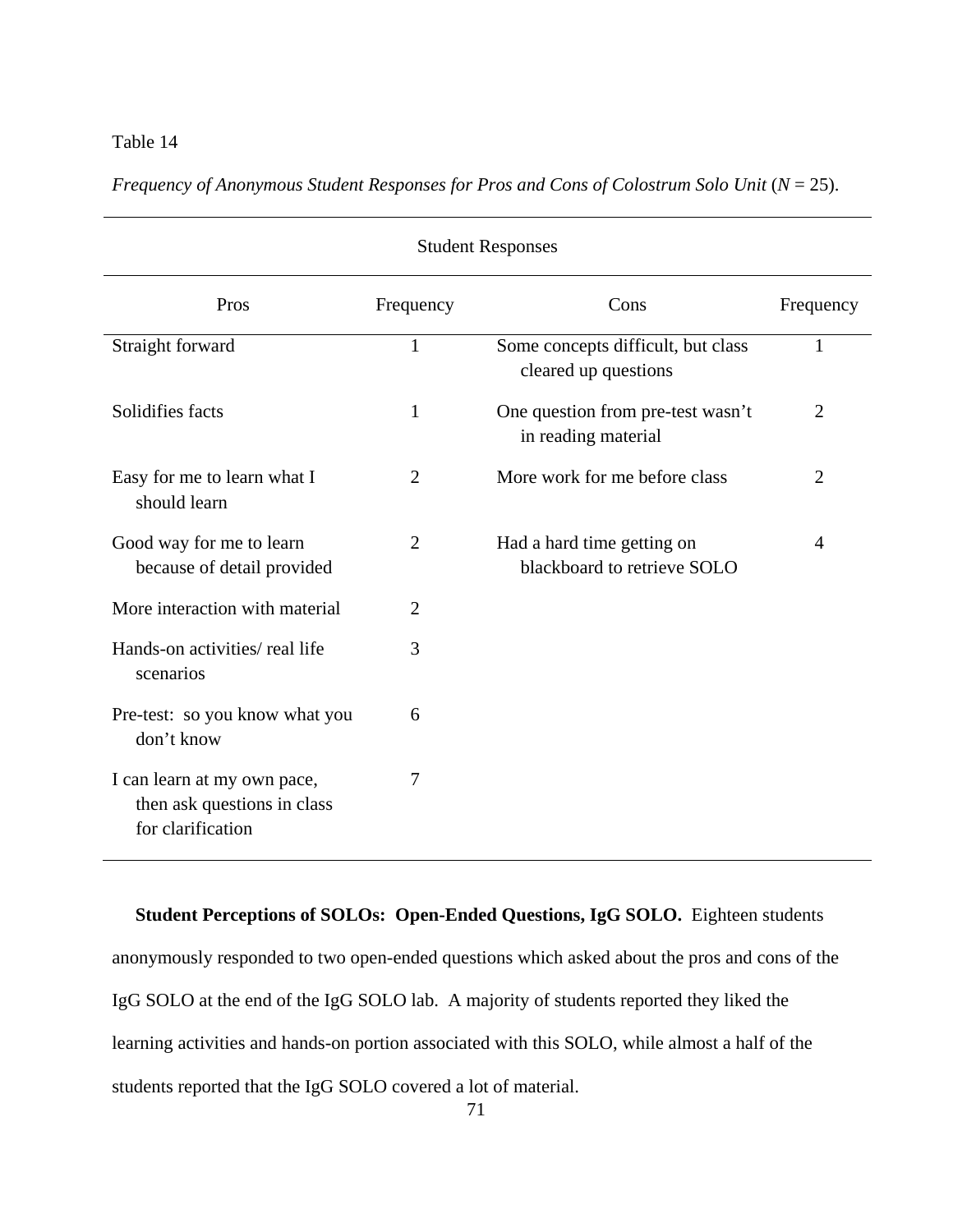| <b>Student Responses</b>                          |                |                                                   |                |  |  |  |
|---------------------------------------------------|----------------|---------------------------------------------------|----------------|--|--|--|
| Pros                                              | Frequency      | Cons                                              | Frequency      |  |  |  |
| Pre-test helped me focus on<br>what I didn't know | $\overline{2}$ | Length of SOLO material                           | $\overline{2}$ |  |  |  |
| Hands on                                          | $\overline{2}$ | No time to prepare for class,<br>so I felt behind | 4              |  |  |  |
| Easy for me to know what I<br>should learn        | 3              | Covered a lot of material                         | 5              |  |  |  |
| Activities/Scenarios/Hand-<br>on portion          | 8              |                                                   |                |  |  |  |

*Frequency of Anonymous Student Responses for Pros and Cons of IgG Solo Unit* ( $N = 18$ ).

# *Student Perceptions of SOLOs: Open-Ended Questions, Emergency Horse Care SOLO.* At the

end of the horse emergency care SOLO lab, students were asked two open-ended questions pertaining to the pros and cons of the horse emergency care SOLO. Responses and frequency of responses are reported in Table 16. Seventeen students reported advantages for the SOLO, while only nine reported disadvantages for the SOLO. Nine students reported they liked the activities and scenarios included in the emergency care SOLO, and four students indicated that they found the information concerning emergency horse care applicable to real life situations with horses.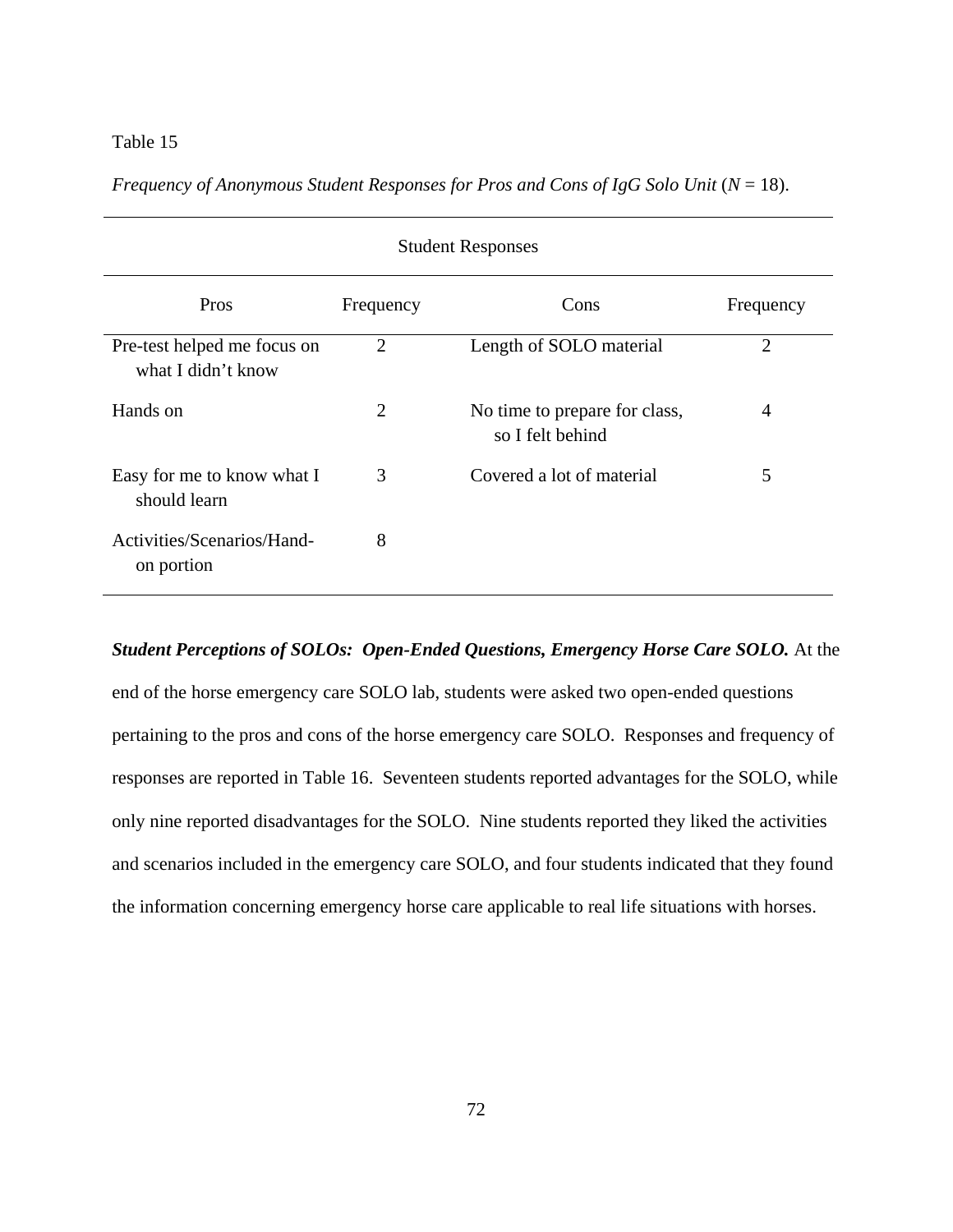| <b>Student Responses</b>                          |                |                                                 |                |  |  |  |
|---------------------------------------------------|----------------|-------------------------------------------------|----------------|--|--|--|
| Pros                                              | Frequency      | Cons                                            | Frequency      |  |  |  |
| Straight forward                                  | $\overline{2}$ | Covered a lot of material                       | 1              |  |  |  |
| Hands on                                          | $\overline{2}$ | Don't like hands on                             | 1              |  |  |  |
| Information applicable to<br>real-life situations | 4              | Didn't review SOLO before<br>class, so was lost |                |  |  |  |
| Activities/Scenarios                              | 9              | Group work                                      | 1              |  |  |  |
|                                                   |                | Don't like having to prepare<br>for class       | 1              |  |  |  |
|                                                   |                | Use color, not b/w pictures<br>for group work   | $\overline{2}$ |  |  |  |
|                                                   |                | Length of SOLO material                         | $\overline{2}$ |  |  |  |

*Frequency of Anonymous Student Responses for Pros and Cons of Emergency Horse Care Solo Unit*  $(N = 21)$ .

# **Affective Indicators**

 For each of three labs taught using SOLOs, affective indicators of behavior were collected. The findings from each of the SOLO taught labs: colostrum, IgG and emergency horse care are reported below.

 **Affective Indicators for Colostrum SOLO Lab.**Students were provided links to journal articles via e-mail along with a message indicating that they would not be tested over the provided journal articles. This e-mail was sent out one week in advance of the SOLO taught lab. As part of the SOLO evaluation, students were asked to anonymously answer the true/false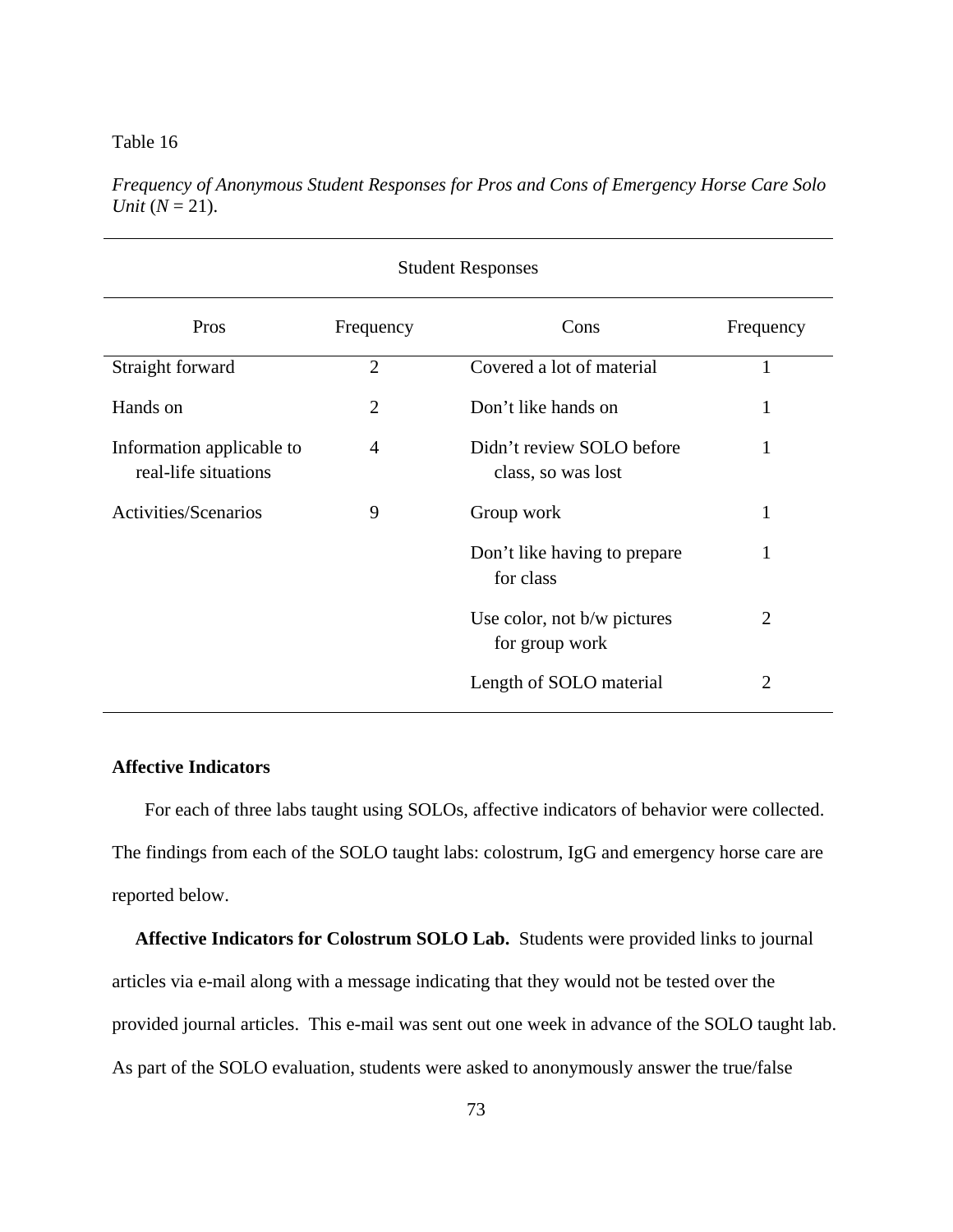statement: "I read the journal articles provided, although they weren't required." Of the 25 students who completed the evaluation, 10 students, or 40%, responded "true" indicating that they had read the provided journal articles.

 **Affective Indicators for IgG SOLO Lab.** One week in advance of the SOLO taught IgG lab, students were again provided links to journal articles along with an e-mail message stating that they would not be tested over the articles provided. As part of the post-SOLO anonymous student evaluation, students were asked to respond to a true or false statement: "I read the journal articles provided, although they weren't required." Of the 18 students who completed the evaluation, 22% anonymously indicated that they had read the journal articles.

 **Affective Indicators for the Horse Emergency Care SOLO Lab.** To assess student affective behavior, this lab was carefully planned so as to end 15 minutes before the end of the schedule lab time. Then, an announcement was made so that, although the lab was over, students could stay to practice hands-on skill sets learned during the emergency horse care lab if they chose. Of the 21 students who were in the emergency horse care lab, 16 opted to take advantage of the opportunity to practice hands on skills sets. Additionally, 8 students stayed after the scheduled end of lab to continue asking questions and practice newly acquired skill sets. Of all students participating in the horse emergency care SOLO lab, 73% exhibited positive affective indicators.

# **Chapter Summary**

 Four types of data were obtained in an effort to determine if utilizing SOLOs: (a) made any difference on unit exam performance for three unit exams: colostrum, IgG and emergency horse care, (b) influenced the retention of material as measured by unit exam scores, (c) were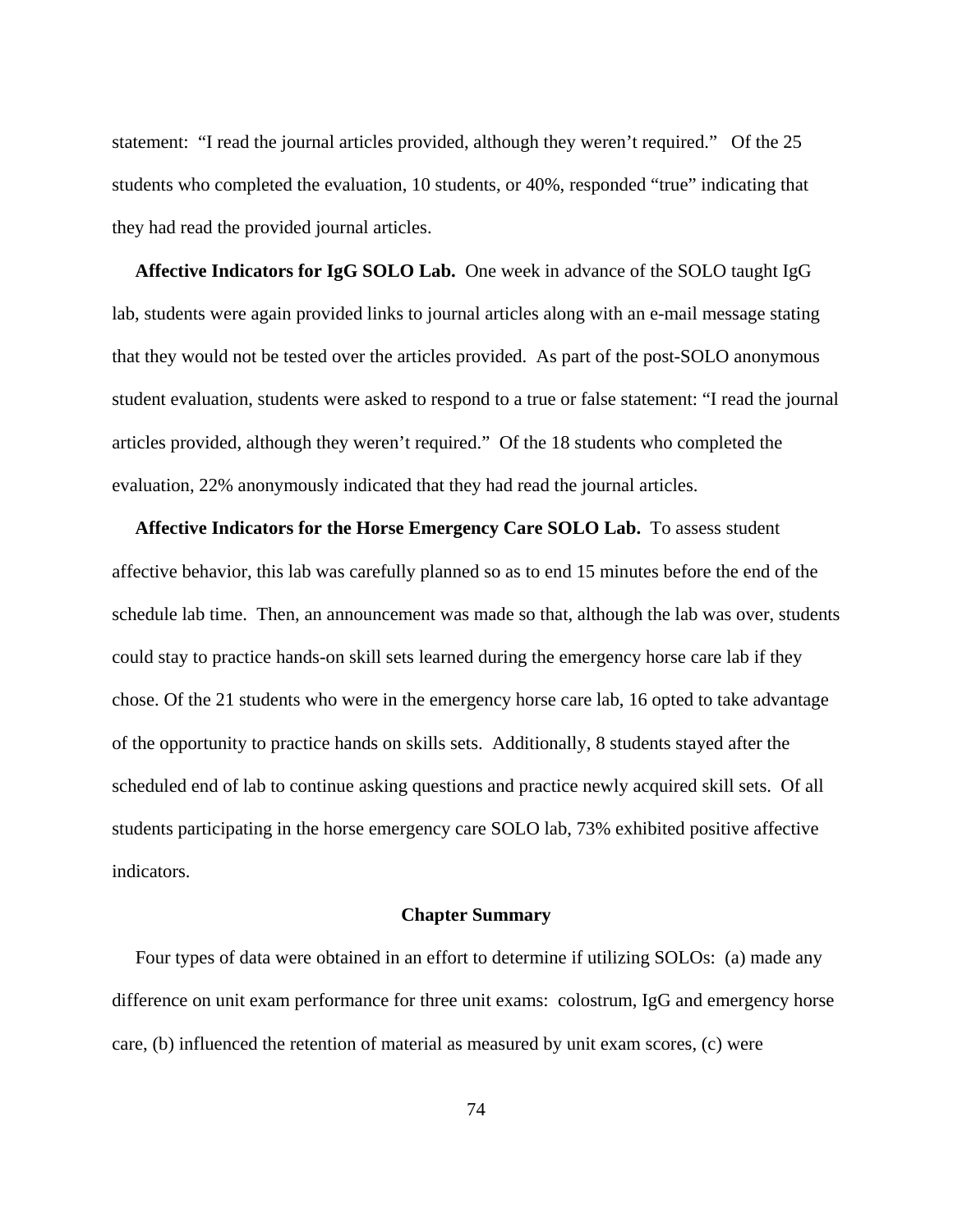perceived as useful by students when preparing for exams and determining what they were expected to learn and (d) produced evidence of voluntary affective indicators by students.

 On two unit exams, the SOLO group significantly outperformed the non-SOLO group. On the third unit exam, the non-SOLO group outperformed the SOLO group but the difference was not statistically significant.

 When students anonymously responded to statements concerning SOLOs, their perceptions were overwhelmingly positive, underscoring the fact that the students found the SOLOs useful in preparing for exams and a useful guide for what should be learned.

 Positive affective indicators of student behavior were exhibited in each of the three SOLO labs; this demonstrated that students not only gained knowledge and skill but also continued to voluntarily use the knowledge or demonstrate the skill because they believed it to be worthwhile. Forty percent of the students who participated in the colostum lab, 20% of the students who participated in the IgG lab, and 73% of the students who participated in the emergency horse care lab exhibited positive affective indicators of behavior.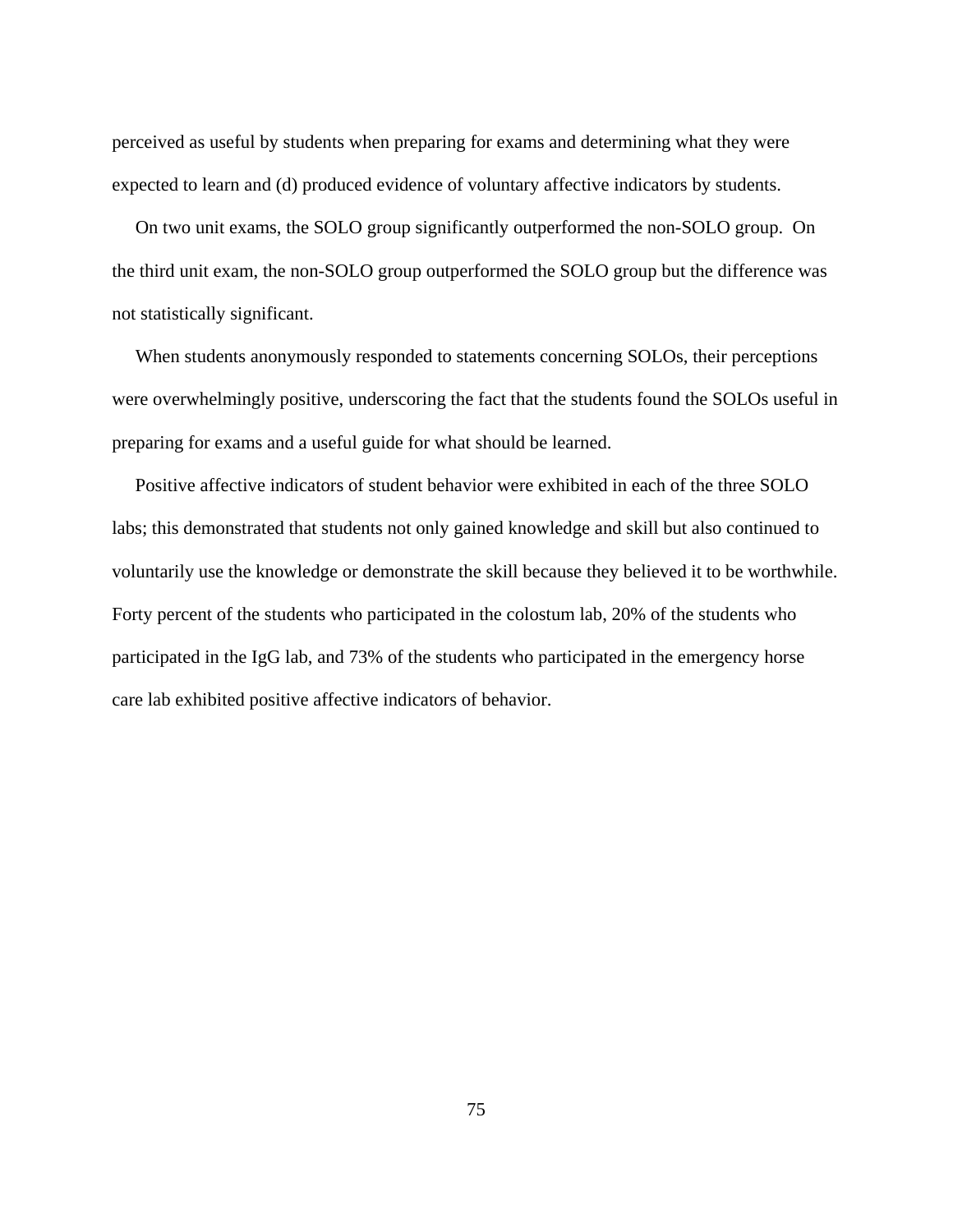# **V. FINDINGS, DISCUSSION, CONCLUSIONS, LIMITATIONS AND RECOMMENDATIONS**

# **Introduction**

 This chapter will provide an overview of the study, which includes the purpose of the study and participant information. Next, findings will be presented by research question. Finally discussions and conclusions will be reported, followed by limitations, implications for practice, recommendations for future research, and concluding remarks.

# **Overview of the Study**

 The purposes of this quantitative study were to determine if the use of SOLOs had a positive influence in three areas: mastery of material taught, retention of material taught and voluntary positive student behaviors. In assessing the use of SOLOs, exam scores of students on three unit exams taught with and without the use of SOLOs were compared. Then, the amount of SOLO taught material retained by students as evidenced by unit exam scores was examined. Next, anonymous student feedback about their perceptions of the usefulness of SOLOs was collected and reported. Finally, voluntary affective indicators of positive behavior were collected.

 Participants in this study were University of Arkansas students who were enrolled in an equine production class; 28 enrolled in 2012 and 25 enrolled in 2013. Both classes included a weekly lab and two weekly lectures during a 15-week spring semester, and the course content was exactly the same. Although both classes were taught the same material, three of the 2013 labs included the use of SOLOs.

 Four types of data were collected and analyzed for this study. To avoid skewing the results, high school grade point average was held constant through the use of analysis of covariance (ANCOVA). Descriptive statistics for exam scores was reported, anonymous student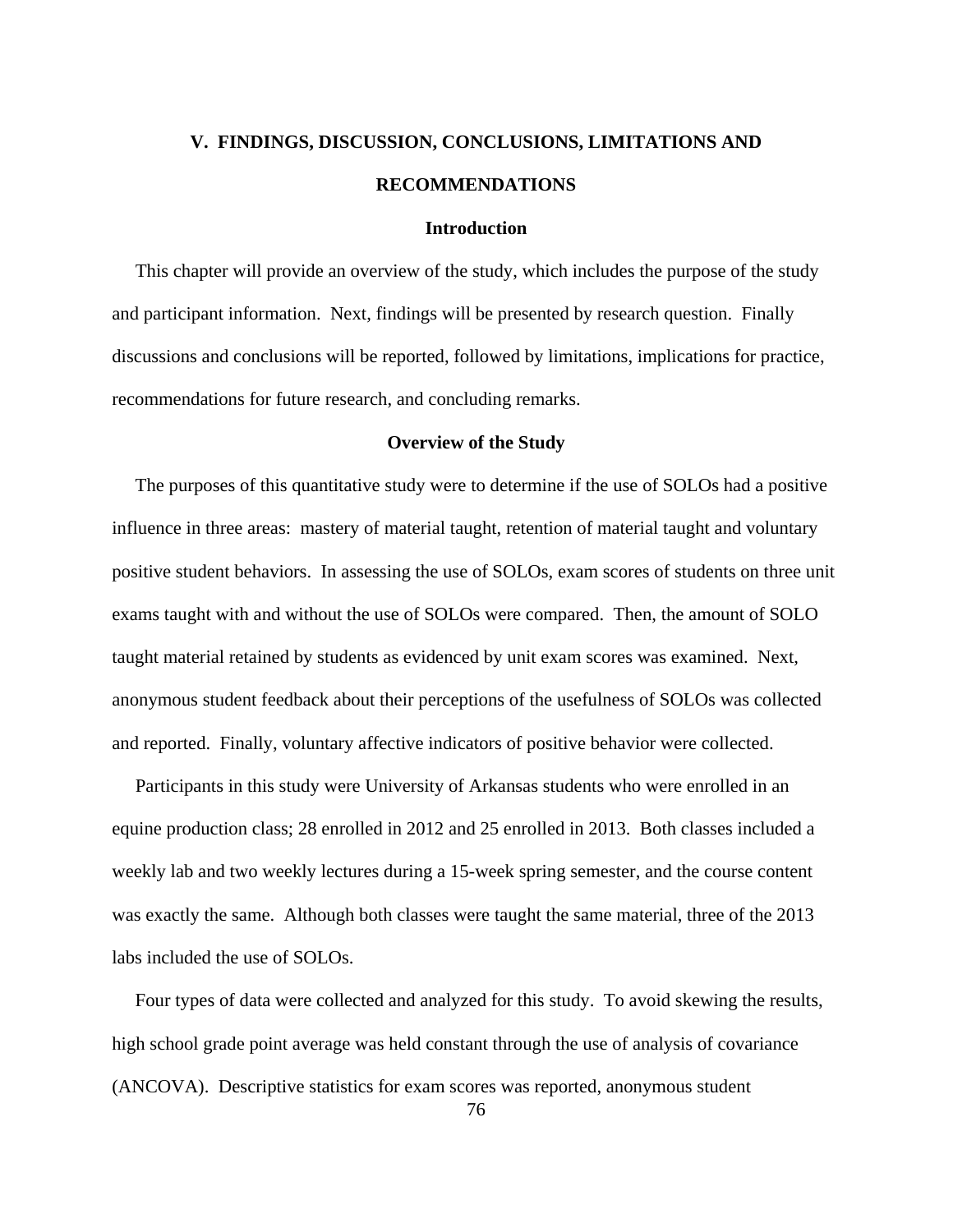perceptions concerning SOLOs were examined and voluntarily affective student behavior for students utilizing SOLOs was described.

#### **Findings**

 In this section, the four research questions addressed in this study are recounted. Each research question is followed by a brief description of the results.

#### **Research Questions**

**Research Question One: After controlling for student high school grade point average, was there a significant difference in student performance on each of three exams between students taught using SOLOs and students taught using traditional methods?** 

 Students in the SOLO group outperformed the students in the non-SOLO group on two of the three unit exams, colostrum and emergency horse care. These results were statistically significant at the 0.02 level. For the IgG exam, the non-SOLO group outperformed the SOLO group, but this difference was not statistically significant.

# **Research Question Two: To what degree do students taught using SOLOs retain the material covered, as measured on unit exams?**

 Performance scores from three unit exams were collected for 25 students in the 2013 horse production class. These three unit exams tested retention of SOLO and non-SOLO material. Descriptive statistics were calculated and reported for each of the SOLO taught portions of unit exams as means, medians and percentages of correct answers. Percentages of correct answers were reported for the non-SOLO material for each of the unit exams. For unit exam one, students averaged 87% on the SOLO material (colostrum) and 81% on the non-SOLO material; for exam two, students averaged 73% on the SOLO material (IgG) and 68% on the non-SOLO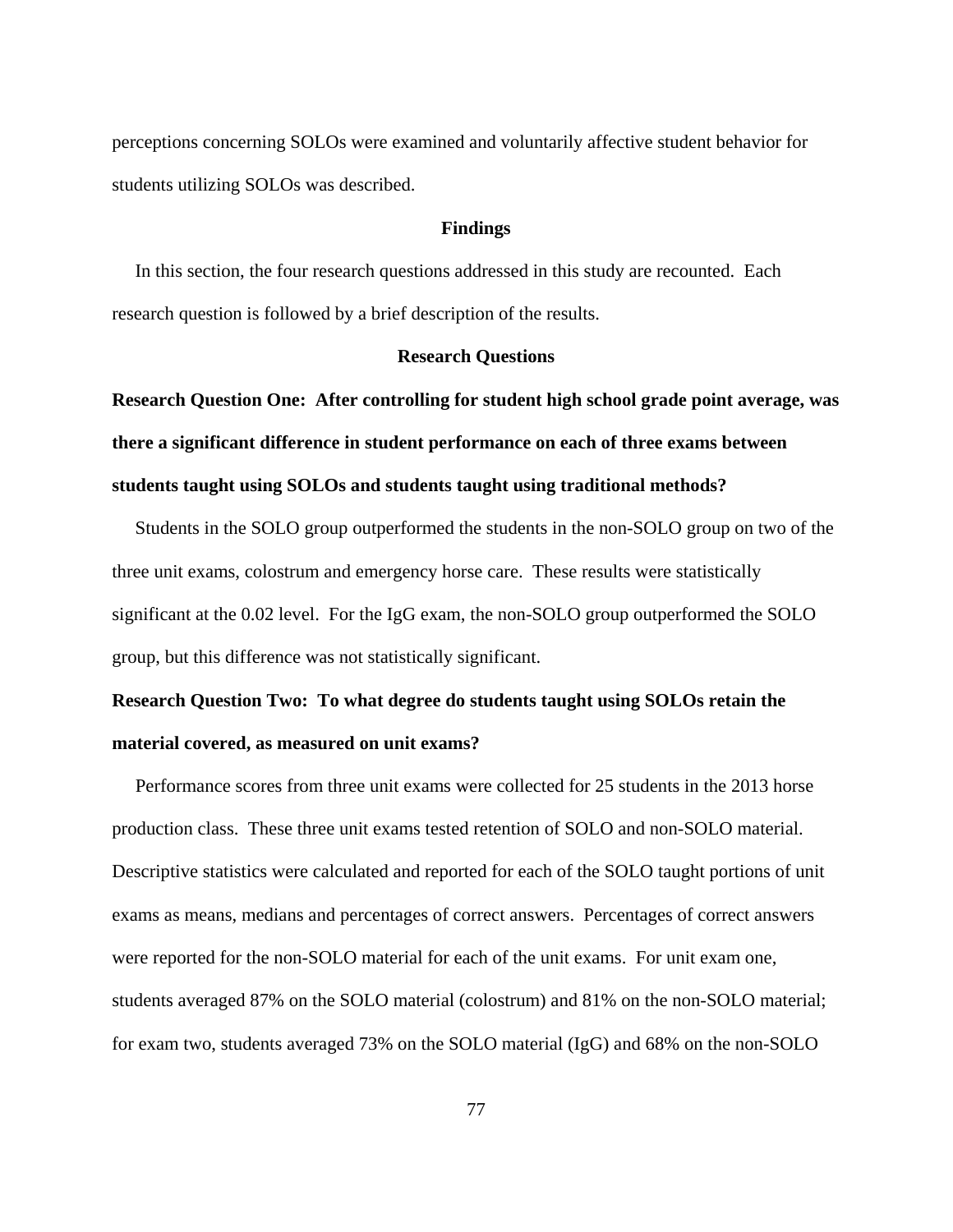material; and for exam three, students averaged 89% on the SOLO material (emergency horse care) and 78% on the non-SOLO material.

# **Research Question Three: Are SOLOs rated by students as useful to them in preparing for exams or in helping them to determine what they were expected to learn?**

 At the end of each of the three SOLO taught labs, students in the 2013 horse production class were asked to anonymously rate statements pertaining to SOLOs. A  $1 - 5$  Likert scale was used where  $1 =$  strongly disagree and  $5 =$  strongly agree. Twenty-five students completed the colostrum SOLO evaluation, 18 students completed the IgG SOLO evaluation and 21 students completed the emergency horse care SOLO evaluation. Descriptive statistics were used to analyze how students rated the use of all three SOLOs. For all SOLO taught labs, 46.9% of students rated statements "5" on a  $1 - 5$  Likert scale, indicating they strongly agreed that SOLOs: made the material easier to learn, made the information easier to study, found the self-quiz a good indicator of their knowledge of the subject matter, reported that the pretest was helpful in learning the material, and thought that SOLOs would be beneficial if used in other courses.

 Students were asked to rate the statement "This SOLO made it easy for me to prepare for exams." Fifty-two percent of the students who completed the evaluation strongly agreed with this statement as it pertained to the emergency horse care SOLO and the colostrum SOLO. For the IgG SOLO, 70% of the students either agreed or strongly agreed that the SOLO made it easy for them to prepare for exams.

When asked to rate the statement "The SOLO is helpful in determining what I am expected to learn," 68% of the students either agreed or strongly agreed for the colostrum SOLO, 73% of the students either agreed or strongly agreed for the IgG SOLO, and 59% of the students either agreed or strongly agreed for the emergency care SOLO.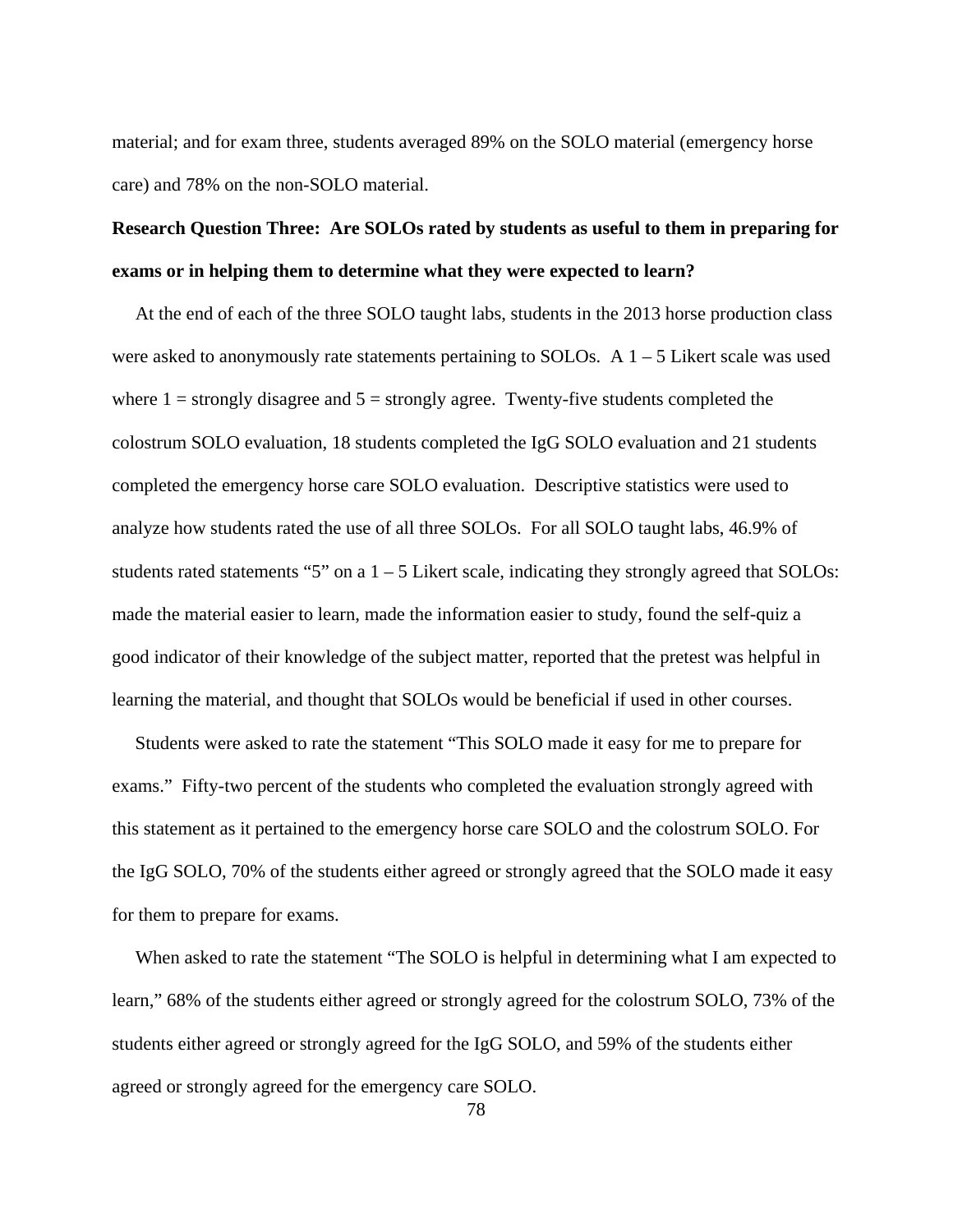Students were asked to report their likes and dislikes of the three SOLOs. The number of positive responses far outweighed the negative responses. Students reported almost twice as many likes as dislikes (56 to 29). Thirty-nine of the 56 positive student responses associated with SOLOs concerned three areas: value of the hands-on opportunities, value of the pre-test or the value of SOLO in determining what to learn. Two thirds of dislikes reported by the students were not specific to SOLOs, and concerned the amount of material covered, inability to navigate BlackBoard or not having time to prepare for class.

**Research Question Four: For each unit taught using SOLOs, voluntary affective indicators of behavior were collected. Was there evidence of voluntary positive student behaviors related to the goals of the SOLO unit?** 

 Affective indicators were collected from each of the three labs taught with SOLOs. The results are listed below.

- Colostrum Lab: Twenty-five students in the treatment group were e-mailed links to journal articles pertaining to colostrum. This e-mail included a message informing them that they would not be tested over the information provided in the journal articles. Of the 25 students who anonymously completed the SOLO evaluation at the end of the colostrum lab, 10 reported that they had read these articles.
- IgG Lab: Students were provided links to journal articles along with an e-mail message stating that they would not be tested over the articles provided. Of the 18 students who completed the evaluation, four indicated that they had read the provided journal articles.
- Horse Emergency Care Lab: Of the 21 students who participated in the emergency horse care lab, 16 opted to practice hands on skills sets, even though it was not required, and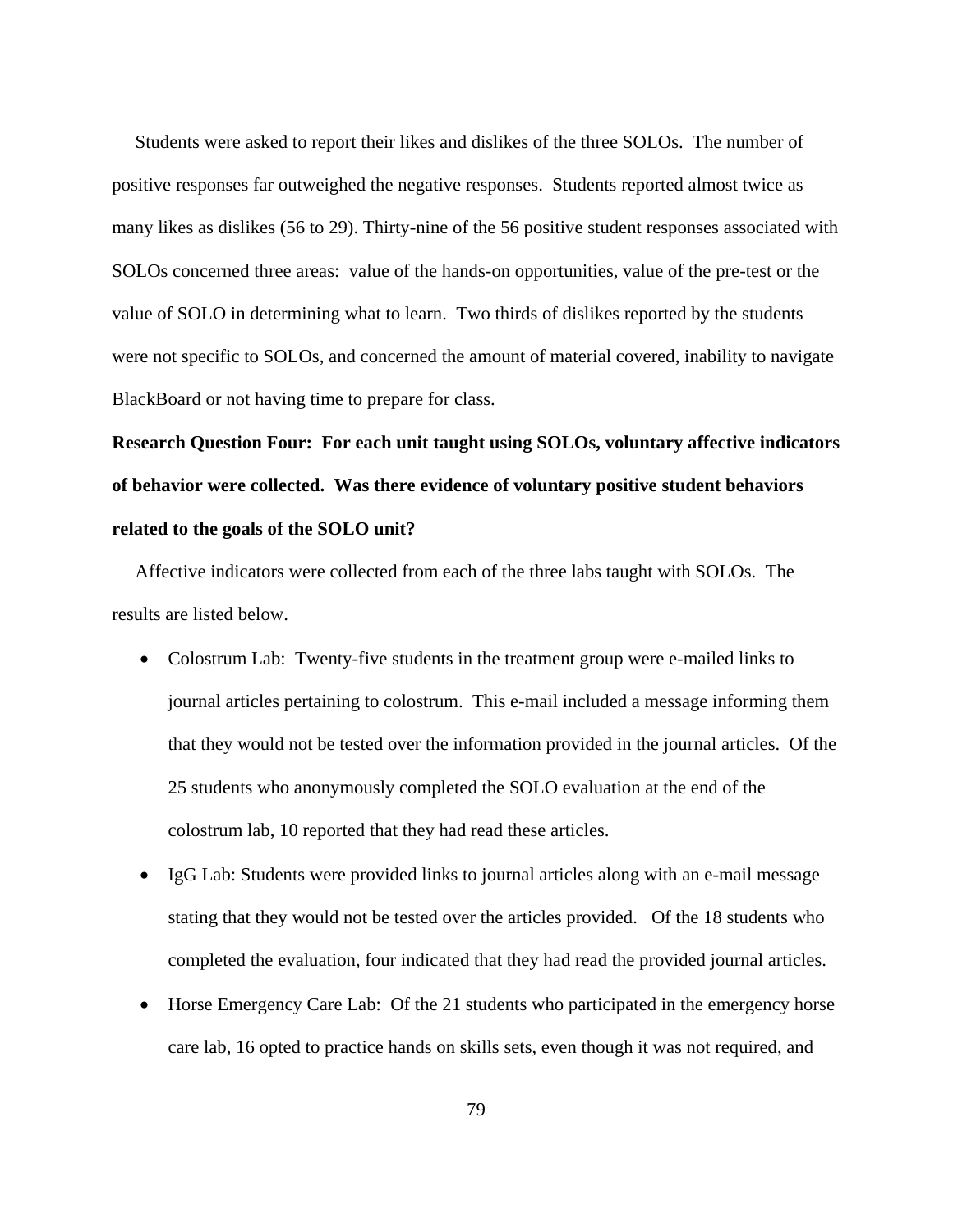eight of these students stayed after the scheduled end of lab to continue asking questions and practice skill sets.

## **Discussion**

A discussion of the results of these findings with additional information not apparent from data and findings presented earlier follows. Highlighting areas that could have affected these results is necessary to give the reader a complete understanding of the study and a clearer picture of events as they transpired. The discussion will be presented in the order of research questions.

#### **Research Question One**

 As pointed out above, the results from the first research question revealed that there was a significant increase in exam scores for students in two of the three SOLO taught exams when high school grade point averages were held constant. Although these results were positive, the SOLO taught group had to overcome additional obstacles that the non-SOLO group did not have to overcome. The exams given to the non-SOLO group were predominantly multiple choice (MC) and true false, while the exams given to the SOLO group were predominantly single best answer (SBA) and short answer. Multiple choice questions, while easy to score, allow for guessing and are difficult to effectively construct (Begum, 2012) and in this case, give the student at least a 25% - 33% chance of guessing the correct answer. True/false questions give the student a 50% chance of guessing the correct answer. Random guessing is limited with the single best answer format. The fact that there was no way to simply guess the correct answer on the SOLO exams is another positive indicator of the value of SOLOs.

 The difference in the types of questions used to assess knowledge of subject matter between the control and the treatment group could have affected the outcome of this study. The single best answer format is used to test application of knowledge, judgment and problem solving to a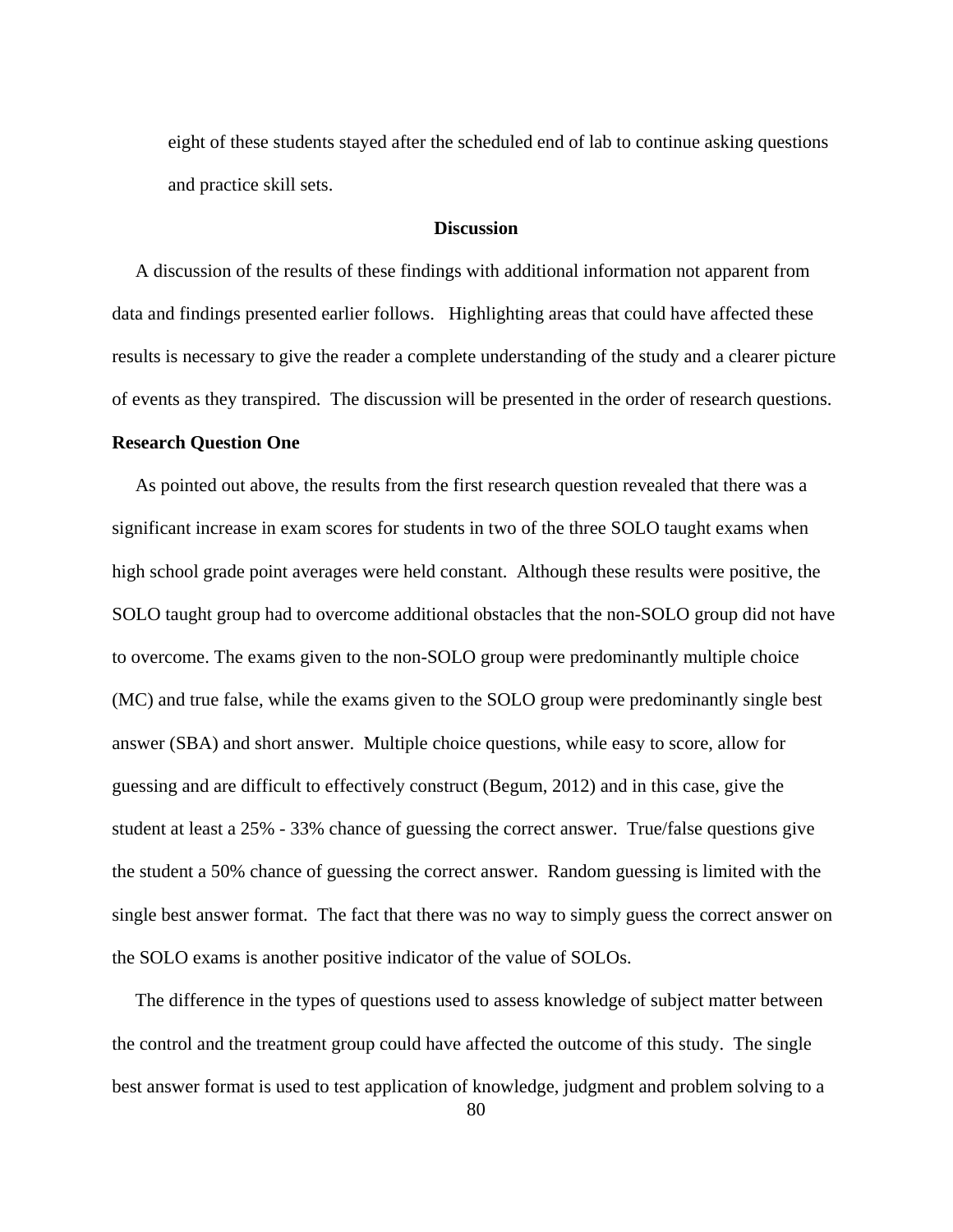greater extent than other forms of testing (Begum, 2012; Twort & Mucklow, 2011). Additionally, this type of format lets the student demonstrate that they know *how* to do something, rather than just *know* the correct answers (Begum, 2012). Multiple choice and true false questions test the first two categories outlined in Bloom's Taxonomy; remember and understand. Test questions used to test the SOLO taught material were in the single best answer format and were designed to increase the difficulty of the answers required from simply remembering to more complex categories outlined by Bloom, namely analyze, evaluate or create. In most instances, students in the SOLO group were given questions that were designed to test their application skills, while students in the non-SOLO group were given questions that were based on recall. Even though students who were taught with a SOLO had to provide answers to more difficult questions, they significantly outperformed those who were taught without a SOLO on two of three exams. Examples of the difference in question difficulty between the SOLO and non-SOLO exams can be seen below.

 After matching questions from the 2012 and 2013 exams, it became apparent that while the matched questions tested knowledge of the same material, the questions given to the SOLO group were more difficult than those given to the non-SOLO group. The level of difficulty of the questions for the SOLO group was greater than for the non-SOLO group. Examples follow:

 *Question 1 - Control group question:* "A foal is born and the mare's colostrum has a specific gravity of 1.08. The foal appears healthy, but has no suckle reflex and is 3 hours old. Which of the following would be the best choice? a) Carefully thaw some colostrum at room temperature and give via naso-gastric tube; b) Harvest colostrum from the mare, and give it to the foal directly to its stomach through a naso-gastric tube; c) Buy pre-tested plasma and give an IV transfusion."

81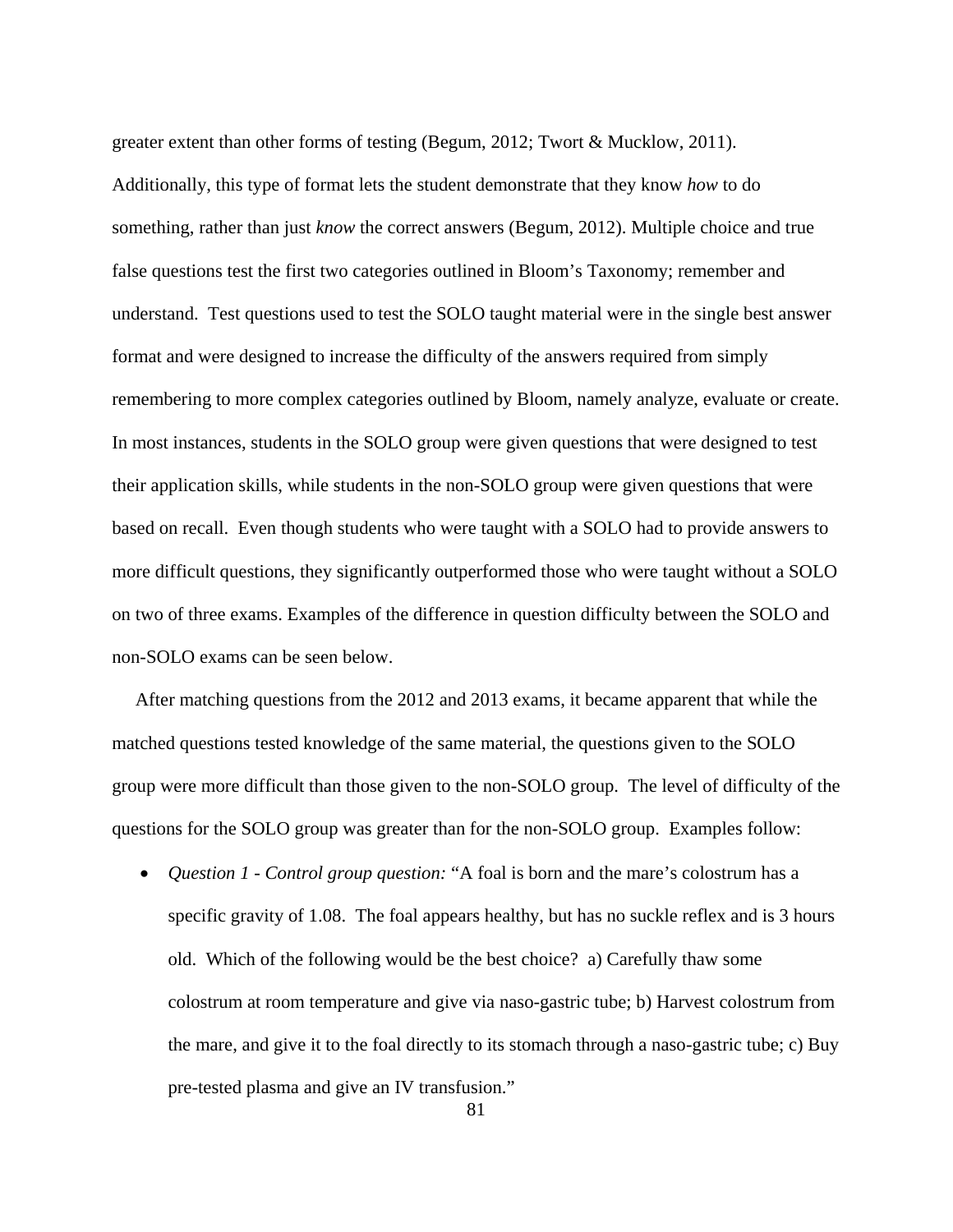*Question 1 - Corresponding treatment group question:* "The specific gravity of your mare's colostrum is 1.0. At 2 hours of age, the foal appears healthy and has a great suckle reflex. What course of action would you take?

 When looking at these two questions, it is obvious that simply guessing the answer on the first question would give students a 33% chance of obtaining the correct answer. To respond with the correct answer, the corresponding treatment group question would require that students be able to analyze the situation, realize that colostrum with a specific gravity of 1.0 is unacceptable, and also know the best course of action based on the foal's age. in order to respond with the correct answer.

 *Question 2 - Control group question:* T/F "There are tests that measure the IgG concentrations within the bloodstream of the foal. These tests often are not preformed until the foal is at least  $12 - 18$  hours old, although peak absorption is at 24 hours of age." *Question 2 - Corresponding treatment group question:* "You want to be certain that foals born under your care have sufficient immunoglobulins in their blood. At what age (in hours) is it best to perform a SNAP test?"

Students in the control group who answered the first question had a 50% chance of getting this question correct, even if they guessed. The only piece of information that students in the control group needed to be familiar with was that absorption of immunoglobulins in the foal is complete at 24 hours of age. The second question in this series was a question given to the students in the treatment group. These students would have needed to know: a SNAP test measures immunoglobulins in the bloodstream of the foal; absorption of immunoglobulins is complete at 24 hours of age; and if a SNAP test is performed at  $12 - 18$  hours of age, a foal can be given high quality colostrum or a transfusion to positively affect the IgG level by 24 hours of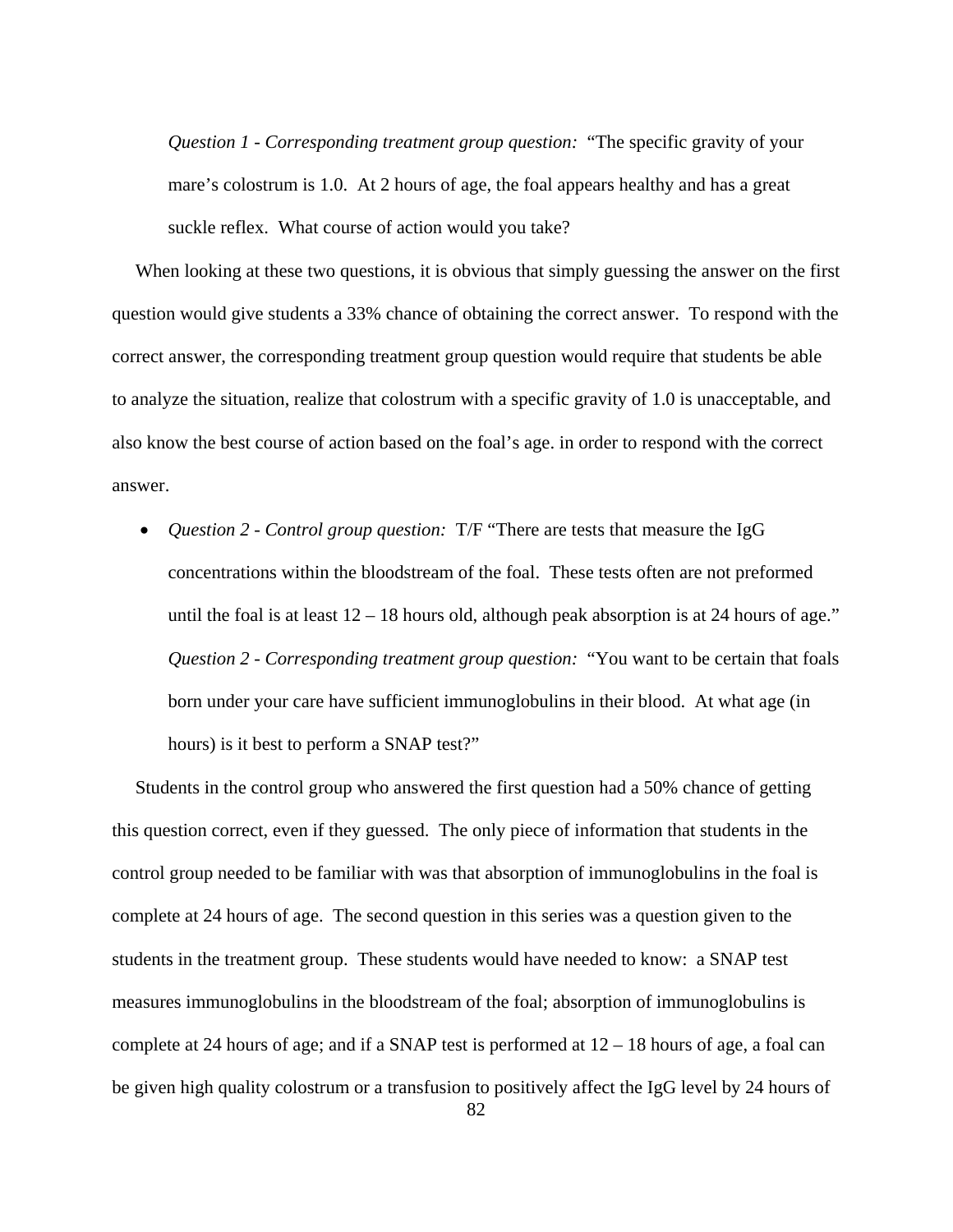age. Although these two questions cover the same concept, it is certainly more difficult to answer the treatment group question correctly. In addition to simply being able to guess the correct answer 50% of the time, the control group did not need to understand the material in the depth to answer the question correctly; the treatment group did.

 The first unit taught utilizing the SOLO was the colostrum unit. The format of the SOLO was different for the students, and questions about how to use the SOLO were fielded by the instructor. Even though students had not yet learned how to navigate a new learning tool (SOLO), the students utilizing the SOLOs outperformed those not utilizing the SOLOs.

 Only eighteen of twenty-five students attended the IgG lab. This lack of attendance could have negatively affected the exam scores. Although the results were not significant, students in the non-SOLO group out performed students in the SOLO group based on unit exam scores for the IgG unit. Had more students taken advantage of the IgG lab, the unit exam scores of the students in the SOLO group could have been higher. Lab attendance, and hence time on task, could also have positively affected the results of the SOLO group. Additional reasons that student performance on the IgG SOLO unit exam was low include (a) the students could have simply not been interested in learning about IgG; (b) the students could have gotten a false sense of security after scoring high on the colostrum SOLO unit exam; (c) other class exam schedules could have competed for their study time; or (d) the IgG SOLO taught material was not as clearly presented as the other two SOLO taught units. Examining the student reported negatives for the IgG SOLO unit helped to put these finding into perspective. Students indicated that they did not have time to prepare for the IgG lab and complained that the IgG SOLO covered a lot of material. These statements, coupled with the fact that a markedly lower number of students attended the IgG lab, point to a lack of time spent by students on the IgG unit. After reviewing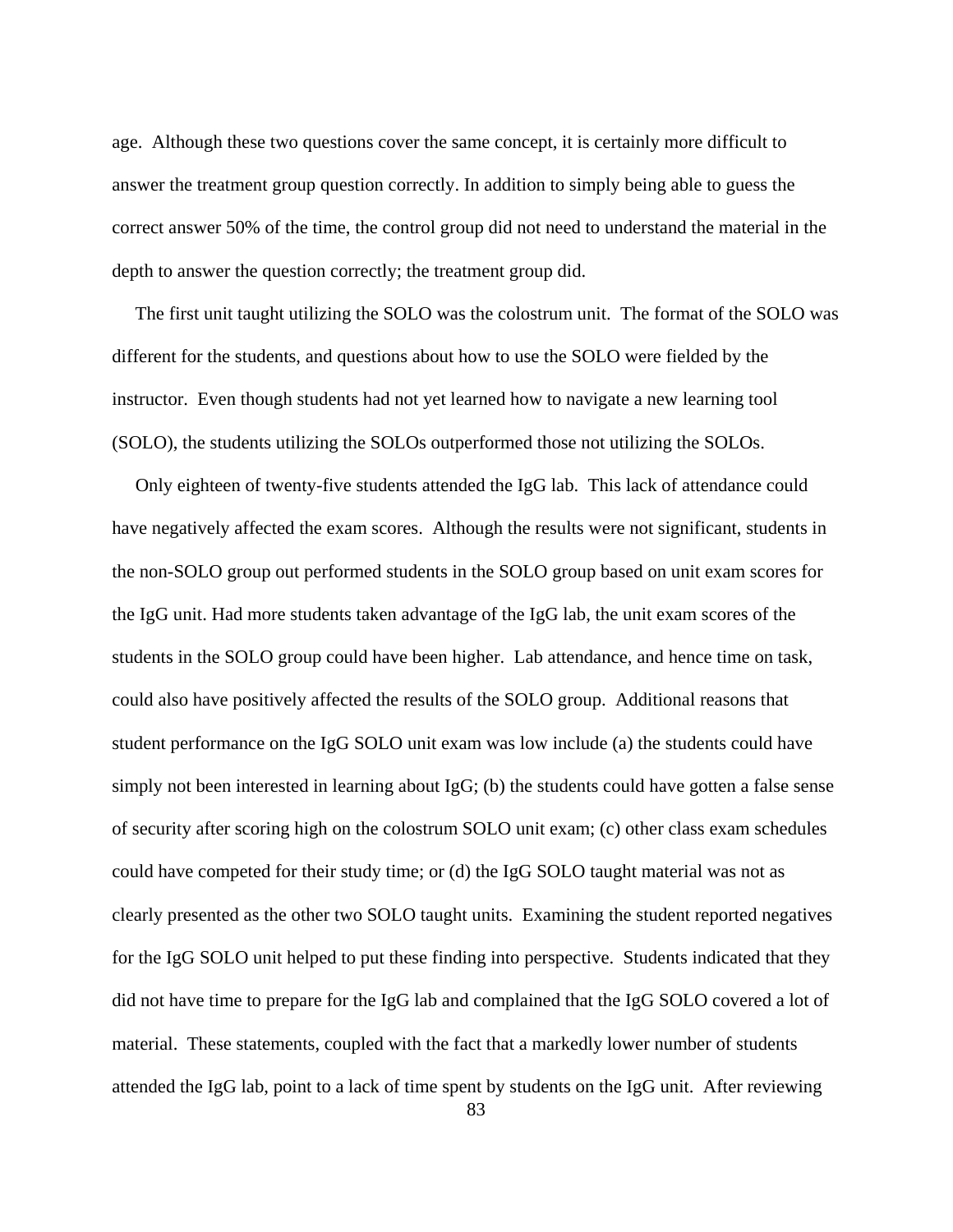these results, the IgG SOLO and the teaching strategy for this SOLO were reworked to ensure the IgG information was easier for students to understand.

#### **Research Question Two**

 This research question used unit exam scores for the 2013 horse production class to analyze student retention of SOLO taught material. Although the students knew what type of unit exam format to expect, this format was different than the multiple choice or true/false format used in other equine science courses. Despite the fact that the change in exam format could have negatively impacted exam scores for material taught utilizing SOLOs, it did not. Despite the change in exam format for the SOLO material, the students not only retained the material better when taught with SOLOs, they also performed better on the portion of their exams that was in the new format.

## **Research Question Three**

 The third research question concerned student perceptions about the usefulness of the SOLO. After attending the corresponding SOLO lab, students were given SOLO evaluation forms to fill out for the three SOLOs.

 There were many things that could have affected student responses to these anonymously answered questions. Not every student attended every SOLO taught lab. There were 25 students who attended the colostrum lab, 18 who attended the IgG lab, and 21 who attended the emergency horse care lab. It is important to point out that students reported about half as many negatives as positives for utilizing the SOLOs. The negatives had to do with inability to access Blackboard, lack of time to study, or amount of information covered. Although simply an observation, these negatives are common despite type of instruction utilized. An observation about the positives of SOLOs indicated by students: the majority of the student positive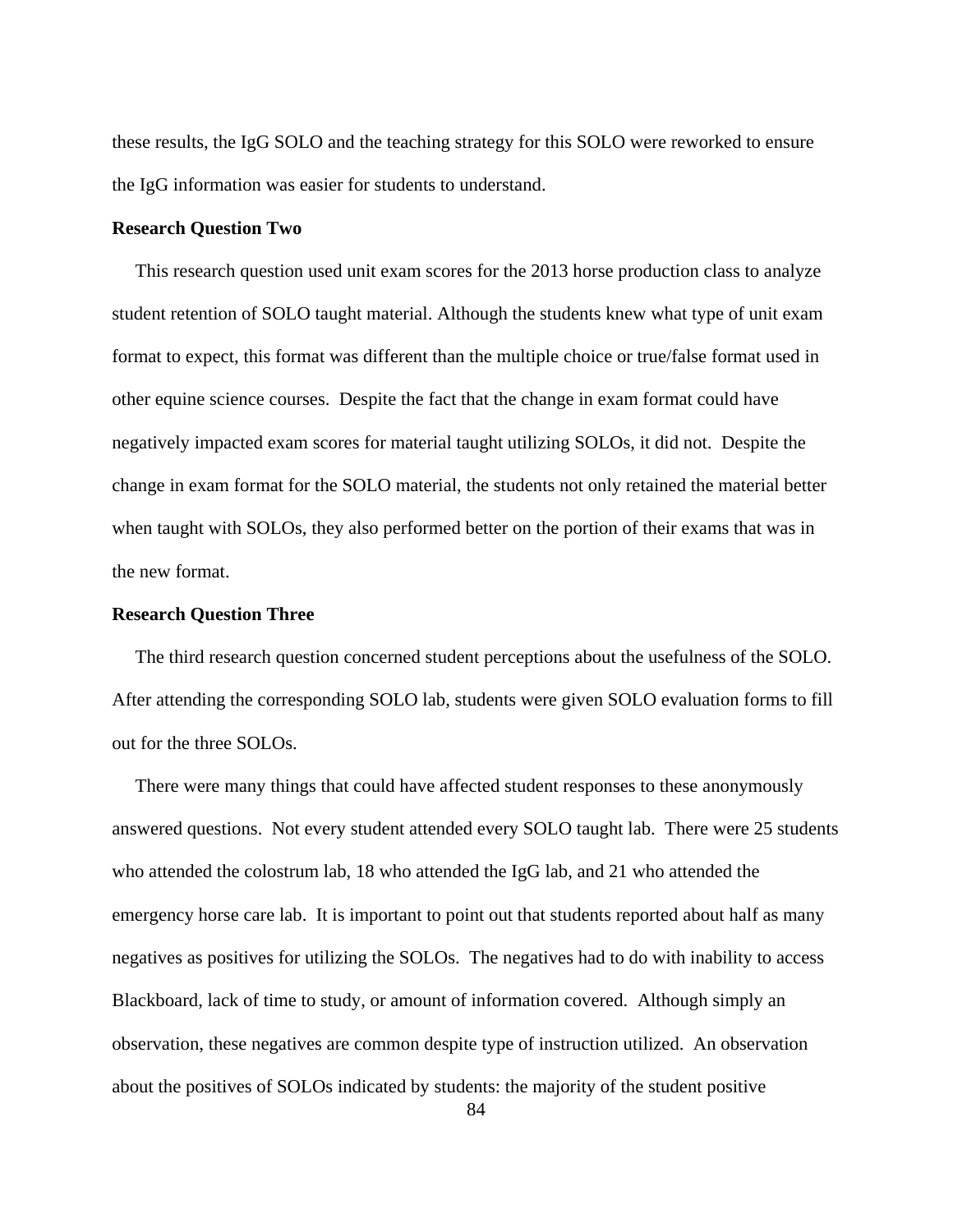responses revolved around the scenarios and learning activities that were designed to emphasize application and evaluation skills. Students enjoyed the challenges presented by the opportunity to analyze and apply pieces of knowledge that they had acquired. Additionally, the scenarios contained in them applied information learned in previous SOLOs.

 It is important to note that the first SOLO taught was the colostrum SOLO because anonymous student ratings of statements were lower for this SOLO than for the two subsequent SOLOs. Mean averages in all of these instances were: colostrum 3.85, IgG 4.31, and emergency horse care 4.48. Students rated the SOLO after the corresponding lab. Students who rated the SOLO after the colostrum lab had no way of knowing if the SOLO would help prepare them for exams or help them to determine what they were expected to learn. It is not surprising that this fact is reflected in the ratings received on these statements for the first SOLO (colostrum). A mean average of 3.85 indicated that, as a group, the students found the Colostrum SOLO mildly useful when preparing for exams or determining what they were expected to learn. Ratings for the same statements on subsequent SOLO labs were much higher as students either agreed or strongly agreed with the value of the SOLO in preparing for exams and determining what they were expected to learn. In short, after the students gained familiarity with the SOLOs, their perceptions of the value of the SOLO improved dramatically.

# **Research Question Four**

 The fourth research question concerned affective indicators of student behavior exhibited when SOLOs were used. The number of students who exhibited positive affective indicators was impressive: 25% for the colostrum lab and 73% for the emergency horse care lab, and 22% for the IgG lab. Students voluntarily read and discussed journal articles, and practiced emergency horse care techniques well after the completion of the scheduled lab period which is indicated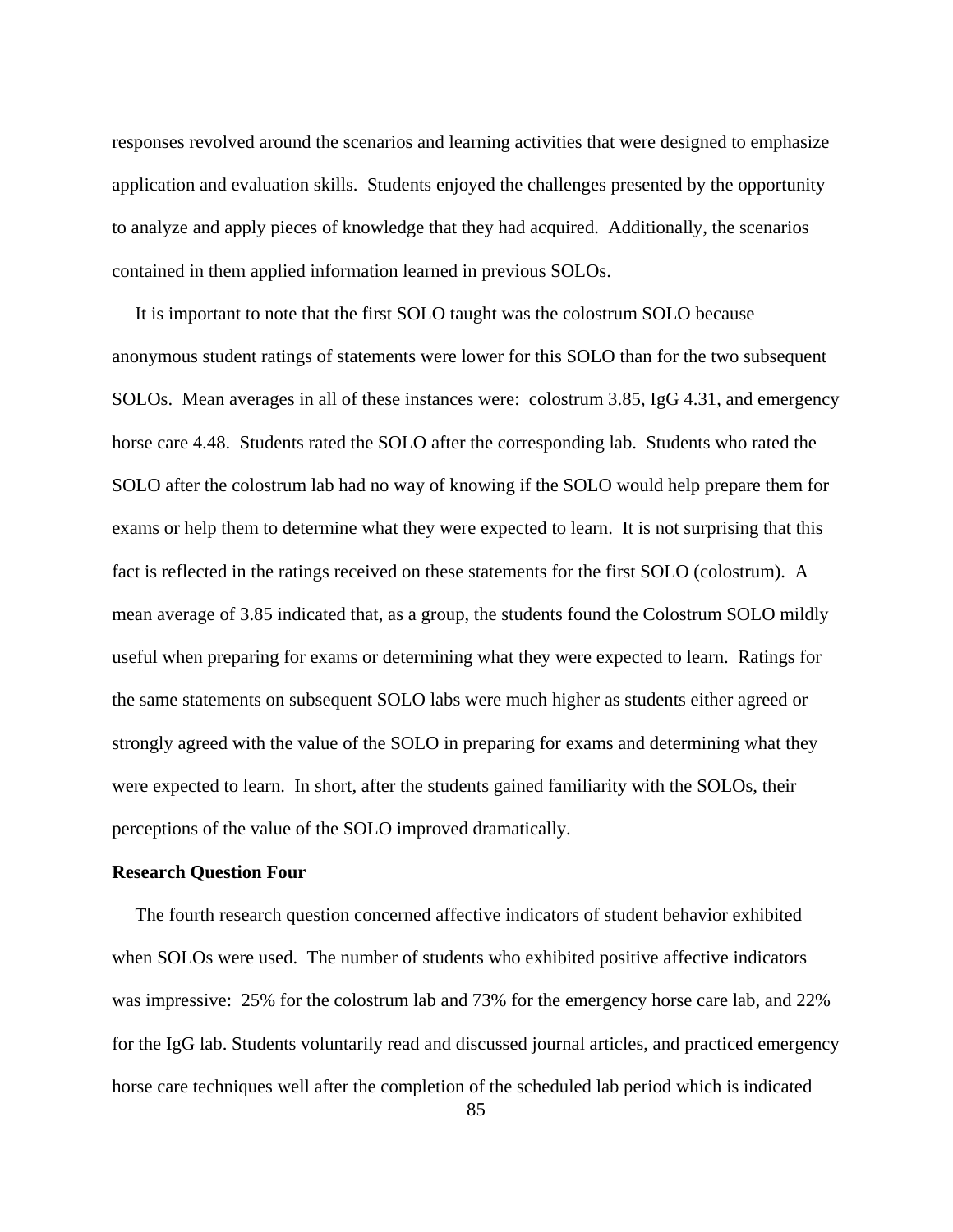that the knowledge that they gained and skills that they learned were perceived by them as worthwhile.

## **Conclusions**

 In the following section, the results presented will be compared to results previously reported concerning the use of SOLOs. Specifically, the results of this study will be compared to other studies that examined SOLOs in the following contexts: increased achievement, student perceptions of the usefulness, and affective voluntary student behaviors. This is followed by a discussion of the elements of the SOLO with emphasis on the value of writing clear objectives and a discussion of the broader conclusions that can be drawn from this study.

 Most researchers who sought to find evidence of increased achievement by students utilizing SOLOs have failed to do so (Hydman, 1995; Van Horn, 1989; Robinson, 1983; Preas, 1982). The one exception was Porter (1980) who reported that students scored significantly higher ( $p <$ .05) on four of five tests when utilizing SOLOs. Similar to the results reported by Porter, the present study found that, when SOLOs were used, students scored significantly higher on two of three exams.

 Responses concerning the usefulness of the SOLO revealed in this study are reflected in all other studies (Emery & Kalscheur, 2000; Preas, 1982; Robinson, 1983; VanArsdale & Hammons, 1998; Van Horn, 1989; Winters, 1993). Students found SOLOs to be useful when preparing for exams, helpful in determining what to learn, and reported that they liked utilizing the SOLOs. Furthermore, they reported that SOLOs would be beneficial to them if available in other classes. The fact that this study, along with all previously published studies reported positive feedback from students about the usefulness of SOLOs is evidence of the value students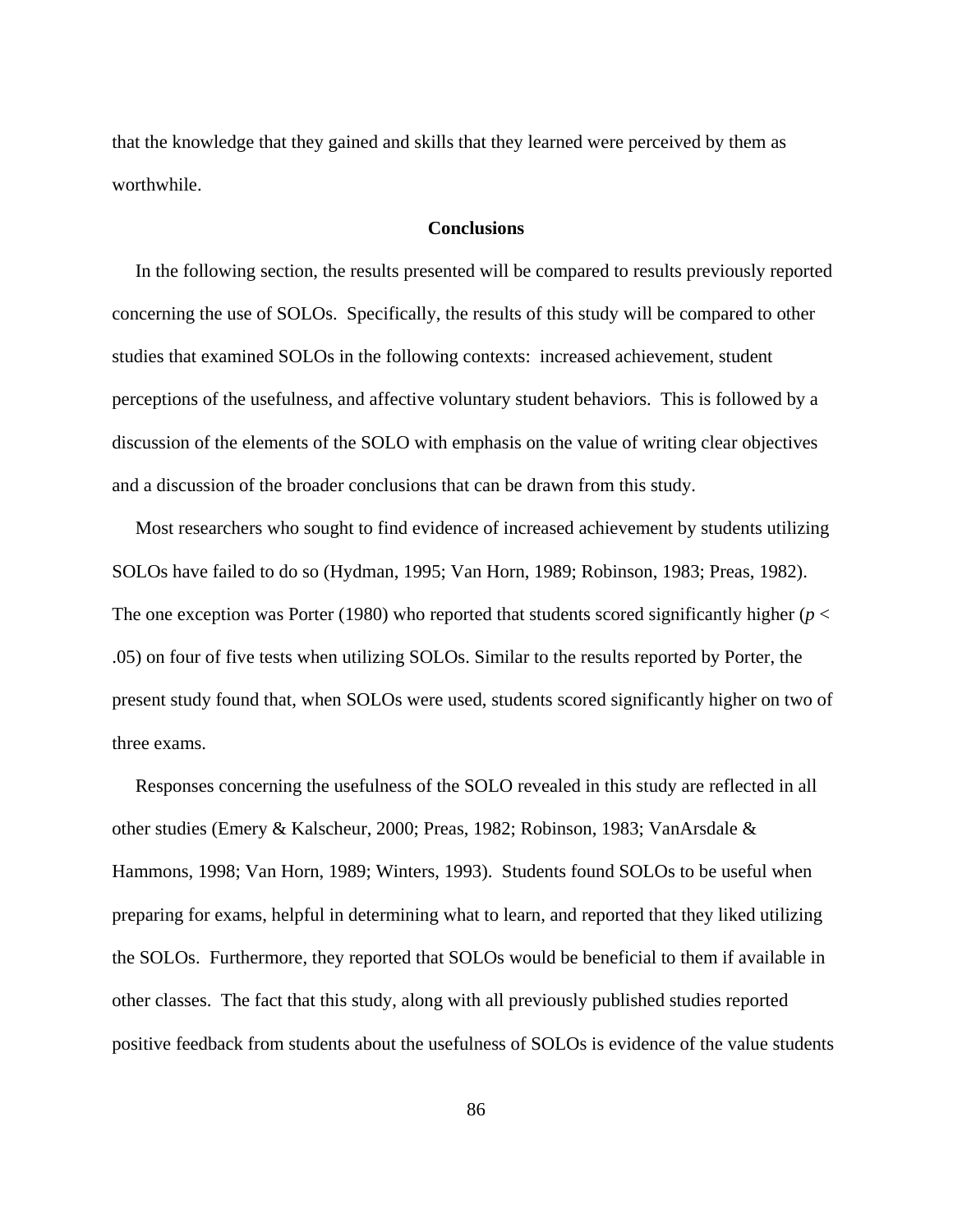see in SOLOs. It is important to note that these studies took place over four decades – and the perception of SOLOs by students has not changed, regardless of changing student characteristics.

Robinson (1983) found that students had a more positive attitude toward a freshman English composition course when SOLOs were utilized. The results presented by Robinson (1983) coupled with the results of the present study support the conclusion that the use of SOLOs positively affects student voluntary behaviors. These behaviors demonstrate that students have not only gained knowledge and skill but continue to voluntarily use the knowledge or demonstrate the skill. Although collecting incidence of affective indicators is not often done, faculty members truly concerned about student use of previously taught material should collect evidence of these behaviors.

 As pointed out in Chapter I, stakeholders in higher education have been increasingly demanding improvement in the quality of education (Education Commission of the States, 1995; National Survey of Student Engagement, 2001). Land grant universities such as the University of Arkansas are under enormous legislative and stakeholder pressure to improve retention rates of students, especially in the science fields (McShannon et al., 2006). The faculty members of the University of Arkansas, Department of Animal Science Equine Program share the concerns of stakeholders and are interested in retention and student success. As discussed in Chapters I and II, concerned faculty members should be aware of student success factors: external factors over which they have no control over, characteristics of today's students, and finally the role faculty members can play to positively affect the education that students receive. As Braxton and Mundy (2002) underscored in their article, faculty members should do what they can to positively affect student success. Capitalizing on student abilities and offering students an opportunity to learn in an environment that motivates and engages them should be the goal of all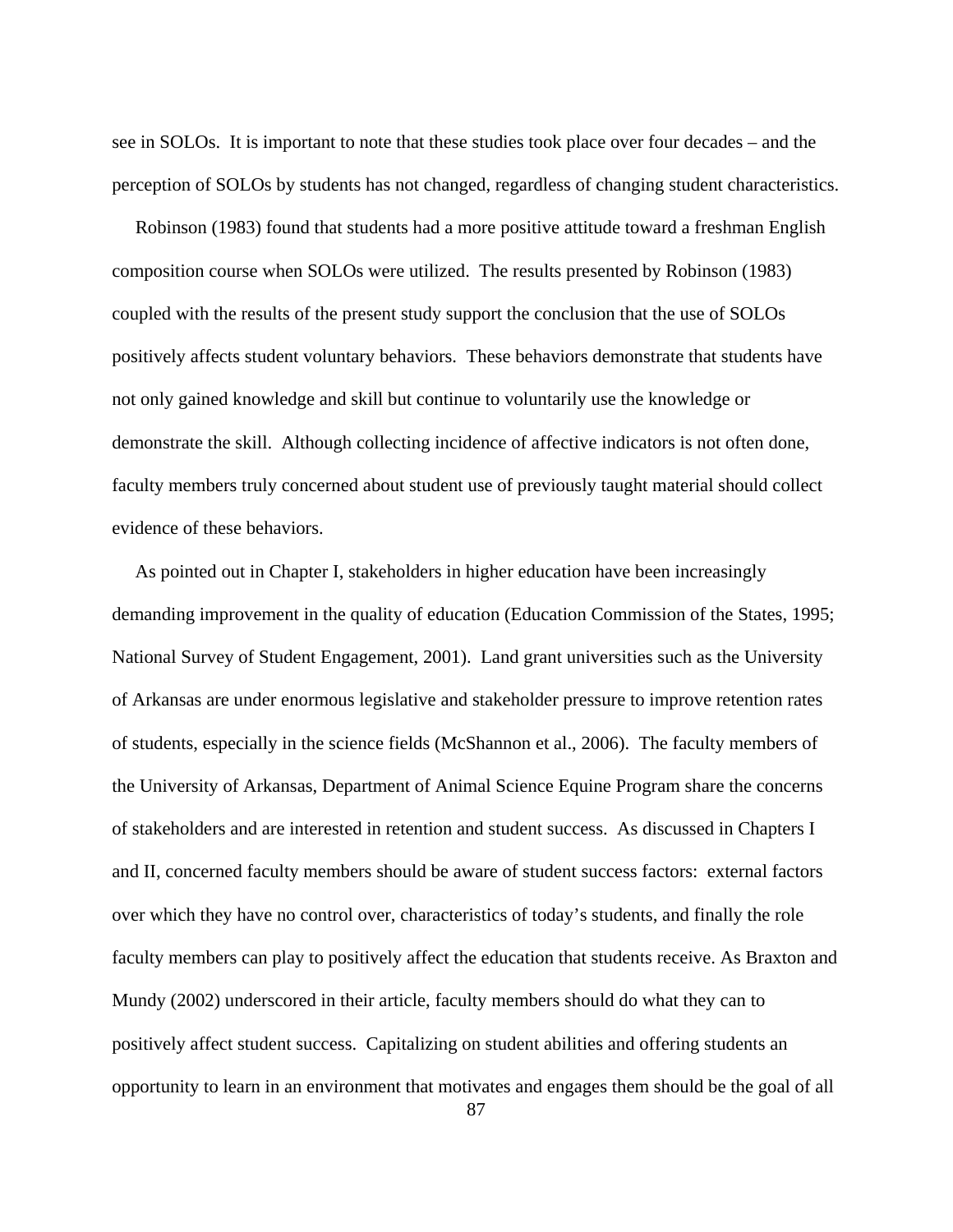faculty members. Faculty members should seek ways to increase their ability to assist motivated students learn more efficiently. The SOLO is a learner-centered approach to teaching that has been shown to have a positive influence on student motivation to learn and to help them to facilitate learning (Emery & Kalscheur 2000). Because of this, the SOLO has broad implications for higher education.

 As pointed out in Chapter II, the SOLO is built around seven essential components: topics, goals, rationale, instructional objectives, pre-assessment, learning resources, special instructions and a self-quiz. When faculty focus on learning objectives and provide reasons why students should achieve them, students can direct their learning appropriately and faculty can select activities that will best realize the stated objectives. The SOLO allows students to know what is expected of them, the importance of learning material, what to do to achieve mastery of the material, and a means of determining prior to being graded, if they have achieved mastery. The SOLO is a neatly packaged way to address the essential elements of effective teaching and has been proven to positively affect student performance, help students with retention of material and demonstrated that students provided SOLOs exhibit affective indicators that show they find the material that they were studying worthwhile.

 A critical element in the development of a SOLO or any other effective teaching strategy is the development of effective learning objectives. A learning objective is a statement that lets the students know what they should be able to do when they have successfully completed a learning experience (Hammons, 2011b). Correctly writing learning objectives is not an easy task, and while most faculty members teach, few have been educated on how to write clear, measurable learning objectives.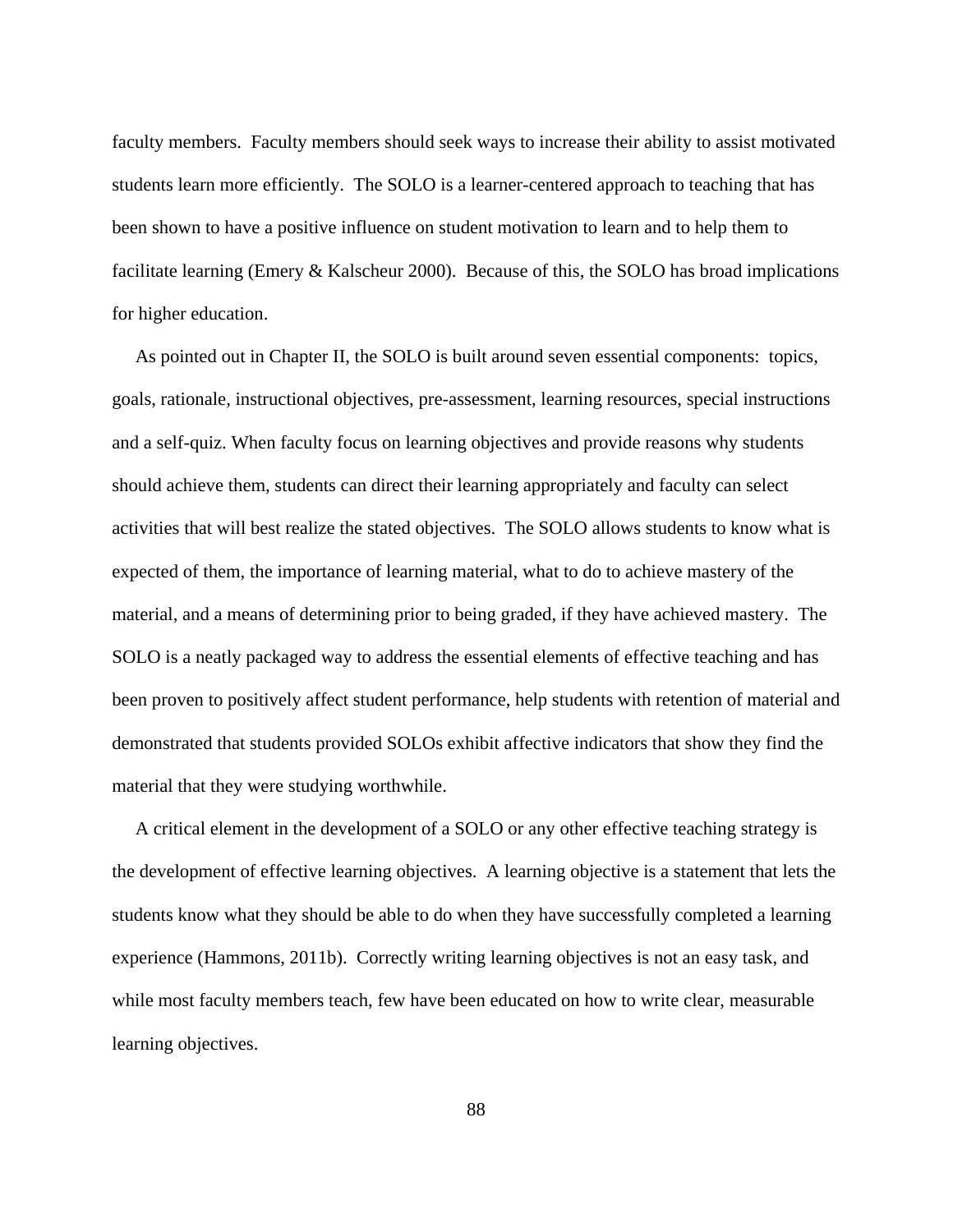Hammons maintains that the ability for faculty to write objectives at different levels of complexity is a necessary prerequisite for maximizing student learning (Hammons, 2011b). Regardless of the subject matter, to achieve mastery, different courses require different levels of performance or ability from students. For example, instructors in an introduction to sociology class may be satisfied if students simply know definitions of often used terms, while instructors of a parasitology class may require students to develop the ability to apply information and techniques learned to evaluate and create a least-cost, effective deworming protocol for cattle. This later type of learning outcome is clearly more demanding than simple knowledge of definitions.

 Bloom's Taxonomy is a classification system that includes six types of cognitive abilities that range from merely remembering material to more difficult tasks such as the ability to evaluate or judge information depending on the situation (Schultz, 2005). Using Bloom's Taxonomy in writing objectives allows faculty to (a) identify the abilities they want students to exhibit and (b) ensure their evaluation methods are fair. An instructor, who is familiar with the knowledge about the various levels of cognitive learning objectives and the type of mental processes they describe, can determine the levels of performance required by students, write objectives that incorporate these different levels of ability, and assess students at appropriate levels of difficulty.

 Objectives should be written for the student, and should be stated in a way that describes what the student will be able to do at the end of the unit of instruction. Objectives, where possible, should be written as umbrella objectives. An umbrella objective is any objective for which it is possible to write more than one appropriate exam question. With proper training, faculty can write most objectives as umbrella objectives. By writing umbrella objectives, students can be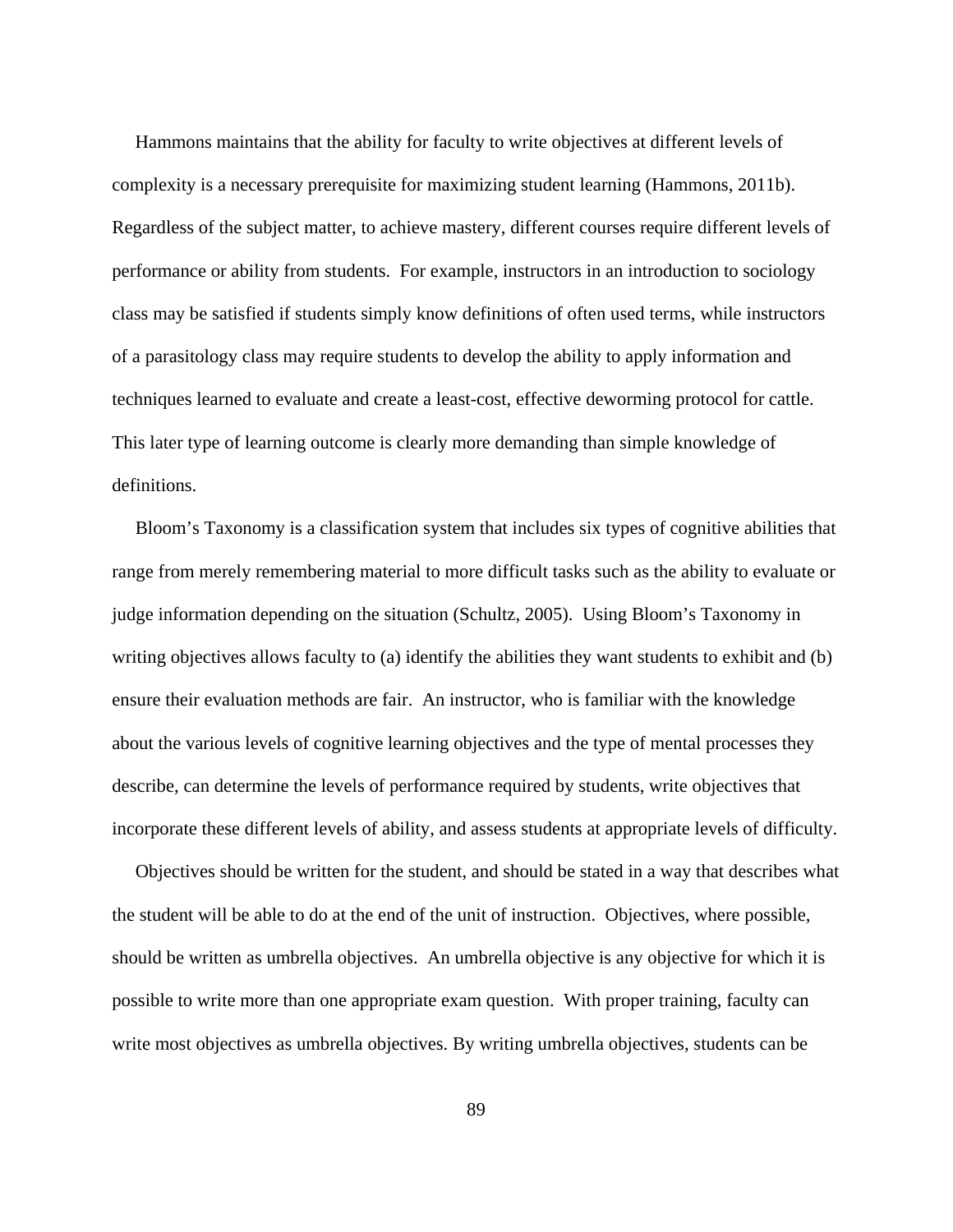provided a formative self-quiz that allows them to determine if they have achieved mastery of learning objectives prior to taking a graded examination.

 Clear objectives (preferably umbrella objectives) determine teaching strategies and assessment approaches (Hammons, 2011b). Clear objectives also facilitate the design of valid student assessment. By teaching to the objective and not the test, and utilizing formative assessment and feedback, the level of mastery of material by students will increase.

 Faculty members concerned about student learning should strive to become better skilled in the craft of teaching. Despite the problems that students have allocating time to study, they performed better when SOLOs were used. When the level of achievement required was raised, students still performed better when SOLOs were utilized. Use of the SOLO is one effective teaching strategy that has been proven to be valuable in achieving the goal that all faculty members should be concerned with: helping students achieve mastery of difficult subject matter.

 In the next section, limitations and delimitations of this study will be presented. The limitations are enumerated. Factors encountered that may have affected the results of this study, and the ability to generalize results are revealed.

## **Limitations**

1. The University of Arkansas Institutional Review Board protocol required students who participated in the study to sign an informed consent form. Two students who were enrolled in the class chose not to participate in the study. Their data and exam scores were not used. It is not known if those students who chose not to participate in the study performed better or worse than those students who chose to participate or if their performance would have affected the results.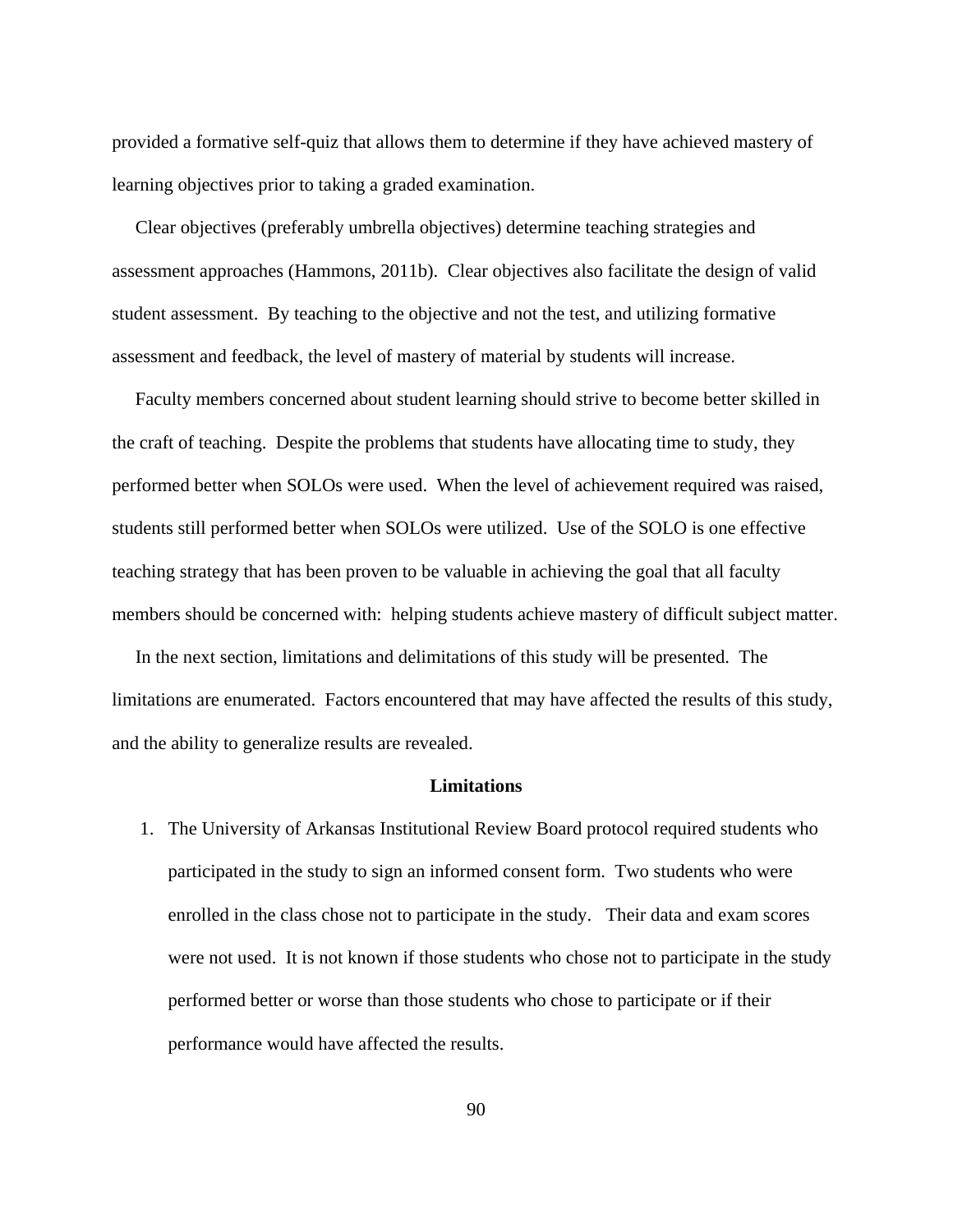- 2. No effort was made to determine if any of the students had prior knowledge of the subject material or had participated in similar classes prior to the beginning of the semester.
- 3. The principal researcher of this study was also the instructor of all SOLO and non-SOLO one hour and fifty minute lab classes (as well as a limited number of non-SOLO fifty minute lecture classes). Every effort was made to teach SOLO and non-SOLO classes with the same amount of enthusiasm to avoid demonstrating bias.
- 4. A limitation to this study was the small sample size. Only 28 students were in the control group, and 25 students were in the treatment group. Although every student in both groups completed all of the unit exams, many students did not attend the SOLO taught labs – particularly the IgG lab. In order to generalize results, large numbers of students to increase sample size would be needed.

# **Delimitations**

 This study was delimited to University of Arkansas students enrolled in an Equine Production class during the spring of 2013.

## **Recommendations for Future Research**

 Recommendations for future research, with a focus on the limitations of this study, are presented in this section. Limitations of this study included sample size, instrument reliability and research design. This study provided evidence of a positive effect of the Student Oriented Learning Outline on student achievement as measured by unit exam scores for two out of three exams. This fact, coupled with the positive input by students on anonymous evaluations and positive results in other studies, warrant additional research with SOLOs. Offered below are suggestions for further research: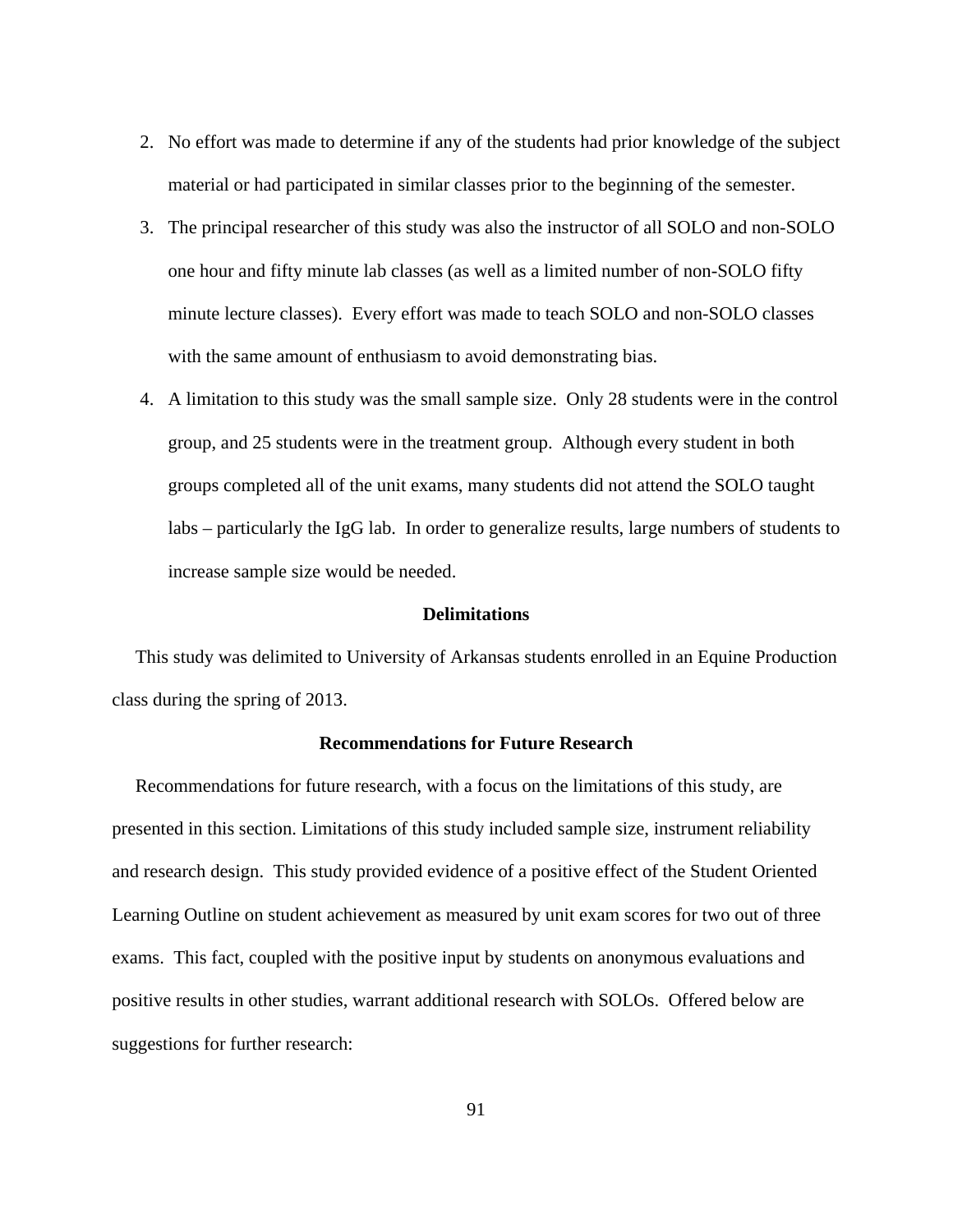- 1. More follow-up quantitative studies are needed. In order to increase the rigor, decrease the threats to validity and generalize the results of this study, replication with large numbers of students from multiple university equine science programs is needed.
- 2. The instructor developed instruments utilized in this study, and they should undergo additional testing for increased reliability and validity.
- 3. The value of the effectiveness of the SOLO as a method utilized in teaching online should be explored.
- 4. Studies should be conducted to determine if the use of SOLOs reduces student test anxiety.
- 5. A longitudinal study of the effects of SOLOs versus traditional instruction should be explored to determine long-term retention of material taught.
- 6. Studies should be conducted to determine if adult learners benefit from the use of SOLOs. Adult learners prefer to receive a rationale for the importance of information they are receiving and a clear path of how this information can be utilized (Fleming  $\&$ Garner, 2009).
- 7. Research with SOLOs should be conducted with multiple instructors utilizing the SOLOs to determine if different teaching techniques or instructor character traits influence the success of utilizing the SOLO**.**

 It is impossible to generalize these findings to other horse production courses, but the findings presented in this study do support the use of SOLOs as part of the University of Arkansas horse production class.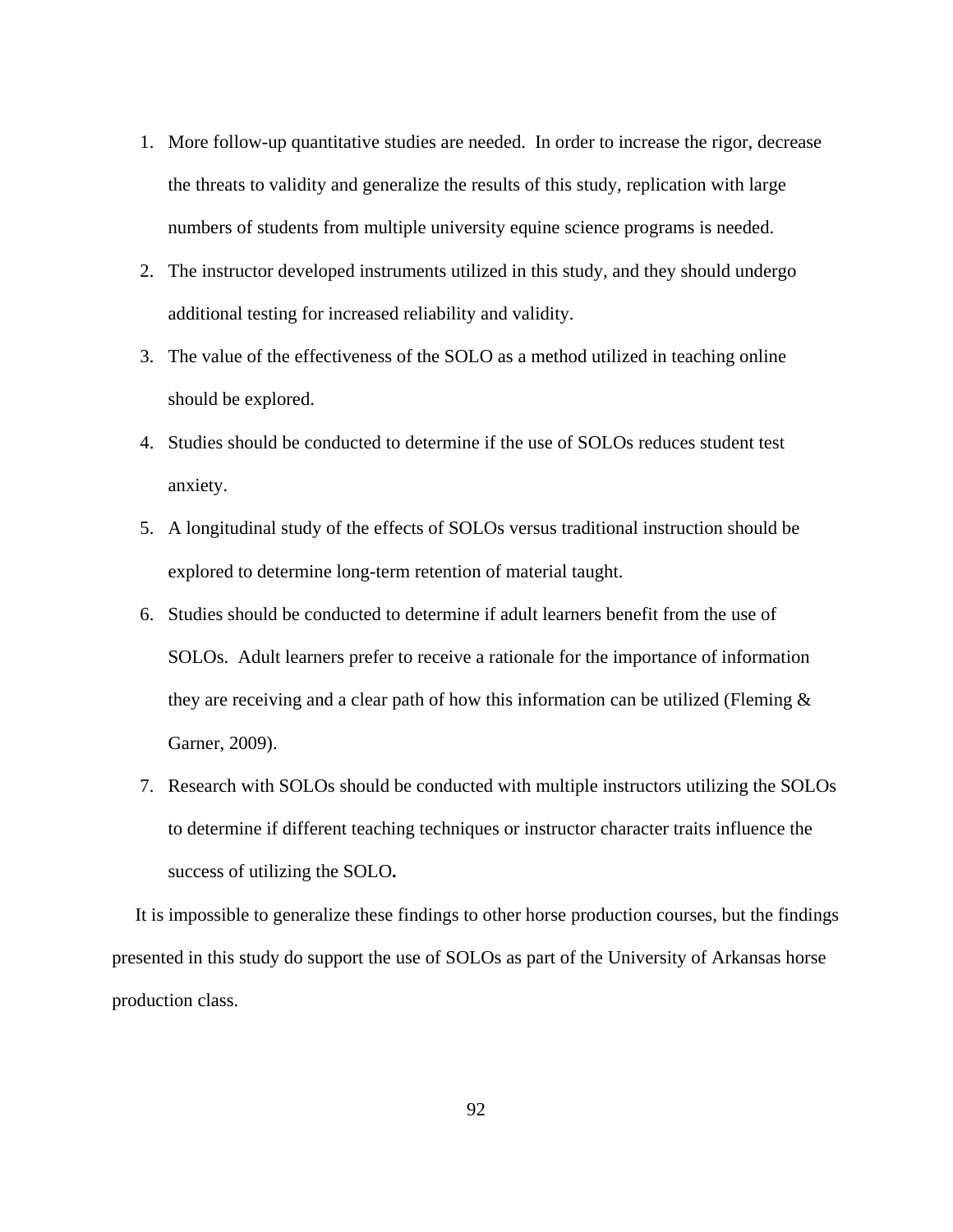## **Recommendations for Improved Practice**

 In this section, recommendations for practice are presented. These recommendations are based on the review of literature, observations by the researcher, and data collected with from utilizing three SOLOs in an equine science horse production course.

 Students are changing. The characteristics of students in college today are different than those in college even two decades ago. The amount of time that college students spend on educational activities has decreased, as has the amount of time they spend working either full or part-time. Students of 2014 have vast quantities of information available at the tips of their fingers, and socialize via Face Book. Students 20 years ago did not have access to these. Students enrolled in college today desire structure and direction to their educational activities. They desire faculty to help them sort out relevant, applicable information, and to provide structure in learning endeavors. Any actions by faculty to maximize the effectiveness and efficiency of students' time on task will help. Faculty members need to understand the characteristics of college students and in doing so can positively influence student success. Utilizing the SOLO is one strategy that faculty members can influence student success.

 One way to determine if students deem what they are taught is worthwhile is through unobtrusive observations of voluntary affective behaviors. In the present study, affective indicators of behavior were collected in SOLO labs, showing that students found the material presented in the SOLOs worthwhile. Additionally, students provided positive feedback for the use of SOLOs on anonymous rating sheets. This information provided evidence that students perceived the SOLO and the information taught utilizing the SOLO valuable. The fact that students performed significantly higher on two of three exams when SOLOs were utilized is a good indication that utilizing the SOLO helped with retention of material. This information,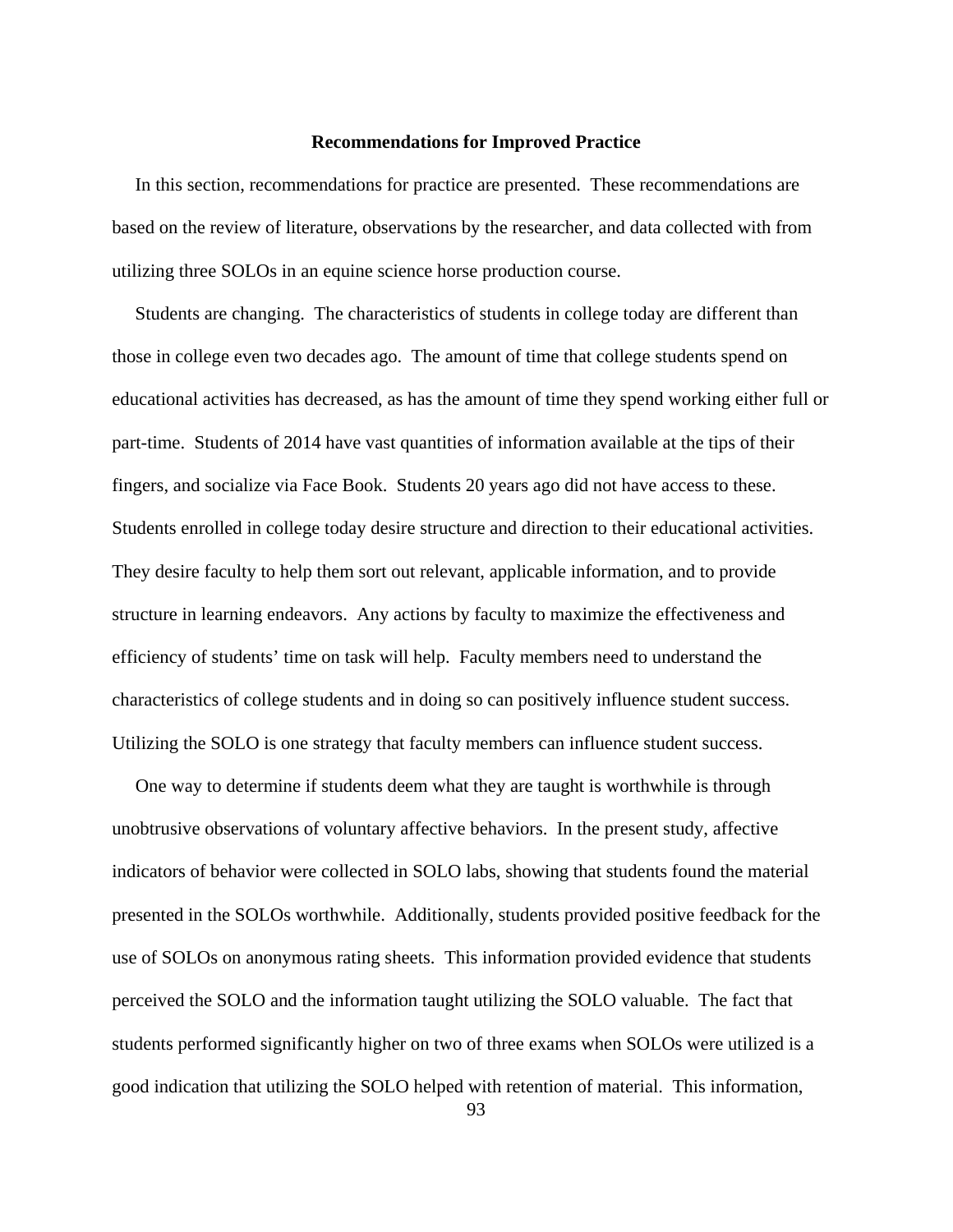taken as a whole, points to the fact that the SOLO can increase student success. This is the primary goal of concerned faculty. The use of the SOLO should be explored in other areas of study.

 In this study, students responded positively to activities that linked subject matter with reallife situations. The inclusion of a *Scenarios Work Sheet,* which allowed students to work individually or in groups to determine a course of action based on the knowledge they gained, may improve the effectiveness of the SOLO, or in the retention of material in general. The effect of including a *Scenarios Work Sheet* on student retention of material in other areas could be studied.

 This study may serve as a point of reference for other instructors of courses in higher education on the effectiveness of SOLOs. Concerned faculty need to do something to increase student success, which ultimately leads to student retention. Continuing to do the same thing when our students are changing simply does not work.

# **Concluding Comments**

 Students wholeheartedly supported the use of SOLOs, exhibited positive affective indicators after participating in a SOLO taught lab, and anonymously rated the SOLO as very helpful on multiple criteria. SOLOs proved to be very beneficial to both students and the instructor in organizing concepts. The SOLO additionally proved beneficial to students who could not attend lab because of sickness or work obligations.

 This study proved that the use of the SOLO significantly increased student achievement on two out of three equine production unit exams. The SOLO has the potential to increase student retention of information taught in equine science as well as other courses of study. Being clear about objectives and providing a roadmap showing students how to master these objectives, are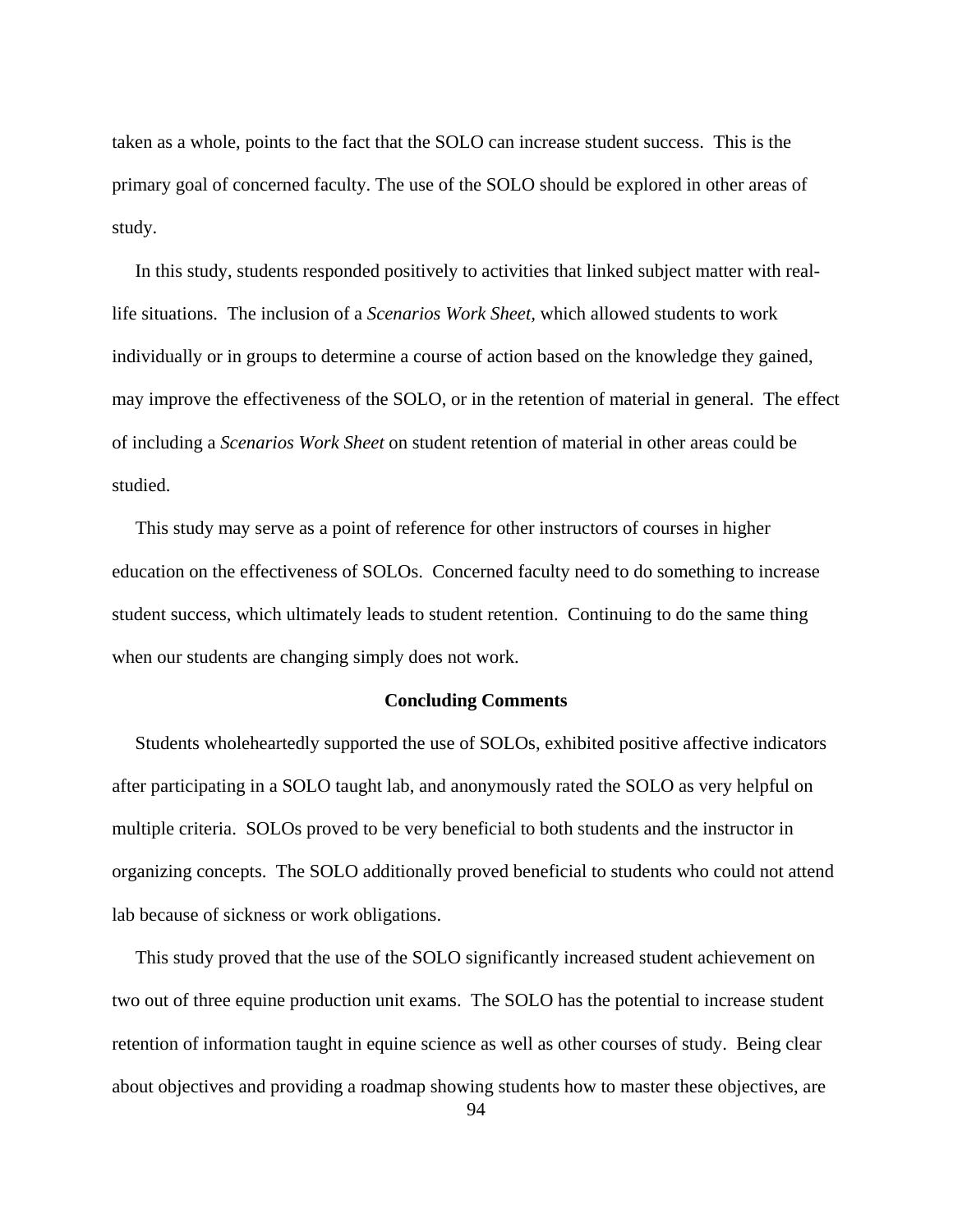hallmarks of the SOLO and are a necessity for both students and faculty. An approach to instruction built around the SOLO offers a strategy that would meet the needs of both faculty and students in achieving their common goal of student success.

 From a personal standpoint, I found the development of the SOLO to be time consuming, but well worth the effort. Creating a SOLO for individual units of instruction caused me to examine *why* the information I was teaching was important for students to learn, *how* I was going to present the information and *what* learning resources were needed for students to master selected material. Creating umbrella objectives took time, but allowed the students to know what they would need to internalize in order to do well on the exam; umbrella objectives provided a framework for me to easily write relevant exam questions. Self-quizzes were invaluable in helping students focus their efforts on parts of the units they had not mastered. The implementation of the SOLO clearly influenced student mastery of material. Furthermore, while developing the first version of a SOLO is time consuming, time to revise it to use the next time is much less. My quest to become a more effective and efficient instructor has been realized through the use of the Student Oriented Learning Outline (SOLO). Being able to provide students with a clear path to the mastery of more difficult subject matter and having a large percentage of students achieve this mastery has truly reorganized and revitalized my teaching.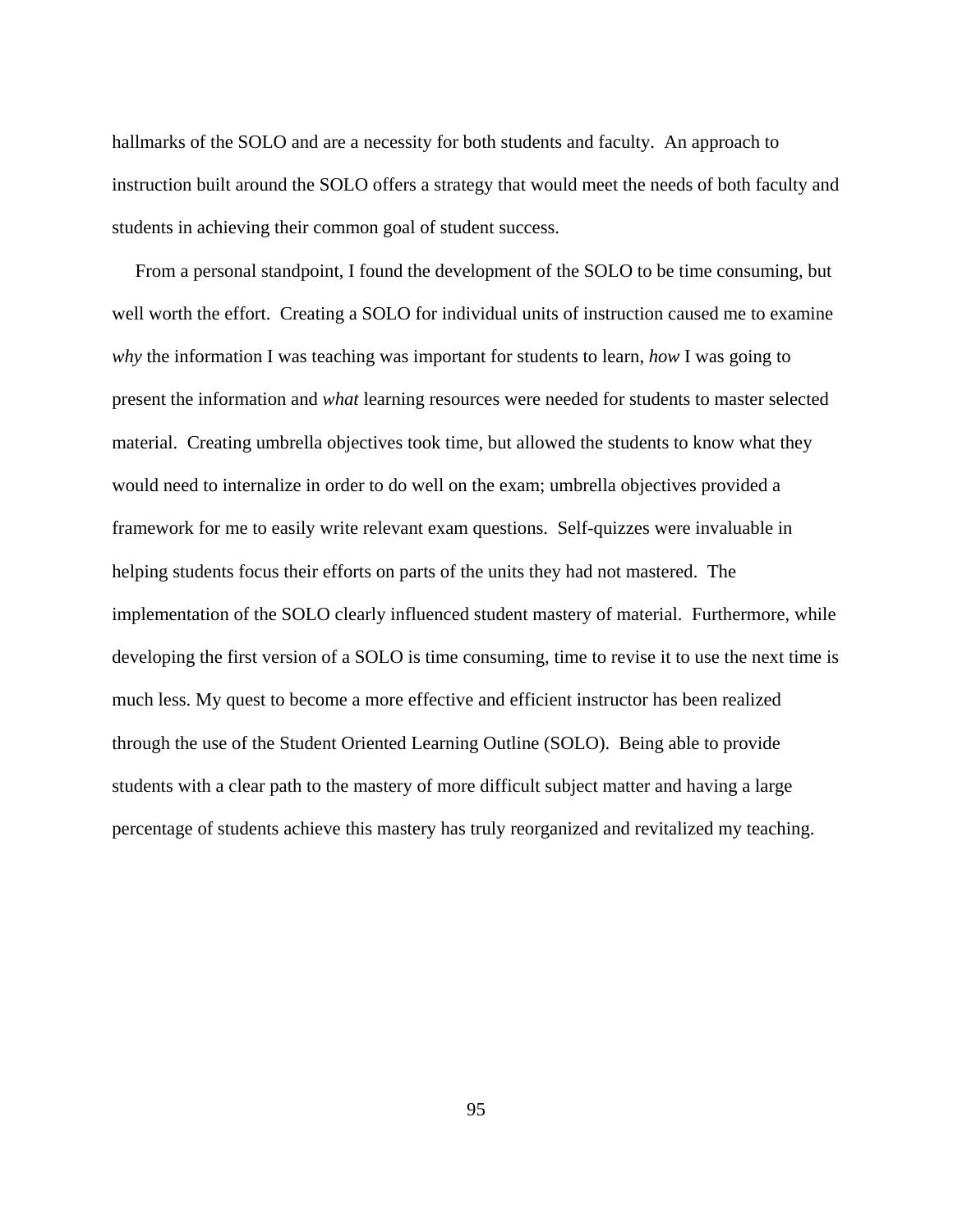# **VI. REFERENCES**

- Ary, D., Jacobs, L. C., & Razaviech, A. (2002). *Introduction to research education.* (6th ed.). Belmont, CA: Wadsworth/Thomson Learning.
- Astin, A. W. (1993). *What matters in college? Four critical years revisited*. San Francisco: Jossey Bass.
- Atherton, J.S. (2004). *Teaching and Learning: Bloom's taxonomy*. Retrieved from http://www.learningandteaching.info/learning/bloomtax.htm
- Ausubel, D. P. (1960). The use of advance organizers in the learning and retention of meaningful verbal material. *Journal of Educational Psychology, 51*(5), 267.
- Babcock, P., & Marks, M. (2011). *Leisure college USA: The decline in student study time*, 1-7. Retrieved from http://www.aei.org/article/education/higher-education/leisure-college-usa/
- Baer, J. C., & Cheryomukhin, A. (2011). Students' distress over grades: entitlement or a coping response? *Journal of Social Work Education, (47)*3, 565-577.
- Becker, W. C. (2001). Teaching reading and language to the disadvantaged What we have learned from research. *Journal of Direct Instruction, 1*, 31-52.
- Begum, T. (2012). A guideline on developing effective multiple choice questions and construction of single best answer format. *Journal of Bangladesh College of Physicians & Surgeons, (30)*3, 159-166.
- Black, P., & Wiliam, D. (1998). Inside the black box: Raising standards through classroom assessment. *Phi Delta Kappan, 80*(2), 139-148. Retrieved from: http://archive.setda.org/toolkit/nlitoolkit2006/data/Data\_InsideBlackBox.pdf
- Blank, W. E. (1982). *Handbook for developing competency-based training programs*, 137. Englewood Cliffs, N. J.: Prentice-Hall, Inc. Retrieved from https://docs.google.com/file/d/0B-hDKhDx79J0Zi11OE5GR0YwVjQ/edit?pli=1
- Bloom B. S. (1956). *Taxonomy of Educational Objectives, Handbook I: The Cognitive Domain*. New York: David McKay Co Inc.
- Bloom, B. S. (1968). Learning for mastery. *UCLA Evaluation Comment, 1*(2), 1-12. Retrieved from http://programs.honolulu.hawaii.edu/intranet/sites/programs.honolulu.hawaii.edu.intranet /files/upstf-student-success-bloom-1968.pdf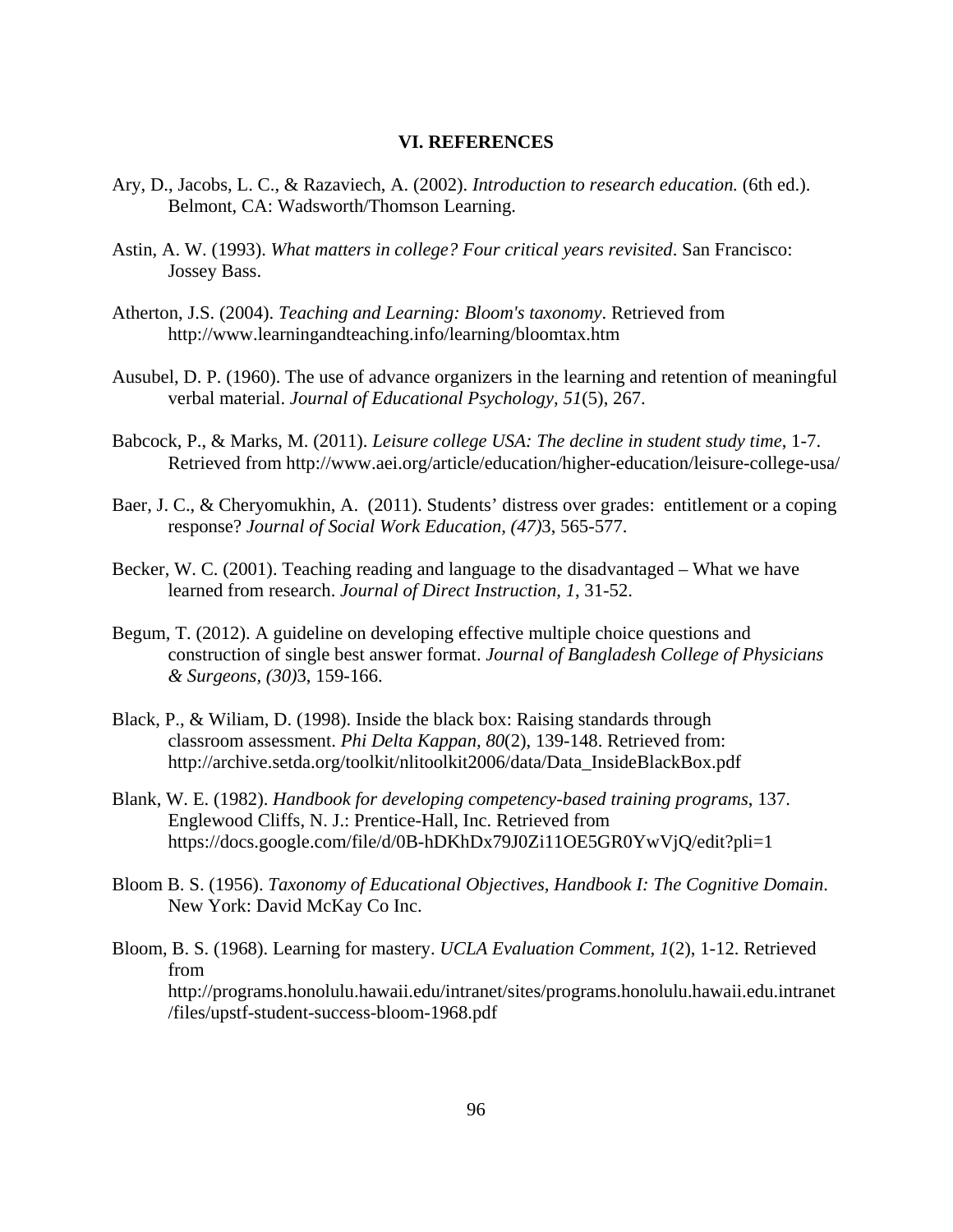- Braxton, J. M., & Mundy, M. (2002). Powerful institutional levers to reduce college student departure. *Journal of College Student Retention: Research, Theory & Practice*, *3*(1), 91- 117.
- Bump, K. (2013). *NAEAA collaborative incoming student assessment: 2013 fall results (study year 3)*. Unpublished manuscript, Department of Equine Studies, Cazenovia College, Cazenovia, N.Y.
- Chan, Y. (2014, February 21). Department of education takes on competency-based education. *EdTech Times*, Retrieved from http://edtechtimes.com/2014/02/21/doe-competencybased-education/
- Caruth, D. L., & Caruth, G. D. (2013). Grade inflation: An issue for higher education? *Turkish Online Journal of Distance Education, 14*(1), 102-110.
- Clark, C. H., & Bean, T. W. (1982). Improving advance organizer research: Persistent problems and future directions. *Literacy Research and Instruction, 22*(1), 2-10.
- Carney, J. (2013). *Fact sheet on the president's plan to make college more affordable: A better bargain for the middle class*. Retrieved from Office of the Press Secretary of the United States website: http://www.whitehouse.gov/the-press-office/2013/08/22/fact-sheetpresident-s-plan-make-college-more-affordable-better-bargain-
- Centra, J. (1979). *Determining faculty effectiveness: Assessing teaching, research, and service for personnel decisions and improvement.* San Francisco: Jossey-Bass Inc.
- Cole, M. S., Feild, H. S., & Harris, S. G. (2004). Student learning motivation and psychological hardiness: Interactive effects on students' reactions to a management class. *Academy of Management Learning & Education, 3*, 64-85.
- Combs, K. L., Gibson, S. K., Hays, J. M., Saly, J., & Wendt, J. T. (2008). Enhancing curriculum and delivery: Linking assessment to learning objectives. *Assessment & Evaluation in Higher Education, 33*(1), 87-192. Retrieved from http://0 web.a.ebscohost.com.library.uark.edu/ehost/pdfviewer/pdfviewer?vid=45&sid=903a0767 -88d8-4d08-b0df-5f48cac80d26@sessionmgr4003&hid=4114
- Cornell College. (2013). *How much time should you devote to studying?* Retrieved from http://www.cornellcollege.edu/academic-support-and-advising/study-tips/How Much Time Should You Devote to Studying.shtml
- Creswell, J.W. (2008). *Educational research: Planning, conducting, and evaluating quantitative and qualitative research*. (3rd ed.), 318-319. Upper Saddle River, NJ: Pearson Education, Inc.
- Crone, I., & MacKay, K. (2007). Motivating today's college students. *Peer Review, 9*(1), 18-21.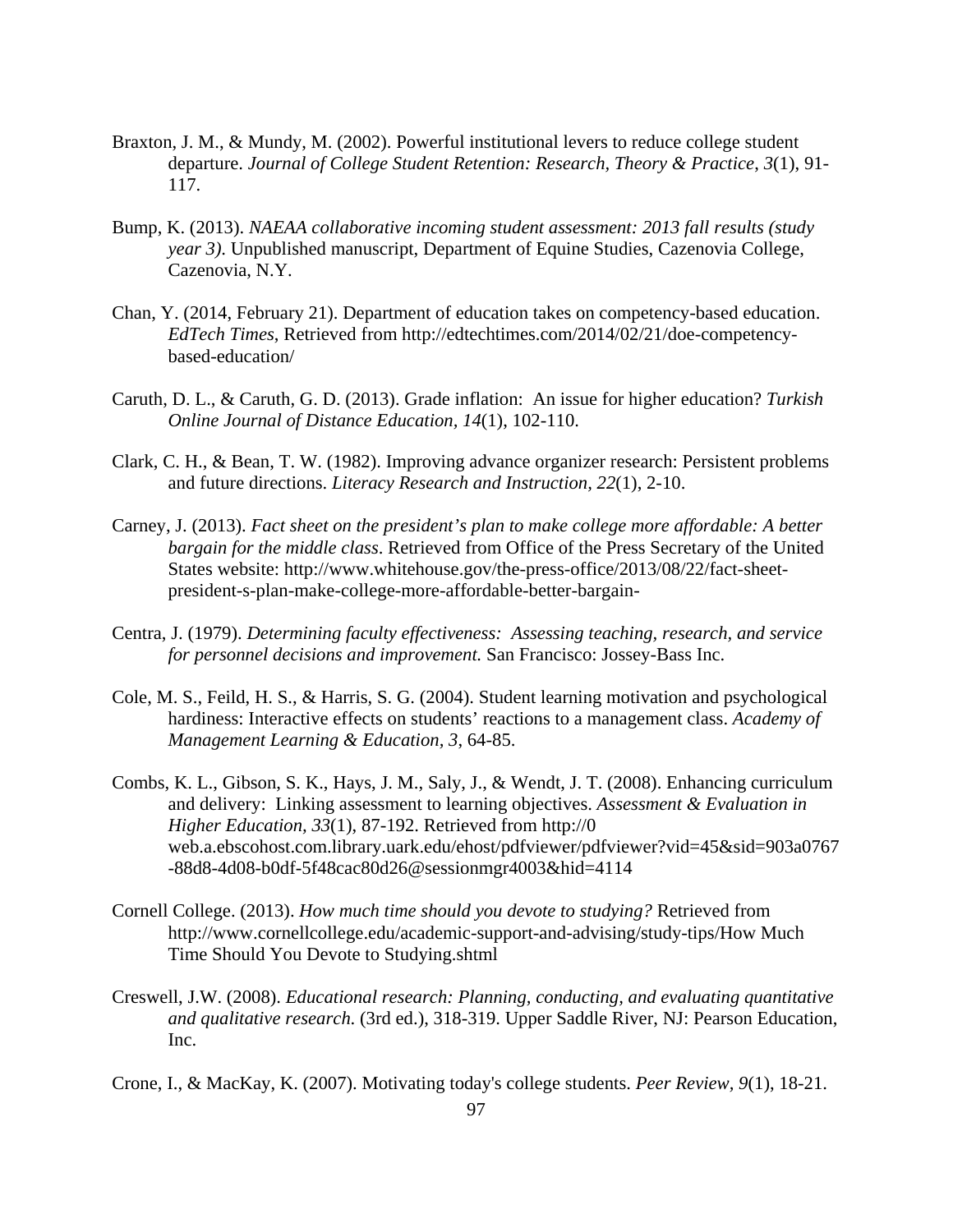- Education Commission of the States. (1995). *Making quality count in undergraduate education*. Denver, CO: Education Commission of the States.
- The Education Trust. (2001). Youth at the Crossroads: Facing High School and Beyond. *Thinking K-16 5*(1). Retrieved from http://www2.edtrust.org/NR/rdonlyres/85897615- 327E-4269-939A-4E14B96861BB/0/k16\_winter01.pdf
- Emery, L. J., & Kalscheur, J. A. (2000). Use of the Student-Oriented Learning Outline in Research Education. *The American Journal of Occupational Therapy, 54*(3), 335-338.
- Entwistle, N. (2003). *Concepts and conceptual frameworks underpinning the ETL Project.* Occasional Report 3. Edinburgh, Scotland: ETL Project.
- Fleming, C. T, & Garner, J. B. (2009). *Brief Guide for Teaching Adult Learners.* Marion, IN: Triangle Publishing.
- Florida Education Association. (n.d.). *Time-on-task: A strategy that accelerates learning.* Retrieved from http://feaweb.org/time-on-task-a-teaching-strategy-that-accelerateslearning
- Forehand, M. (2010*).* Bloom's taxonomy. *Emerging perspectives on learning, teaching, and technology*, Retrieved from http://www4.edumoodle.at/gwk/pluginfile.php/109/mod\_resource/content/5/forehand\_blo omschetaxonomie02.pdf
- Gallant, T. (2008). A New Approach to Academic Integrity: The Teaching and Learning Strategy. *ASHE Higher Education Report, 33*(5), 87-103.
- Garcia, M. E., & Rom, C. R. (1996). Using a "student-oriented learning outline" (SOLO). *HortScience, 31*(5), 75. Retrieved from http://hortsci.ashspublications.org/content/31/5/755.6.full.pdf html
- Gove, P.B. (Ed.) (1981). *Webster's third new international dictionary of the English language, unabridged.* Vol. 1. Merriam-Webster.
- Greene, J. P., & Forster, G. (2003). *Public high school graduation and college readiness rates in the United States*. Education Working Paper, Educational Policy Research, Manhattan Institute for Policy Research, New York, N. Y., Retrieved from http://www3.northern.edu/rc/pages/Reading\_Clinic/highschool\_graduation.pdf
- Greenberger, E., Lessard, J., Chen, C., & Farruggia, S. P. (2008). Self-entitled college students: Contributions of personality, parenting, and motivational factors. *Journal of Youth and Adolescence, 37*(10), 1193-1204.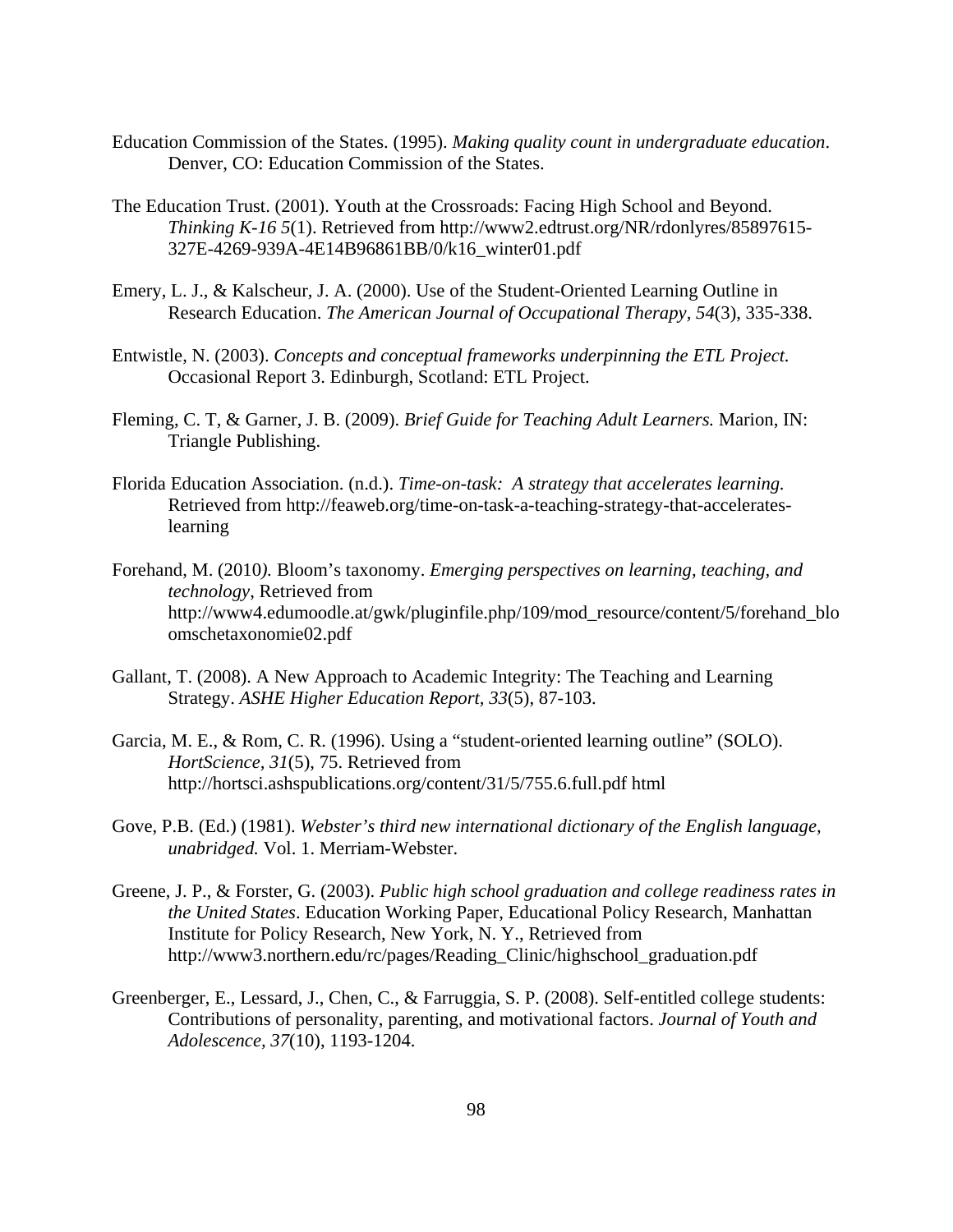- Groccia, J. E., & Miller, J. E. (Eds.). (2000). *Enhancing productivity: Administrative, instructional, and technological strategies.* San Francisco: Jossey-Bass.
- Halawah, I. (2011). Factors influencing college students' motivation to learn from students' perspective. *Education, 132*(2), 379-390.
- Hammons, J. O. (2011a). *Design and evaluation*. (2nd ed.). 1-450. Fayetteville, AR: University of Arkansas.
- Hammons, J. O. (2011b). *Writing, using, and evaluating affective outcomes*. Unpublished manuscript, Fayetteville, AR: University of Arkansas Higher Education Program.
- Hammons, J., & Barnsley, J. (1992). Everything you need to know about developing a grading plan for your course (well, almost) *Journal on Excellence in College Teaching, 3*, 51-92.
- Hammons, J. O., & Jaggard, S. (1984). *A self-instructional guide to writing a student-oriented learning outline.* Fayetteville, AR: University of Arkansas Higher Education Program.
- Herman, J. L., Osmundson, E., Ayala, C., Schneider, S., & Timms, M. (2006). *The nature and impact of teachers' formative assessment practices*. CSE Technical Report 703. National Center for Research on Evaluation, Standards, and Student Testing (CRESST).
- Higher Education Research Institute. (2003). *The official press release for the American freshmen, 2002*. Los Angeles: University of California Press.
- Holm, T. T. (2012). Managing Millennials: Coaching the Next Generation. *Forensic, 97*(2), 25- 38.
- Hu, S., & Kuh, G. D. (2003). *Maximizing what students get out of college: Testing a learning productivity model. Journal of College Student Development, 44*(2), 185-203. doi: 10.1353/csd.2003.0016
- Huang, S., & Capps, M. (2013). Impact of online social network on American college students' reading practices. *College Quarterly*, *16*(1), 1. Retrieved from http://www.collegequarterly.ca/2013-vol16-num01-winter/huang-capps.html
- Hyndman, S. M. (1995). *Using student oriented learning outlines in the noncommissioned officer academy*. Ed.D. dissertation, The University of Arkansas, United States – Arkansas. Retrieved from ProQuest Dissertations & Theses: Full Text. UMI 9536033.
- Jansen, J. D. (1998). Curriculum Reform in South Africa: a critical analysis of outcomes-based education. *Cambridge journal of education*, *28*(3), 321-331. Retrieved from http://repository.up.ac.za/xmlui/bitstream/handle/2263/132/Jansen%20(1998)a.pdf?seque  $nce=4$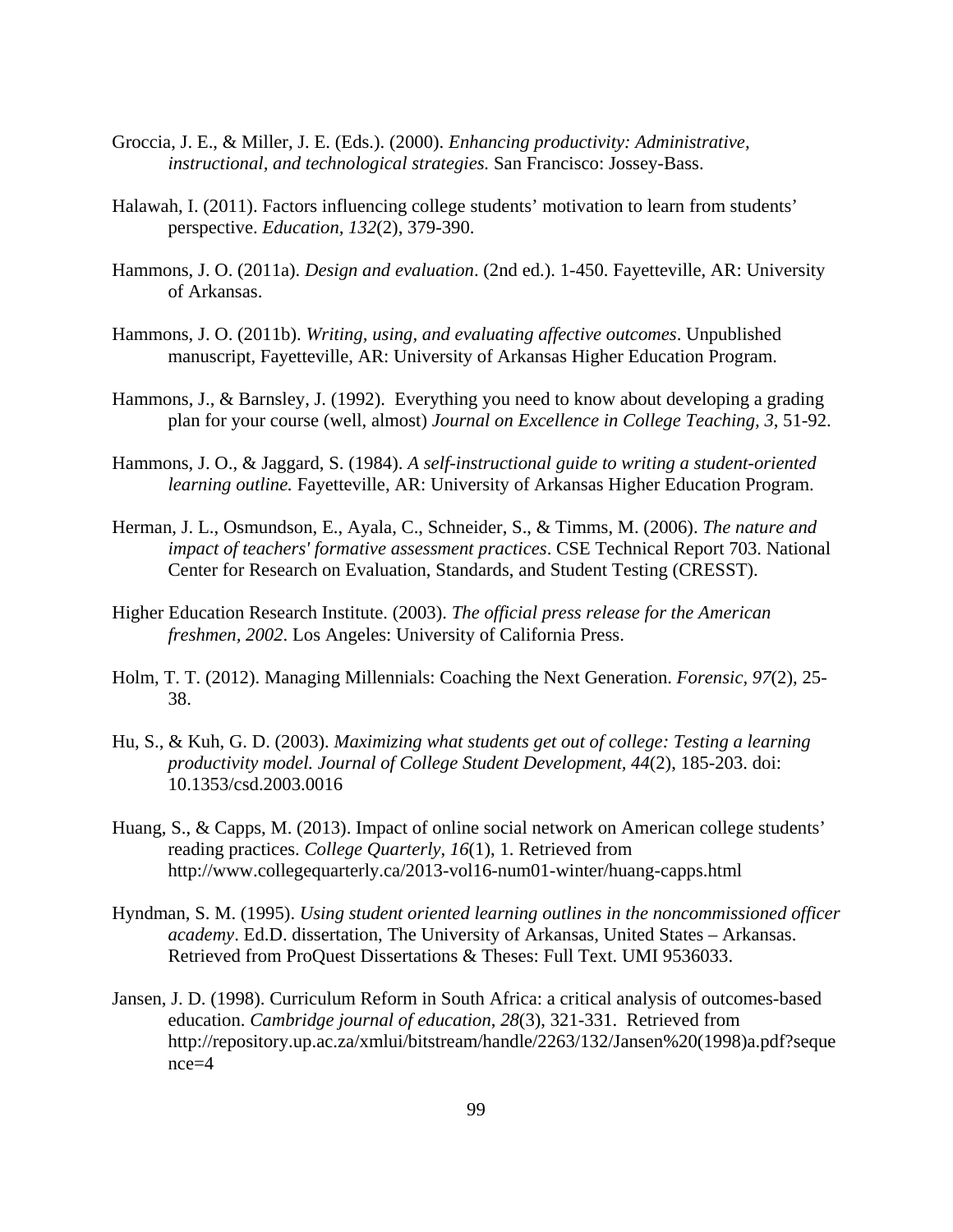- Johnson, E., & Jenkins, J. (2009). *Formative and summative assessment*. Retrieved from http://www.education.com/reference/article/formative-and-summative-assessment/
- Kibler, R. J., Cegala, D. J., Watson, K. W., Barker, L. L., & Miles, D. T. (1981). *Objectives for instruction and evaluation.* (2nd ed.). Boston, Massachusetts: Allyn and Bacon, Inc.
- Krathwohl, D. R. (1964). The taxonomy of educational objectives: Its use in curriculum building. *Defining Educational Objectives,* 19-36.
- Krathwohl, D. R. (2002). A revision of Bloom's taxonomy: An overview. *Theory Into Practice, 41*(4), 212-218.
- Krathwohl, D. R., Bloom, B. S., & Masia, B. B. (1973). *Taxonomy of Educational Objectives, the Classification of Educational Goals. Handbook II: Affective Domain.* New York: David McKay Co., Inc.
- Kotrlik, J. W., Williams, H. A., & Jabor, M. K. (2011). Reporting and interpreting effect size in quantitative agricultural education research. *Journal of Agricultural Education (52)*1, 132-142.
- Kuh, G. D. (2001). College students today: Why we can't leave serendipity to chance. In P. Altbach, P. Gumport & B. Johnstone (Eds.), *In defense of the American university*. Baltimore: The Johns Hopkins University Press.
- Kulik, C., Kulik, J., & Bangert-Drowns, R. (1990). Effectiveness of mastery learning programs: A meta analysis. *Review of Educational Research*, *60*, 265-299.
- Lorin W. A. & Krathwohl, D. R. (2001). *A Taxonomy for Learning, Teaching, and Assessing*. New York: Longman, 28.
- Linnenbrink, E. A., & Pintrich, P. R. (2003). The role of self-efficacy beliefs in student engagement and learning in the classroom. *Reading & Writing Quarterly*, *7*, 119-137.
- Luiten, J., Ames, W & Ackerson, G. (1980). A Meta-Analysis of the Effects of Advance Organizers on Learning and Retention *American Educational Research Journal, (17)*2, 211-218. Retrieved from http://0-www.jstor.org.library.uark.edu/stable/1162483
- Lynch, D. R., Russell, J. S., Evans, J. C., & Sutterer, K. G. (2009). Beyond the cognitive: The affective domain, values, and the achievement of the vision. *Journal of Professional Issues in Engineering Education & Practice*, *135*(1), 47-56.
- MacSuga-Gage, A. S., Simonsen, B., & Briere, D. E. (2012). Effective teaching practices that promote a positive classroom environment. *Beyond Behavior, 22*(1), 14-22.
- Mager, R. F. *Developing attitude toward learning*. 1-104. Palo Alto, CA: Fearon Publishers.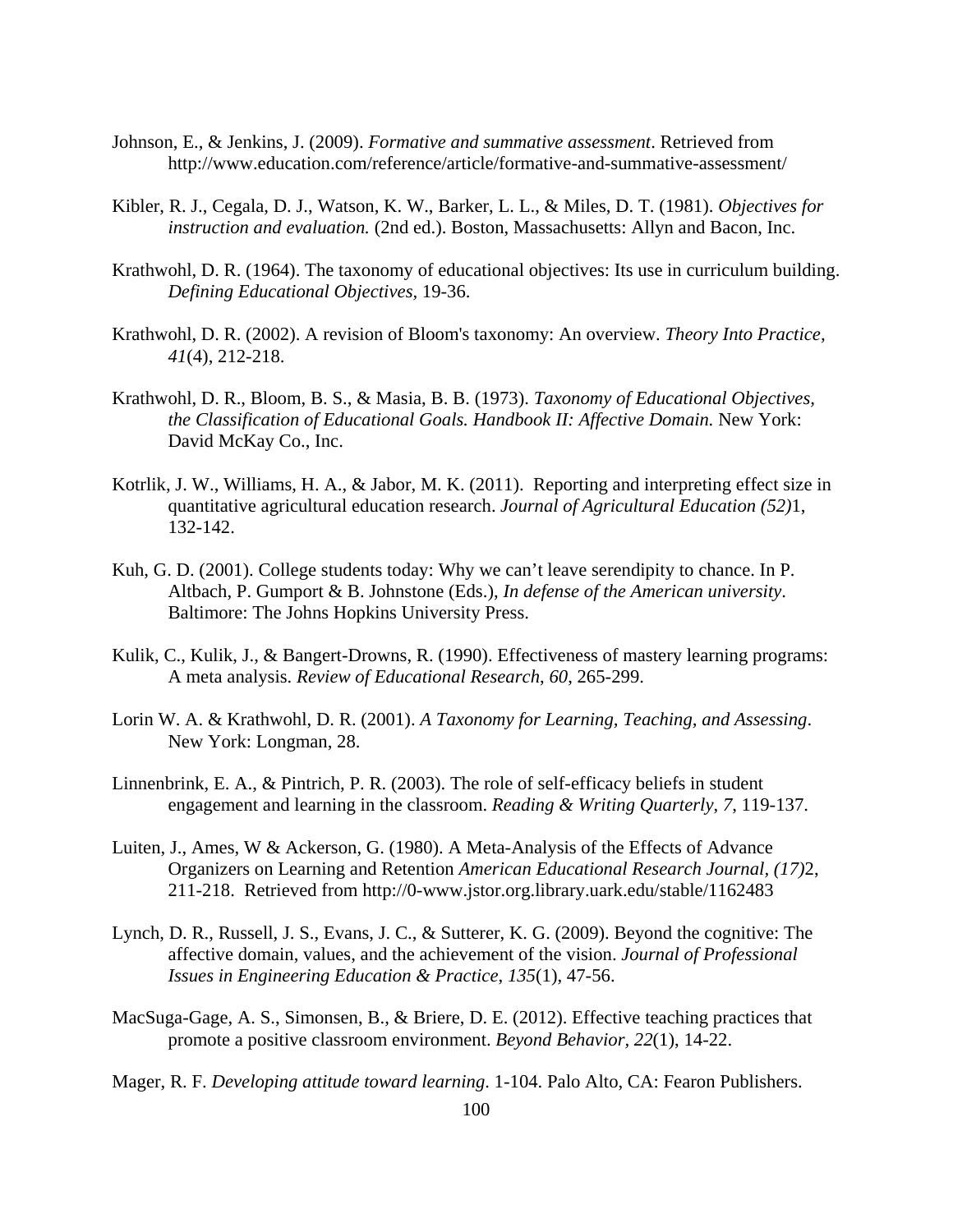- Malan, S. (2000). The 'new paradigm' of outcomes-based education in perspective. *Journal of Family Ecology and Consumer Sciences*, *2*, 22-28.
- McEneany, J. E. (1990). Do advance organizers facilitate learning? A review of subsumption theory. *Journal of Research & Development in Education, 23*(2), 89-96.
- McKeachie, W.J. 2002. *McKeachie's teaching tips: strategies, research, and theory for college and university teachers*. Boston, MA: Houghton Mifflin.
- McShannon, J., Hynes, P., Nirmalakhandan, N., Venkataramana, G., Ricketts, C., Ulery, A., & Steiner, R. (2006). Gaining retention and achievement for students program: A faculty development program. *Journal of Professional Issues in Engineering Education and Practice*, 204-208. doi: 10.1061/ASCE1052-39282006132:3204
- Mokhtari, K., Reichard, C., & Gardner, A. (2009). The impact of Internet and television use on the reading habits and practices of college students. *Journal of Adolescent & Adults Literacy, 92*(7), 609-619.
- Morse, J. (2014). *Merriam-webster dictionary*. (11th ed.). Springfield, MA: Retrieved from http://www.merriam-webster.com/
- Mortenson, T. G. (2011). Time use of full-time college students on weekdays ages 18 24 2003 2009. *Post Secondary Education Opportunity*, *223*, 1-16. Retrieved from http://www.postsecondary.org/last12/223\_111pg1\_16.pdf
- National Center of Education Statistics. (2013, May). *The conditon of education*. Retrieved from http://nces.ed.gov/programs/coe/indicator\_csb.asp
- National Survey of Student Engagement. (2001). *Improving the college experience: National benchmarks for effective educational practice*. Bloomington, IN: Indiana University Center for Postsecondary Research and Planning.
- National Survey of Student Engagement (2013). Unpublished data. Bloomington, IN: Indiana University Center for Postsecondary Research and Planning.
- Oglesby, J. (2013). *Competencyworks*. Retrieved from http://competencyworks.pbworks.com/w/page/67945372/Detailed%20Definition%20of% 20Competency%20Education
- O'Keeffe, P. (2013). A sense of belonging: Improving student retention. *College Student Journal, 47*(4), 605-613.
- Pascarella, E. T., & Terenzini, P. T. (1991). *How college affects students: Findings and insights from twenty years of research.* San Francisco: Jossey-Bass.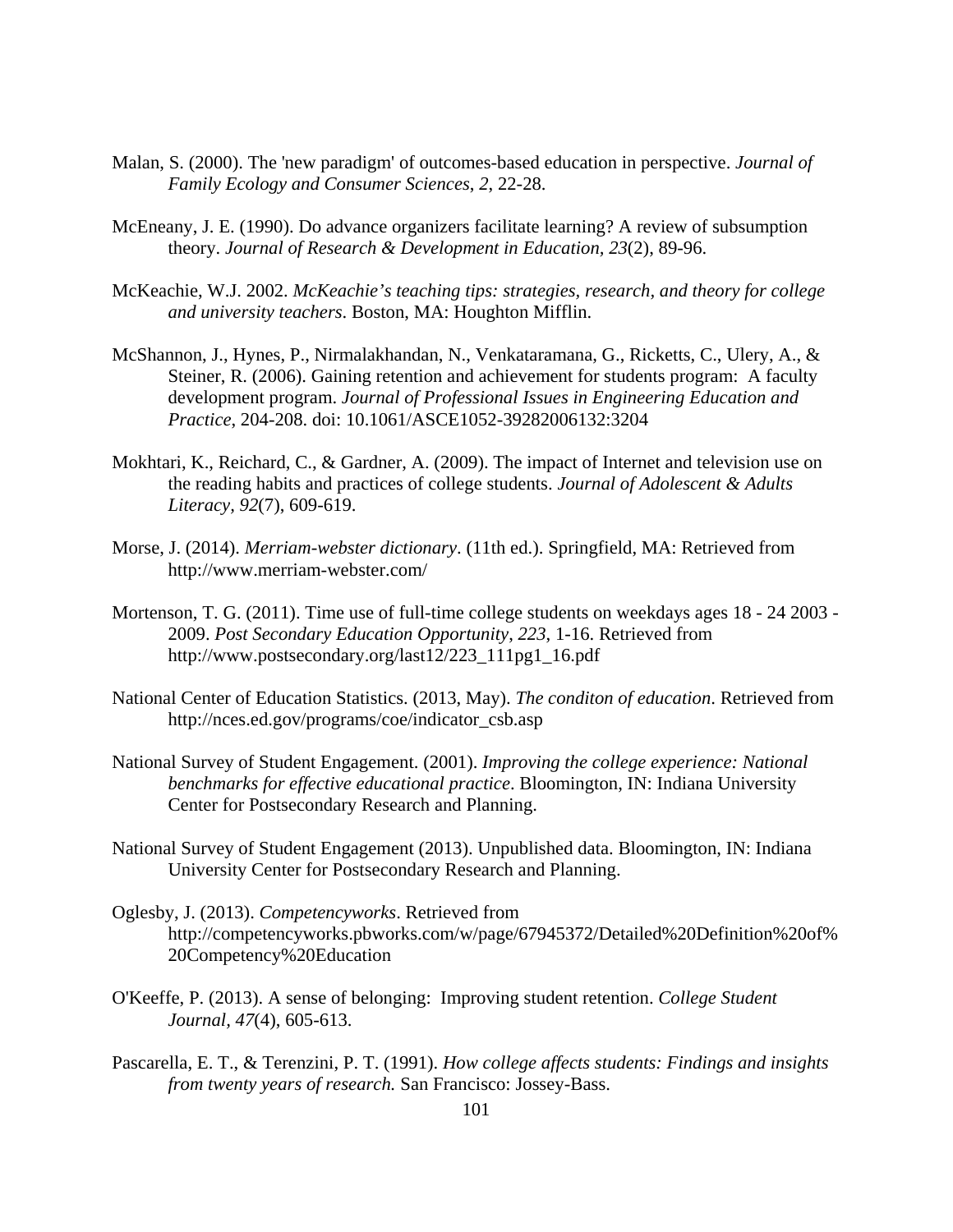- Pempek, T. A., Yermolayeva, Y. A., & Calvert, S. L. (2009). College students' social networking experiences on facebook. *Journal of Applied Developmental Psychology, 30*(3), 227–238. doi: http://dx.doi.org/10.1016/j.appdev.2008.12.010
- Porter, C. B. (1980). *The effectiveness of student oriented learning outlines in a community college introductory sociology class*. (Doctoral dissertation). Retrieved from ProQuest Dissertations & Theses: Full Text.
- Preas, J. E. (1982). *The effectiveness of student oriented learning outlines in a community college introduction to speech communication course*. (Doctoral dissertation). Retrieved from ProQuest Dissertations & Theses: Full Text
- Robinson, J. L. (1983). *The effectiveness of student oriented learning outlines in a community college second semester freshman composition course*. (Doctoral dissertation). Retrieved from ProQuest Dissertations & Theses: Full Text
- Sadler, D. R. (1998). Formative assessment: Revisiting the territory. *Assessment in Education, 5*(1), 77-84.
- Shadish, W. R., Cook, T. D., & Campbell, D. T. (2002). *Experimental and quasi-experimental designs for generalized causal inference*. Boston: Houghton Mifflin.
- Schultz, L. (2005). Bloom's taxonomy. *Old Dominion University.* Retrieved from http://www.odu.edu/educ/llschult/blooms\_taxonomy.htm
- Spady, W. G. (1994). Outcome-based education: critical issues and answers. *The American Association of School Administrators*. Retrieved from http://files.eric.ed.gov/fulltext/ED380910.pdf
- Stallings, J. (1980). Allocated academic learning time revisited, or beyond time on task. *Educational Researcher, 9*(11), 11-16.
- Stone, C. L. (1983). A meta-analysis of advanced organizer studies. *Journal of Experimental Education, 51*(4), 194-199.
- Tabachnick, G. G., & Fidell, L. S. (2007). *Experimental Designs Using ANOVA*. Belmont, CA: Duxbury.
- Tinto, V. (1987). *Leaving college: Rethinking the causes and cures of student retention*. Chicago, IL: University of Chicago Press.
- Twort, C., & Mucklow, J. (2011). How to write high quality questions for a high stakes examination. *Clinical Medicine (11)*3, 227-230.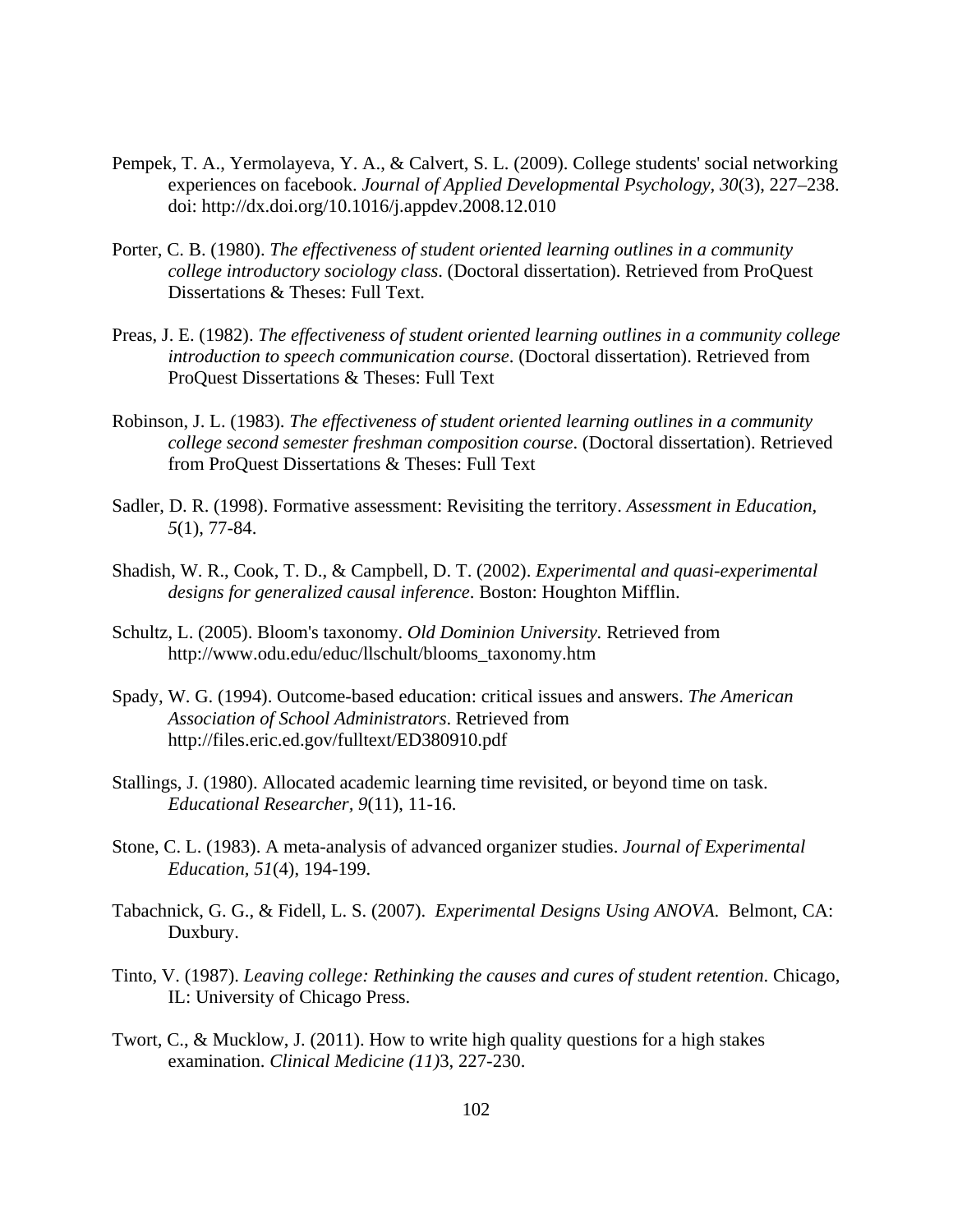- University of Oregon Teaching and Learning Center. (2013). *Time management*. Retrieved from http://tlc.uoregon.edu/learningservices/studyskills/time\_management.html
- VanArsdale, S. K., & Hammons, J. O. (1998). Student oriented learning outlines: A valuable supplement to traditional instruction. *Journal of Continuing Education*, *29*(1), 22-26.

Van der Horst, H & McDonald, R. (1997). *OBE: A teacher's manual*. Pretoria. Kagiso.

- Van Horn, D. A. (1989). *A study of the effectiveness of student oriented learning outlines (SOLO) in a community college business communication course.* (Doctoral dissertation). Retrieved from ProQuest Dissertations & Theses: Full Text.
- Vedder, R. (2010). Student evaluations, grade inflation, and declining student effort. *The Chronicle of Higher Education.* Retrieved from http://chronicle.com/blogs/innovations/student-evaluations-grade-inflationdecliningstudent-effort/24926
- Wei, J. (n.d.). *SOLOs in Taiwan*. Unpublished manuscript, Taipei Municipal Teachers College.
- Winship, C. (2011). The faculty-student low-low contract. *Society*, *48*(3), 232-235.
- Winters, T. L. (1993). "SOLOing" through statistics: innovative approaches to training bsws to quantitatively analyze data. *11th Annual conference Association of Baccalaureate Social Work Program Directors*, 28-35.
- Young, R. D. (1993). Student evaluation of faculty: A faculty perspective. *Perspectives on Political Science, 22*(1), 12-16.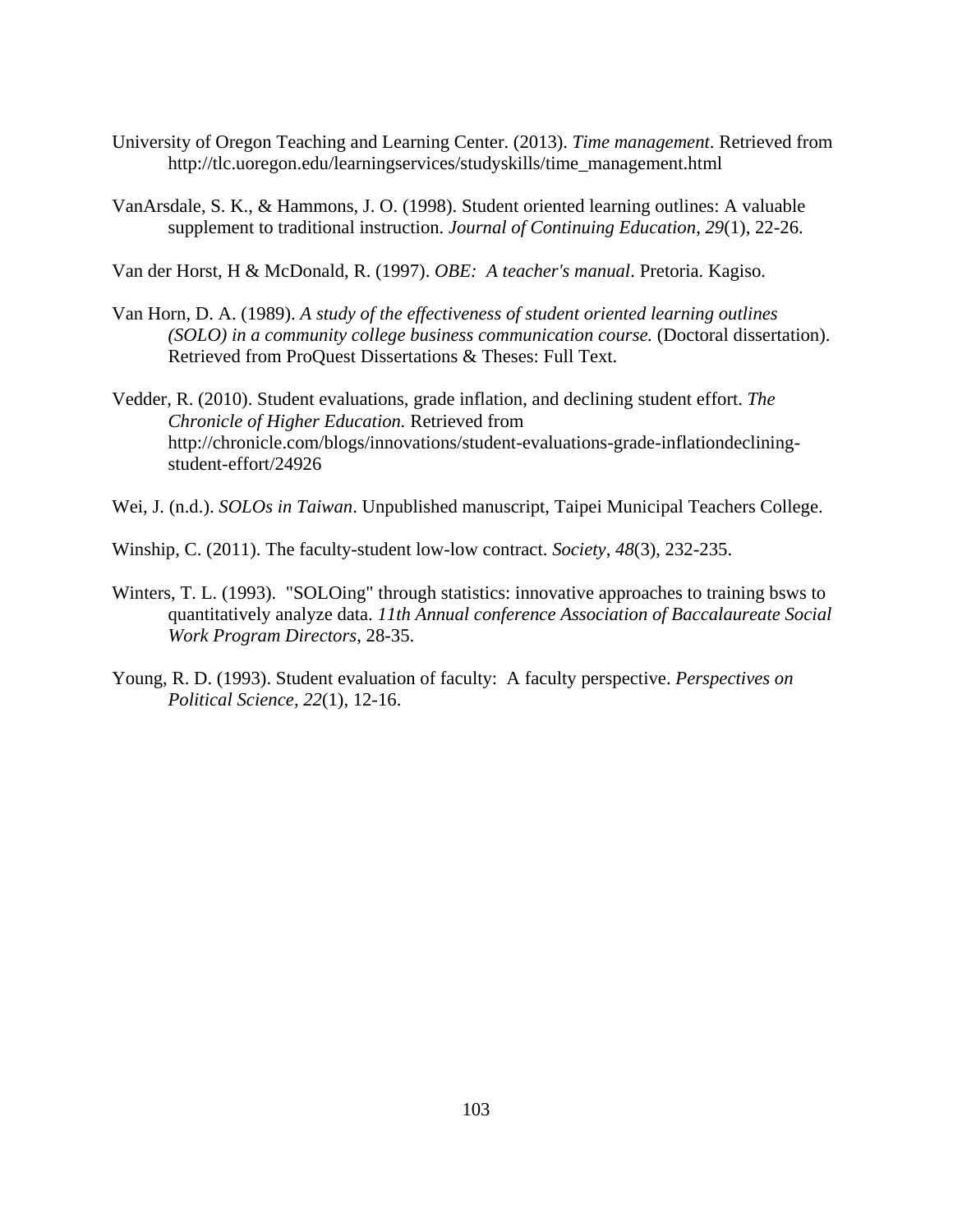#### APPENDIX A

#### Development of the SOLO Approach

 Being able to look at the classroom from both sides of the teacher's desk enabled Dr. Hammons to develop an approach to teaching that serves both teacher and student well. Below is the recounting by Dr. James Hammons of the events that led up to the development of the SOLO:

 I will begin by saying that the development of the SOLO approach was a process, not an event—and one that is still continuing.

I first said the word SOLO during my brief stay at the National Laboratory for Higher Education (1972-73). I was explaining to colleagues why the major focus of the community college division of the Lab—teaching faculty how to write self-instructional modules (while much needed to facilitate continuous entry and exit in developmental math and English courses, and to help students master certain learning objectives), would never be workable for other courses. Instead, I argued, what is needed—and would work, is something that told students what they were to learn and how to learn it—a studentoriented learning outline—a SOLO! I remember sketching out what I had in mind.

A year later, I left the National Lab and joined the Penn State Center for The Study of Higher Education. I've always believed I was selected to join the Center because of my background in academic administration, my teaching experience, my work with faculty development while at the National Lab—and my enthusiastic "yes" when asked if I would like to develop a course on college teaching. I was told they had been looking for the right person for two years.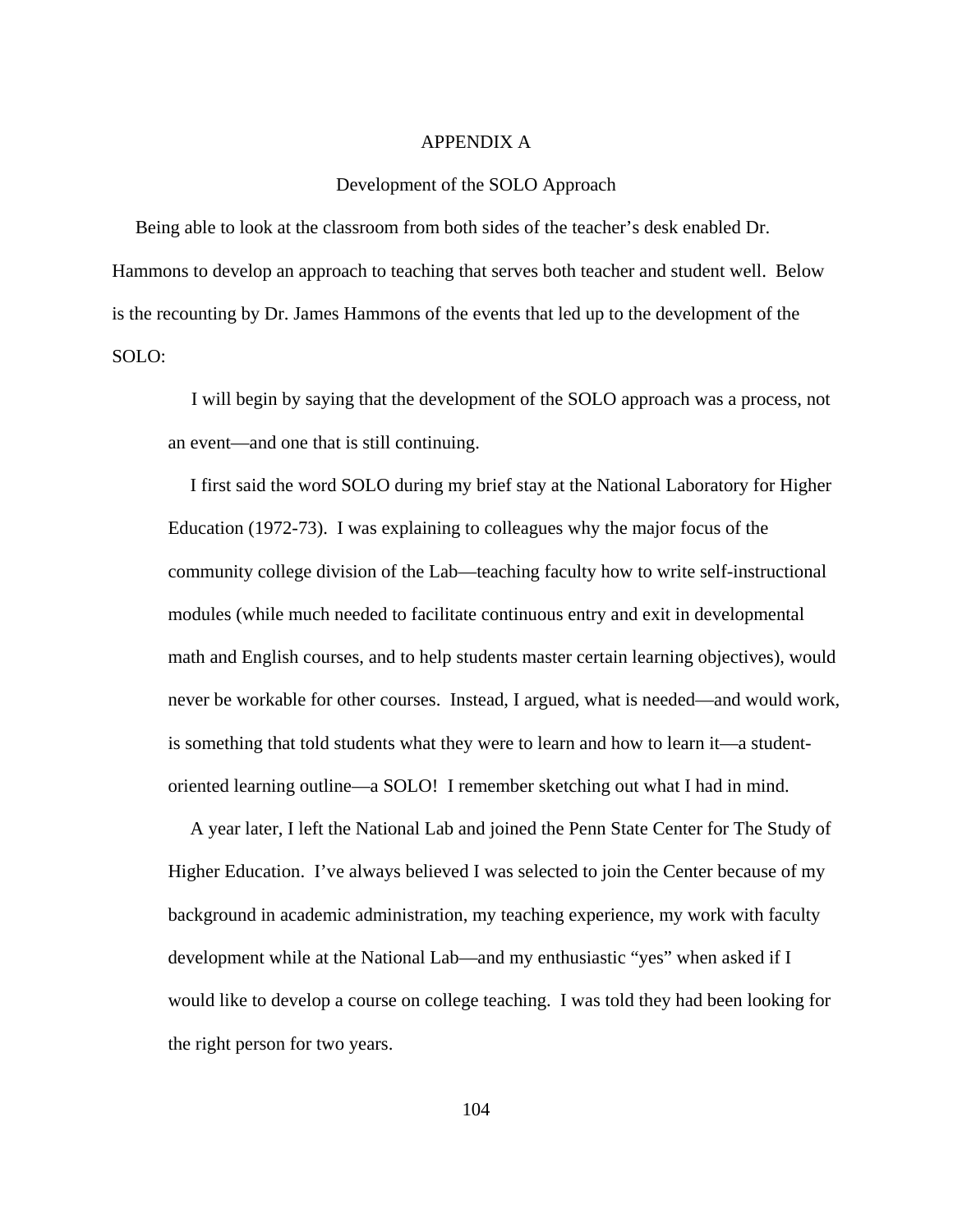I had several months to prepare before I taught it the first time. During that time I contacted everyone I could find who was teaching a college teaching course—which wasn't difficult because there were so few of them. I also purchased the handful of available books about college teaching. To tell it like it was, "I wasn't impressed." In general, the syllabi and the books were "about college teaching"—not "how" to do it. So, as I began sketching out ideas about content, I found myself thinking back to two of my undergraduate experiences, approaches I had experienced as a student officer in the military, my experiences as the Educational Officer in a Nike Missile Battery, several experiences in my master's program at Southern Illinois University, a couple of significant experiences in my doctoral program at the University of Texas, and several major learning experiences as Dean of the College at Burlington County College. As I think back, these experiences and what I learned from them really influenced my thinking as I developed that first syllabus.

As I began thinking about the new course on college teaching, four events during my undergraduate days really influenced my thinking. Two of these pertained to the most important challenges of any teacher—grading and preventing cheating. As a result of them, I undertook a major review of the literature on grading practices and cheating and decided to include a unit on grading and another unit on ways to avoid cheating in my new course.

105 The first event happened in a general education course in psychology. Going into the final, I had "set the curve." The final, like most finals in that day, covered the entire course and was made up entirely of matching and true-false items. I was shocked when I got my grade and discovered I had received a "B." When I went to see the professor, he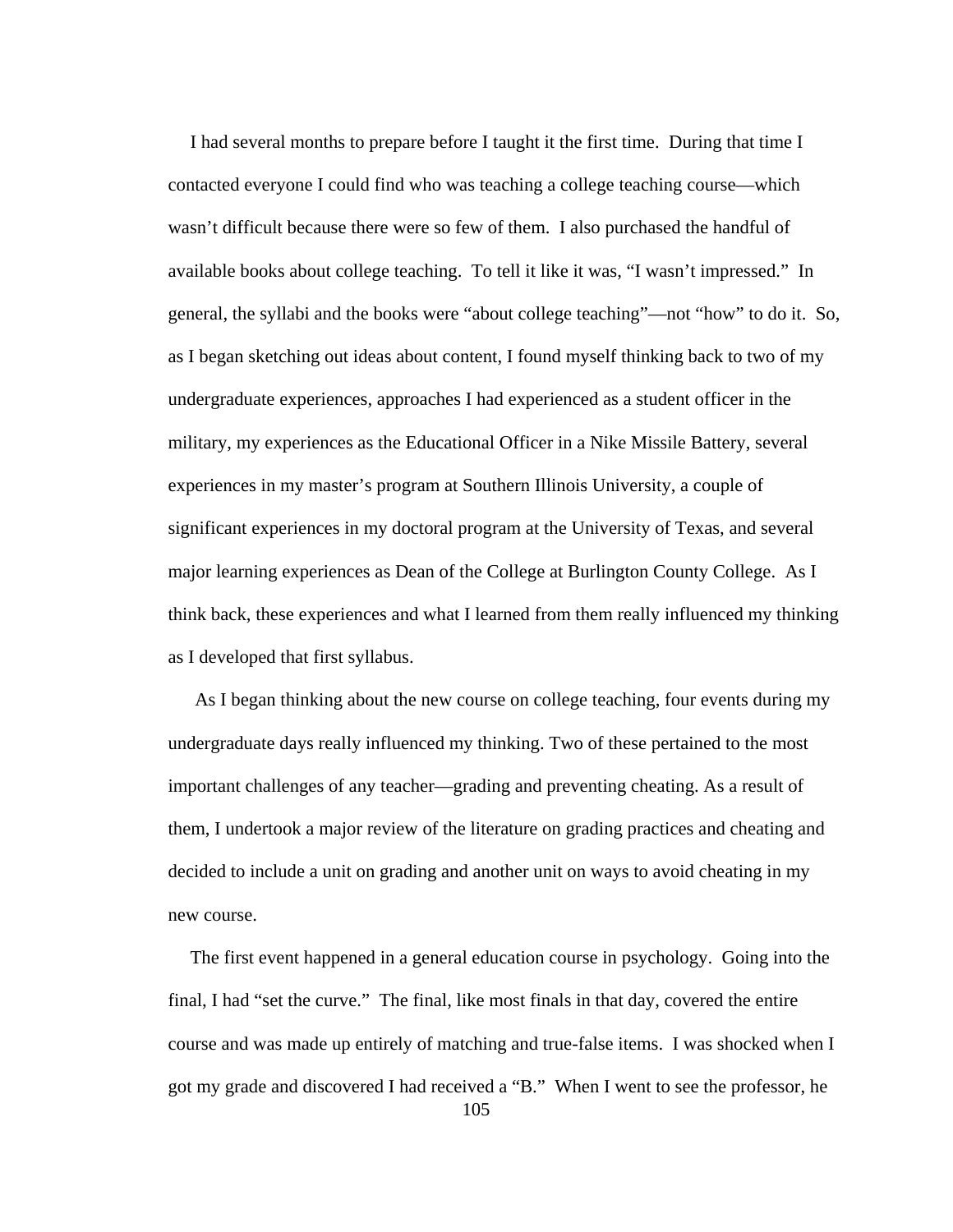told me two students (both football players who rarely attended the class) had "knocked the top off" the final (and caused me to get the "B.") I made a few inquiries and quickly confirmed what I suspected -- they had the test!

The second event occurred in a junior-senior level education course entitled, "Audio-Visual Aids to Education." I was a double major in mathematics and government and I had enrolled in the course because I needed a three-credit course at a certain time and it was the only one I could find. Long story-short—it was all memory work about the advantages and disadvantages of the available AV aids to education. Imagine my surprise when, with a 94 average, I received a "C." When I met with the instructor, he gave me two reasons. One, I was a sophomore and it was a junior-senior course. Two, I was not an education major. Almost 15 years later, I was doing a faculty workshop on that campus and the instructor, now a dean, was in the audience. I told the story without mentioning his name. He came up afterwards to say good things about the session and said, "I'm sorry about the grade." I told him to "change the grade."

The third event involving my undergraduate college was rather traumatic. Ten years after graduating, I returned to campus to interview prospective faculty for Miami-Dade Community College. The night I arrived, the social science building burned down. Both faculty and students were upset. Faculty, because all their old tests were in their offices and they would have to make new ones; students (especially fraternity and sorority members) because their test files were now useless.

The fourth event was studying for my major professor's essay tests in government. This professor had three degrees from Harvard and was tough! I spent hours and hours studying **everything**—because he was known to be tricky.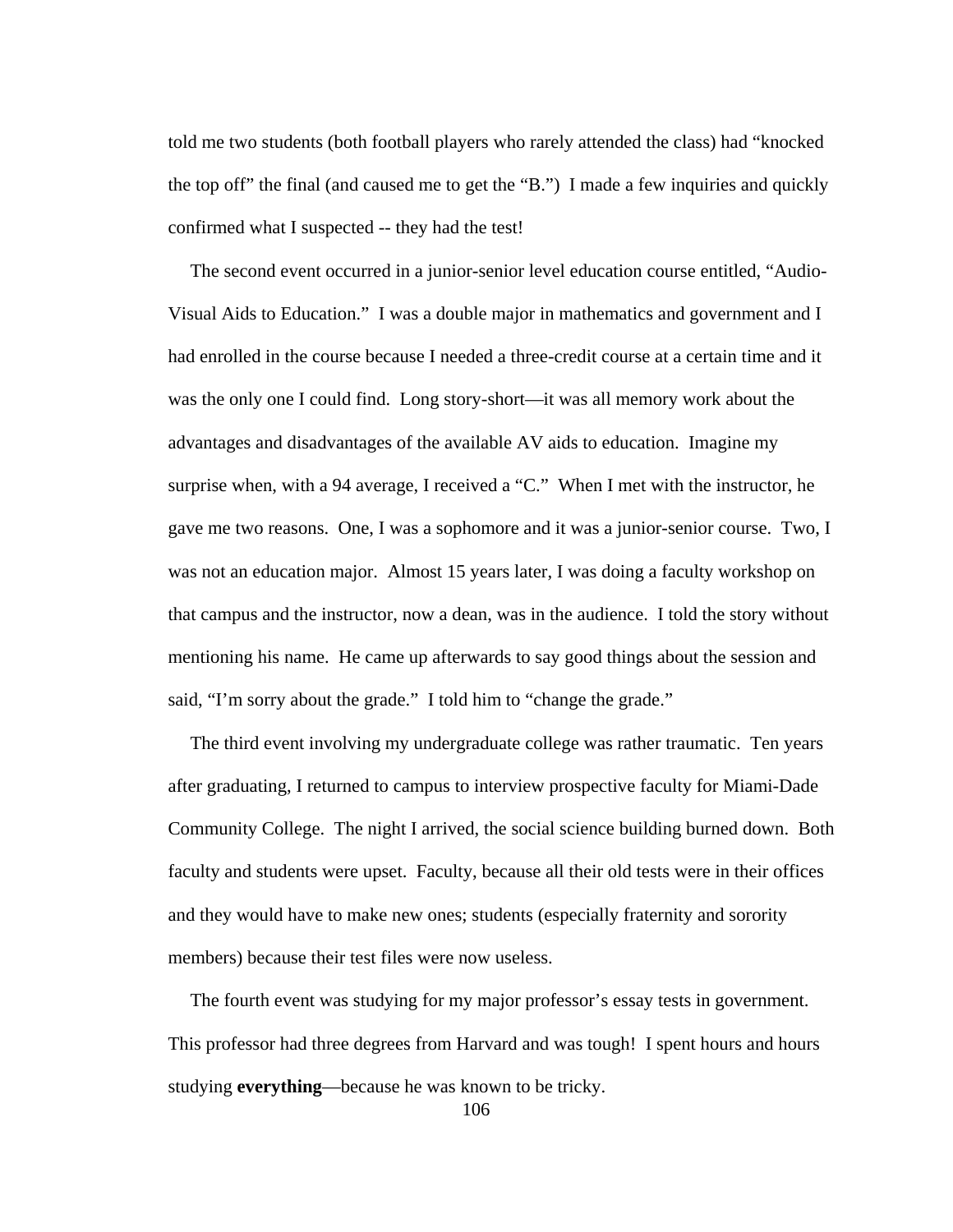These four events helped confirm my decision to include units on grading and cheating and caused me to think that if you told students what was important—without telling them what would be on the test, it would reduce their need to cheat and enhance the likelihood they would study and reduce test anxiety! These early experiences eventually led me to develop two faculty workshops I've done several dozen times that I entitled," Grade Your Grading Plan" and "The Many Ways Students Cheat—and How to Prevent Some of Them."

After college, I entered the Army (courtesy of ROTC) with a regular army commission. I spent my first five months in artillery schools at Ft. Sill and Ft. Bliss, then a month completing paratrooper school at Ft. Benning. I learned a lot from these experiences, but four things I have never forgotten. One was that when the reason to learn is made clear, you work harder. The second was that when instructors are really prepared, you can learn more, faster. The third was you learn by doing, not by listening. As I worked on putting together the first version of my college teaching course, I began thinking about how I could incorporate these discoveries in my new college teaching class.

The fourth was the waste of time required to produce lesson plans, something I, as Educational Officer, had to do. These were minute-by-minute scenarios of what I was going to do while teaching—and what my student soldiers were to do. I did one, realized how little value it was, and proceeded to teach my clerk how to do them. I later got a commendation for our lesson plans—but had never used them! What I had done was read the prescribed material, make a list of what the troops needed to know, develop some discussion questions related to these, and go teach!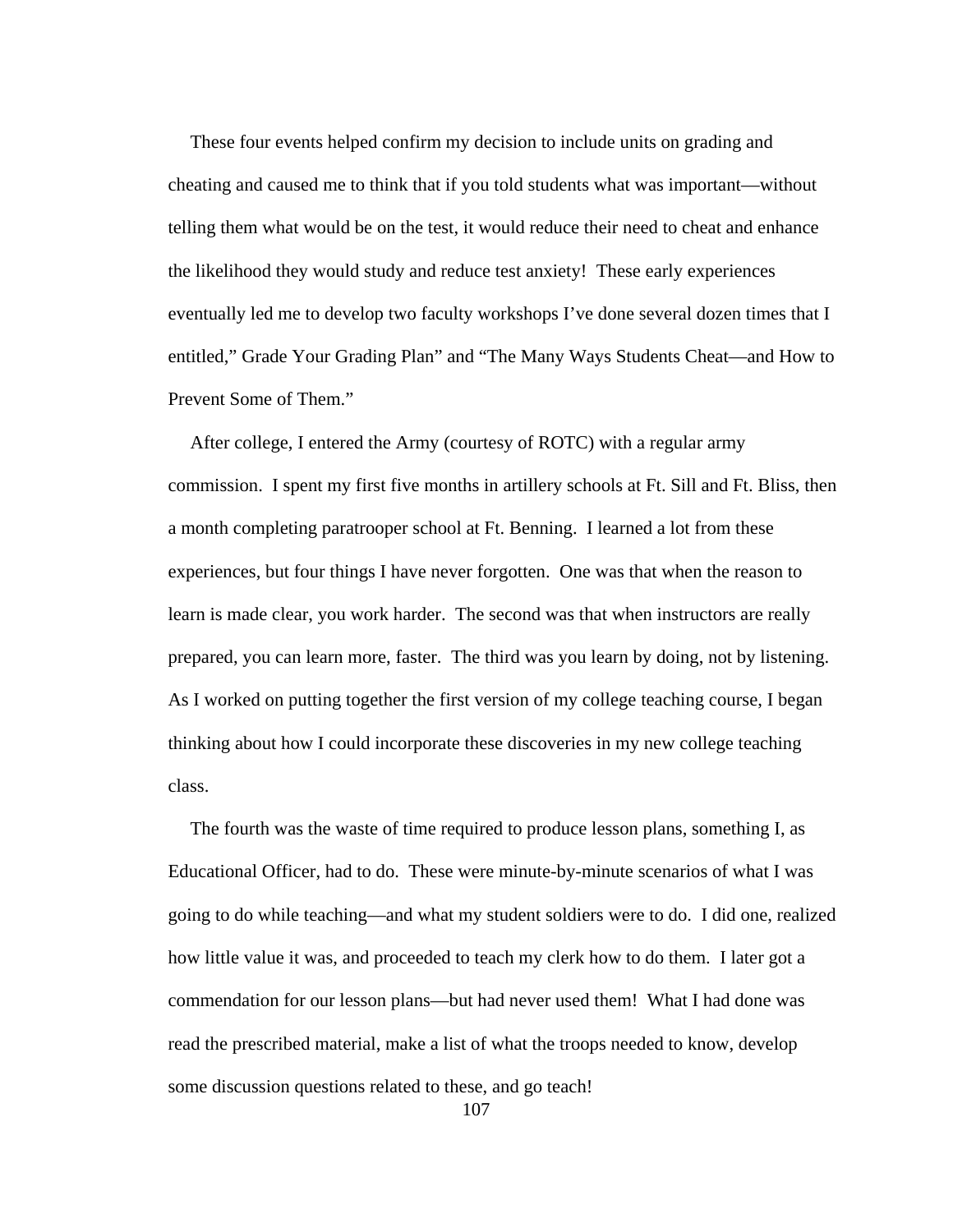A fifth learning event occurred when I completed paratrooper school. Although I didn't realize it until later, I learned how to take a difficult task like jumping out of a plane and landing without breaking anything, break it down into the steps needed to accomplish the big task, teach each step until it is completely mastered-- and then everyone can do the big task (in my case—jump three times in one day!)—without test anxiety!

After serving my three years, I resigned my commission and headed to Southern Illinois University, Carbondale, to be a residence hall director while I completed a master's degree in higher education (with a minor in psychology). Classes were pretty traditional (a mix of lecture-discussion and paper writing). One event in one course helped shape my thinking and indirectly contributed in a major way to ideas that were incorporated into the SOLO. Southern Illinois University was on a quarter system. One term I had to take a course on financing higher education—taught by a well-respected economics professor. He had us buy a *Principles of Economics* text and a newly published 600-page text on higher education finance. He then proceeded to "cover" both books—in 12 weeks, meeting three hours/week. When he announced that our grade would be determined by our score on a final covering both books, we were in shock. A classmate and I decided to study together. After two three hour sessions, I said "Russ, this is not working." I suggested we "make up" his exam and study only that. It worked, I set the curve, Russ was next, and a girl who studied all the time came in a distant third. Everyone else (15 students) was significantly below us. From this, I learned the frustration students experience when they have no clue about what is important to learn.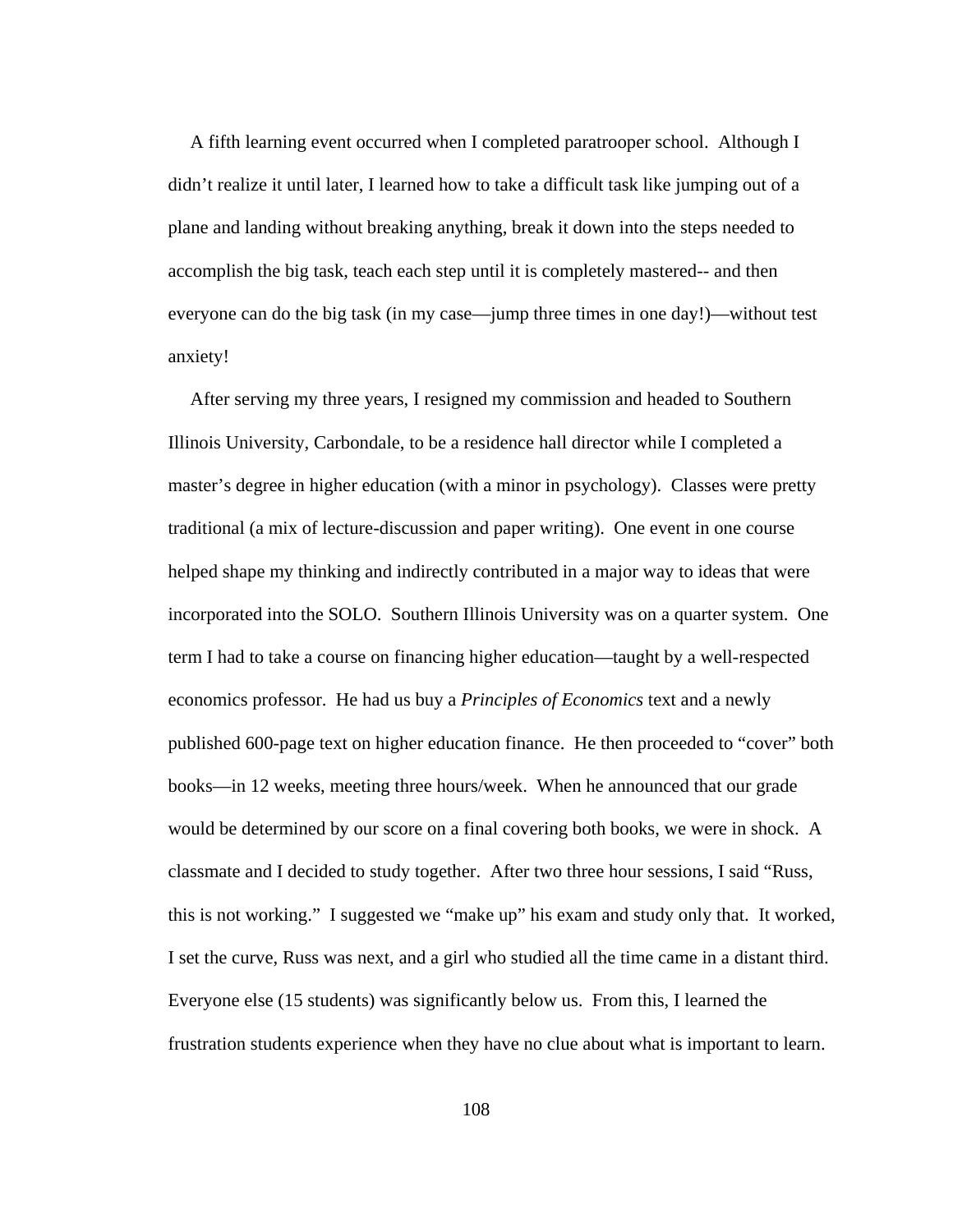The other lesson I learned at SIU occurred in a course on the history and philosophy of education. It was team taught by two very well-known, very distinguished professors. They sat in chairs on either side of a desk in the front of the classroom. The first day they passed out a several page single-spaced bibliography (alphabetized by author). Then they began going through the list—talking about each author (they seemed to know them all) and commenting on the content of each book. It was a once-in-a-lifetime experience, but the only thing I learned was the difference between entertaining and teaching. (The only graded requirement was a paper—and we all got "A's.")

After completing my master's, I was accepted as a Kellogg Fellow at the University of Texas to work on my Ph.D. Once again, classes were a mix of lecture-discussion, and paper writing with an occasional exam. Two events had a major influence on my thinking about what worked—and what didn't work in influencing student learning. One event was related to the doctoral written exam and the second to the doctoral oral. At that time, the written exam was a three-hour, multiple-choice test covering every required course. When our group met to plan how we might study for it, we decided on a two-fold strategy. First, we would "debrief" everyone who had taken the exam in the last twothree years (it had not changed). We would put every question we obtained from them on 3"x5" cards. Second, we would all go through our notes, make up questions, put them on 3"x5" cards, then share them with our classmates. We all scored so high that the faculty had to make up a new test! As for us—we all breathed a sigh of relief and promptly erased all of it from our memory bank. This little memory exercise taught me how hard-working, motivated students could waste valuable time "cramming"—instead of using the time to apply, analyze, synthesize, and evaluate.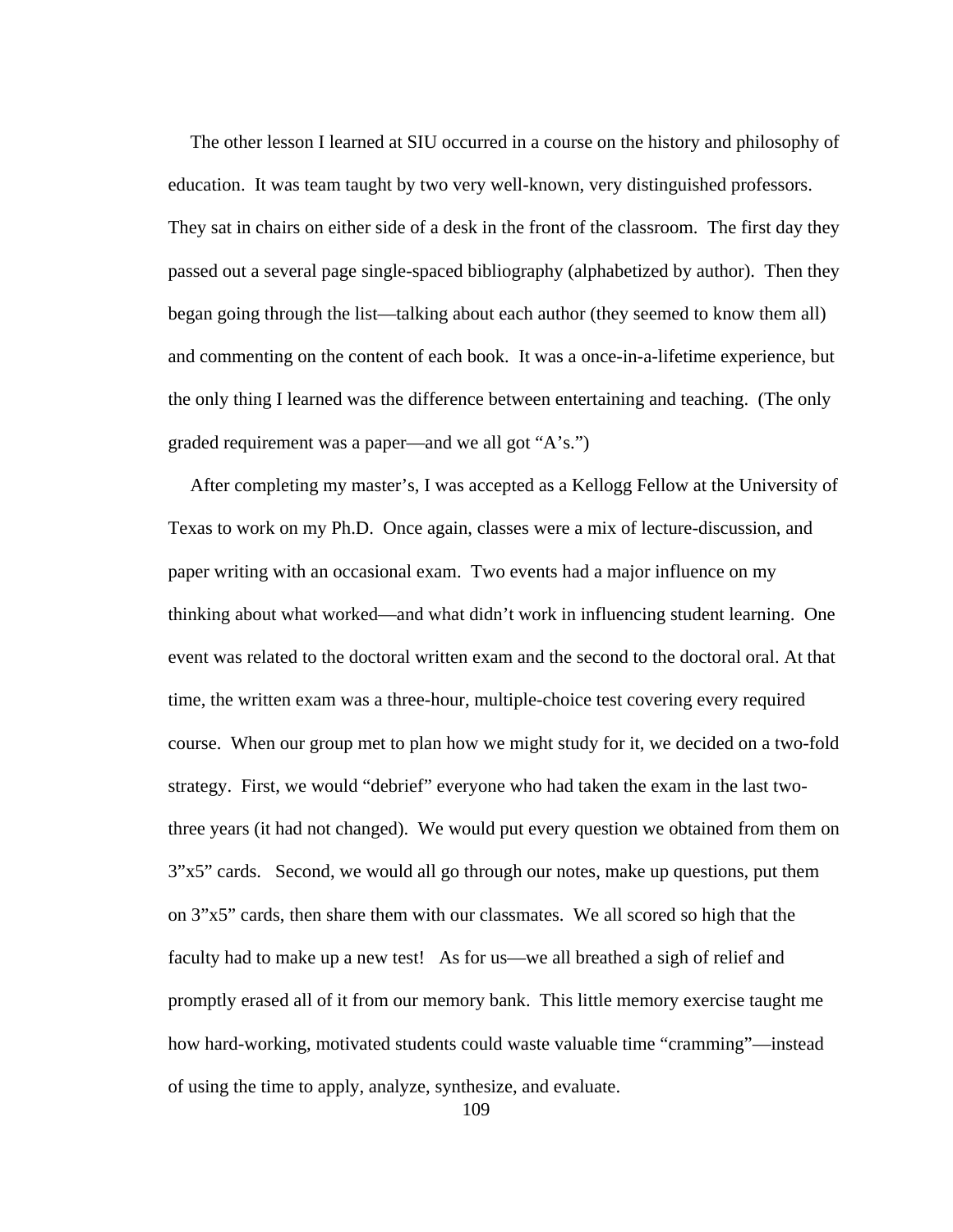In contrast, the oral examination was a beautifully crafted, valuable learning experience that forced us to do everything the "writtens" didn't. We had to propose—in writing—with appropriate documentation, a significant change in a college. Then we had to present it to the faculty (who played the role of board members) and defend it. This forced us to: **find** material, **analyze** it, do a **synthesis** of it, **create** some new practice or policy, and then **present** (and defend) it. We met several nights to practice our presentations. From this, I learned "you get what you expect—provided you inspect" and the value of setting high expectations.

After completing my doctorate, I moved to Miami-Dade Junior College when I was Assistant-to-the Campus Director, then Acting Co-Campus Director. During my two years there, I received permission to teach (without pay) (at night and on weekends) a course entitled, "Introduction to Education." Some of the students were older than I was while others were recent high school graduates. Teaching that class taught me the value of pre-assessment, the importance of my determining—and letting students know-- what was important for them to learn, the need for me to learn how to write better test questions; and the amount of time required to be well-prepared for class.

I decided to leave Miami-Dade to find a job starting one of the community colleges that were being established at the rate of one per week. After turning down several offers I chose to go to Burlington County College, one of several new community colleges in New Jersey. I elected to go to Burlington because the president and his secretary were the only employees of the college and he was willing to allow me the freedom to develop the instructional program. The only advice he gave me was that he wanted our college to incorporate the best available knowledge about teaching and learning. As Dean of the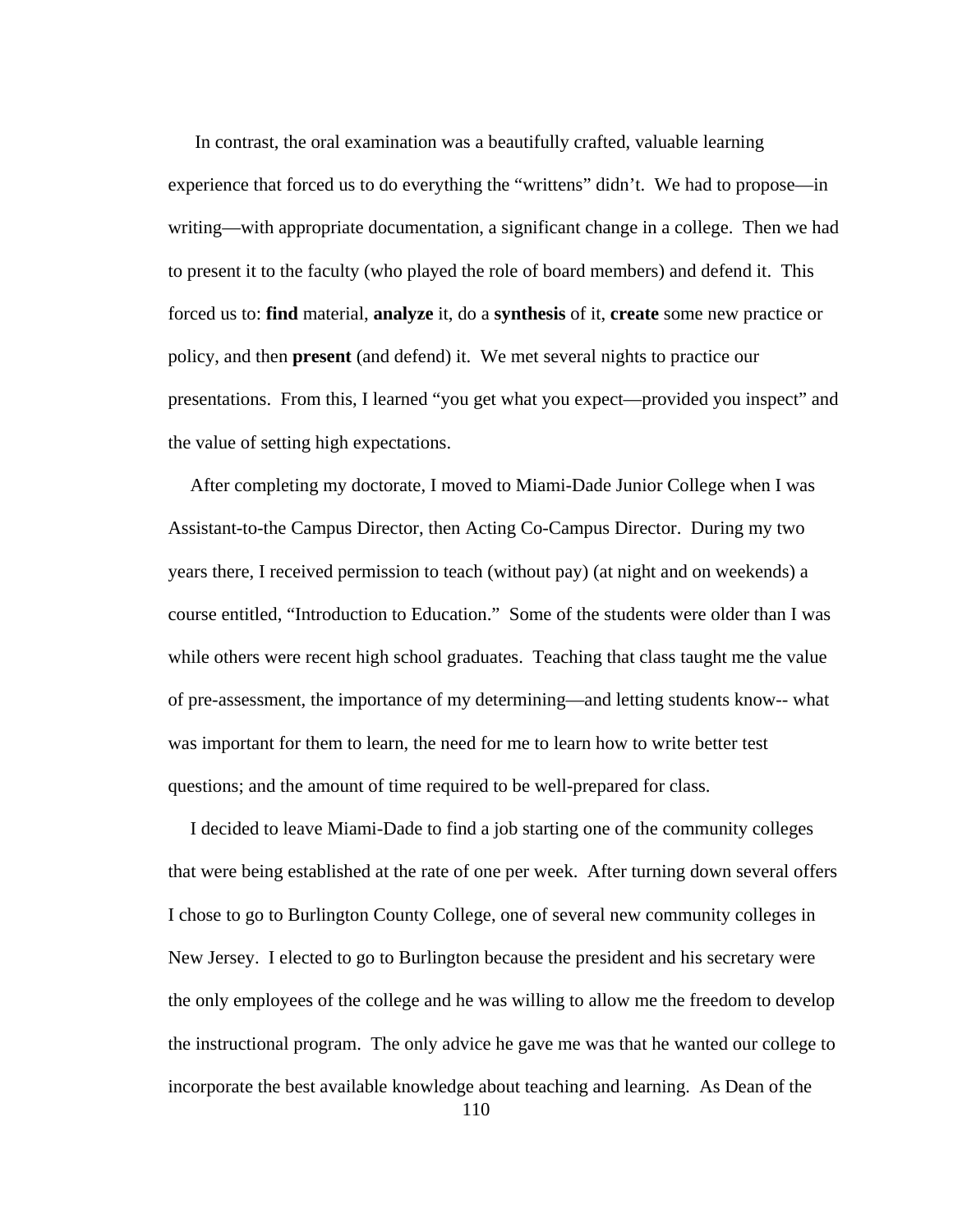College, I was responsible for all instruction, registration, and the library-learning resource center. After developing the catalog--which included making decisions about the curriculum--including general education, I helped write the educational specifications for our new campus, and then focused my attention on recruiting and selecting our 35 charter faculty—and planning a paid seven-week pre-service training program for them.

Teaching students was one thing; teaching our charter faculty "how to teach" was something entirely different. This was especially challenging, because I had no clear picture of what I wanted to teach them. As I look back, **four** different events greatly influenced that first seven-week, pre-service workshop. One of these was a trip to visit several fellow deans at three California colleges—all with well-known reputations for innovations in teaching. These included Foothill, Mt. San Antonio, and Orange Coast. I returned with a briefcase full of materials and a head full of ideas—including very clear idea about "do's" and "don'ts." One of the takeaways was the need to have faculty include desired learning outcomes in their syllabi. Realizing how little I knew about writing learning outcomes, I went looking for good books on the topic and started reading. I happened across an excellent series of printed materials accompanied by slides and audio tapes prepared by Jim Popham and Eva Baker. As I worked through them, the outline of the pre-service workshop began to take shape.

Somewhere about then, one of our Board members told me about some "exciting" work going on in Willingboro, one of our school districts. When I followed up on it, I was amazed to find that they were a member of a consortium of K-12 districts working on improving student **learning**. Although there were several areas of focus, the one that most interested me was teaching faculty how to produce "learning packets." As I sat in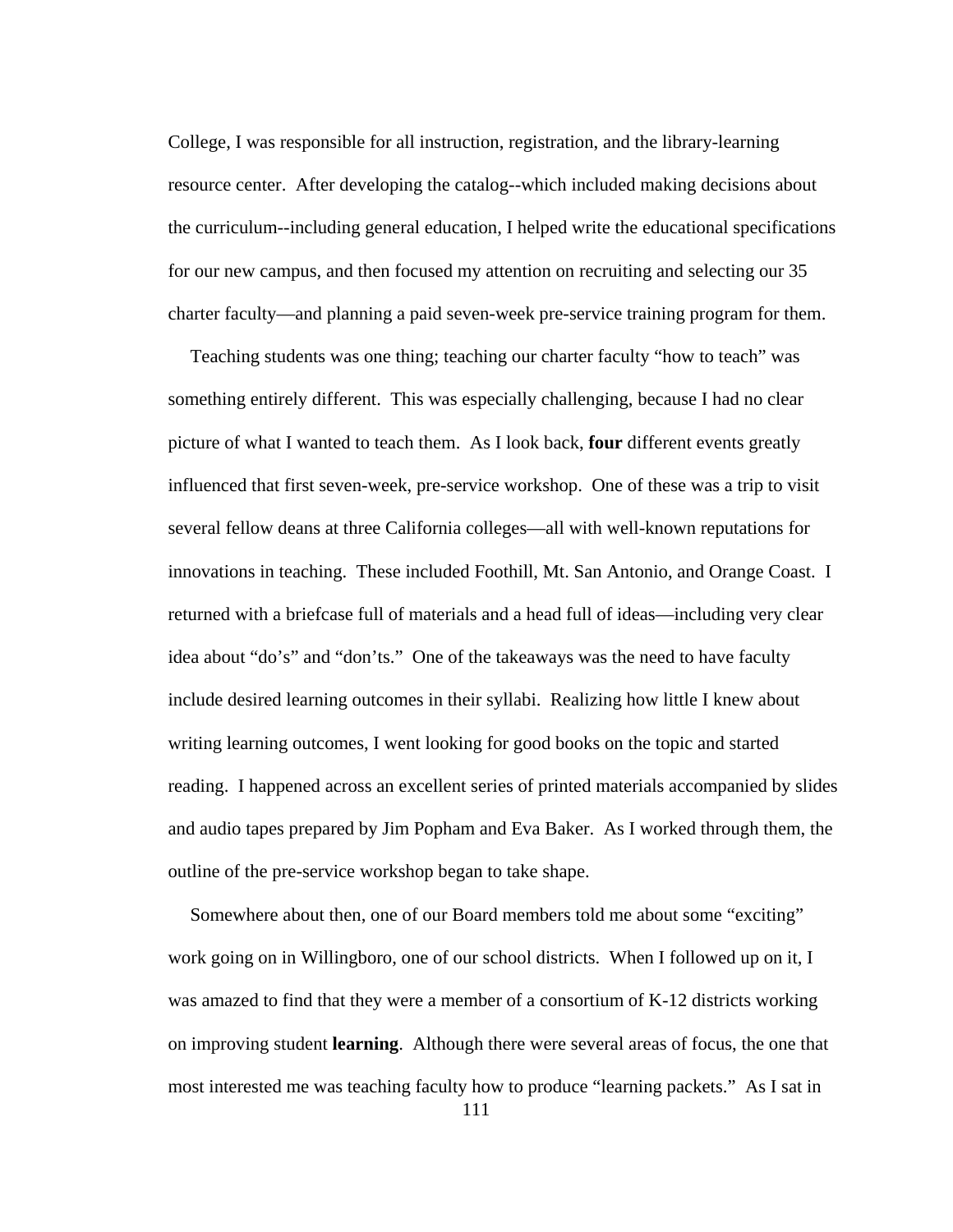on their monthly meetings, it became very clear that faculty (like everyone else) "couldn't do things they didn't know how to do;" and for the Burlington faculty to incorporate "the best information about teaching and learning;" we would have to teach them what that meant—and develop policies and procedures which would facilitate rather than inhibit their ability to incorporate these into their teaching. That recognition also led me to recommend significant changes in the educational specification for our new campus that would ensure a focus on learning, rather than teaching.

As a consequence, for a campus planned to accommodate 2000 students, the final plans included only six standard sized classrooms, two large group lecture halls (with a student response system)—several seminar rooms, four large independent study centers equipped with (then) state-of-the-art learning carrels (to be staffed with 35 hour-a-week instructional assistants), a testing center, and a faculty instructional development center. Because of what I had learned from the California colleges and the K-12 schools, I asked that the print shop report to the Director of Learning Resources and that we budget for two graphic artists to help faculty develop slides and transparencies. These decisions later proved to be some of the best decisions I could have made. Another decision (influenced by the California colleges) was to write a criterion-referenced grading system (built around the mastery of learning objectives) and include it in our first catalog.

The Popham-Baker materials and some adapted material allowed me to get through that first seven-week, pre-service workshop. The expression "you learn by teaching" proved to be prophetic!

The next major event in my evolution as a learning centered (versus teaching centered) instructor was the result of hiring a husband-wife team (Jean and Harlan Douglas) with a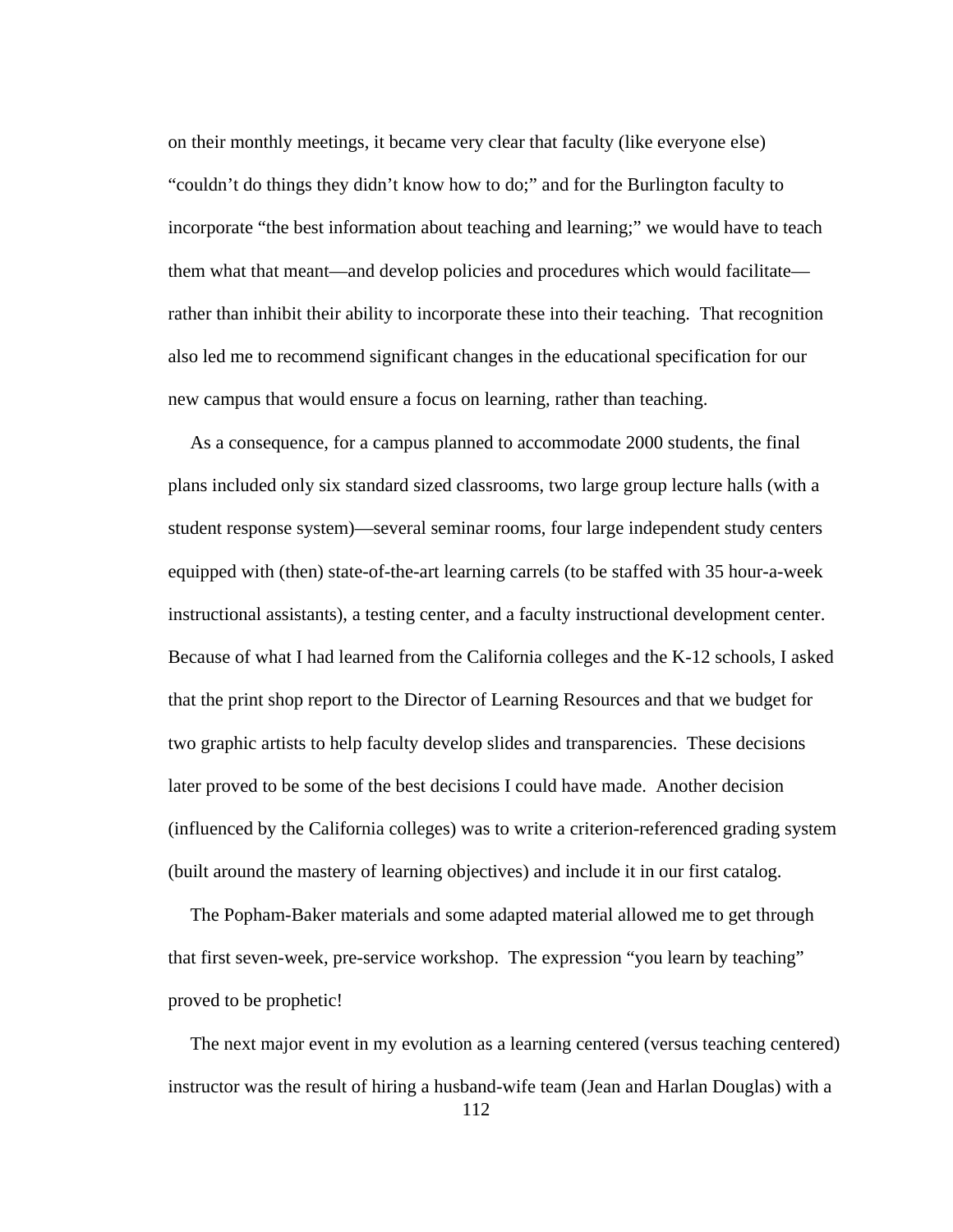background in instructional technology from the University of Southern California. Late that first term, I asked Harlan to go to lunch. During lunch, I asked him to become our Educational Development Officer. His major responsibilities would be to stimulate innovation in both curriculum and instruction, help me plan and conduct the next preservice workshop for the 20+ new faculty we would be adding, and further my education about instructional design. It was Harlan who introduced me to instructional systems and it was Harlan who suggested we could do a better job, save a lot of money, and make faculty happy if we brought our new faculty in three weeks before classes for a two-week pre-service program, then gave them a week off to take care of personal business. It worked! By modeling what we wanted the faculty to do in their classes, we actually accomplished more (and got better evaluations) and saved money—which I transferred into my faculty travel account.

There were several other significant learning events. One came about as a result of focusing attention on a slowly growing number of adjunct faculty. When we started the college, we had employed a very small number of part-time faculty, primarily to help out in the fall when enrollments were highest. A concern about their preparation brought about by a remark that cost me a week to resolve led us to write a grant which we optimistically called "Development of a Model Training Program for Part-time Faculty." When it was funded, we designed five three-hour course Saturday morning sessions and put out a call for 15 "takers" (first come, first admitted). We paid them \$15.00/session. The curriculum, based on division chair suggestions and an adjunct faculty needs assessment, was probably the first of its kind and a real success. Later student ratings showed no significant differences in student ratings between full-time faculty and those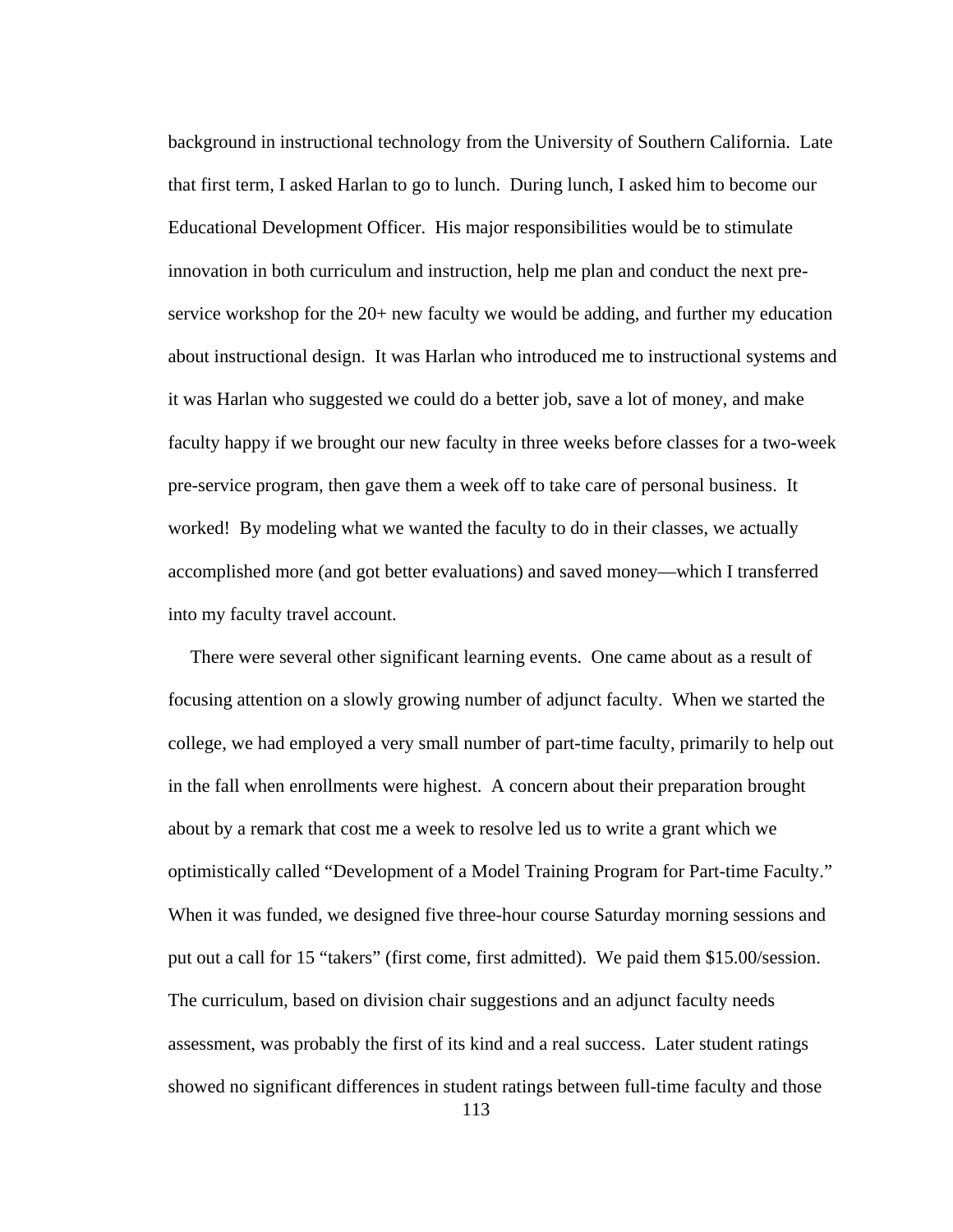15 part-time faculty. Once again, I had learned that when you use good instructional design principles, you can do more, better—in less time, than you would ever have dreamed.

Sometime during the 1969 school year, I received a 12 page publication by Bloom that was to have a lasting impression on me--and become a unit in my first course on college teaching. It was entitled, "Learning for Mastery" and summarized research that showed that under appropriate conditions, as many as 90% of students **could** learn at levels previously achieved by only the best students. One of the conditions was that students were told what they were to learn—not what was to be covered. I sent copies to all of our faculty.

Another major event was bringing two well-known consultants, Stu and Rita Johnson, to campus to do a three-day workshop on how to develop self-instructional modules. We were working toward developing a continuous exit approach in our developmental math, English, and reading courses in which we pretested students, then had them complete only those units where they had trouble. When they finished that course, we would then enroll them in the next course. Our major problem was a lack of self-instructional modules. The workshop on how to develop these was a tremendous success and gave our faculty the competence and confidence to develop learning modules that were self-paced. It also showed me, once again, how much motivated students can learn in a short period of time—if instructed properly. It also marked the first time I realized the benefit of the teach-practice-feedback sequence—as opposed to the teach-test model most faculty then used.

114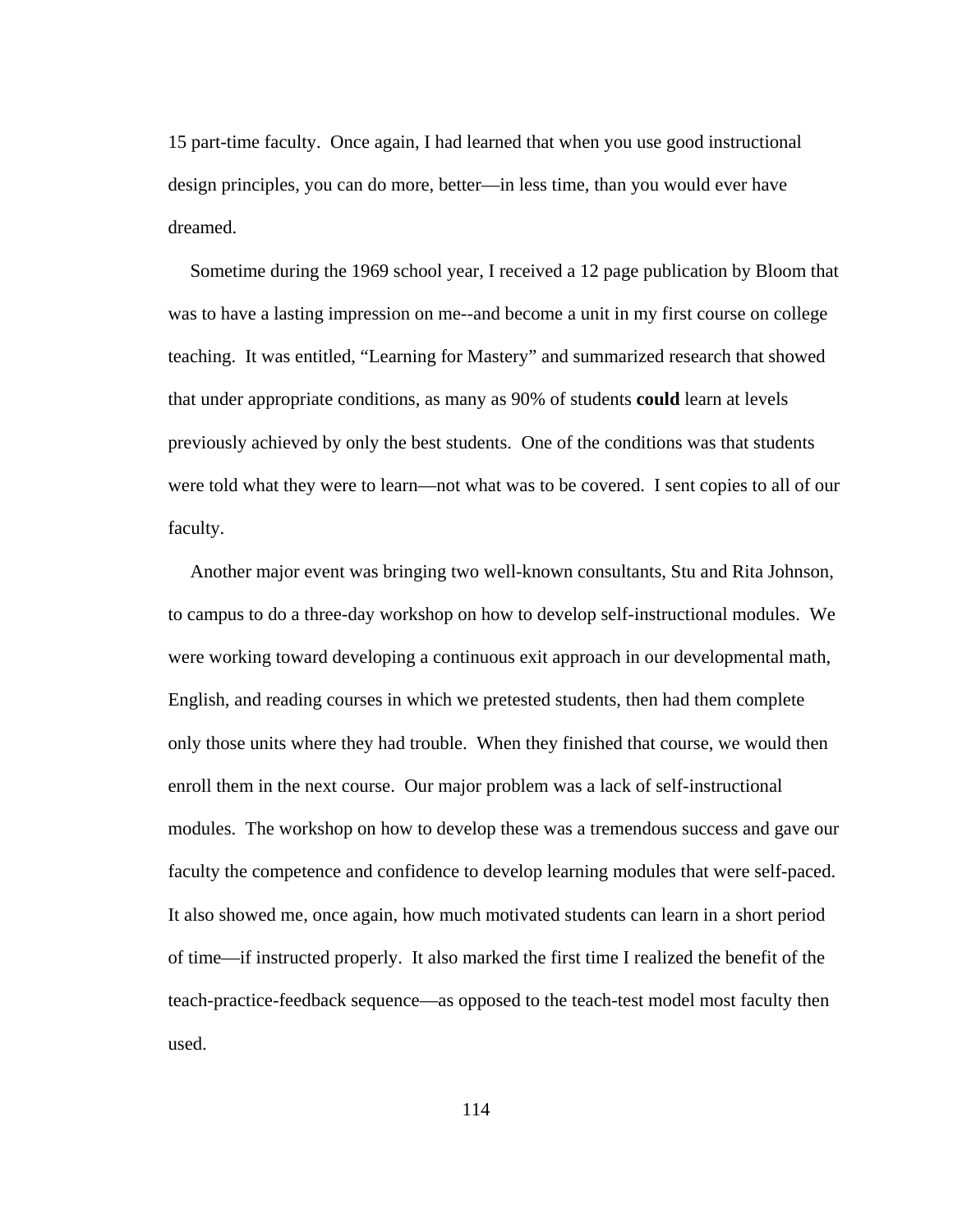The last "learning" at Burlington occurred when Harlan showed me how to develop a "script" for incorporating media into teaching. Although a very simple idea—and one used for years by trainers in business, I had never heard of it. Knowing about it allowed me to later develop overhead transparencies that "walked" students through difficult learning tasks.

I left Burlington to join the National Laboratory for Higher Education, one of several federally funded regional laboratories—and the only one devoted to higher education. Although I was there only 11 months before the Center for the Study of Higher Education at Pennsylvania State University (PSU) came calling, I learned several things there that I later incorporated into my course on college teaching. The first was the value of soliciting and using student feedback to revise and refine instruction. The second was the absolute necessity to model what you want students to do.

All this was rolling around in my head as I started developing that first version of my PSU course on college teaching. During my three years at PSU, I taught the college teaching course once a year. It attracted graduate students from throughout the university, including several who had responsibility for selecting and preparing other graduate students to teach some of the freshmen courses that enrolled hundreds of students.

During that time, I, with several graduate students, developed a self-instructional module on how to develop a SOLO, one on writing, using and evaluating affective objectives, and one on Bloom's taxonomy. My second year at PSU I, with a graduate student in the business college, did the first study on the effectiveness of SOLOS.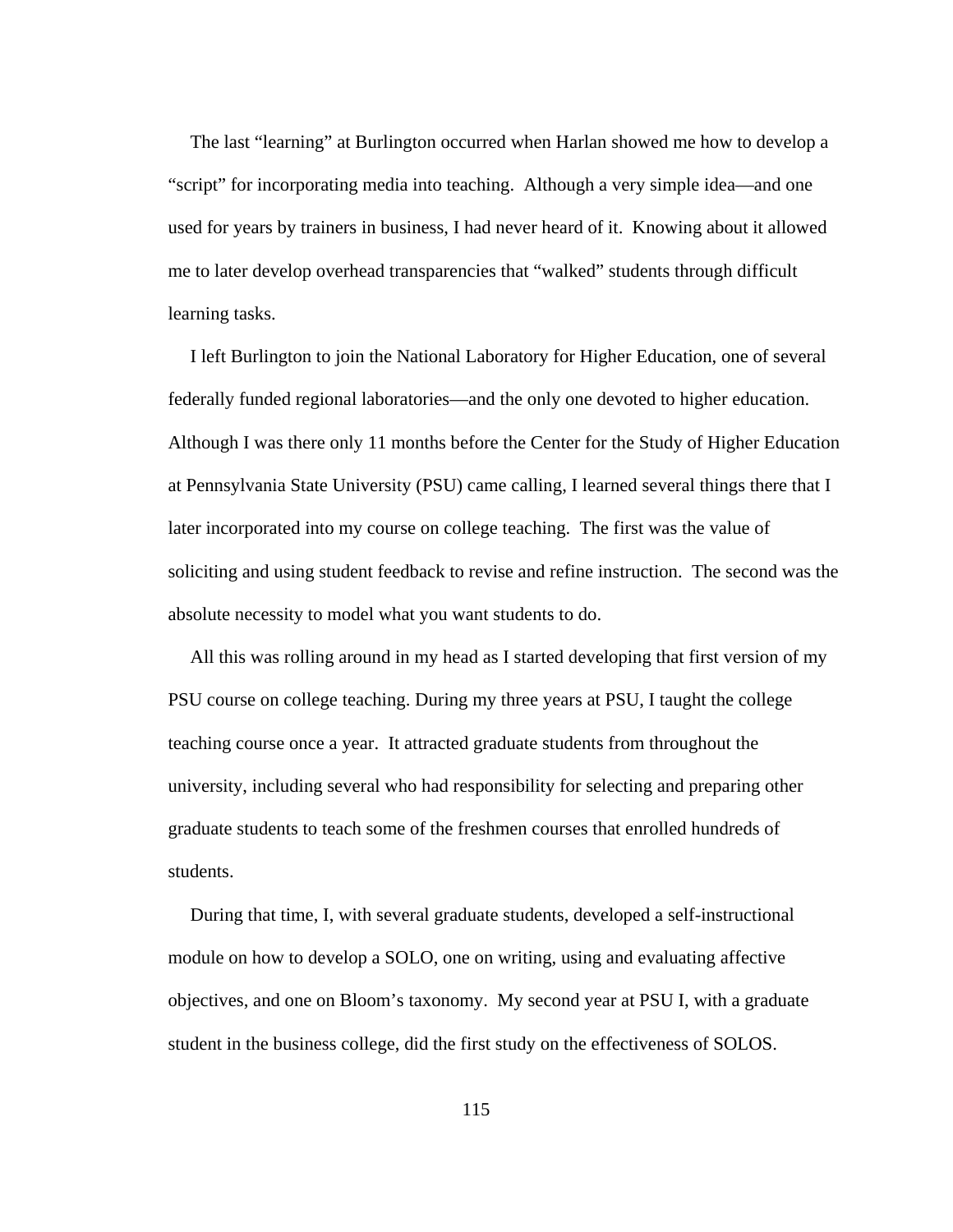While at PSU I ran two PSU regional workshops on improving college instruction though the use of SOLOs. These attracted faculty from several states. Although the onsite evaluations of these were quite positive, I left PSU before I could do follow-up evaluations to determine if participants actually wrote SOLOs and, if so, if their use had made a difference in student learning.

After three years, I had decided what I wanted to do—go to a practitioner-oriented doctoral program where I could prepare experienced students with the knowledge, skills, and confidence to be effective leaders on their campus. By then, I had developed an impressive vita and a national reputation, so I had several universities to choose from. Why I chose Arkansas is another story.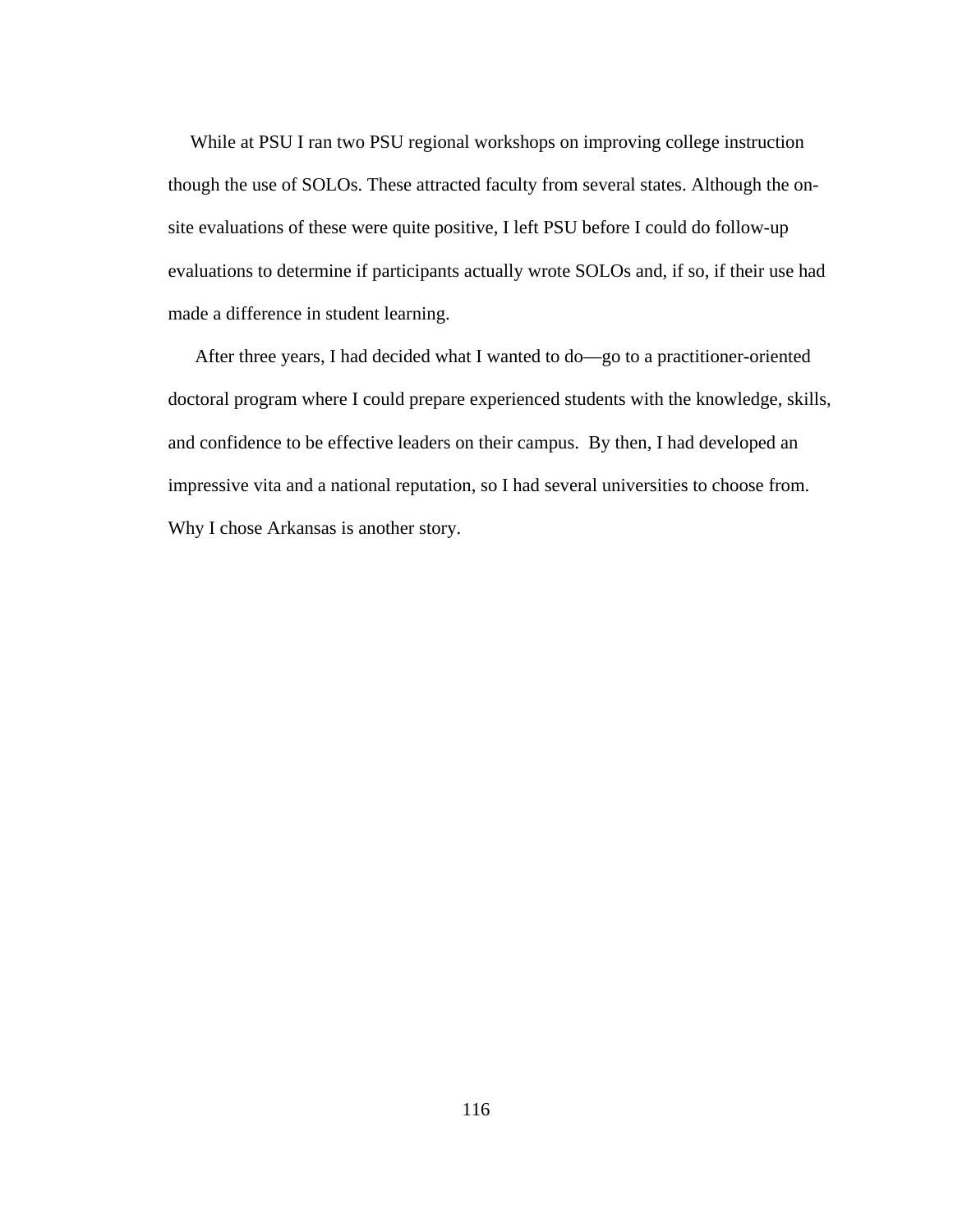### APPENDIX B

### Colostrum SOLO

#### **Topics**

- 1. Colostrum: what is it, why it is necessary, and how it is utilized by the foal
- 2. Importance of determining colostrum quality in the broodmare
- 3. Techniques of colostrum specific gravity analysis

### **Rationale**

In the previous lab, we discussed the importance of the careful monitoring of the pregnant broodmare prior to foaling and the foaling process. Safe delivery is just the first step in producing a healthy foal. Many times inexperienced foaling managers overlook the importance of having the foal ingest high quality colostrum soon after birth. Colostrum is the mare's first milk, which contains antibodies that will provide immunity for the newborn foal. Immediately after a foal is born, the dam's colostrum should be tested to determine its specific gravity. The specific gravity of the colostrum is directly related to the level of antibodies available to the foal. In this SOLO, or Student Oriented Learning Outline, you will gain the knowledge to accurately analyze colostrum and will be able to make sound management decisions for a foal based on the results of this analysis.

#### **General Instructional Goals**

- 1.a. Understand how a foal digests colostrum and the impact colostrum quality on the foal's immune system.
- 2.a. Understand the importance of performing a post-foaling specific gravity test on a broodmare's colostrum, what constitutes good colostrum, and how colostrum should be stored.
- 2.b. Given the specific gravity of colostrum for a foal's dam, time frames and behaviors of the foal (time to stand, suckle reflex, time to first nurse) for the first 3 hours of life, determine what actions a foaling manager should take to insure a healthy foal.
- 3.a. Understand how common colostrum tests work and be able to name, contrast and compare tests for their accuracy, affordability and ease of use.
- 3.b. Understand how to determine the specific gravity of colostrum given any of those commonly used pieces of equipment.

*(Appendix B continues)*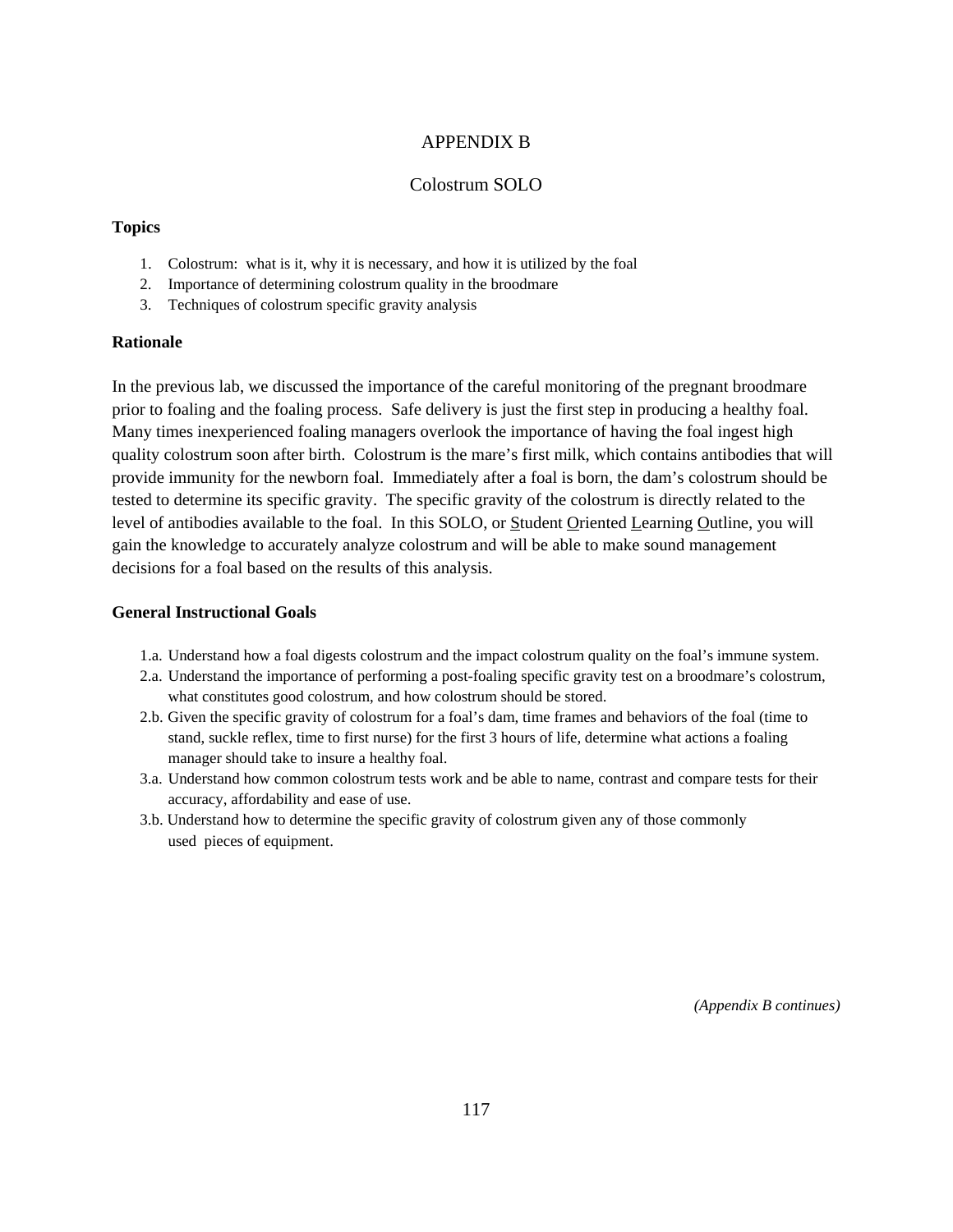| <b>Instructional Objective</b>                                                                                                                                                                                                                                                         | <b>Learning Resources</b>                                                                                    | <b>Special Instructions</b>                                                                                                                                                             |
|----------------------------------------------------------------------------------------------------------------------------------------------------------------------------------------------------------------------------------------------------------------------------------------|--------------------------------------------------------------------------------------------------------------|-----------------------------------------------------------------------------------------------------------------------------------------------------------------------------------------|
| 1. a.1 Without notes or<br>references, describe how a<br>foal digests colostrum, and<br>how colostrum quality<br>affects the foal's immune<br>system.<br>1.a.2. Without the aid of<br>notes, describe why<br>ingesting high quality<br>colostrum is vital to a foal's<br>immune system | 1.a.1. Read: Colostrum: The<br>Newborn Foal's First Line of<br>Protection (HO1)<br>1.a.Read: Foal IgG (HO 2) | 1.a. Write a one minute<br>paper in class describing<br>how a foal digests<br>colostrum and the<br>importance of the quality<br>of colostrum. Discuss with<br>the person to your right. |
| 2.a. In your own words,<br>describe how to determine<br>colostrum quality and<br>storage                                                                                                                                                                                               | 2. PowerPoint: Colostrum<br>Assessment                                                                       | 2. None                                                                                                                                                                                 |
| 3. State sound management<br>actions that should be taken<br>given specific gravity of<br>colostrum and foal<br>behaviors                                                                                                                                                              | 3.a.1. PowerPoint Lecture                                                                                    | 3. Prior to lab, answer the<br>questions on the<br>Colostrum Scenarios<br>Worksheet, and bring to<br>class<br>In class discuss<br>Colostrum Scenarios<br>Worksheet.                     |

# Colostrum SOLO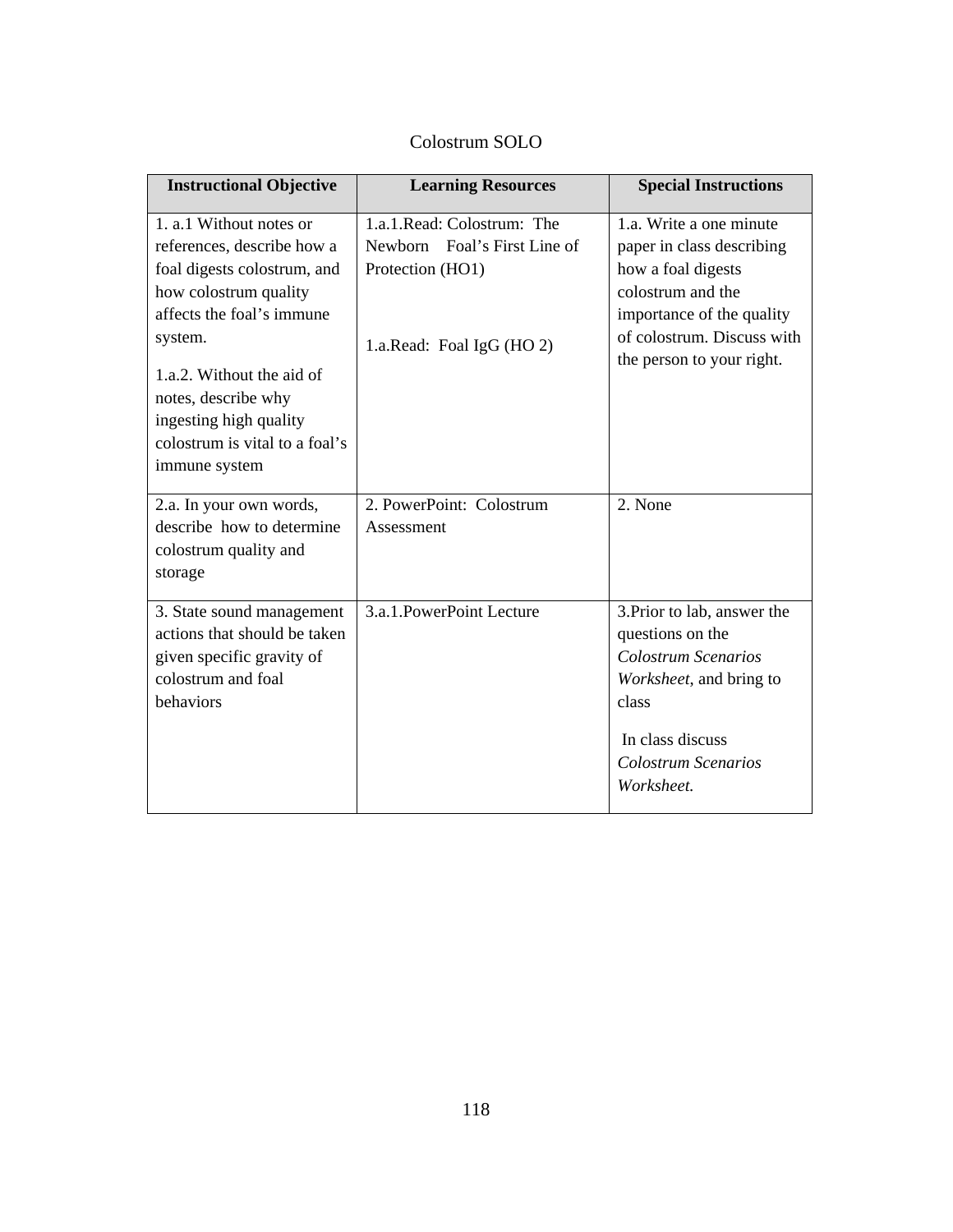# APPENDIX C

# Advantages of SOLO Use from the Perspectives of Faculty Members and Students

| Faculty                                                                               | Student                                                        |  |  |  |
|---------------------------------------------------------------------------------------|----------------------------------------------------------------|--|--|--|
| Saves time the next time the unit is taught                                           | Focuses available time on important topics                     |  |  |  |
| Focuses faculty attention on what is important                                        | Allows students to work ahead                                  |  |  |  |
| Encourages instructor to plan ahead                                                   | Provides specific prescriptions for learning<br>problems       |  |  |  |
| Self-quiz results help instructors recognize need for<br>additional review            | Facilitates and encourages independent<br>learning             |  |  |  |
| Fosters increased self-confidence                                                     | Fosters self-confidence                                        |  |  |  |
| Provides a systematic approach which helps<br>instructors diagnose where problems are | Facilitates their prioritizing the time available<br>for study |  |  |  |
| Promotes active learning                                                              |                                                                |  |  |  |
| Facilitates development of a bank of objective-<br>related items                      |                                                                |  |  |  |
| Promotes data collection for research projects                                        |                                                                |  |  |  |
| Avoids student mistakes due to faulty note taking                                     |                                                                |  |  |  |
| Saves classroom time spent on details of course<br>management                         |                                                                |  |  |  |

*Note.* From "Design and Evaluation," by J. O. Hammons, 2011a, p. 185. Adapted with permission of the author.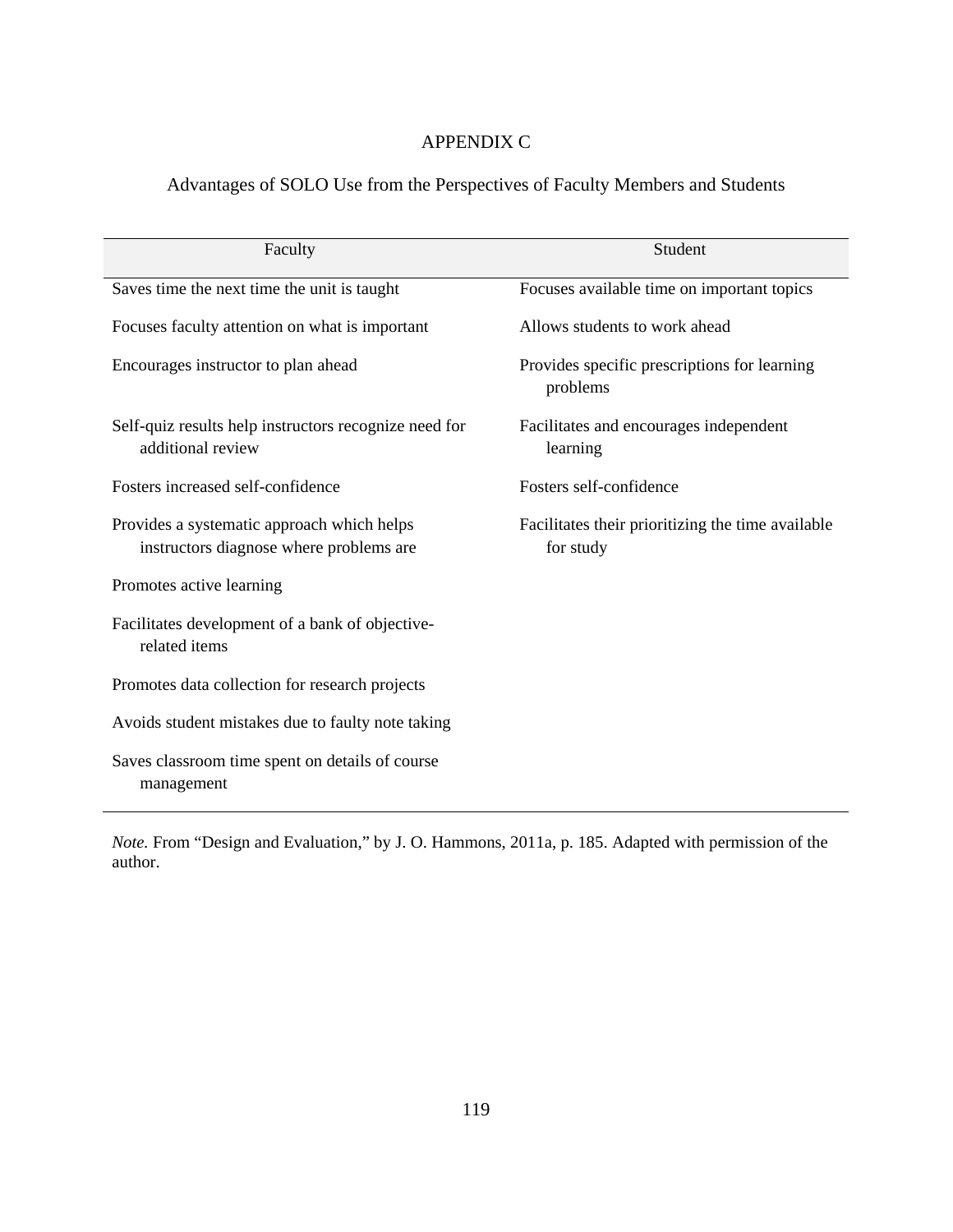# APPENDIX D

Disadvantages of SOLO Use from the Perspectives of Faculty Members and Students

| Faculty                                                                                             | <b>Students</b>                                                                                |
|-----------------------------------------------------------------------------------------------------|------------------------------------------------------------------------------------------------|
| Requires time in writing and planning                                                               | Reduces the number of excuses they can<br>make for poor performance                            |
| Requires advance planning by faculty                                                                | Increases the number of students who are<br>likely to do well thus upsetting grade<br>grubbers |
| Requires advance distribution of materials to<br>students                                           |                                                                                                |
| Requires prerequisite skills in writing<br>instructional objectives                                 |                                                                                                |
| Requires prerequisite skills in objectives-<br>based evaluation instruments                         |                                                                                                |
| Can result in a positively skewed grade<br>distribution, thus suggesting lowered<br>standards       |                                                                                                |
| Can discourage spontaneity in meeting unique<br>student needs                                       |                                                                                                |
| $Note From "Design and Evaluation" by I. O. Homman's 2011a, n. 185. Adaptad with permission of the$ |                                                                                                |

*Note.* From "Design and Evaluation," by J. O. Hammons, 2011a, p. 185. Adapted with permission of the author.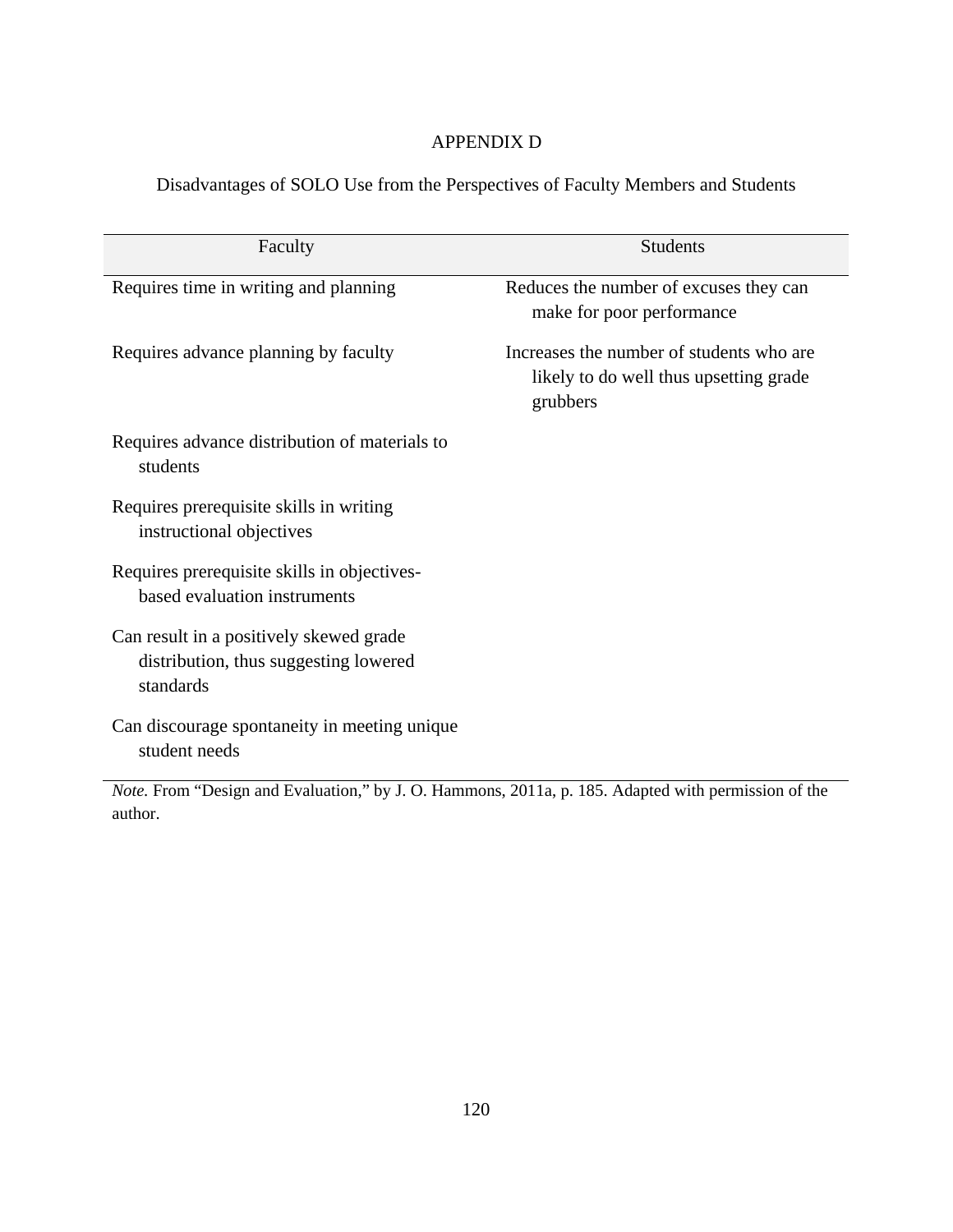## APPENDIX E

## IRB Approval Form and Amended Approval Form

### IRB Approval Form

### MEMORANDUM

| TO:                             | Kathi Jogan<br>James Hammons                                |  |  |
|---------------------------------|-------------------------------------------------------------|--|--|
| FROM:                           | <b>Ro Windwalker</b><br><b>IRB Coordinator</b>              |  |  |
| RE:                             | New Protocol Approval                                       |  |  |
| IRB Protocol #:                 | 13-02-467                                                   |  |  |
| Protocol Title:                 | The Effectiveness of Equine Instructional Techniques        |  |  |
| Review Type:                    | $\boxtimes$ exempt $\;\;\Box$ expedited $\;\;\Box$ full irb |  |  |
| <b>Approved Project Period:</b> | Start Date: 05/15/2013 Expiration Date: 05/14/2014          |  |  |

Your protocol has been approved by the IRB. Protocols are approved for a maximum period of one year. If you wish to continue the project past the approved project period (see above), you must submit a request, using the form *Continuing Review for IRB Approved Projects*, prior to the expiration date. This form is available from the IRB Coordinator or on the Research Compliance website (http://vpred.uark.edu/210.php). As a courtesy, you will be sent a reminder two months in advance of that date. However, failure to receive a reminder does not negate your obligation to make the request in sufficient time for review and approval. Federal regulations prohibit retroactive approval of continuation. Failure to receive approval to continue the project prior to the expiration date will result in Termination of the protocol approval. The IRB Coordinator can give you guidance on submission times.

**This protocol has been approved for 80 participants.** If you wish to make *any* modifications in the approved protocol, including enrolling more than this number, you must seek approval *prior to* implementing those changes. All modifications should be requested in writing (email is acceptable) and must provide sufficient detail to assess the impact of the change.

If you have questions or need any assistance from the IRB, please contact me at 210 Administration Building, 5-2208, or irb@uark.edu

*(Appendix E continues)*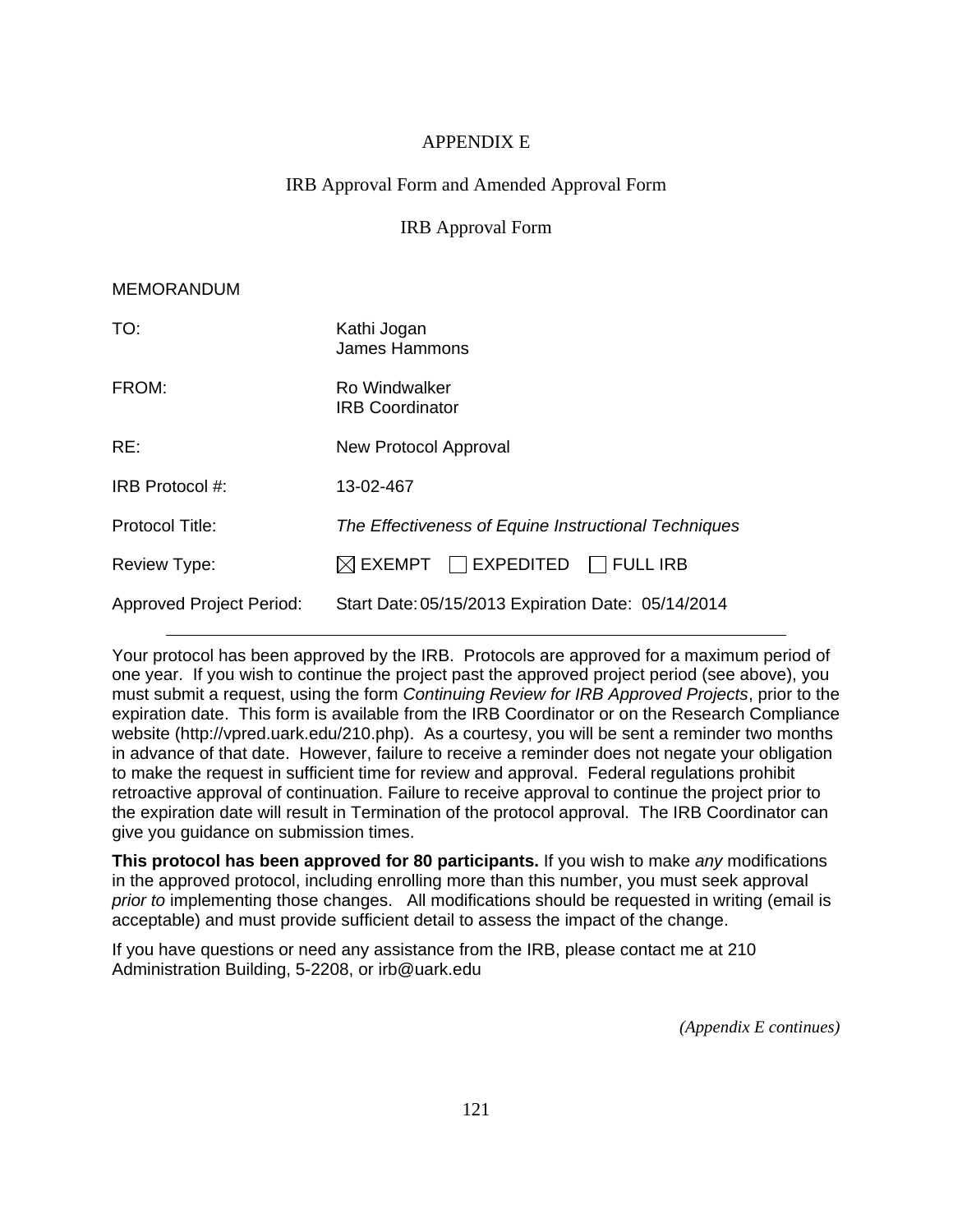### IRB Amended Approval Form

| <b>MEMORANDUM</b>               |                                                      |  |  |
|---------------------------------|------------------------------------------------------|--|--|
| TO:                             | Kathi Jogan<br>James Hammons                         |  |  |
| FROM:                           | Ro Windwalker<br><b>IRB Coordinator</b>              |  |  |
| RE:                             | <b>PROJECT MODIFICATION</b>                          |  |  |
| IRB Protocol #:                 | 13-02-467                                            |  |  |
| Protocol Title:                 | The Effectiveness of Equine Instructional Techniques |  |  |
| <b>Review Type:</b>             | $\boxtimes$ exempt $\Box$ expedited $\Box$ full irb  |  |  |
| <b>Approved Project Period:</b> | Start Date: 04/03/2014 Expiration Date: 05/14/2014   |  |  |

 $M$ 

Your request to modify the referenced protocol has been approved by the IRB. **This protocol is currently approved for 80 total participants.** If you wish to make any further modifications in the approved protocol, including enrolling more than this number, you must seek approval *prior to* implementing those changes. All modifications should be requested in writing (email is acceptable) and must provide sufficient detail to assess the impact of the change.

Please note that this approval does not extend the Approved Project Period. Should you wish to extend your project beyond the current expiration date, you must submit a request for continuation using the UAF IRB form "Continuing Review for IRB Approved Projects." The request should be sent to the IRB Coordinator, 210 Administration.

For protocols requiring FULL IRB review, please submit your request at least one month prior to the current expiration date. (High-risk protocols may require even more time for approval.) For protocols requiring an EXPEDITED or EXEMPT review, submit your request at least two weeks prior to the current expiration date. Failure to obtain approval for a continuation *on or prior to* the currently approved expiration date will result in termination of the protocol and you will be required to submit a new protocol to the IRB before continuing the project. Data collected past the protocol expiration date may need to be eliminated from the dataset should you wish to publish. Only data collected under a currently approved protocol can be certified by the IRB for any purpose.

If you have questions or need any assistance from the IRB, please contact me at 210 Administration Building, 5-2208, or irb@uark.edu.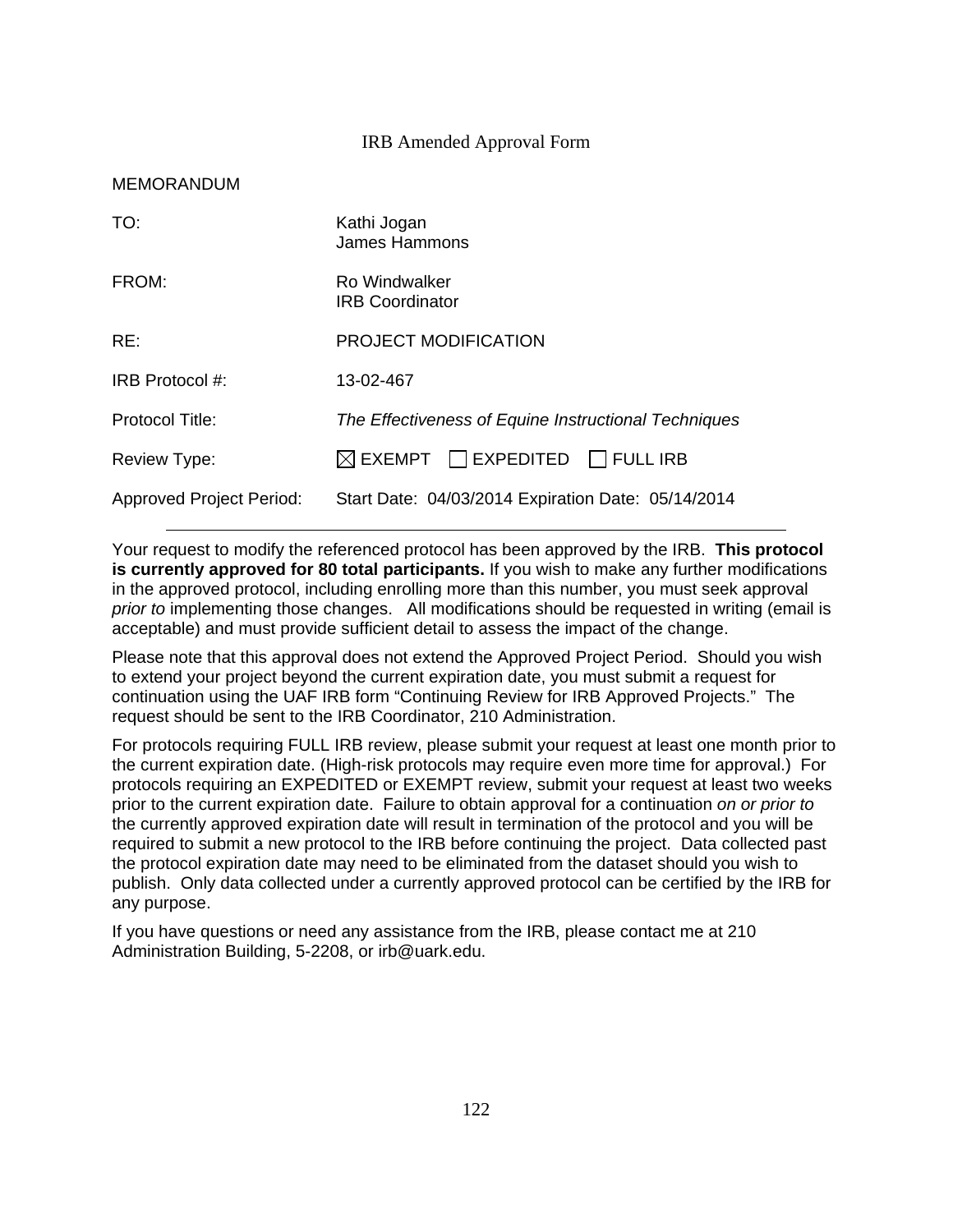## APPENDIX F

### Participant Consent Form

The purpose of this study is to assess selected equine course material taught during 2013 based on unit objectives. Obtaining this information will be of value in determining what topics we should focus on, and what topics should be covered in alternate ways to enhance student learning. Participating in this study will require 10 minutes of your time, no more than four times throughout a semester, totaling a maximum time of 40 minutes.All information collected will be kept confidential to the extent allowed by law and University policy. Any data used for publication purposes will be reported as aggregate data and unit assessment answers will be entered into research data anonymously. Participation in this study is completely voluntary, and refusal to participate will involve no penalty or loss of benefits to which you are otherwise entitled and has absolutely no connection with class grades or future recommendations. In short, refusing to participate will not adversely affect your relationship with the equine staff, Department of ANSC, Bumper's College of Agricultural Food and Life Sciences or the University of Arkansas. If you choose to participate in this study, please sign below:

We appreciate your cooperation!

K. S. Jogan, M.S., P.A.S. D. E. King Equine Program University of Arkansas

Dr. James O. Hammons Higher Education Leadership Program University of Arkansas

Compliance Officer: Iroshi Windwalker Research Compliance Department

Signature Date

\_\_\_\_\_\_\_\_\_\_\_\_\_\_\_\_\_\_\_\_\_\_\_\_\_\_\_\_\_\_\_\_\_ \_\_\_\_\_\_\_\_\_\_\_\_\_\_\_\_\_\_\_\_\_\_\_\_\_\_\_\_\_\_\_\_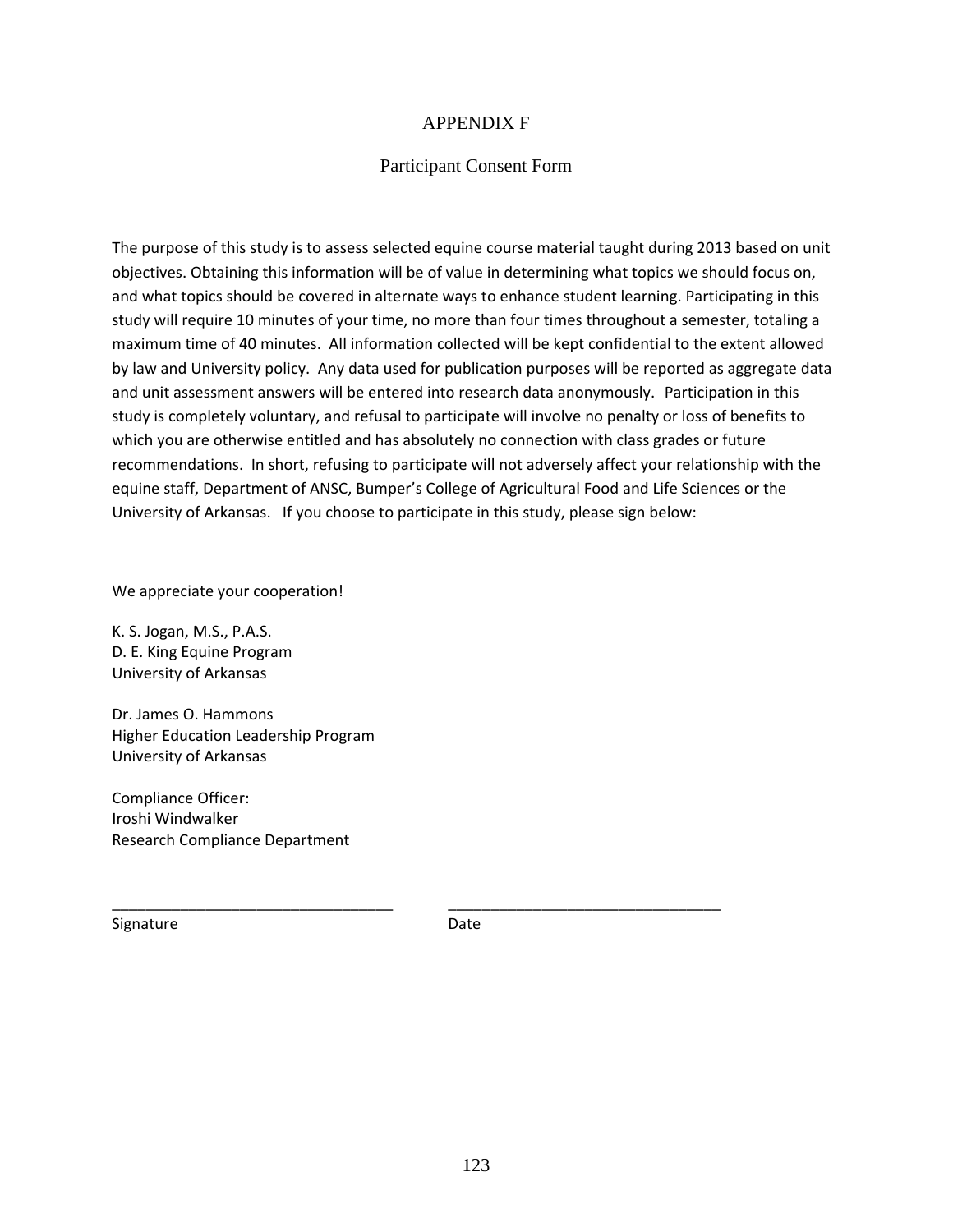## APPENDIX G

## Emergency Care Lab Evaluation

This unit was developed in an effort to succinctly let you know the goals for the unit, and to map out a plan for you to achieve these goals. Please respond honestly to this questionnaire, so I can make any changes necessary to improve this unit. Do NOT write your name on this paper.

|    | Please check the boxes next to<br>the statement below on a scale of<br>$1 - 5$ where:<br>1 = Strongly Disagree<br>$2 = Disagree$       |  |                   |                |                         |   |                         |  |
|----|----------------------------------------------------------------------------------------------------------------------------------------|--|-------------------|----------------|-------------------------|---|-------------------------|--|
|    | $3 =$ Neutral                                                                                                                          |  |                   |                |                         |   |                         |  |
|    | $4 = \text{Agree}$                                                                                                                     |  |                   |                |                         |   |                         |  |
|    | 5 = Strongly Agree                                                                                                                     |  | Strongly Disagree |                |                         |   | Strongly Agree          |  |
|    |                                                                                                                                        |  |                   |                |                         |   |                         |  |
|    | Question                                                                                                                               |  | $\overline{1}$    | $\overline{2}$ | $\overline{\mathbf{3}}$ | 4 | $\overline{\mathbf{5}}$ |  |
| 1. | I found that including the objectives prior to this unit made it<br>easy for me to understand exactly what I was expected to<br>learn. |  |                   |                |                         |   |                         |  |
| 2. | I found the way this unit was taught was helpful in learning<br>emergency care.                                                        |  |                   |                |                         |   |                         |  |
| 3. | I found the self-quiz helpful when preparing for the test.                                                                             |  |                   |                |                         |   |                         |  |
| 4. | I think that using a SOLO would be beneficial in other<br>courses.                                                                     |  |                   |                |                         |   |                         |  |
| 5. | The learning activities in this unit reinforced what we covered<br>in class.                                                           |  |                   |                |                         |   |                         |  |
| 6. | I found the self-quiz to be a good indication of my knowledge<br>on the subject of emergency care.                                     |  |                   |                |                         |   |                         |  |
| 7. | I thought the Emergency Scenarios Worksheet was a good<br>way to learn to apply what we learned in class and lab.                      |  |                   |                |                         |   |                         |  |
| 8. | The handouts associated with this unit were pertinent.                                                                                 |  |                   |                |                         |   |                         |  |
| 9. | The post-test helped me to prepare for the test.                                                                                       |  |                   |                |                         |   |                         |  |
|    | 10. I liked the way this unit was lined out.                                                                                           |  |                   |                |                         |   |                         |  |

11. Please briefly state what you liked most about this lab:

12. Please briefly state what you liked least about this lab: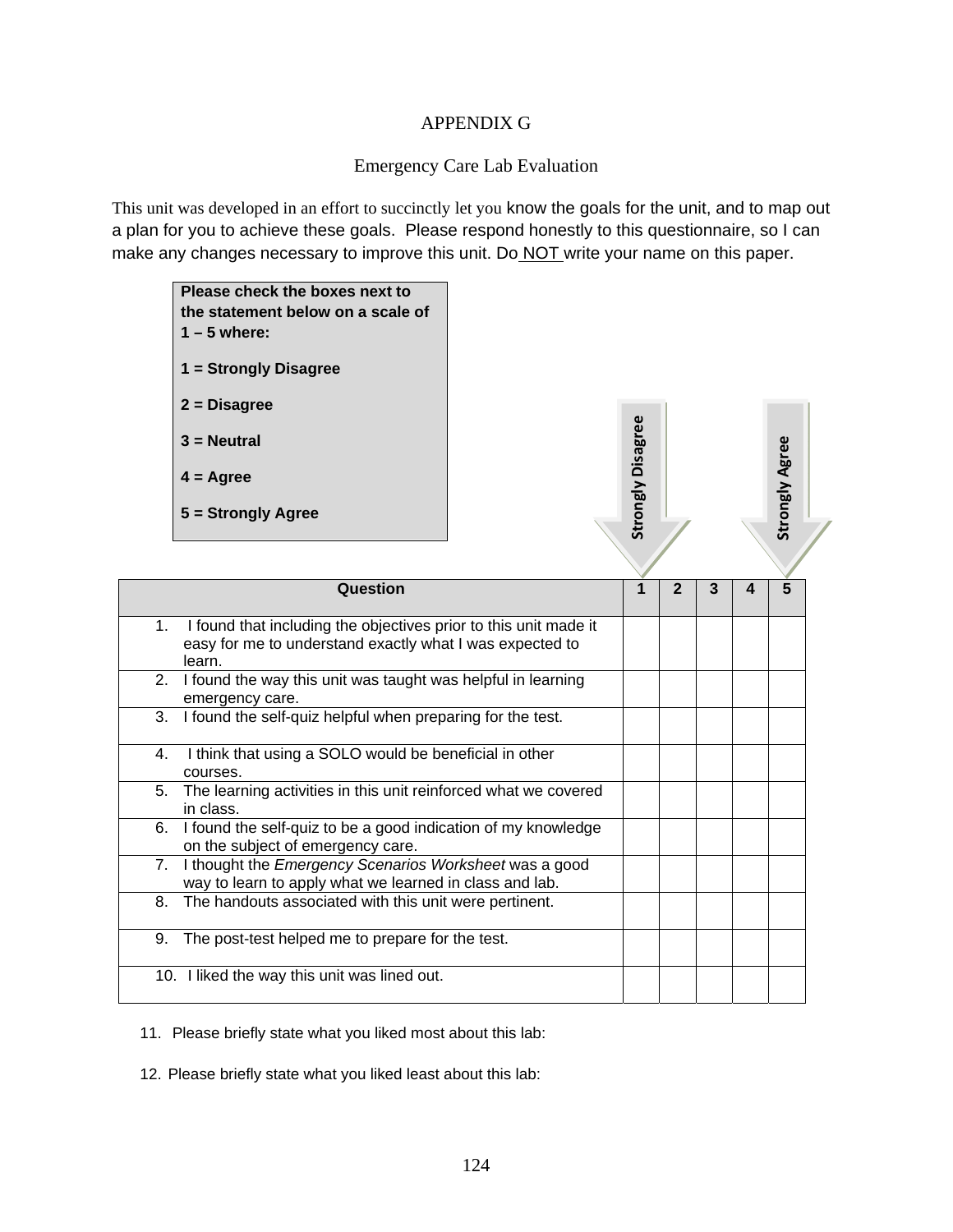#### APPENDIX H

### Assumptions of ANCOVA and Effect Size

#### **Assumptions of ANCOVA**

There are eight assumptions of the analysis of covariance (ANCOVA). These eight assumptions, as they relate to this study, are discussed below.

First, the sample sizes were near equal  $(n1 = 28; n2 = 25)$ , and there was no reason to believe the mild difference in size would affect the power of the tests conducted. Thus the first assumption of ANCOVA was met.

 Second, as Tabachnick and Fidell (2007) assert, outliers can be detected by conducting a single multiple regression of the independent variable(s) and the covariate(s) on the dependent variable, by the grouping variable(s), and requesting the leverage statistic (*h*) for each observation. This leverage value was compared to the Mahalanobis Distance value, calculated by using the formula below:

 $h_{tt} = \frac{N \alpha h a$ ianobts distance  $h_{tt} = \frac{66849}{28 - 1} + \frac{1}{28} = 0.3165$ 

The Mahalanobis distance was calculated to be 0.3165. Comparing this value to the leverage value produced by the multiple regression, only one observation was close to being an outlier, where  $h = 0.32$ . According to Tabachnick and Fidell (2007), this difference is negligible. Therefore, no outliers were detected, and the second assumption of ANCOVA was met.

 The third assumption of ANCOVA was the normality of sampling distributions. This is the same as the normality of the distribution of means (Tabachnick  $\&$  Fidell, 2007). The normality of the distribution of means is assumed to be true in the population, even if the sampling distributions demonstrate skewness. This was the case for two of the sampling distributions in

*(Appendix H continues)*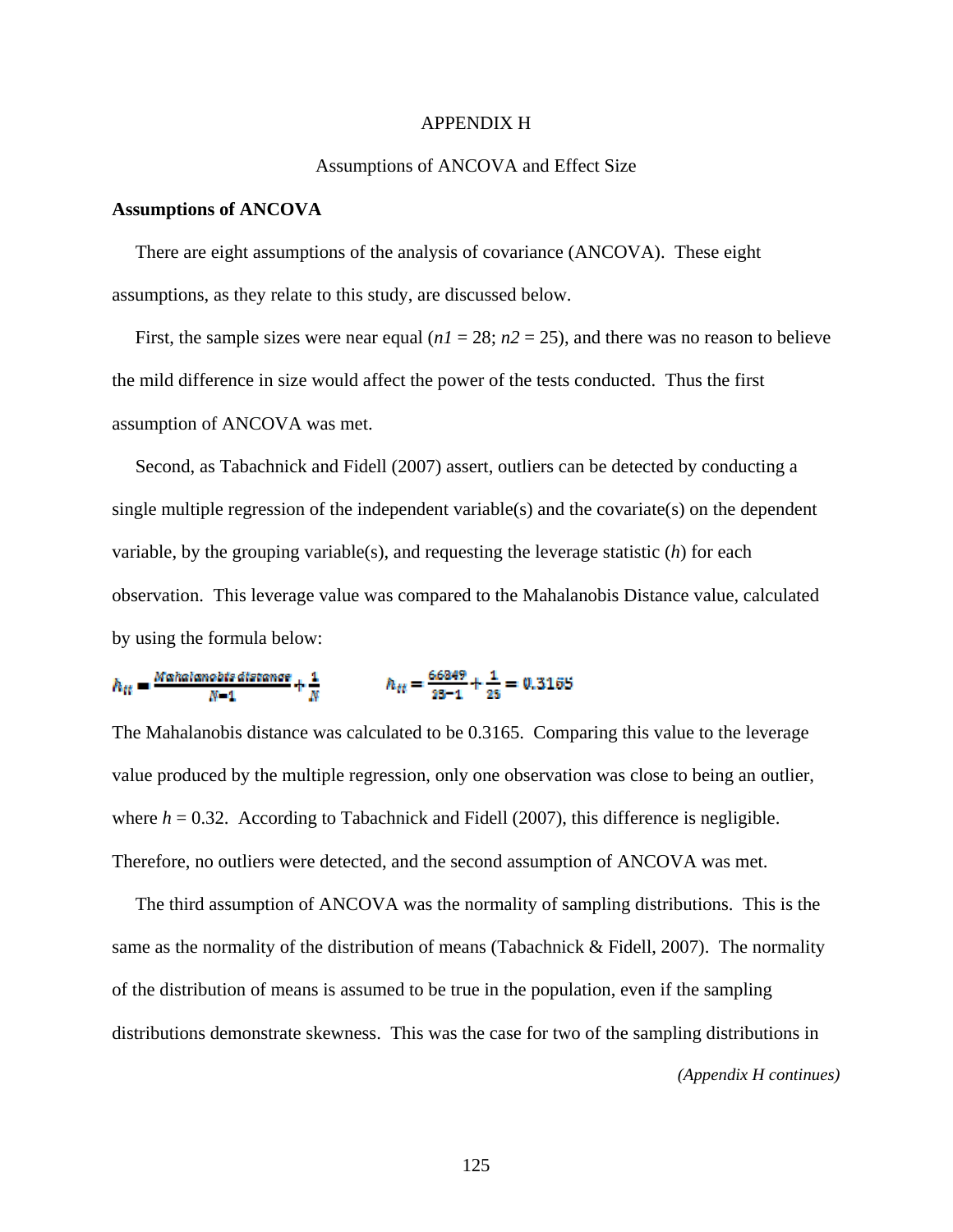this study. Therefore, the third assumption of ANCOVA was met.

 The fourth assumption, homogeneity of variance, assumes that the variance of the dependent variables is roughly the same at all levels of the independent variable. This can be tested by the *F*-Max test, which is the ratio of the largest variance to the smallest variance. Anything larger than a value of 3 should be investigated further. All of the *F*-Max ratio tests produced a value less than 3, so the fourth assumption was met.

 Linearity, the fifth assumption, is tested by observing plots of the dependent variables individually, by level of the independent variable. These plots were created in SAS and viewed for deviation from linearity. None of the plots appeared non-linear or curvilinear. Therefore the fifth assumption was met.

 Homogeneity of Regression, the sixth assumption, can be tested by observing the interaction term in the ANCOVA, which must be non-significant when using a typical alpha level (0.05). These tests revealed that the slopes of each dependent variable and the covariate were statistically parallel by group. This indicated that the assumption of equal slopes was met in each case.

 The seventh assumption, correlation of covariate and dependent variables is tested by calculating each of these correlations in SAS. The correlations were positive between the covariate and the IgG exam scores and between the covariate and the emergency horse care exam scores. The correlations of the covariate with the colostrum exam scores, however was a very small negative value.

 The eighth and final assumption is that of reliable covariates. There is no reason to believe that the high school grade point averages were not reliable.

*(Appendix H continues)*